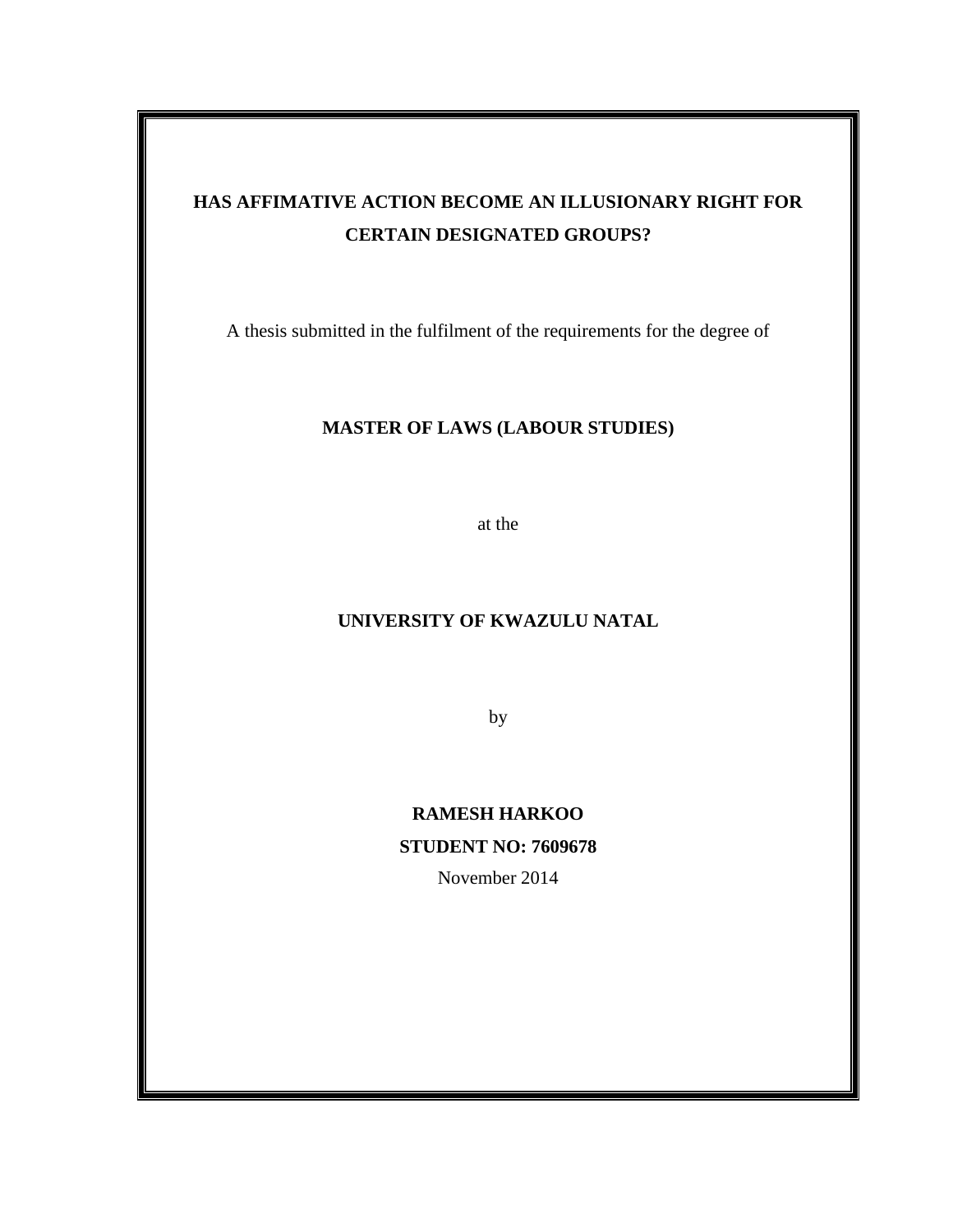# **HAS AFFIRMATIVE ACTION BECOME AN ILLUSIONARY RIGHT FOR**

# **CERTAIN DESIGNATED GROUPS?**

by

# **RAMESH HARKOO**

submitted in fulfilment of the requirements for the degree of:

### **MASTER OF LAWS (LABOUR STUDIES)**

in the

### **FACULTY OF LAW**

at the

# **UNIVERSITY OF KWAZULU NATAL**

**SUPERVISOR:**

# **MS BENITA WHITCHER**

 **\_\_\_\_\_\_\_\_\_\_\_\_\_\_\_\_\_\_\_\_\_\_\_\_\_\_\_\_\_\_\_\_\_\_\_\_\_\_** 

### **DECLARATION**

I, RAMESH HARKOO, declare that this work is original and that all the sources I have used or quoted have been indicated and acknowledged by means of complete references.

Signed:

**RAMESH HARKOO DATE:**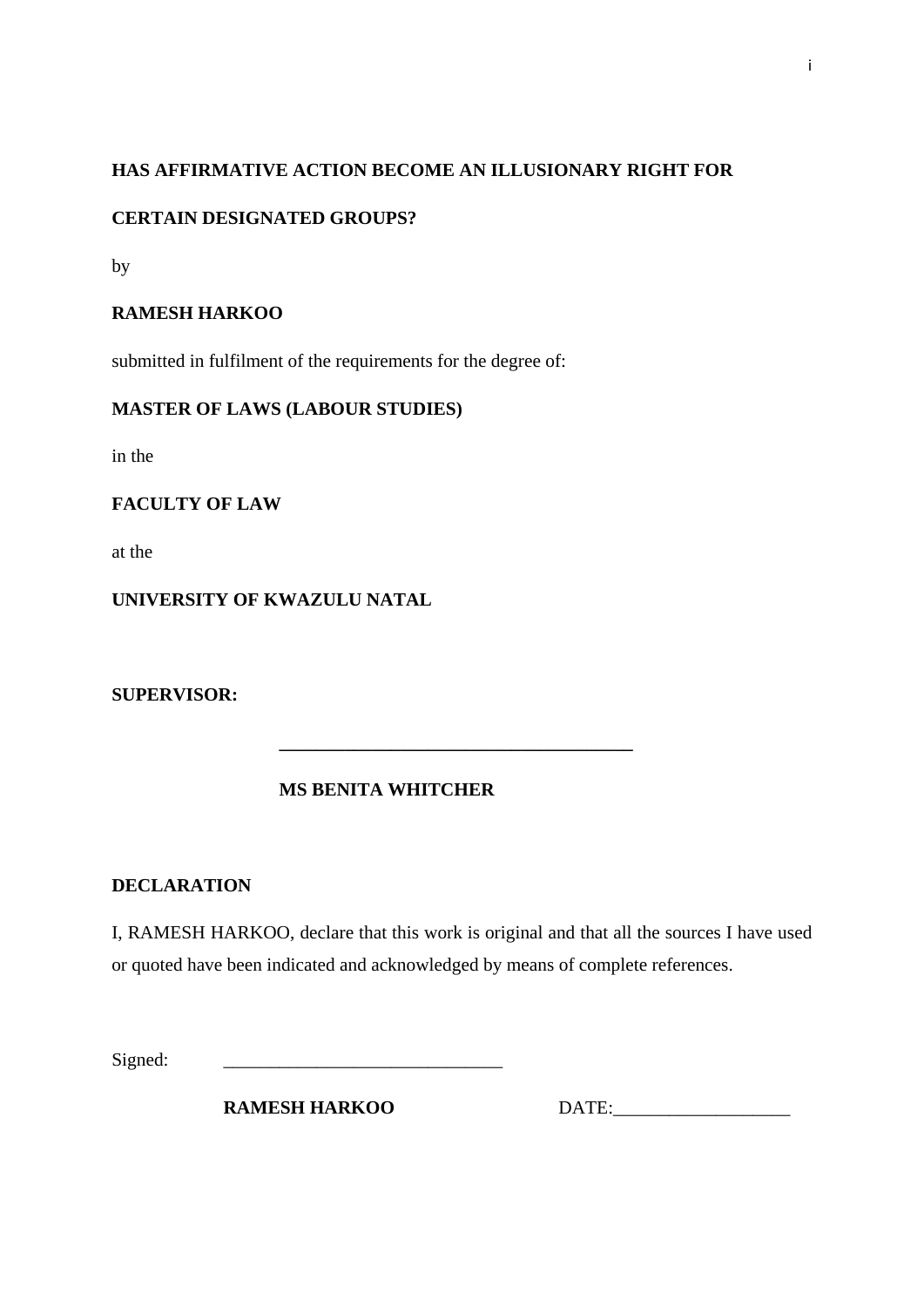#### **ACKNOWLEDGEMENTS**

I wish to express my sincere gratitude and appreciation to the following persons for their guidance, assistance, advice and direction during the course of my study toward the Master of Laws (Labour Studies) degree:

Ms BENITA WHITCHER, for her guidance, assistance and contribution toward this thesis, notwithstanding her hectic schedule, considering her appointment as a Judge of the Labour Court; I also wish to congratulate the on the appointment;

Prof TAMARA COHEN, for her advice, guidance and direction, in the course of my study and for her assistance with the choice of my courses as well as the subject matter of this thesis;

Ms PRENELLA NAIDOO, for her invaluable support and assistance during the course of my study;

Ms REKHA WOODHAYMAL, for her assistance with my research during the course of my study;

The management and staff of my firm, HARKOO, BRIJLAL AND REDDY, who have assisted me in my day-to-day work, thereby permitting me to attend to my studies;

My wife, ASHA HARKOO, for her tolerance and sacrifice during the course of my study; and

My sons, JESVIR, JOSHAY and JARAL, who have unknowingly inspired me to embark on the Master of Laws degree.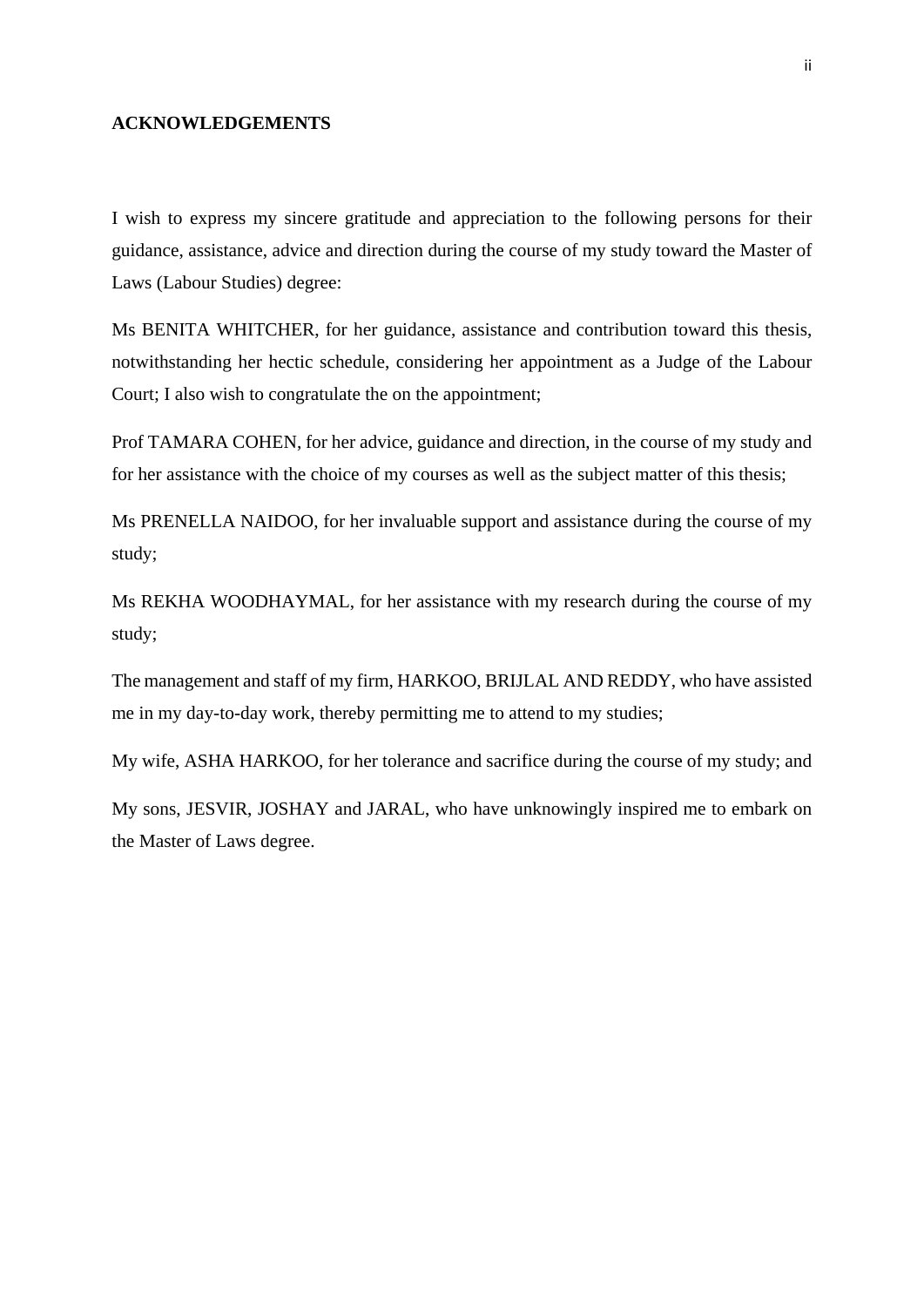Harkoo, R. (2014) *Has affirmative action become an illusionary right for certain designated groups?* LLM Thesis, UKZN.

### **ABSTRACT**

South Africa consists of one of the most diverse societies in the world, comprising of people from different cultures, race, religion, gender and languages. During the apartheid era, unjust laws were applied to create disadvantages amongst races and gender. Women as well as people from the African, Coloured and Indian races were subjected to exclusions from amenities of life, education and labour arenas under the apartheid regime. With the emergence of democracy, the acknowledgement of the injustices perpetuated against these classes of people and the quest to achieve an egalitarian society, the need for restorative measures developed, in order to redress the disadvantages that those classes of people endured.

The South African constitution and other legislation provides for the implementation of affirmative action measures in order to protect and advance persons who have been disadvantaged by the unjust laws. However the application of affirmative action measures have often been done in an arbitrary manner, with irrational equity plans, resulting in numerous challenges to the implementation of affirmative action measures, eroding the statutory protections and benefits of certain designated groups thereby creating disillusionment among those groups.

This thesis was prompted by the numerous challenges to the implementation of affirmative action measures. It analyses the aims and objectives of affirmative action measures, the various legislative provisions as well as the approach by the courts. This thesis also examines the various issues pertinent to the implementation of affirmative action measures, such as the right to equality, equality of persons from the designated group, dignity, employment equity plans, quotas, absolute barriers and targets, and identifies possible solutions to the problem of implementation. This thesis also examines the recent CC case of *South African Police Service v Solidarity obo Barnard,* which identifies and analyses virtually every issue pertaining to affirmative action measures.

This thesis also provides clarity concerning the factors that should be considered when drafting the employment equity plan in order to ensure that the plan is not haphazardly drawn. It concludes with recommendations on the implementation of the employment equity plan to ensure that the plan is not arbitrarily or capriciously applied, thereby ensuring firstly, that the measure is fairly applied and secondly, that those adversely affected would understand and appreciate the purpose and need for the implementation of the affirmative action measures.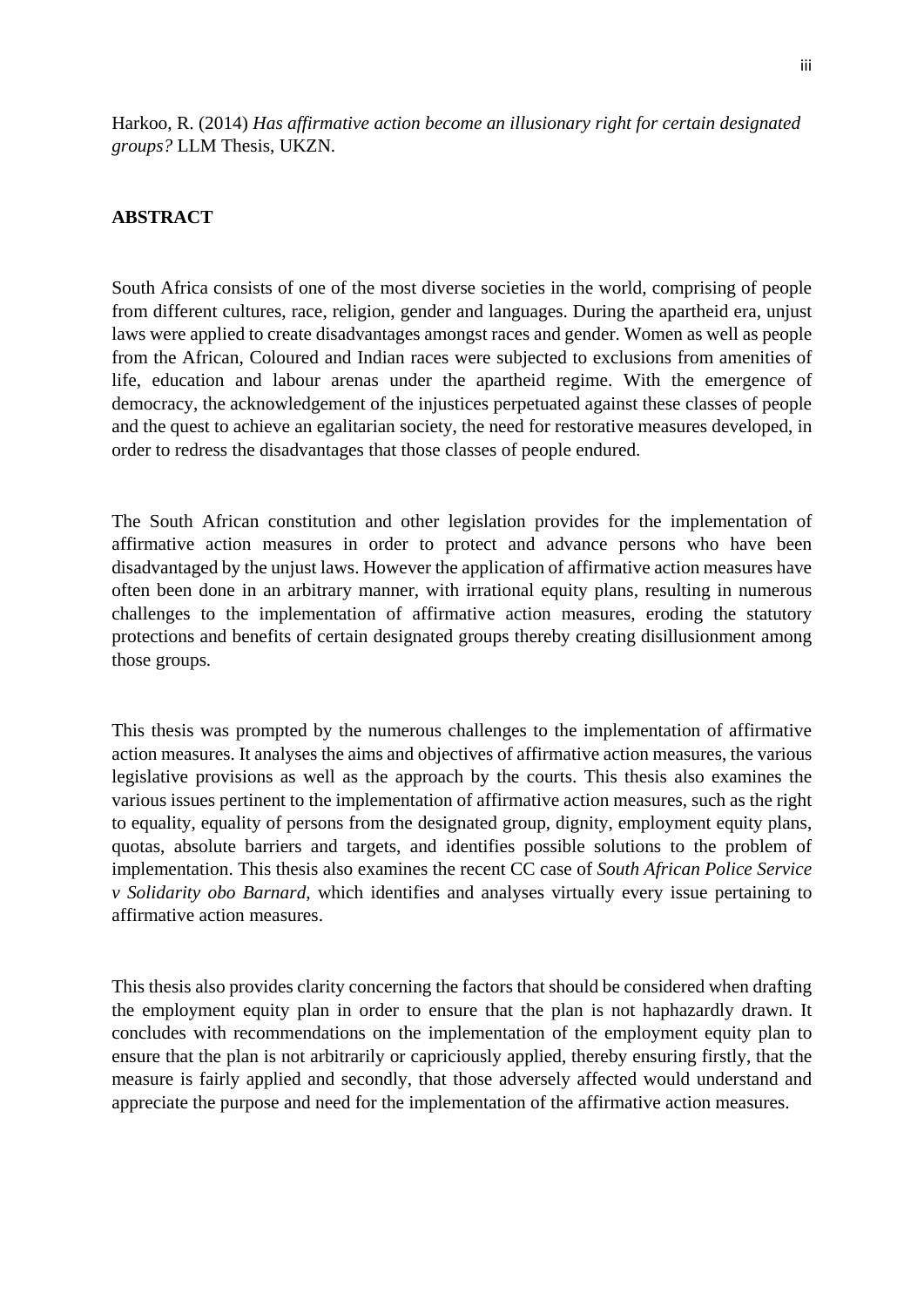# **ACRONYMS**

| AA            | <b>Affirmative Action</b>                              |
|---------------|--------------------------------------------------------|
| <b>BCEA</b>   | Basic Conditions of Employment Act 75 of 1997          |
| <b>B-BBEE</b> | <b>Broad Based Black Economic Empowerment</b>          |
| CC            | <b>Constitutional Court</b>                            |
| <b>CCMA</b>   | Commission for Conciliation, Mediation and Arbitration |
| <b>COSATU</b> | <b>Congress of South African Trade Unions</b>          |
| <b>DCS</b>    | Department of Correctional Services                    |
| <b>EEA</b>    | Employment Equity Act 55 of 1998                       |
| <b>EEP</b>    | <b>Employment Equity Plan</b>                          |
| ILJ           | <b>Industrial Law Journal</b>                          |
| <b>LAC</b>    | Labour Appeal Court                                    |
| LC            | Labour Court                                           |
| <b>LRA</b>    | Labour Relations Act 66 of 1995                        |
| <b>NEDLAC</b> | National Economic Development and Labour Council       |
| PAJA          | Promotion of Administrative Justice Act                |
| <b>POPCRU</b> | Police and Prisons Civil Rights Union                  |
| <b>PSA</b>    | Public Service Act                                     |
| <b>SCA</b>    | <b>Supreme Court of Appeal</b>                         |
| <b>SSSBC</b>  | Safety and Security Sectoral Bargaining Council        |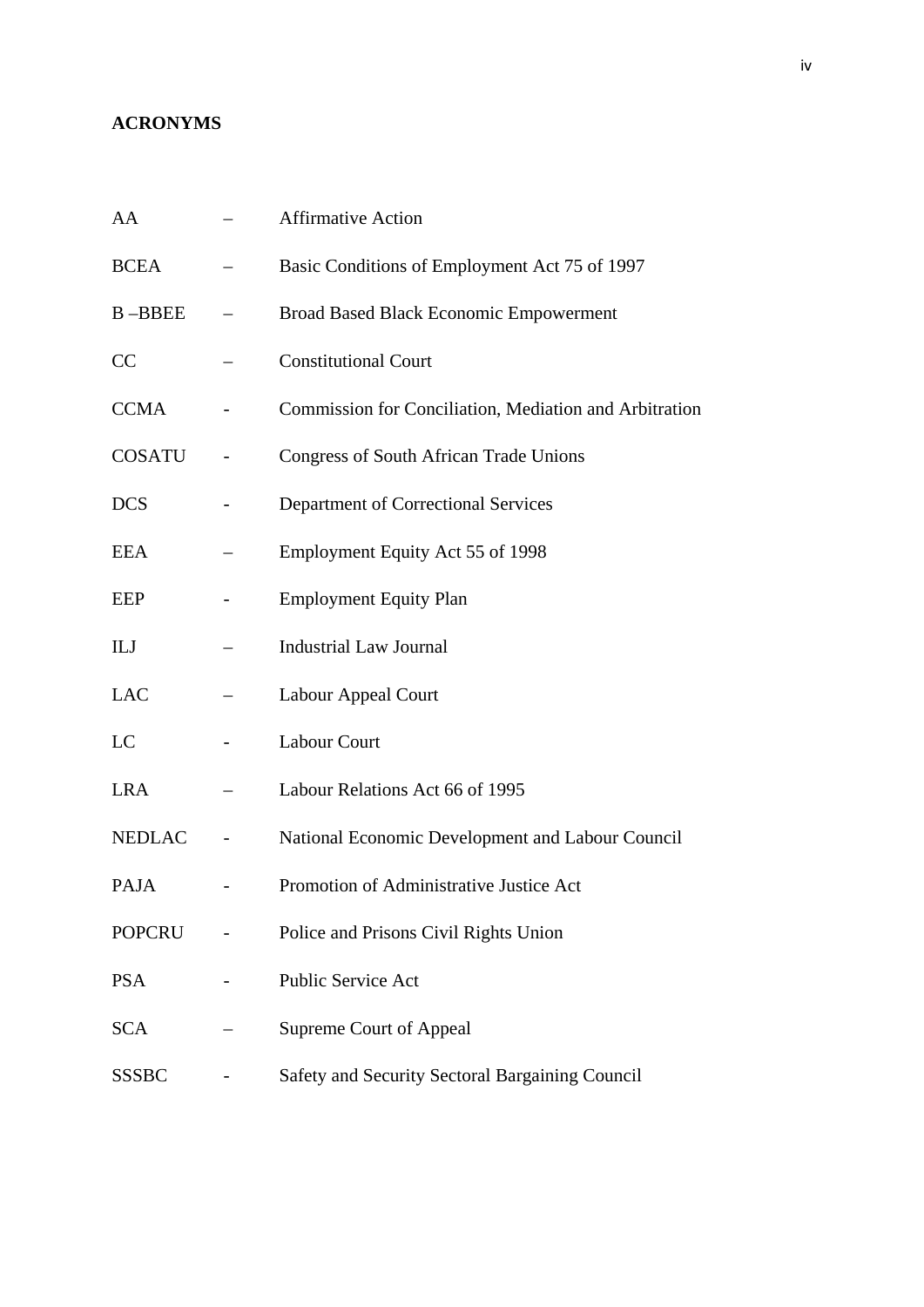# **TABLE OF CONTENTS**

# **CONTENTS PAGES**

# **Chapter 1: Introduction**

|      | $\mathbf{1}$    |
|------|-----------------|
|      | $\mathbf{1}$    |
| 1.3. | $\overline{2}$  |
| 1.4. | $\overline{2}$  |
| 1.5. | 3               |
| 1.6. | $5\overline{)}$ |
|      | $5\overline{)}$ |
| 1.8. | 6               |
|      | $\tau$          |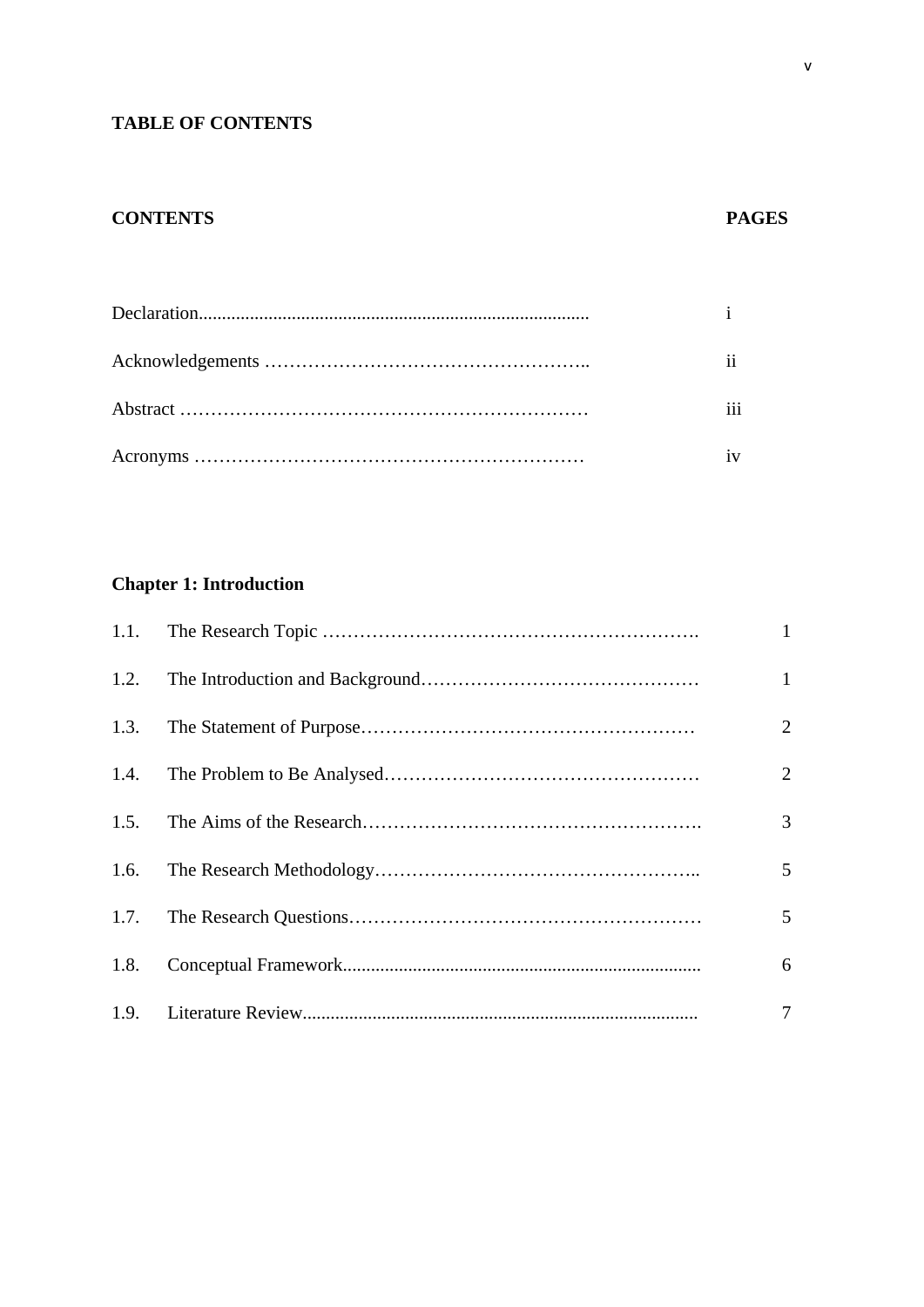# 2. Chapter 2: Definitions and Objectives

| 2.1. | 11 |
|------|----|
| 2.2  | 11 |
| 2.3  | 15 |
| 2.4  | 15 |
| 2.5  | 18 |
| 2.6  | 22 |
| 2.7  | 23 |
| 2.8  | 27 |
| 2.9  | 30 |

# 3. Chapter 3: Implementation of Affirmative Action Measures

| 3.1 | 31 |
|-----|----|
| 3.2 | 32 |
| 3.3 | 34 |
| 3.4 | 36 |
|     | 37 |
| 3.6 | 38 |
| 3.7 | 42 |
| 3.8 | 44 |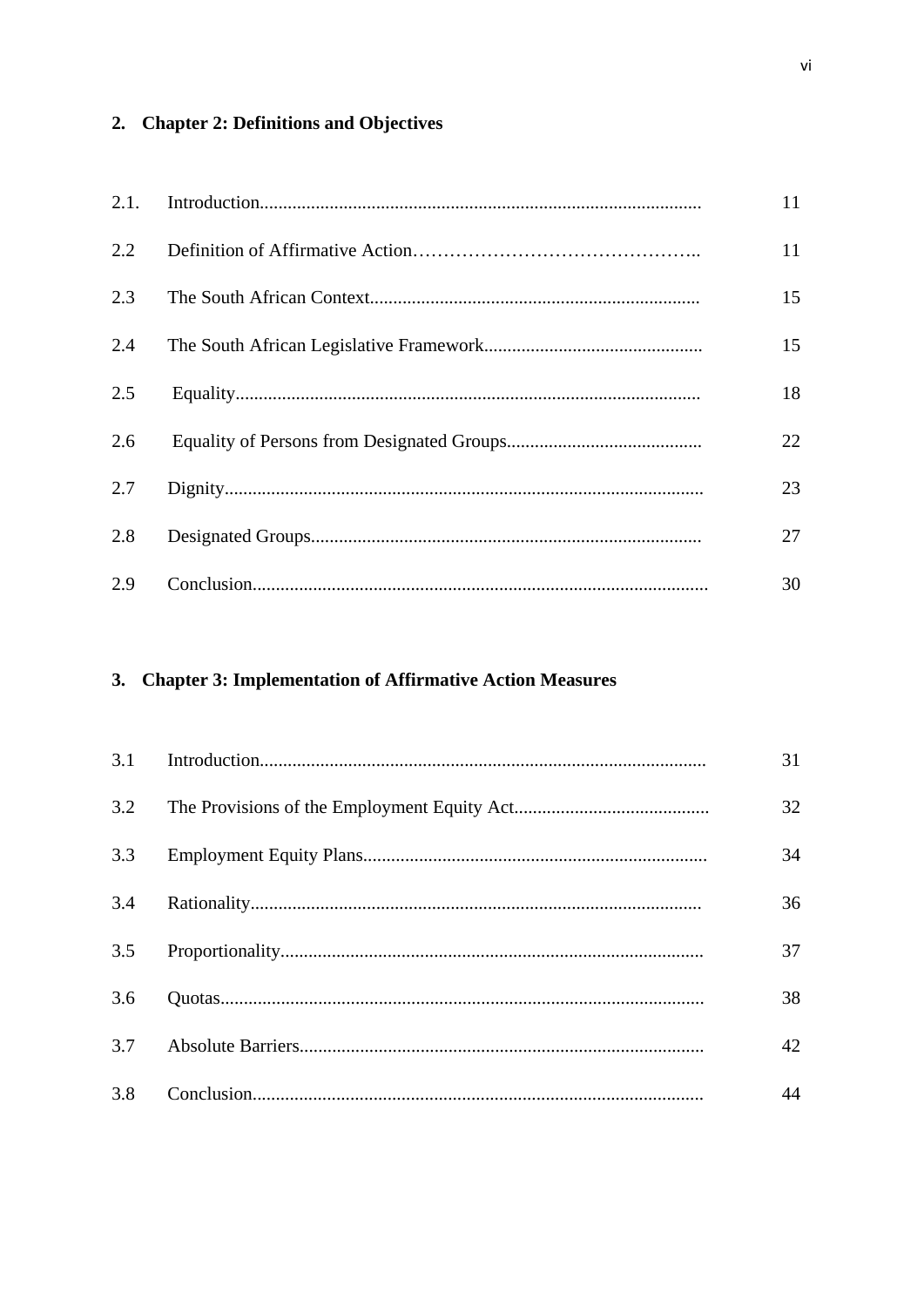# 4. Chapter 4: Barnard Constitutional Court Case

| 4.1  |                                                           | 46 |
|------|-----------------------------------------------------------|----|
| 4.2  |                                                           | 47 |
| 4.3  |                                                           | 47 |
| 4.4  |                                                           | 48 |
| 4.5  |                                                           | 51 |
| 4.6  |                                                           | 53 |
| 4.7  | Challenging the Manner of Implementation of a Lawful Plan | 56 |
| 4.8  |                                                           | 61 |
| 4.9  |                                                           | 63 |
| 4.10 |                                                           | 66 |
| 4.11 |                                                           | 68 |
| 4.12 |                                                           | 70 |

# **Chapter 5: Recommendations**

|  | 72. |
|--|-----|
|  | 72  |
|  | 73  |
|  | 74  |
|  | 75  |
|  | 75  |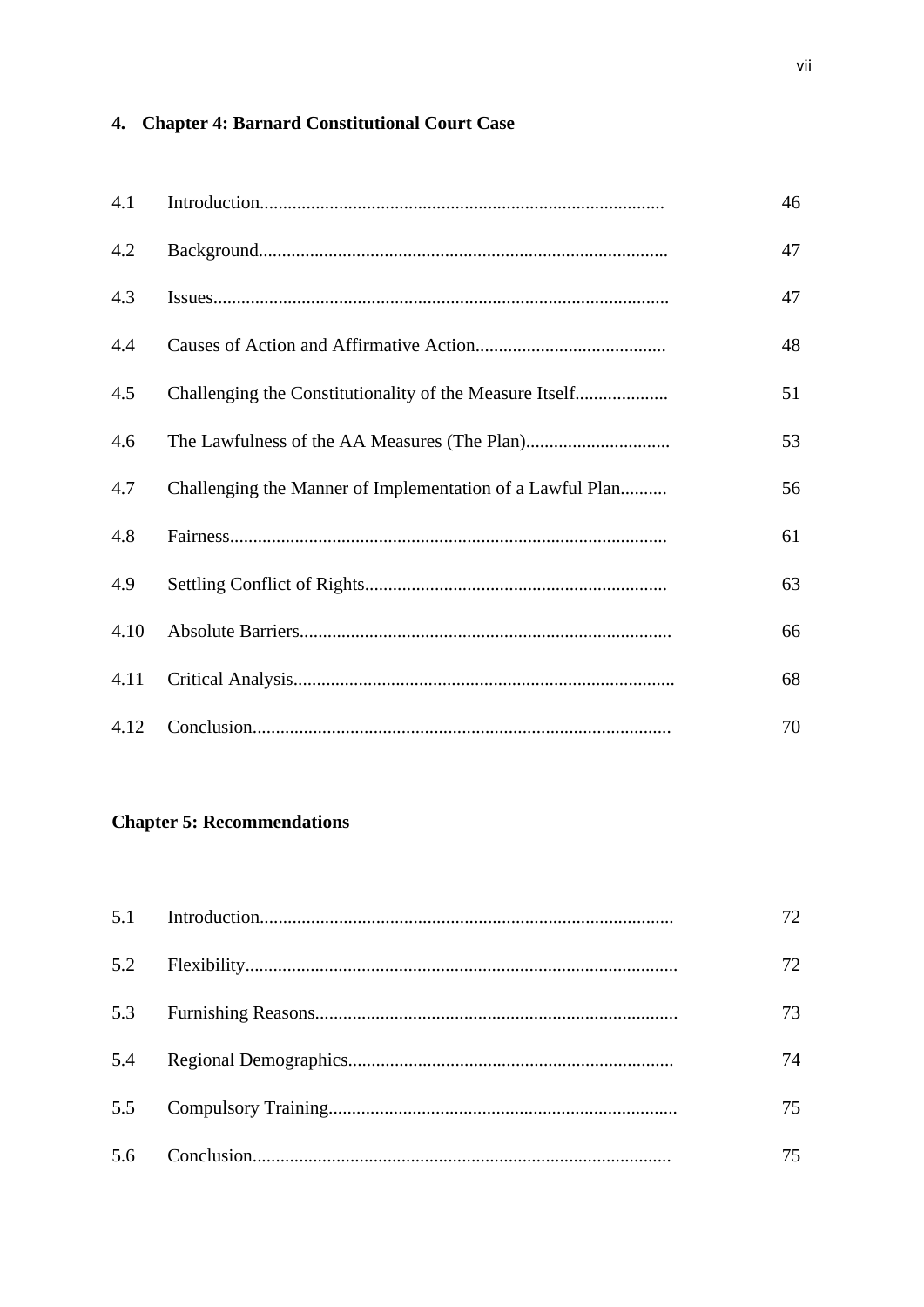| 6. |  |     |
|----|--|-----|
|    |  |     |
|    |  |     |
|    |  | 70. |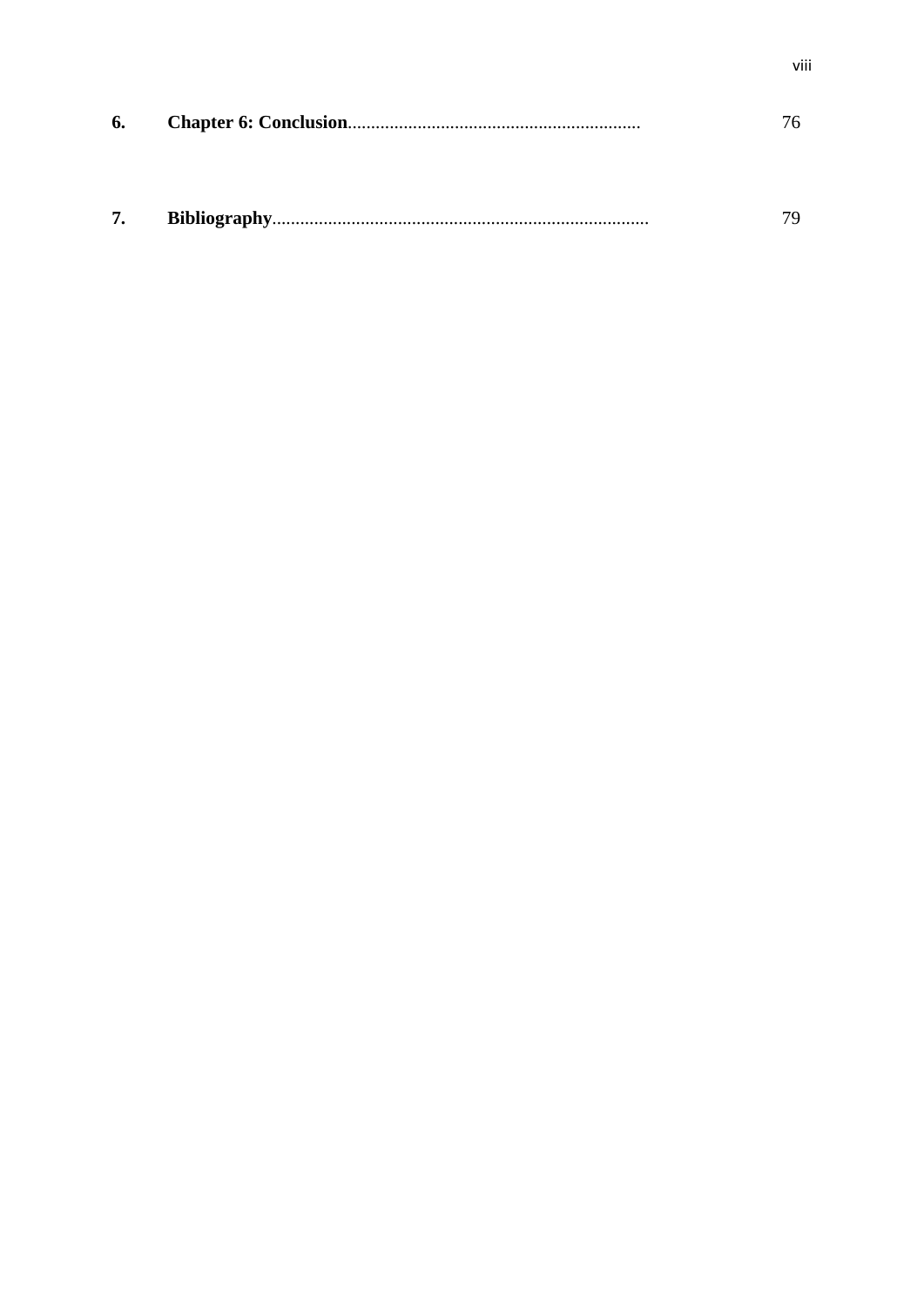### **1. CHAPTER 1: INTRODUCTION**

### **1.1. THE RESEARCH TOPIC**

# HAS AFFIRMATIVE ACTION BECOME AN ILLUSIONARY RIGHT FOR CERTAIN DESIGNATED GROUPS?

### **1.2. THE INTRODUCTION AND BACKGROUND**

With the emergence of a democratic state in South Africa, the need existed to address the historical legal inequalities that existed. South African history has been premised on unfair discriminatory and racial laws which discriminated against certain racial groups, in particular, in the social, educational and labour fields. The majority was severely prejudiced with limited access to education and job reservation, thereby creating a society that was disenfranchised and severely disadvantaged. Affirmative action measures have been designed to remedy the historical inequalities and create a society where everybody is treated equally and fairly.

The South African Constitution<sup>[1](#page-9-0)</sup> and the Bill of Rights<sup>[2](#page-9-1)</sup> includes measures to eradicate the effects of the past unfair discrimination and to protect and promote those persons or categories of persons who were victims of the past system. The legislative instrument

**.** 

<span id="page-9-0"></span><sup>&</sup>lt;sup>1</sup> The Constitution of the Republic of South Africa Act 108 of 1996.

<span id="page-9-1"></span><sup>&</sup>lt;sup>2</sup> Chapter 2 of the Constitution of South Africa.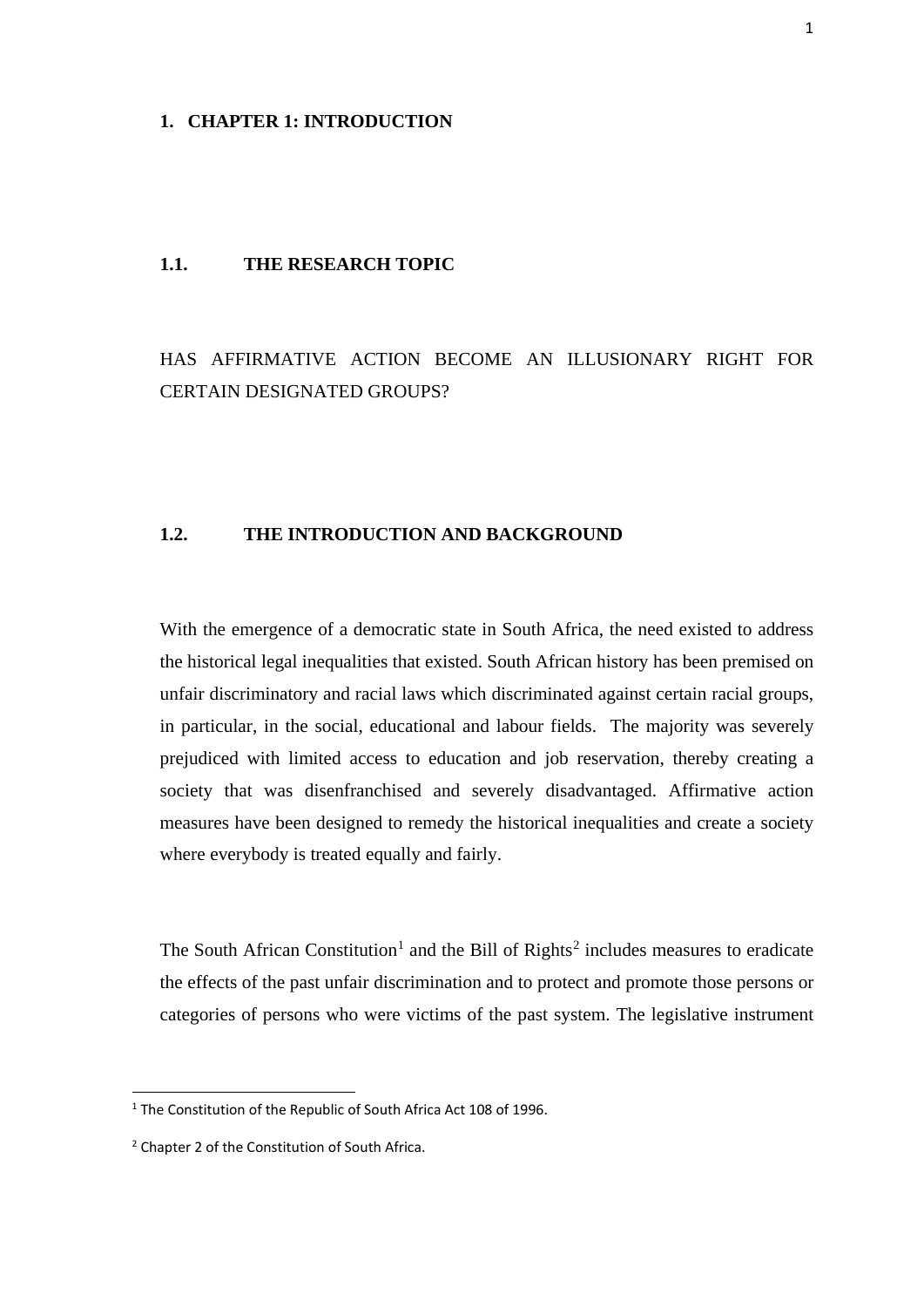employed to redress imbalances and facilitate change in access and advancement in the workplace is affirmative action.

Although legislation prohibits the implementation of quota systems<sup>[3](#page-10-0)</sup>, numerical targets and quota systems have become the norm for implementing affirmative action.

### **1.3. THE STATEMENT OF PURPOSE**

The purpose of this dissertation is to consider whether the current implementation of affirmative action measures have created a misconception of the aims and objects of the measures resulting in an illusory right for certain designated groups.

### **1.4. THE PROBLEM TO BE ANALYSED**

The Constitution<sup>[4](#page-10-1)</sup> provides that everyone is equal before the law and has the right to equal protection and benefits of the law.<sup>[5](#page-10-2)</sup>

<span id="page-10-0"></span><sup>3</sup> Section 15 of the Employment Equity Act 55 of 1998.

<span id="page-10-1"></span><sup>4</sup> The Constitution of the Republic of South Africa Act 108 of 1996

<span id="page-10-2"></span> $5$  Sect 9 (2) of the Constitution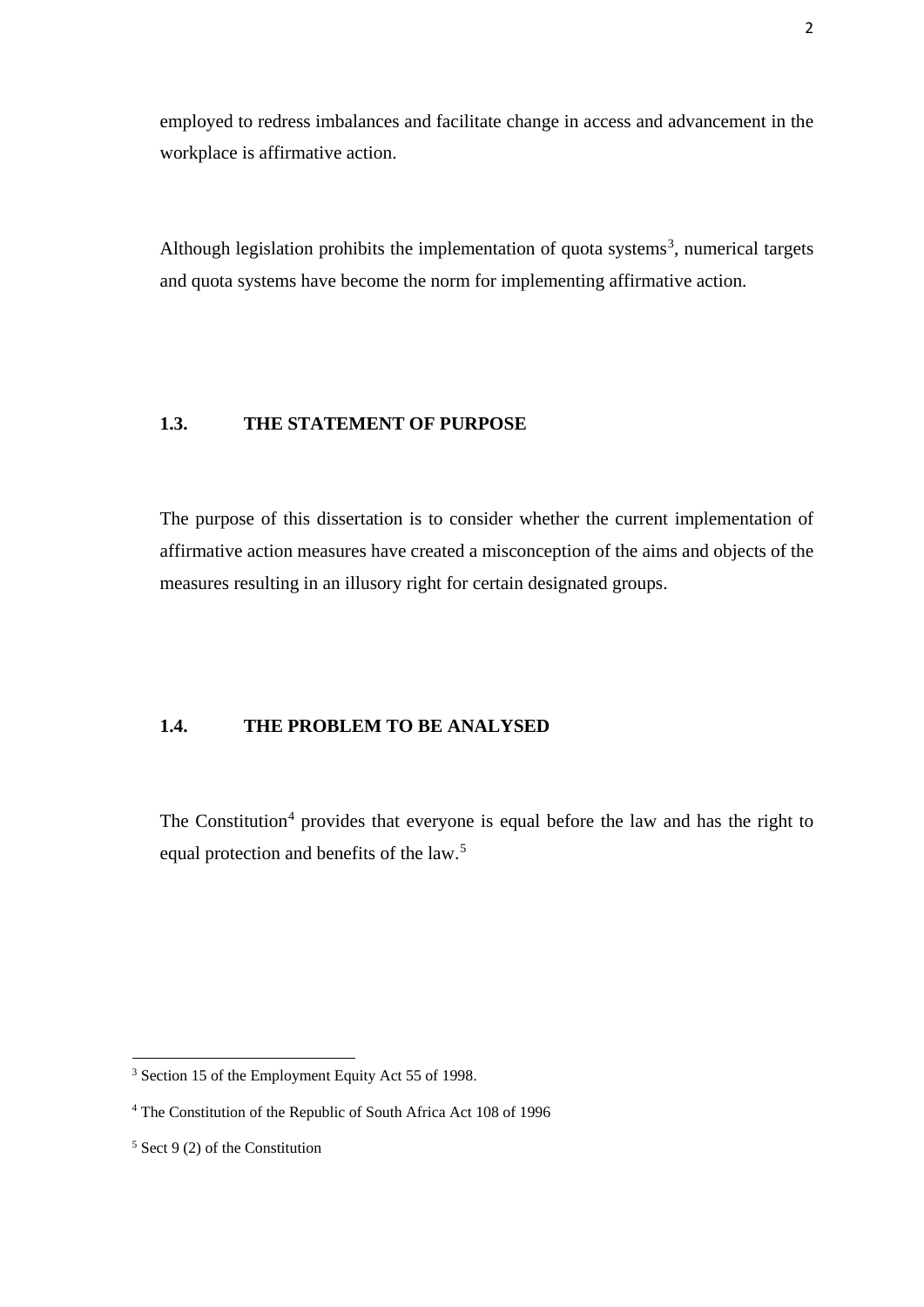It also provides for affirmative action "measures designed to protect or advance persons or categories of persons, disadvantaged by unfair discrimination."[6](#page-11-0)

The Employment Equity Act  $(EEA)^7$  $(EEA)^7$  also provides for affirmative action measures<sup>[8](#page-11-2)</sup> to be implemented in order to achieve equity for persons from designated groups<sup>[9](#page-11-3)</sup> as well as the implementation of an employment equity plan  $(EEP)$ .<sup>10</sup>

However the application of affirmative action measures have often been done in an arbitrary manner, with irrational equity plans and demographic figures resulting in numerous challenges and the erosion of the statutory protections and benefits of certain designated groups.

### **1.5. THE AIMS OF THE RESEARCH**

This paper will examine the historical background upon which affirmative action measures have been determined in South Africa, its comparison with other international jurisprudence such as America and India, the current implementation of affirmative action measures by designated employers, it's proper application and effect on designated groups and whether the affirmative action measures in its present form seek to achieve the purpose for which it was designed.

 $\overline{a}$ 

<span id="page-11-2"></span><sup>8</sup> Sect 15 of the EEA 55 of 1998

<span id="page-11-0"></span> $6$  Sect 9 (2) of the Constitution

<span id="page-11-1"></span><sup>7</sup> Employment Equity Act 55 of 1998

<span id="page-11-3"></span><sup>9</sup> Section 13 of the EEA 55 of 1988

<span id="page-11-4"></span> $10$  Section 20 of the EEA 55 of 1988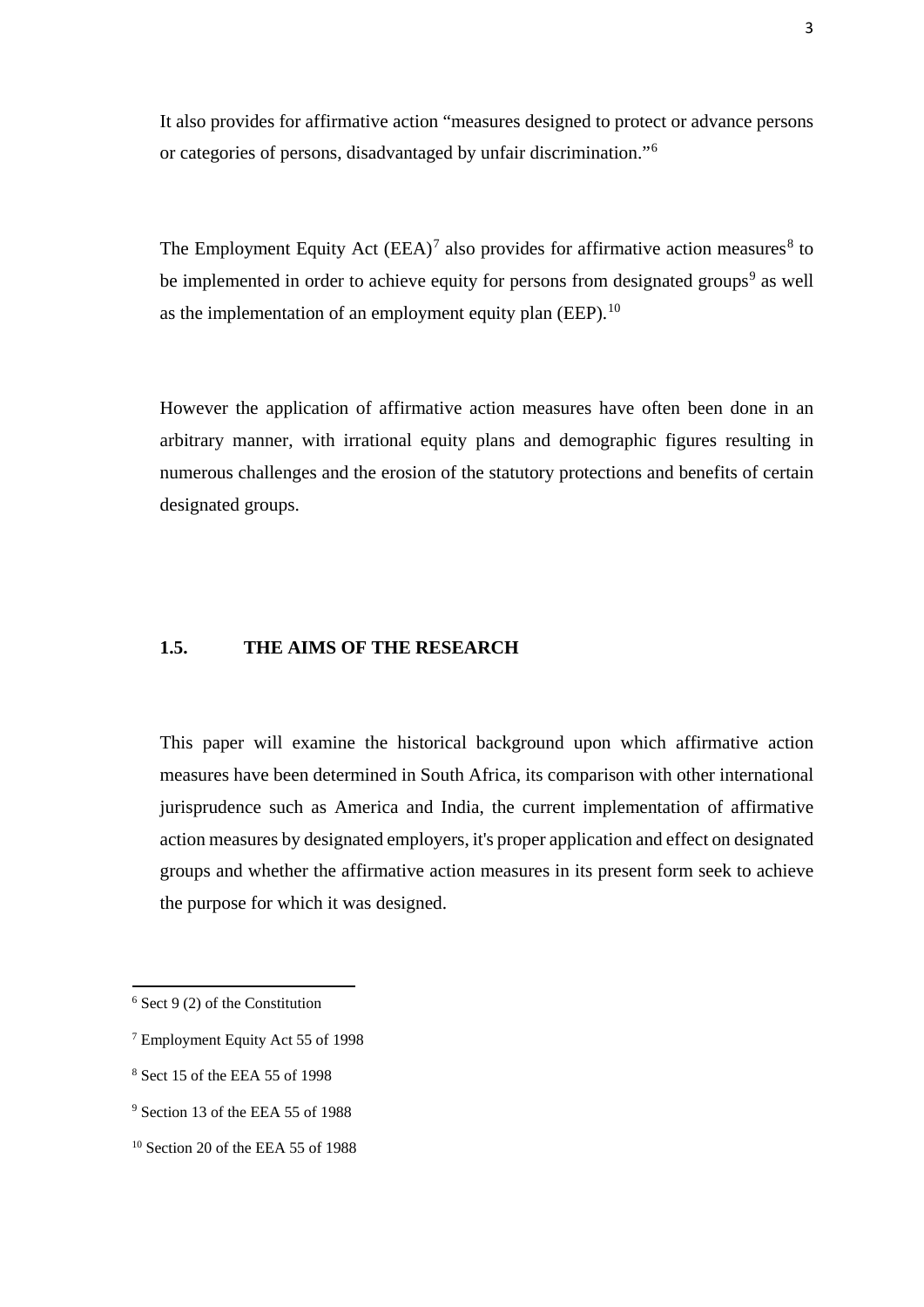This paper examines the affirmative action measures of foreign jurisdictions, its implementation and the challenges that it faced. It will also analyse the courts approach in determining how competing interests have been addressed and whether the measures have succeeded in achieving its primary objectives. A comparison will be drawn with our current affirmative action measures.

This article will also examine how the implementation of affirmative action measures affect the constitutional rights of persons from non-designated groups and whether the current affirmative action measures serve the primary objectives for which it was designed. It will look at the methods, tests or standards that have been employed in an attempt to achieve equitable representation.

The current challenges facing the designated and non-designated groups will be analysed. An analysis of various court decisions will be undertaken to determine the courts approach in dealing with competing interests.

The factors that should be taken into account in drawing a rational equity plan will be considered, in particular whether national demographic figures should apply to local or regional areas.

Finally this paper will seek to illustrate the factors that should be taken into account in ensuring that there is a fair, reasonable, rational and consistent application of affirmative action measures.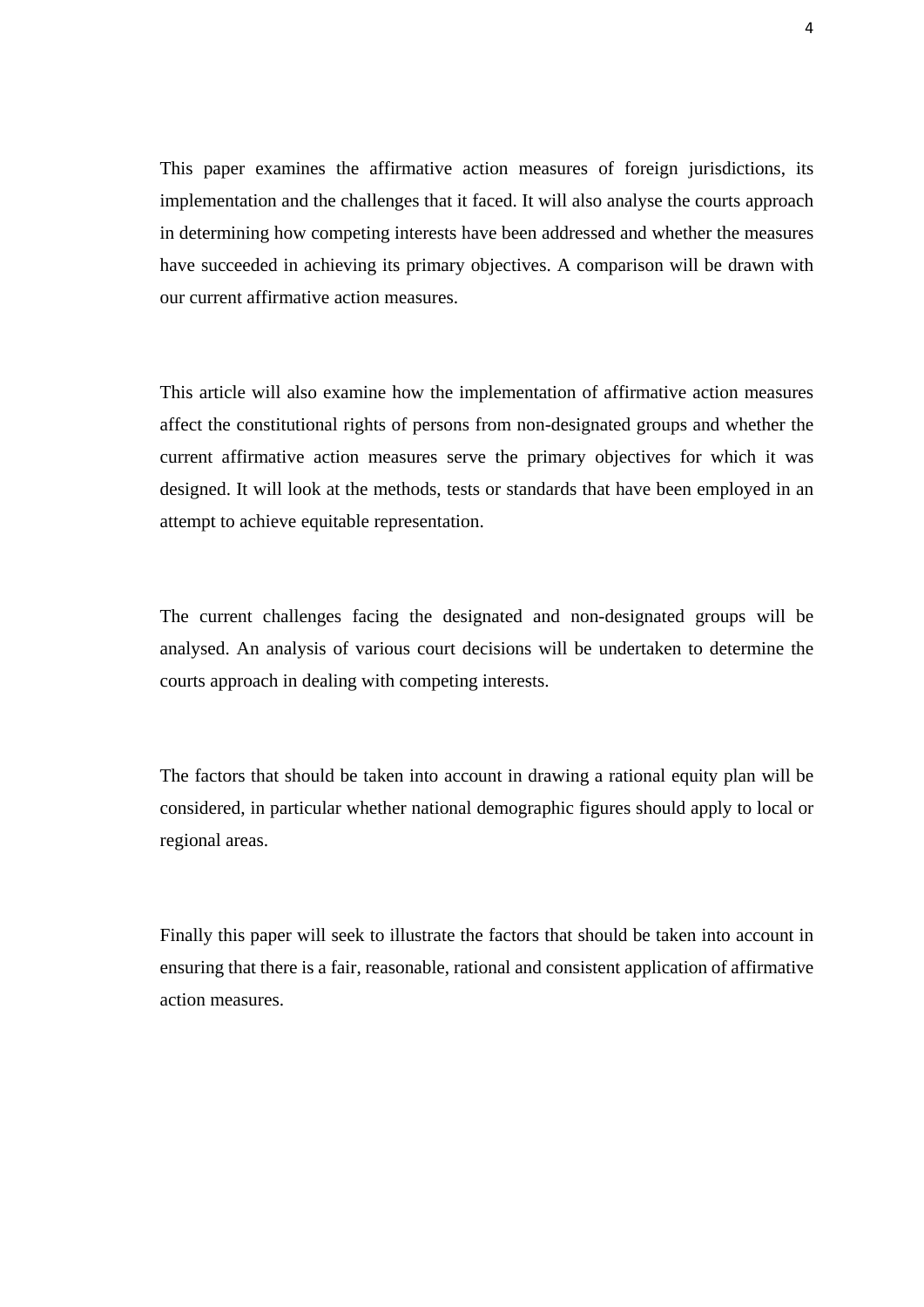### **1.6. THE RESEARCH METHODOLOGY**

The methodology employed in this research is desktop research which would include the review of materials that are available in the public domain such as legislation, published works, case law, journal articles, newspapers, websites, magazines, public reports, public statements, published reviews, literature reviews, collective reviews and "archived materials that are available in the public domain."<sup>[11](#page-13-0)</sup>

### **1.7. RESEARCH QUESTIONS**

- 1.7.1. What is affirmative action?
- 1.7.2. What are the primary objectives of affirmative action measures?
- 1.7.3. What is the court's interpretation of the purpose of affirmative action?
- 1.7.4. What is meant by equitable representation?
- 1.7.5. What has equitable representation in general been interpreted to mean?
- 1.7.6. What methods or tests or standards have been employed in an attempt to achieve equitable representation?
- 1.7.7. Has the practice of numerical targets created a perverse competition within the designated groups on the basis of their race?
- 1.7.8. What are the courts' approach to these standards, tests or methods?
- 1.7.9. What are the criticisms/supports for these methods, tests or standards?
- 1.7.10. What are the standards that should be employed to acquire equitable representation?

<span id="page-13-0"></span><sup>&</sup>lt;sup>11</sup> UKZN Exemption from Ethics Review Application Form: 2014.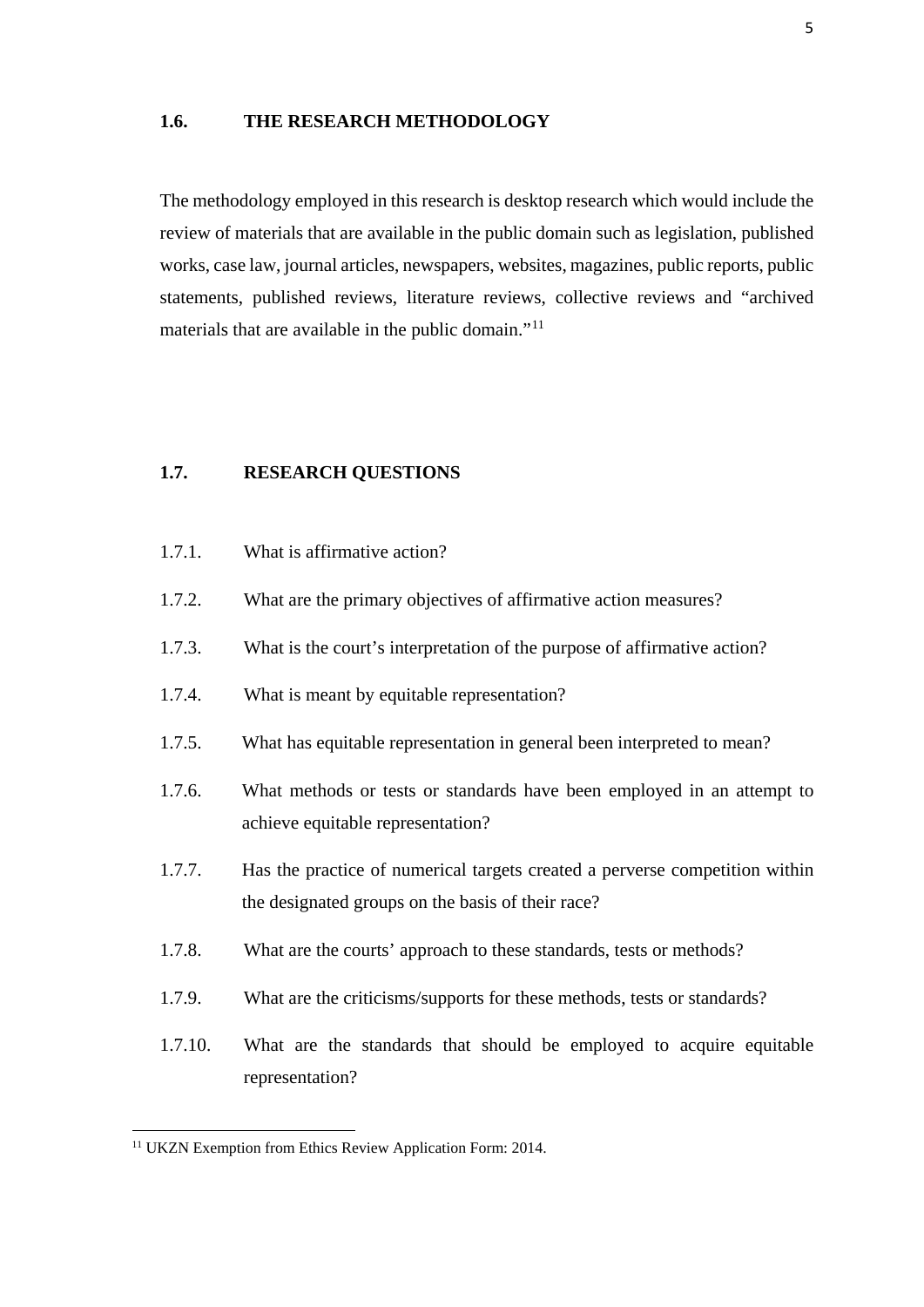- 1.7.11. Do the current affirmative action measures serve the primary objectives for which it was designed?
- 1.7.12. How do the implementation of affirmative action measures affect the constitutional rights of persons from the non-designated groups?
- 1.7.13. What are the current challenges facing the designated and non-designated groupings?
- 1.7.14. How should competing interest be approached?
- 1.7.15. What are the courts approach to how competing interests should be addressed?
- 1.7.16. How can a coherent and consistent guideline in the understanding, observance and implementation of affirmative action measures be achieved?
- 1.7.17. What are the factors that should be taken into account when drawing a rational equity plan?
- 1.7.18. Should national demographic figures apply to local/regional areas?
- 1.7.19. What factors should be taken into account in ensuring that there is a fair, reasonable and rational application of affirmative action measures?

# **1.8. CONCEPTUAL FRAMEWORK**

This study is underpinned by the doctrine of proportionality. This theory, best captured by the provisions of section 36 of the Constitution, [12](#page-14-0) illustrates that the means selected

<span id="page-14-0"></span><sup>&</sup>lt;sup>12</sup> Supra note1.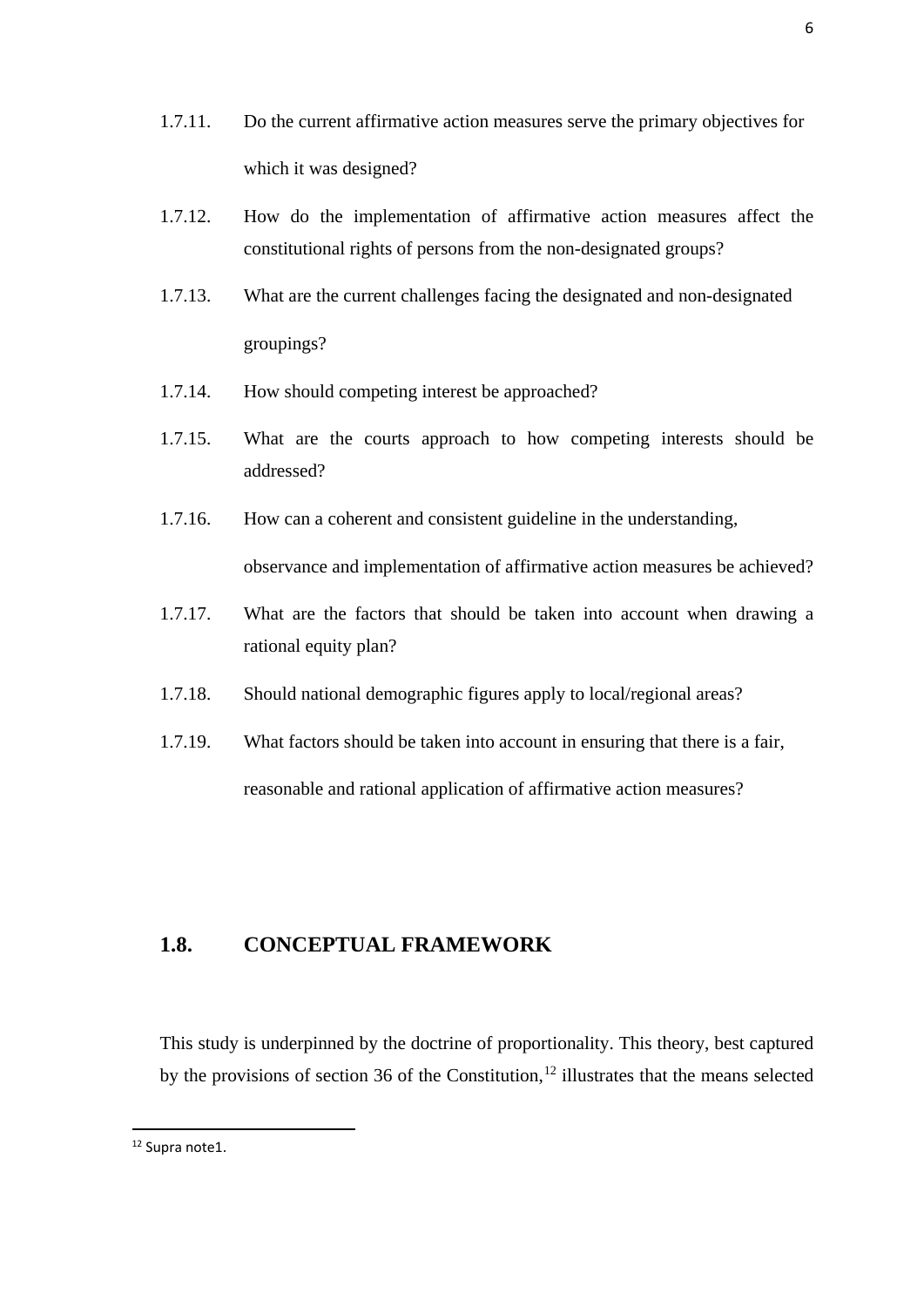to achieve a purpose, must be able to achieve the purpose it was desired to achieve. Preference should be given to the means which has the least adverse effect. This study dispels the judicial deference principle which postulates that decisions which were left to policy makers should be beyond judicial scrutiny. It is imperative that there be accountability in every matter that affects members of the public hence no subject should be left to the exclusive discretion of politicians. Once policy is embodied in a statute it is a natural consequence that administrative and judicial regulation follow.

# **1.9. LITERATURE REVIEW**

Employment Equity plans were borne out of the need to facilitate the reflection of diversity in the workplace which represents the South African society within the confines of the constitutional precinct. Scholars have written and explained the principles which underpin the Constitution<sup>13</sup>; chief among them, being equality. Scholars have also gone to the extent of explaining what the EEA provides as the way to implement equity plans. What follows is a review of their submissions in order to demonstrate an understanding of their submissions as well as identify areas they might have overlooked or areas that need further consideration.

Fredman,  $^{14}$  $^{14}$  $^{14}$  defines the imports of the principle of equality. It is her understanding that from this principle of substantive equality (which is preferred over formal equality) emanates the duty to provide so as to alleviate disadvantage that is evident in society. Because this duty is upon the state, she argues that the judiciary can augment this role

**.** 

<span id="page-15-0"></span><sup>&</sup>lt;sup>13</sup> Supra note1.

<span id="page-15-1"></span><sup>14</sup> S Fredman "*Providing Equality: Substantive Equality And The Positive Duty To Provide* "(2005) 21 SAJHR.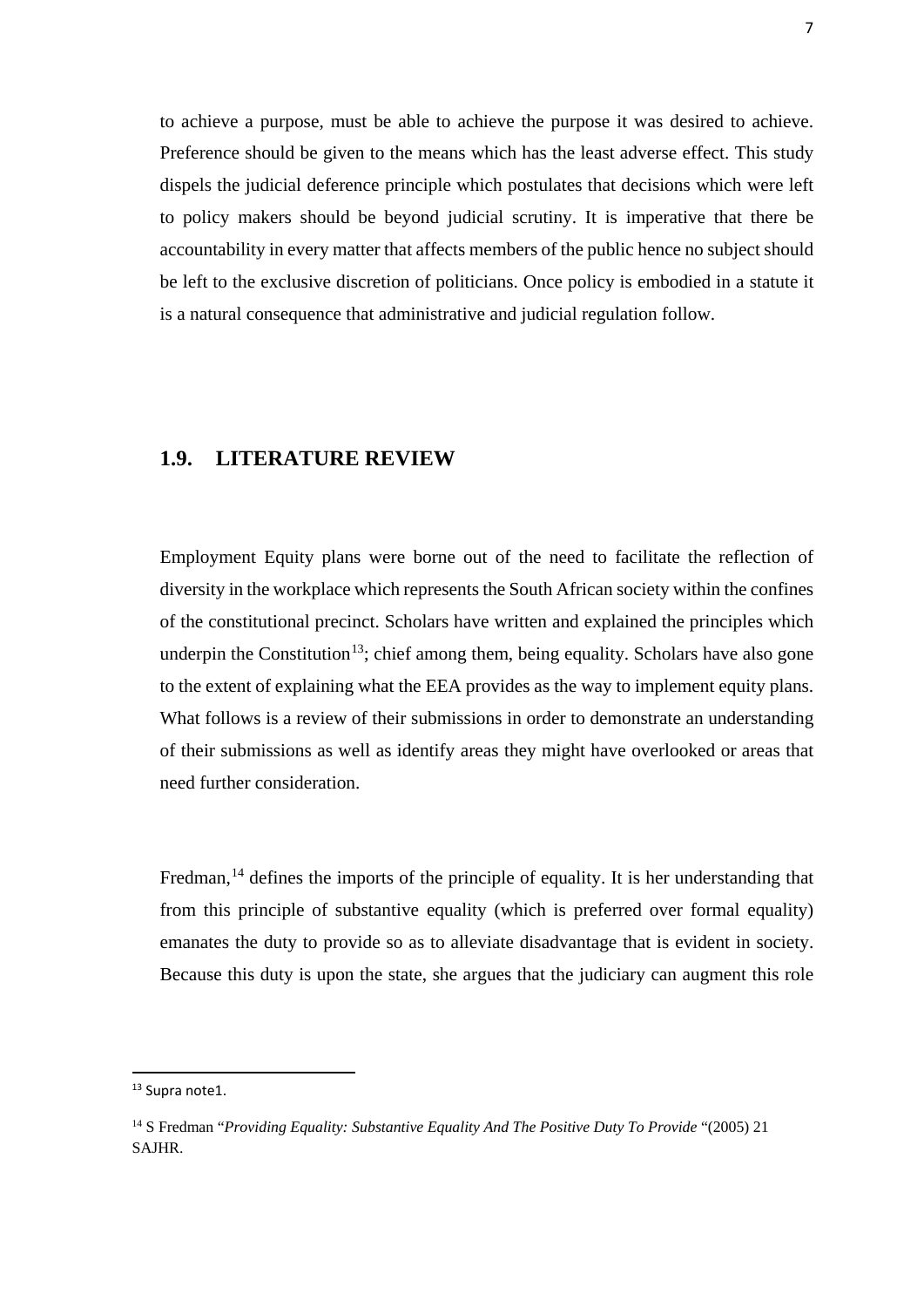by being the referee of the ways set out to achieve equality.[15](#page-16-0) Her assessment is achieved through an analysis of jurisprudence on equality.

The two known objectives of substantive equality are: equality of opportunity and equality of results.<sup>[16](#page-16-1)</sup> Equal opportunity would entail removing obstacles that stop an individual from getting hired, for example nepotism. However, this is not sufficient because some people are at a disadvantage which was created in the past, hence there is need for the state to aid those who were put at a disadvantage to be able to compete with the rest of the people. Fredman's argument can be summed up as a campaign against social exclusion.

Of significant importance from Fredman's work is her insistence on democratic accountability. "This entails an explanation of the decision which is reasonable and proportionate and is based on evidence rather than generalizations or judicial notice."[17](#page-16-2) Fredman, acknowledges that society operates in a system of perpetual scarcity of resources. This then necessitates the state to develop a criteria of distribution which may require that certain persons be prioritized.[18](#page-16-3) In the employment field this argument finds expression in affirmative action and the insistence on a pre-determined plan. She then closes by stating that this prioritization should be checked by democratic principles and not merely left to those in power to dictate. However, the author's contribution is oriented in the inclination of social political rights. This study then directs the author's arguments to the workplace law and seeks to demonstrate how the same principles can be applied to the concept of affirmative action.

Solomon<sup>[19](#page-16-4)</sup> narrates the provisions of affirmative action in the EEA. He states that the prioritization of the designated group cannot be challenged as discriminatory until

 $\overline{a}$ 

<span id="page-16-0"></span><sup>&</sup>lt;sup>15</sup> Pg 189.

<span id="page-16-1"></span> $16$  Pg 167.

<span id="page-16-2"></span> $17$  Pg 190.

<span id="page-16-3"></span><sup>18</sup> Pg 168.

<span id="page-16-4"></span><sup>19</sup> M Solomon "*Regulation Of Affirmative Action By The EEA 55 Of 1998"* (1999) 11 SAMLJ ,pg 1425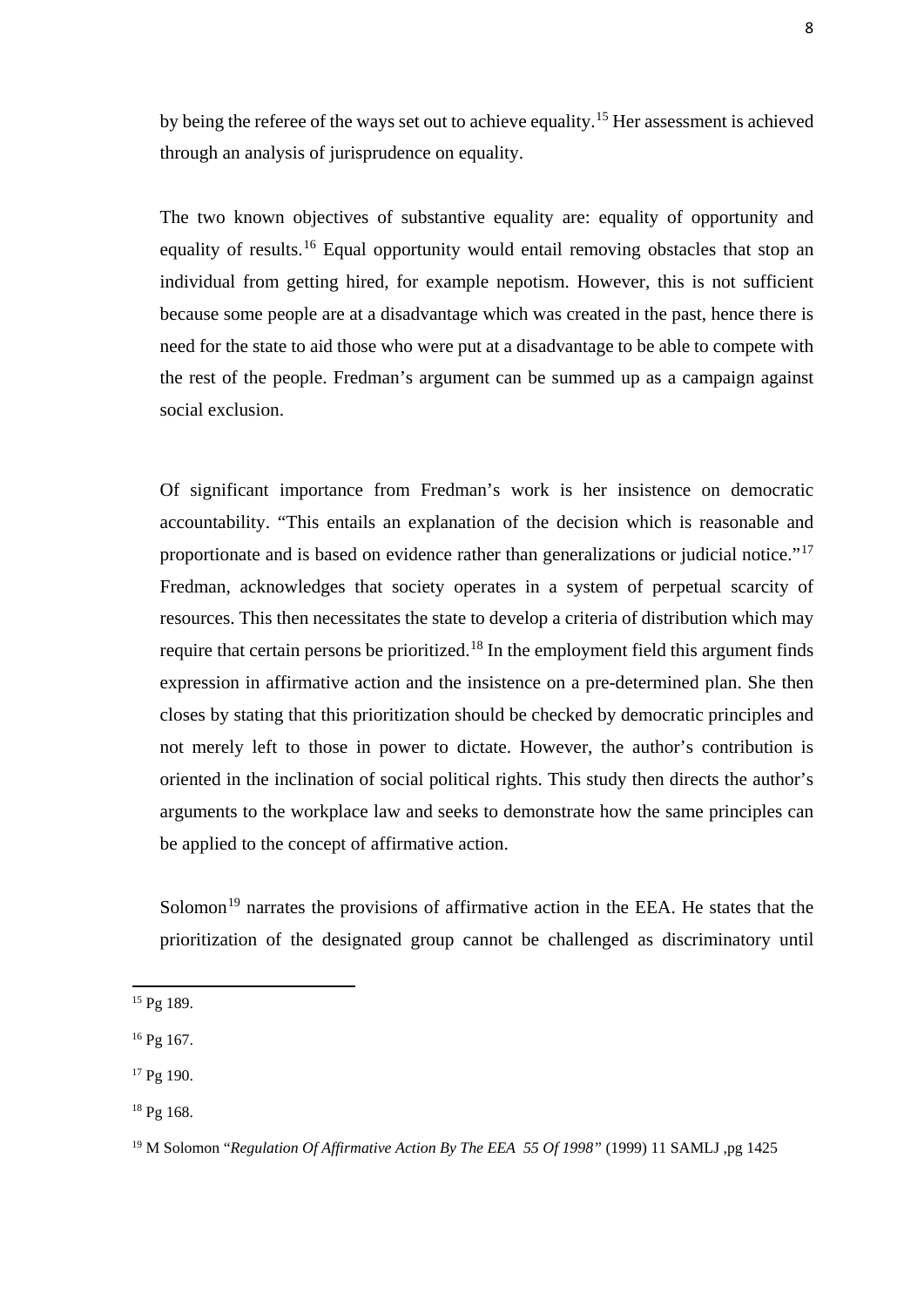members of the designated group have been placed on a level at which they can competently compete with members of the non-designated groups.<sup>[20](#page-17-0)</sup> He holds that "it is not so much about positive discrimination against those who have been previously advantaged, but about the positive upliftment of disadvantaged people thereby levelling the playing field in the workplace".<sup>21</sup> He goes on to hold that:

"Since affirmative action is a positive measure and is therefore firmly rooted in legislative policy, there is little room for judicial pronouncement on the means used to achieve equality. Judicial deference to the legislative branch of government is thus the rule rather than the exception."[22](#page-17-2)

The article does not reflect and review the principles that are relied upon to come to this conclusion. One would expect an analysis on the concept of rationality in order to determine whether it is a sufficient standard of assessing affirmative action. Although it is now settled that affirmative action is not unfair discrimination, one would expect that there be principles regulating the decision. The author does not address the possibility of the arbitrary drafting and implementation of equity plans. This omission is addressed in this study below.

Ryroft<sup>[23](#page-17-3)</sup> assesses "the role of the judiciary and arbitrators in interpreting and implementing affirmative action policies".[24](#page-17-4) He attempts to find a possible way to strike a balance between the contending individual rights and broader societal goal.

<u>.</u>

<span id="page-17-4"></span><sup>24</sup> Pg 1412.

<span id="page-17-0"></span><sup>20</sup> Pg 234.

<span id="page-17-1"></span><sup>21</sup> Pg 235.

<span id="page-17-2"></span><sup>22</sup> Pg 238.

<span id="page-17-3"></span><sup>&</sup>lt;sup>23</sup> Rycroft "Obstacles to Employment Equity?: The Role of Judges and Arbitrators in the Interpretation and Implementation of Affirmative Action Policies" 1999 ILJ 1411 1423..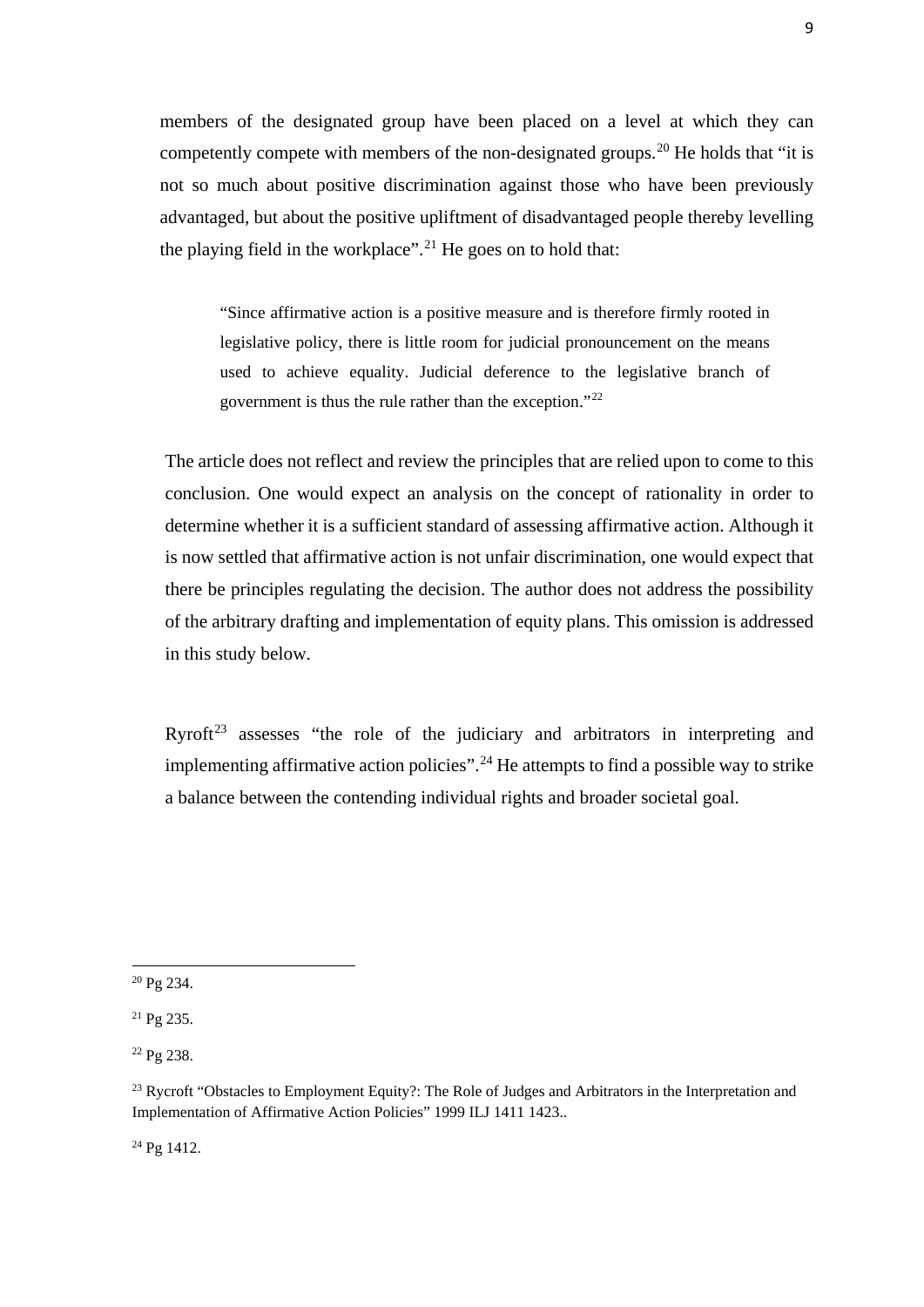He notes that "the target in the EEA is not explicitly the concept of disadvantage but designated groups".[25](#page-18-0) This is further supported by his allusion to the fact that the majority of applicants in affirmative action disputes are whites and adjudicators have decided such disputes with a preoccupation of protection of this group.

It is clear from the writing of the article that it was written before the case of *Barnard[26](#page-18-1)*. The article still treats affirmative action as a suspect policy.<sup>[27](#page-18-2)</sup> This is evident from the comparison with the American affirmative action as well as the emphasis of the narrow tailoring.[28](#page-18-3) Furthermore, the author emphasizes the prominence of individual disadvantage over the broader spectrum.[29](#page-18-4) The article closes by saying the EEA will be clear as the jurisprudence develops. This study will bring forth an updated analysis of the position of the EEA.

<u>.</u>

<span id="page-18-2"></span><sup>27</sup> Pg 1423

<span id="page-18-3"></span> $28$  Ibid.

<span id="page-18-4"></span> $29$  Ibid.

<span id="page-18-0"></span> $25$  Pg 1413.

<span id="page-18-1"></span><sup>26</sup> *South African Police Service v Solidarity obo Barnard and Others* [2014] ZACC 23.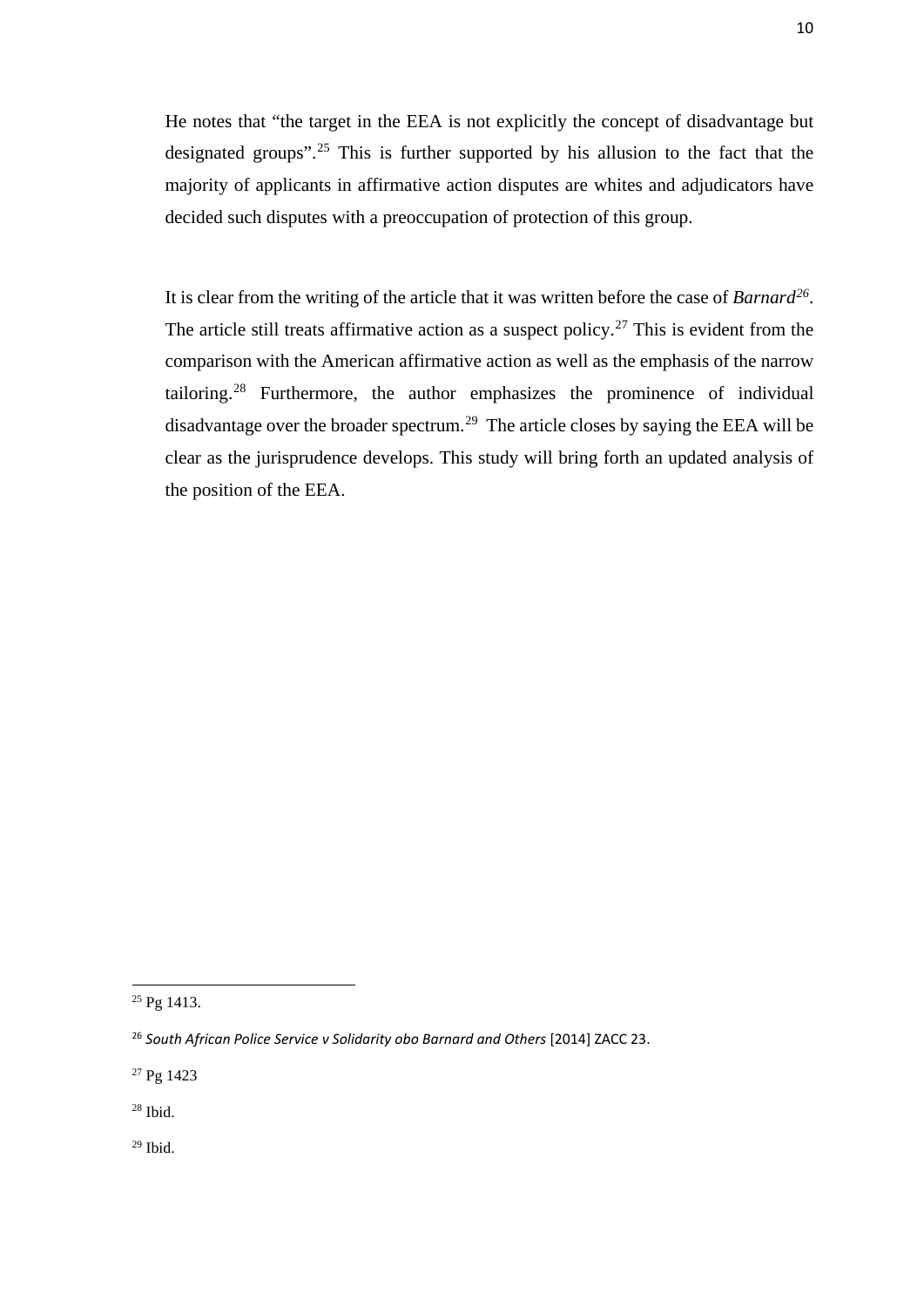#### **2. CHAPTER 2: DEFINITIONS AND OBJECTIVES**

### **2.1. INTRODUCTION**

**.** 

This entire thesis is based on affirmative action. It is therefore imperative that we understand the concept of affirmative action and the principles that underpin it. This chapter sets out to define affirmative action and its objectives. In so doing, reference is also made to international jurisprudence such as the United States and India in order to gain a better understanding of the concept.

### **2.2. DEFINITION OF AFFIRMATIVE ACTION**

Affirmative action or positive discrimination (known as employment equity in Canada, 'job reservation' in India and Nepal and 'positive action' in the UK) is a policy of favouring members of a disadvantaged group who are perceived to suffer from discrimination within a culture.<sup>[30](#page-19-0)</sup> What is clear from the various definitions is that behind every affirmative action policy, there is a history of persons or groups who are or have been previously disadvantaged.

<span id="page-19-0"></span><sup>&</sup>lt;sup>30</sup> The Free Dictionary. Retrieved 13 February 2014. '(Sociology) the provision of special opportunities in employment, training except for a disadvantaged group, such as women, ethnic minorities, etc. US equivalent: affirmative action'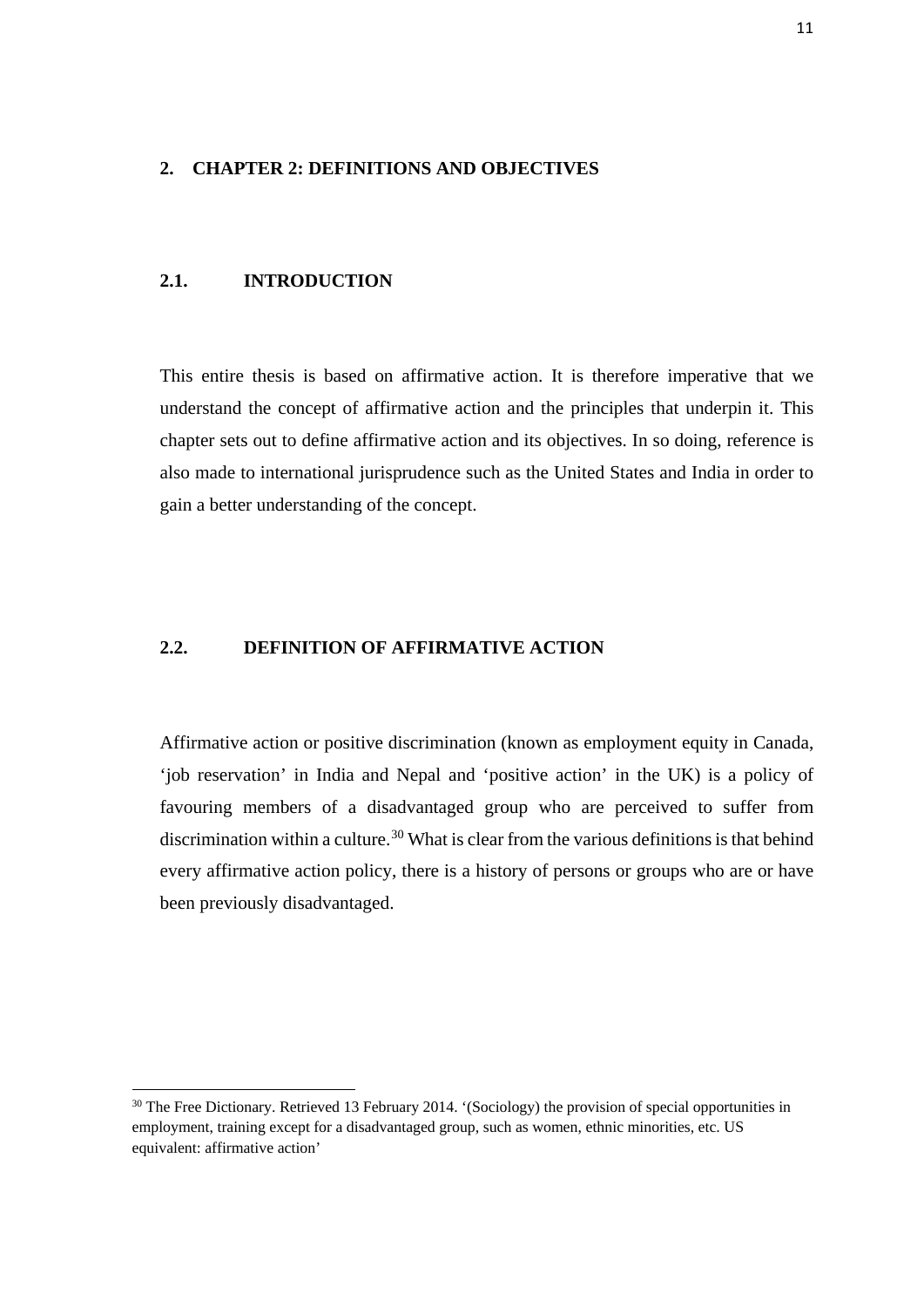### UNITED STATES

Affirmative action measures were first used in the United States in 1961 to promote actions that achieve non-discrimination. It was intended to promote opportunities for defined minority groups within a society in order to give them equal access to that of the privileged majority population.<sup>[31](#page-20-0)</sup> The history of affirmative action in the United States is one of a political struggle over the meaning of discrimination and methods of dealing with it.<sup>[32](#page-20-1)</sup> It was implemented in an attempt to achieve equality among racial groups (primarily in favour of the black minority group) after a long history of slavery and discrimination.[33](#page-20-2)

In the USA context, affirmative action refers to a "broad array of race, ethnicity programs, enacted by the government and private sector, voluntarily or by court order, to promote equality of opportunity and racial diversity".<sup>[34](#page-20-3)</sup> The programs are meant to remedy the impact of historically unfair treatment. The Olivier Report<sup>[35](#page-20-4)</sup> states that affirmative action is also practised in India.

 $\overline{a}$ 

<span id="page-20-0"></span><sup>&</sup>lt;sup>31</sup> Supra at note 12.

<span id="page-20-1"></span><sup>32</sup> Nicholas Smith *Affirmative Action: Its Origin and Point* 1992 SAJHR 234.

<span id="page-20-2"></span><sup>&</sup>lt;sup>33</sup> Kende *Constitutional Rights in Two Worlds: South Africa and the United States* (Cambridge University Press, New York, 2009) at 174.

<span id="page-20-3"></span><sup>34</sup> LR Langston "*Affirmmative Action, a look at South Africa and the United States: a question of pigmentation or leveling the playing field?"* Vol 13 1997 *American University International Law Review 334.*

<span id="page-20-4"></span><sup>35</sup> South African Law Commission *Working Paper 25 Project 58* (1989) art 2 and South African Law Commission *Project 58 Group and Human Rights* Interim Report (1991) art 36.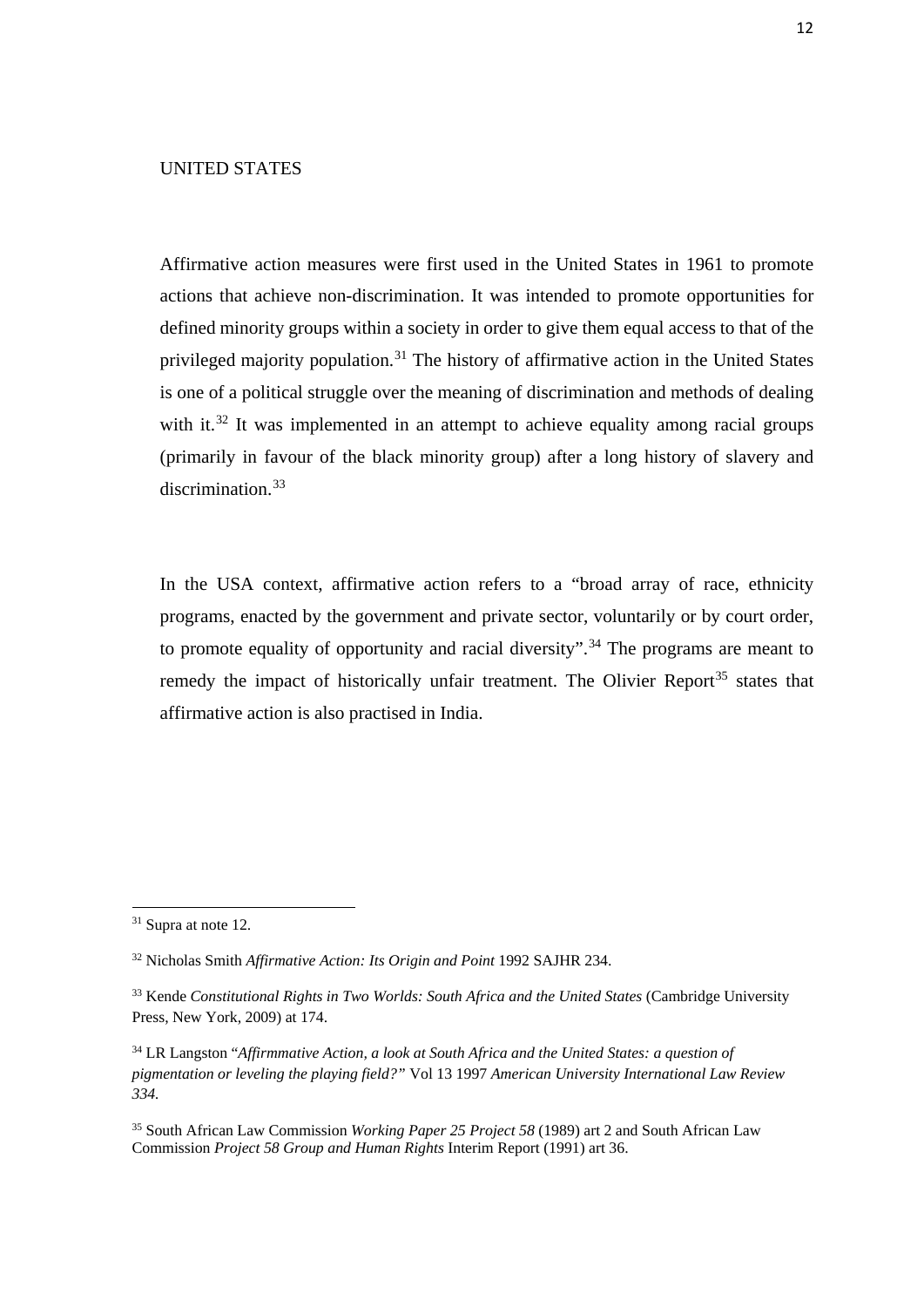#### INDIA

In the Indian context affirmative action is referred to as special provision for reservations of positions. [36](#page-21-0) The policy is provided for in the Indian Constitution and makes provision for quotas in electoral constituencies and governmental posts, among others.<sup>[37](#page-21-1)</sup> In furtherance of the policy's objective, the policy makes it permissible to relax entry requirements for certain reserved job reservations and designated groups.<sup>[38](#page-21-2)</sup> The Indian community is divided on the basis of castes, tribes, religion, language and culture, some of which suffered greatly from discrimination.[39](#page-21-3)

Article 14 of the Indian Constitution provides that "the state shall not deny to any person equality before the law or the equal protection of the laws within the territory of India," and Article 15(1) provides that the "State shall not discriminate against any citizen on the grounds only of religion, race, caste, sex, place of birth or any of them". Article 15(4) permits "any special provision for the advancement of any socially and educationally backward classes of citizens. …" Article 16 and article 29 of the Indian Constitution makes provision for the reservation of positions for the advancement of socially and educationally backward classes of persons belonging to the 'Scheduled Castes' and the 'Scheduled Tribes'. The primary objective of this 'reservation system', which is essentially a form of a quota system, is to promote the opportunities for improved social and educational status of underprivileged communities. It provides opportunities for the members of the 'Scheduled Castes' and 'Scheduled Tribes' to increase their political representation and provides opportunities in the labour force, educational institutions, and other public institutions.[40](#page-21-4)

<span id="page-21-0"></span><sup>36</sup> O Dupper and C Garbers (Eds) *Equality in the Work Place: Reflections from South Africa and Beyond*  2009 287.

<span id="page-21-1"></span> $37$  Ibid; art 15(4) of the Indian Constitution of 1949.

<span id="page-21-2"></span><sup>38</sup> Ibid.

<span id="page-21-3"></span> $39$  They have been referred to as the depressed or backward classes.

<span id="page-21-4"></span><sup>40</sup> Basu, Durga Dass *Introduction to the Constitution of India* (2008) LexisNexis Butterworths Wadhwa P98.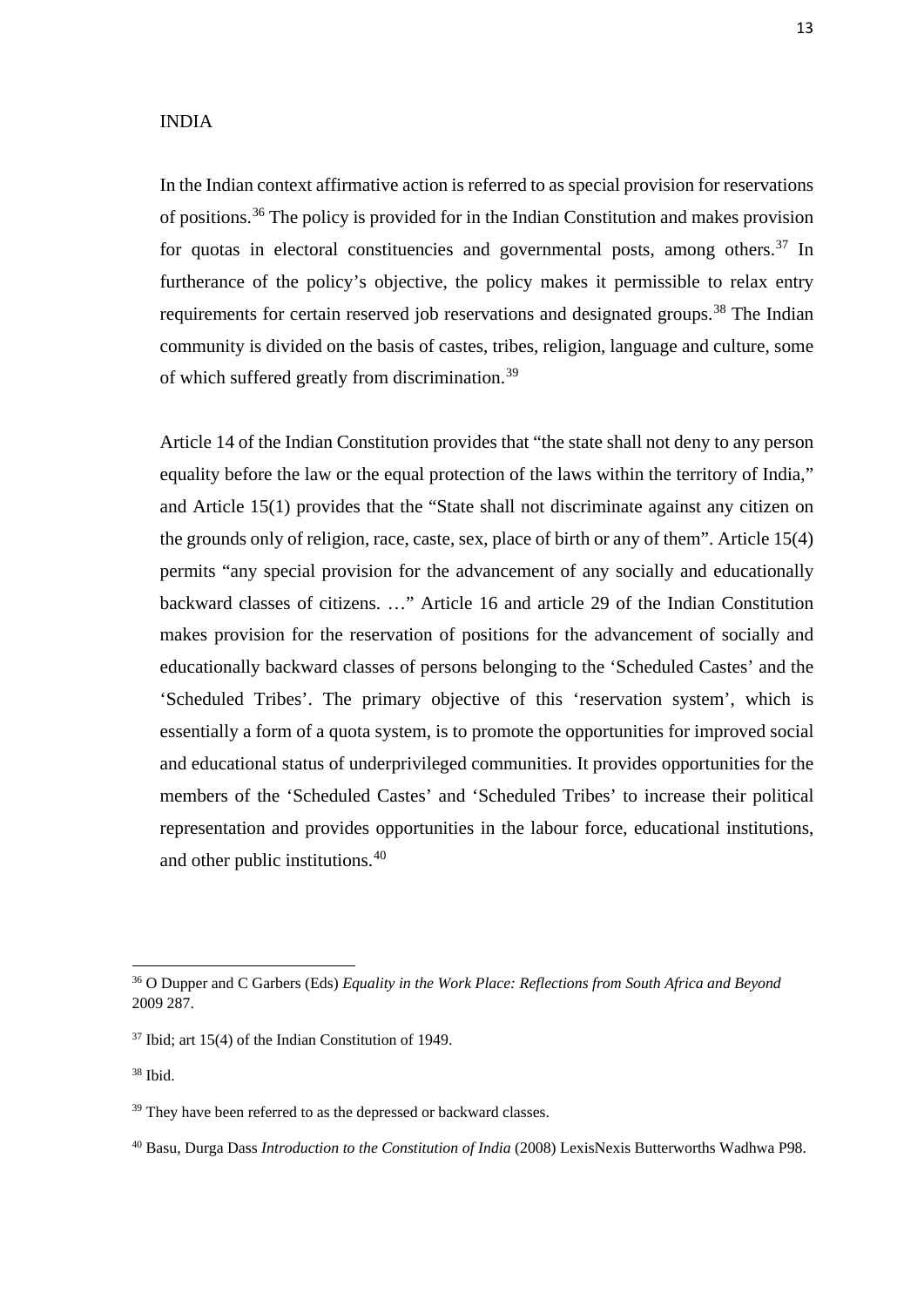Whilst it has been acknowledged that the 'reservation system' in India has achieved its basic objective, many argue that the reservation/quota system causes resentment amongst its citizens and creates greater discord in an already divided country.<sup>41</sup> Much of the provisions for equality and restorative measures in the Indian Constitution resemble that of the South African Constitution.<sup>[42](#page-22-1)</sup> Like the South African Constitution, the Indian Constitution provides for anti-discrimination as well as for a pro-active role for the state to favour certain groups that were previously excluded by the caste system.

### MALAYSIA

The 1963 Constitution of the Federation of Malaysia affords special protection to 'Aboriginal People' and Malays. This protection includes the reservation of positions of public servants, scholarships and educational facilities for those groups, and the preferential granting of business licences. The measures in the Malaysian Constitution favour members of the majority population.<sup>[43](#page-22-2)</sup>

#### OVERVIEW OF FOREIGN JURISPRUDENCE

Whereas affirmative action measures in the United States were designed to protect and promote the interests of minorities against a privileged majority within its society; in Malaysia, the affirmative action measures were designed to promote and favour members of the majority population. It follows therefore, that a general justification for affirmative action cannot be given as there is no uniform practice to justify it.<sup>[44](#page-22-3)</sup>

However, what is common is that affirmative action are measures, policies or procedures that are implemented to protect and/or promote persons or categories of persons who are disadvantaged or have been disadvantaged.

<span id="page-22-0"></span><sup>41</sup> Twisha *the Economist* Jul 2nd 2013, 09.23 www.economist.com/bligs/banyan/2013/06/affirmative-action accessed 15/10/14 at 11.59pm.

<span id="page-22-1"></span><sup>&</sup>lt;sup>42</sup> Except that quotas are not permitted in the South African Constitution.

<span id="page-22-2"></span><sup>43</sup> Nicholas Smith, *Affirmative Action: Its Origin and Point* 1992 SAJHR 234.

<span id="page-22-3"></span><sup>44</sup> Supra at note 16.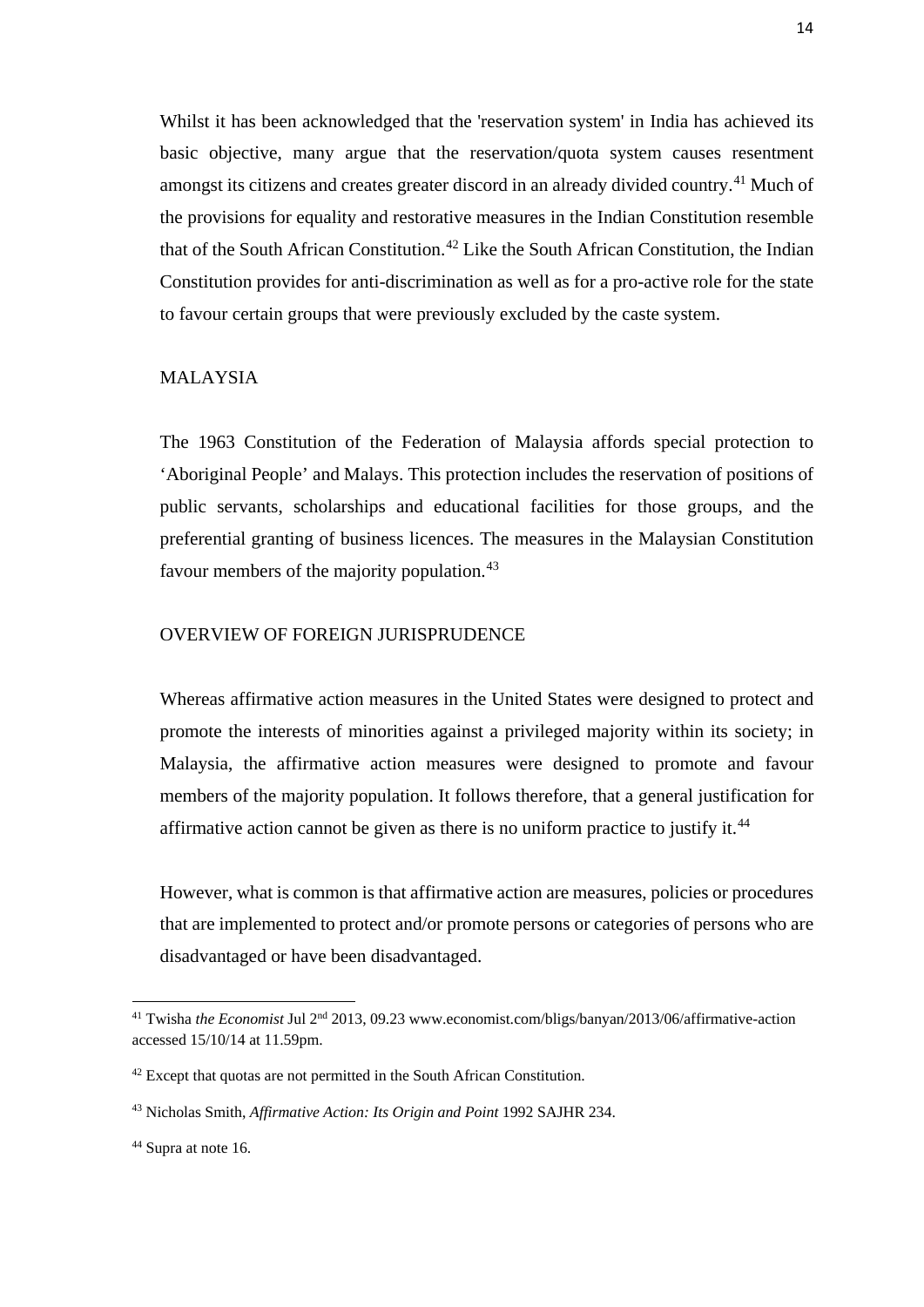#### **2.3. THE SOUTH AFRICAN CONTEXT**

South Africa consists of one of the most diverse societies in the world. It comprises of people from different cultures, race, religion, gender and languages to mention a few. During the apartheid era unjust laws were applied to create disadvantages amongst races and gender. Women as well as people from the African, Coloured and Indian races were subjected to exclusions from amenities of life, education and labour arenas under the apartheid regime. The South African constitutional democracy was founded on defined values of "human dignity, the achievement of equality and the advancement of human rights and freedoms."[45](#page-23-0) However, unlike other constitutions, the acknowledgement of the injustices perpetuated against certain classes of people necessitated that restorative measures be put in place to redress the disadvantages that those classes of people endured.[46](#page-23-1)

#### **2.4. THE SOUTH AFRICAN LEGISLATIVE FRAMEWORK**

One of the primary objects of the South African Constitution is "the achievement of equality and the advancement of human rights and freedoms."[47](#page-23-2) The Constitution also provides for affirmative action measures in the following terms:

"Equality includes the full and equal enjoyment of all rights and freedoms. To promote the achievement of equality, legislative and other measures designed to protect or advance persons, or categories of persons, disadvantaged by unfair discrimination may be taken."<sup>[48](#page-23-3)</sup>

<span id="page-23-0"></span><sup>45</sup> Section 1 (a) of the South African Constitution; *South African Police Service v Solidarity obo Barnard and Others* [2014] ZACC 23 at Para 28.

<span id="page-23-1"></span><sup>46</sup> Section 9 (2) of the South African Constitution.

<span id="page-23-2"></span><sup>47</sup> Section 1 (a) of the Constitution.

<span id="page-23-3"></span><sup>48</sup> Section 9 (2) of the Constitution.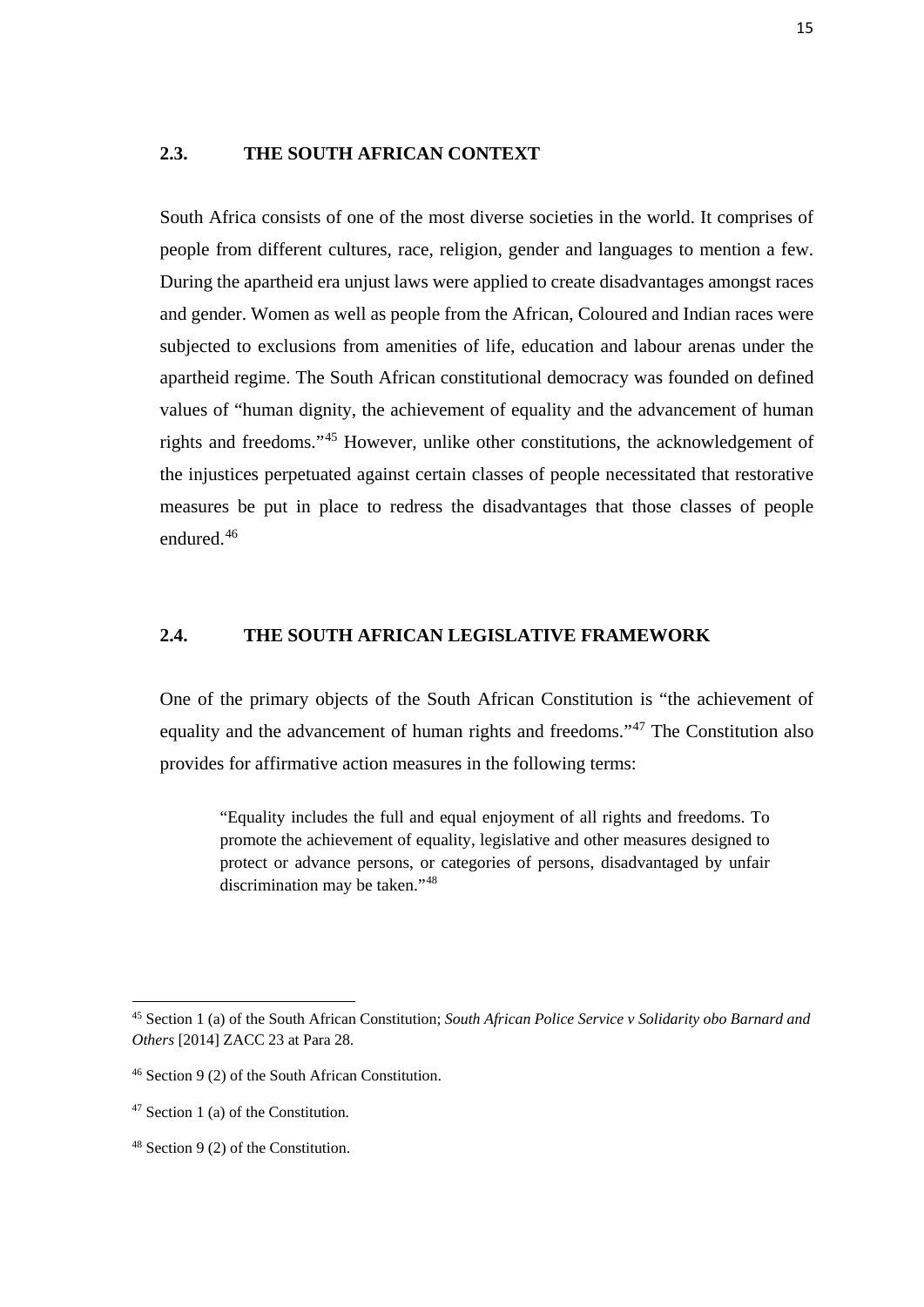As indicated earlier under the definition of affirmative action in the Indian context, the South African Constitution allows pro-active measures to be taken in a bid to achieve equality amongst social groups. Clearly affirmative action measures must favour persons or a group of persons who have been victims of the past discriminatory laws.

The Constitution provides for the preservation of equality and prevention of unfair discrimination.[49](#page-24-0) Because of this provision, there have been many challenges to the interpretation and application of affirmative action measures. Courts are required to draw a balance between these competing provisions. In the leading case of *Minister of Finance and Another v Van Heerden[50,](#page-24-1)* the court held that in order to determine whether the affirmative action measure falls within the ambit of section 9 (2) of the Constitution, the enquiry is threefold:

"The first yardstick relates to whether the measure targets persons or categories of persons will have been disadvantaged by unfair discrimination; the second is whether the measure is designed to protect or advance such persons or categories of persons; and the third requirement is whether the measure promotes the achievement of equality."[51](#page-24-2)

From this judgement it has been established that affirmative action constitutes a valid defence against a claim of unfair discrimination. Of note to this study, is the provision that the beneficiaries of affirmative action measures must be persons or categories of persons who have been disadvantaged by unfair discrimination. As shall be discussed later in this study, the legislature put a general assumption that everyone who fall under the groups that were oppressed under apartheid is in need of affirmation. Whether the court's interpretation has followed this reasoning is a question that puzzles many and shall be answered in the rest of this study.

The EEA was enacted to give effect to the constitutional provision for affirmative action. The Act recognizes that as a result of apartheid and other discriminatory laws and

<span id="page-24-0"></span><sup>49</sup> Section 9 (1) and (2) of the South African Constitution.

<span id="page-24-1"></span><sup>50</sup> 2004 11 BCLR 1125 (CC), 2004 6 SA 121 (CC).

<span id="page-24-2"></span><sup>51</sup> Ibid at paragraph 37.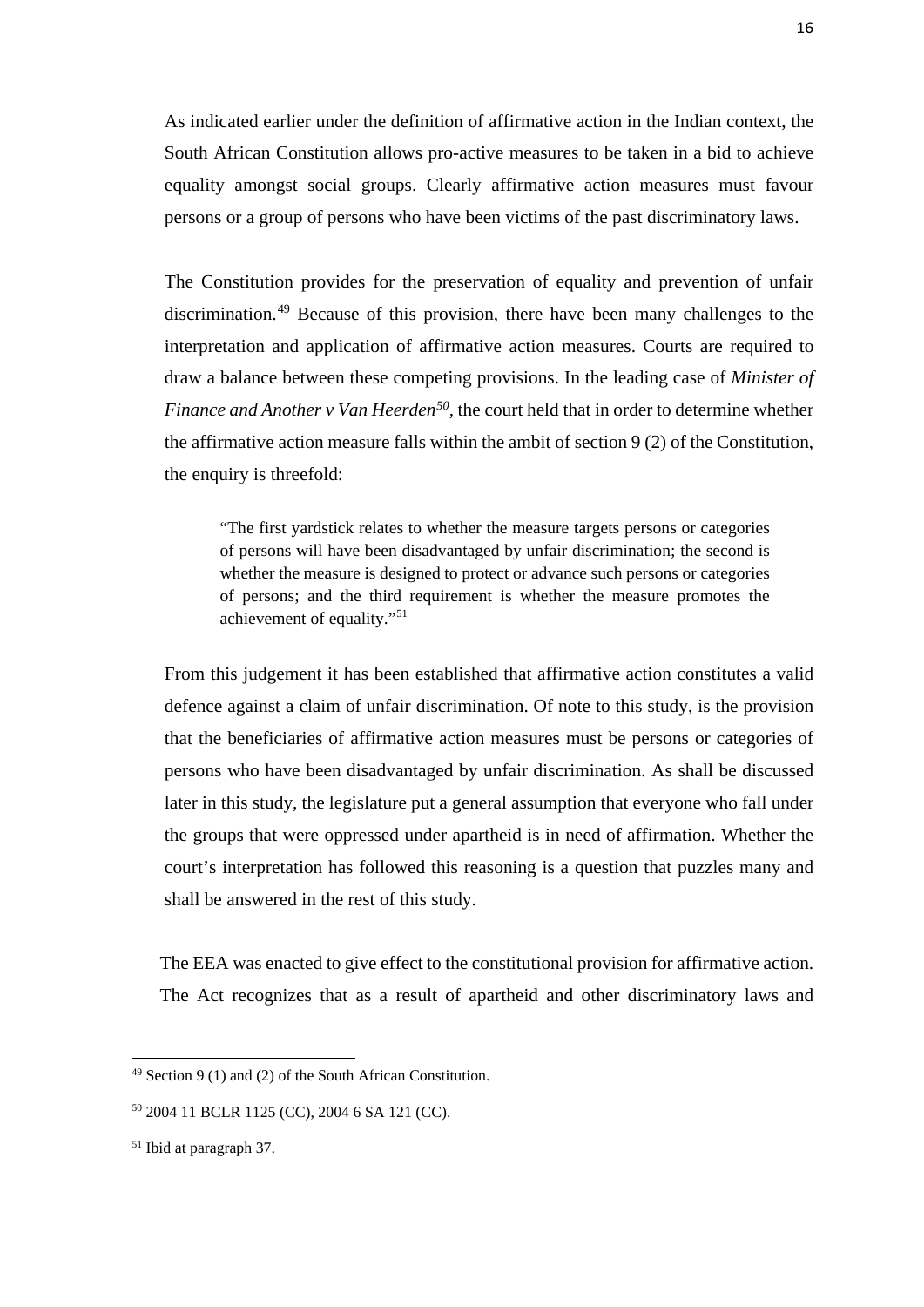practices, there are disparities in employment, occupation and income within the national labour market, and that those disparities create such pronounced advantages for certain categories of people that they cannot be redressed simply by repealing discriminatory laws. The primary legislative provisions relating to the implementation of affirmative action in the workplace are contained in sections 6, 13 to 20 and 42 of the EEA which were enacted to give effect to section 9 of the Constitution which must be read with section 23(1) of the Constitution and section 186(2) of the Labour Relations Act  $(LRA).$ <sup>52</sup>

Section 6 of the EEA provides that: "no person may unfairly discriminate, directly or indirectly, against an employee, in any employment policy or practice, on one or more grounds, including race, gender, sex, pregnancy, marital status, family responsibility, ethnic or social origin, colour, sexual orientation, age, disability, religion, HIV status, conscience, belief, political opinion, culture, language and birth." On the other hand it is provided under section 6(2) that "it is not unfair discrimination to take affirmative action measures consistent with the purpose of this Act; or distinguish, exclude or prefer any person on the basis of an inherent requirement of a job." It is quite clear that section 6 resembles section 9 of the Constitution by proscribing discrimination on arbitrary grounds and at the same time putting a disclaimer when such discrimination is done on the basis of affirmative action.

The EEA provides for affirmative action measures in the following terms:

- "(1) Affirmative action measures are measures designed to ensure that suitably qualified people from all designated groups have equal employment opportunities and are equally represented in all occupational categories and levels in the workforce of a designated employer.
- (2) Affirmative action measures implemented by a designated employer must include-
	- (a) measures to identify and eliminate employment barriers, including unfair discrimination, which adversely affect people from designated groups;

<sup>17</sup>

<span id="page-25-0"></span><sup>52</sup> Act 66 of 1995.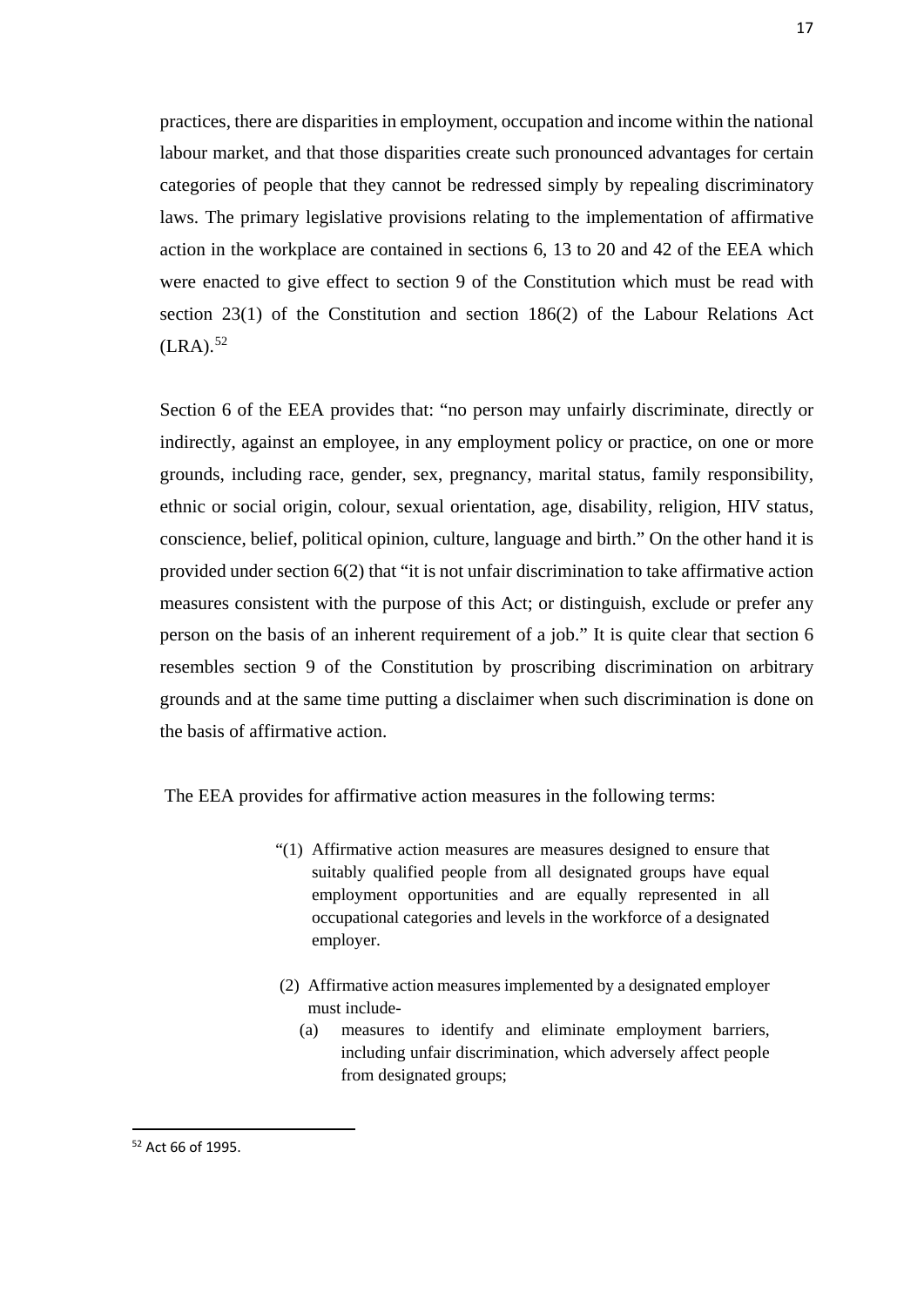- (b) measures designed to further diversity in the workplace based on equal dignity and respect of all people;
- (c) making reasonable accommodation for people from designated groups in order to ensure that they enjoy equal opportunities and are equally represented in the workforce of a designated employer;
- (d) subject to subsection (three), measures to
	- (i) ensure the equitable representation of suitably qualified people from designated groups in all occupational categories and levels in the workforce; and
	- (ii) retain and develop people from designated groups and to implement appropriate training measures, including measures in terms of an act of Parliament providing for skills development.
- (3) The measures referred to in subsection (2) (d) include preferential treatment and numerical goals, but exclude quotas.
- (4) Subject to section 42, nothing in this section requires a designated employer to take any decision concerning an employment policy or practice that would establish an absolute barrier to the prospective or continued employment or advancement of people who are not from designated groups."<sup>[53](#page-26-0)</sup>

This chapter is not intended to deal with the implementation of the provisions of the EEA with regards to affirmative action measures, as this aspect will be specially dealt with in chapter 3, which follows; however, at this stage it is important to note that the EEA "embraces both a formal (equality of treatment) and a substantive (equality of outcome or the equality of results) approach equality."[54](#page-26-1)

### **2.5. EQUALITY**

The right to equality is contained in section 9 of the Constitution whilst in the employment sector, this right is given effect by section 6 (2) of the EEA. Section 9 of the Constitution provides for both formal equality (section 9 (1) - equality before the law) and substantive equality (section 9 (2) - measures to promote equality).

<span id="page-26-0"></span><sup>53</sup> Section 15 of the EEA.

<span id="page-26-1"></span><sup>54</sup> Duppers Garbers Landman Christianson and Basson *Essential Employment Discrimination Law* Juta 4th Ed 258.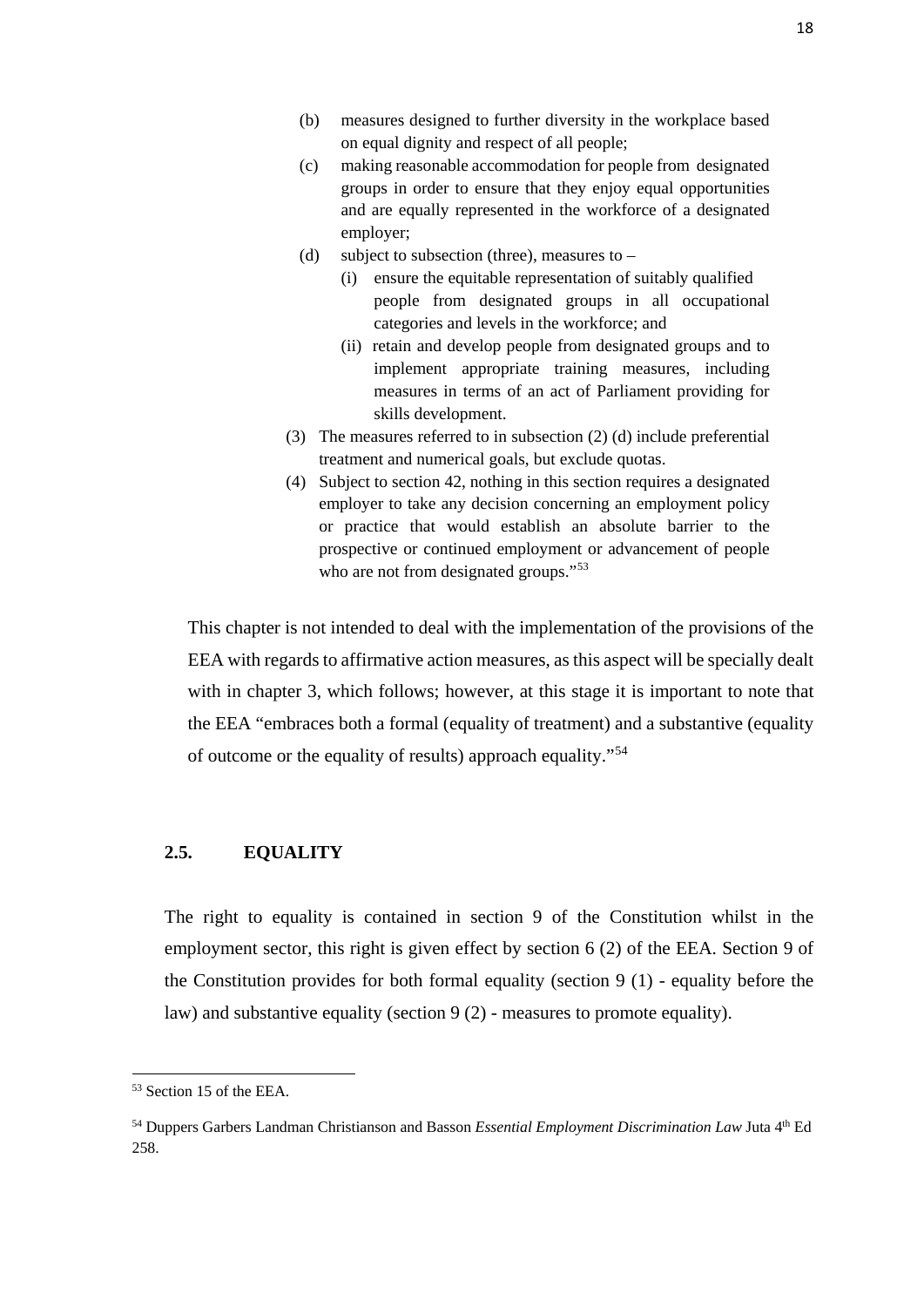Formal equality is based on merit; it is premised on the assumption that equality can be realised by implementing anti-discriminatory laws. Characteristics such as race, colour, gender, caste or other analogous status are irrelevant. It is based on the principle that individuals should be treated alike and that it would be unlawful to treat a person differently or less favourably on the basis of race, colour, gender or other status.[55C](#page-27-0)onsidering the fact that South African history is premised on unjust laws that disadvantaged certain groups of people in the educational, social and employment environment, formal equality would be inadequate to achieve the equality envisaged in the Constitution. Not considering a person's status would entail ignoring the disadvantage experienced by individuals who have been victims of the unjust system. The consequence would be that the disadvantage would be perpetuated.<sup>[56](#page-27-1)</sup>

Substantive equality, on the other hand, addresses the limitations of formal equality. It is applied in a way that recognises the historical background of society. Under substantive equality it is permissible that advantages be afforded to those groups of persons who have been previously disadvantaged. The focus of substantive equality is the result or outcome of a particular rule; the status of a person is very relevant.<sup>[57](#page-27-2)</sup> Substantive equality embraces the historical background of the society in question, permitting that advantages be afforded to those previously excluded. The need for positive measures in pursuit of substantive equality have been emphasised in *Bato Star Fishing v Minister of Environmental Affairs and Tourism[58](#page-27-3)* where the court stated:

"Our Constitution recognises that decades of systematic racial discrimination entrenched by the apartheid legal order cannot be eliminated without positive action being taken to achieve that result. We are required to do more than that.

<span id="page-27-0"></span><sup>55</sup> O Dupper and C Garbers (Eds) *Equality in the Workplace: Reflections from South Africa and Beyond*  (2009) 17.

<span id="page-27-1"></span><sup>56</sup> Ibid note 17; Fredman *Discrimination Law* (2002) 1-37;

<span id="page-27-2"></span><sup>57</sup> Supra, note 25 at 18.

<span id="page-27-3"></span><sup>58</sup> 2004 11 BCLR 687 (CC).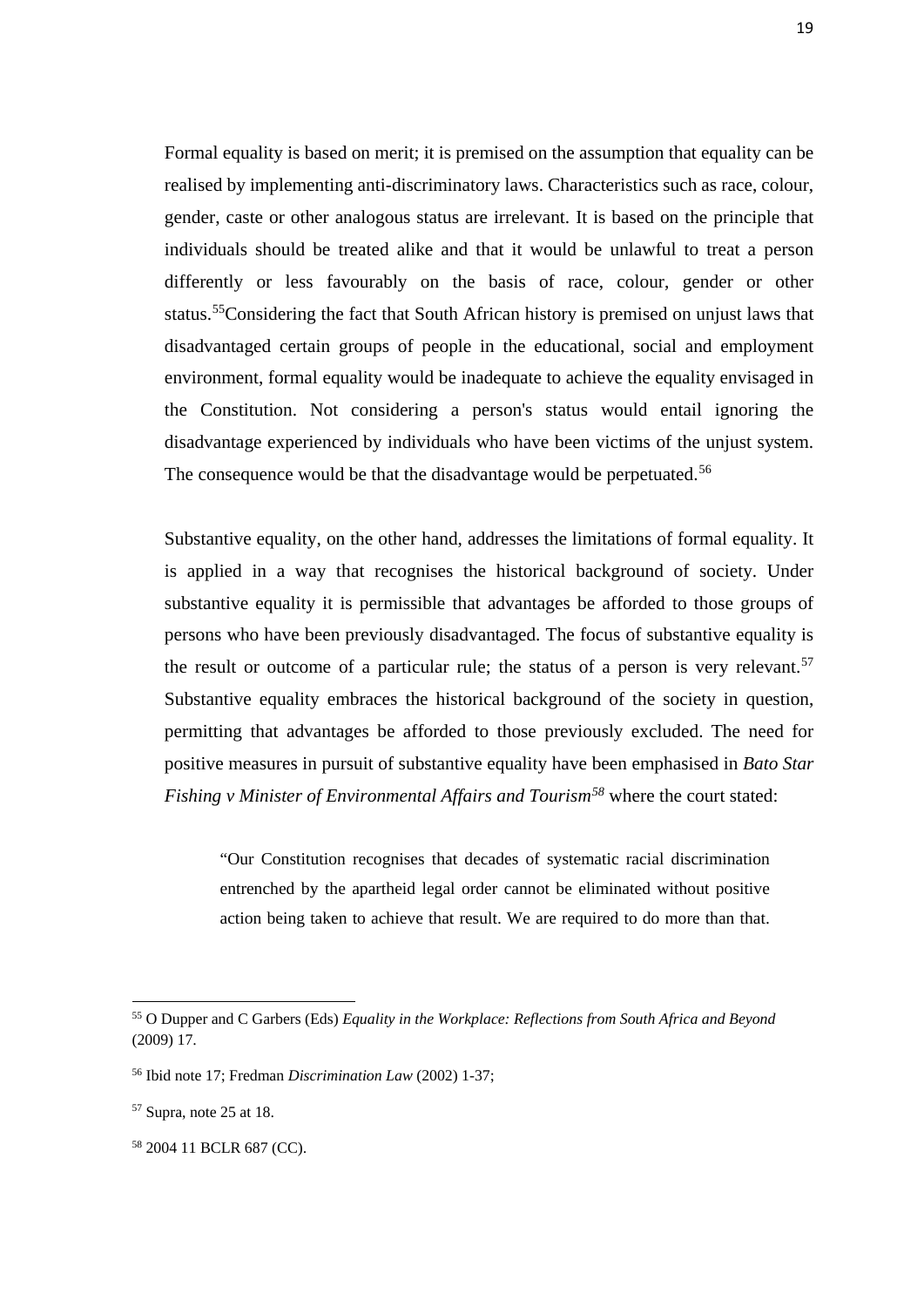The effects of discrimination may continue indefinitely unless there is a commitment to end it."<sup>[59](#page-28-0)</sup>

Discrimination is where a person or group is treated less favourably than another person or group or denied privileges or rights accorded others on the basis of an arbitrary ground or on the basis of one (or more) of the listed grounds set out in section 6(1). Discrimination is a relative concept. It involves a comparative analysis. A complaint of less favourable treatment or adverse treatment without relying on different treatment of other person/s cannot constitute discrimination. In *Harksen v Lane NO and Others,[60](#page-28-1)* the court set out a three stage enquiry in order to determine whether there was a violation of constitutional provisions of equality. The first question of the enquiry is whether there has been a differentiation between persons or categories of persons which constituted discrimination. The position of the complainants in society will be considered, that is whether they were victims of the past unjust laws and whether the discrimination is on a specified ground or not. The second leg of the analysis consists of asking whether the discrimination is unfair. This entails examining the nature of the provision and the purpose sought to be achieved. It must be borne in mind that discrimination in itself is not actionable in law; it is only when such discrimination is unfair that a litigant may be entitled to relief.<sup>[61](#page-28-2)</sup> The third stage is whether the discrimination arises out of a law of general application; if it is, it would be justified. If it is proved that the discrimination was necessary in order to implement affirmative action measures which are consistent with the provisions of the Constitution and the EEA, then the discrimination would not be unfair.

Affirmative action is a valid defence against a claim of infringement of section 9.<sup>[62](#page-28-3)</sup> The court in *Van Heerden[63](#page-28-4)* held that such a defence will pass the constitutional muster if it

 $\overline{\phantom{a}}$ 

<span id="page-28-0"></span><sup>59</sup> Ibid at paragraphs 74.

<span id="page-28-1"></span> $60$  Ibid.

<span id="page-28-2"></span><sup>61</sup> Naidoo v Minister of Safety and Security and Another (2013) 5 BLLR 490 (LC) para 112.

<span id="page-28-3"></span><sup>62</sup> Chapter 3 of the EEA.

<span id="page-28-4"></span> $63$  Ibid note  $62$ .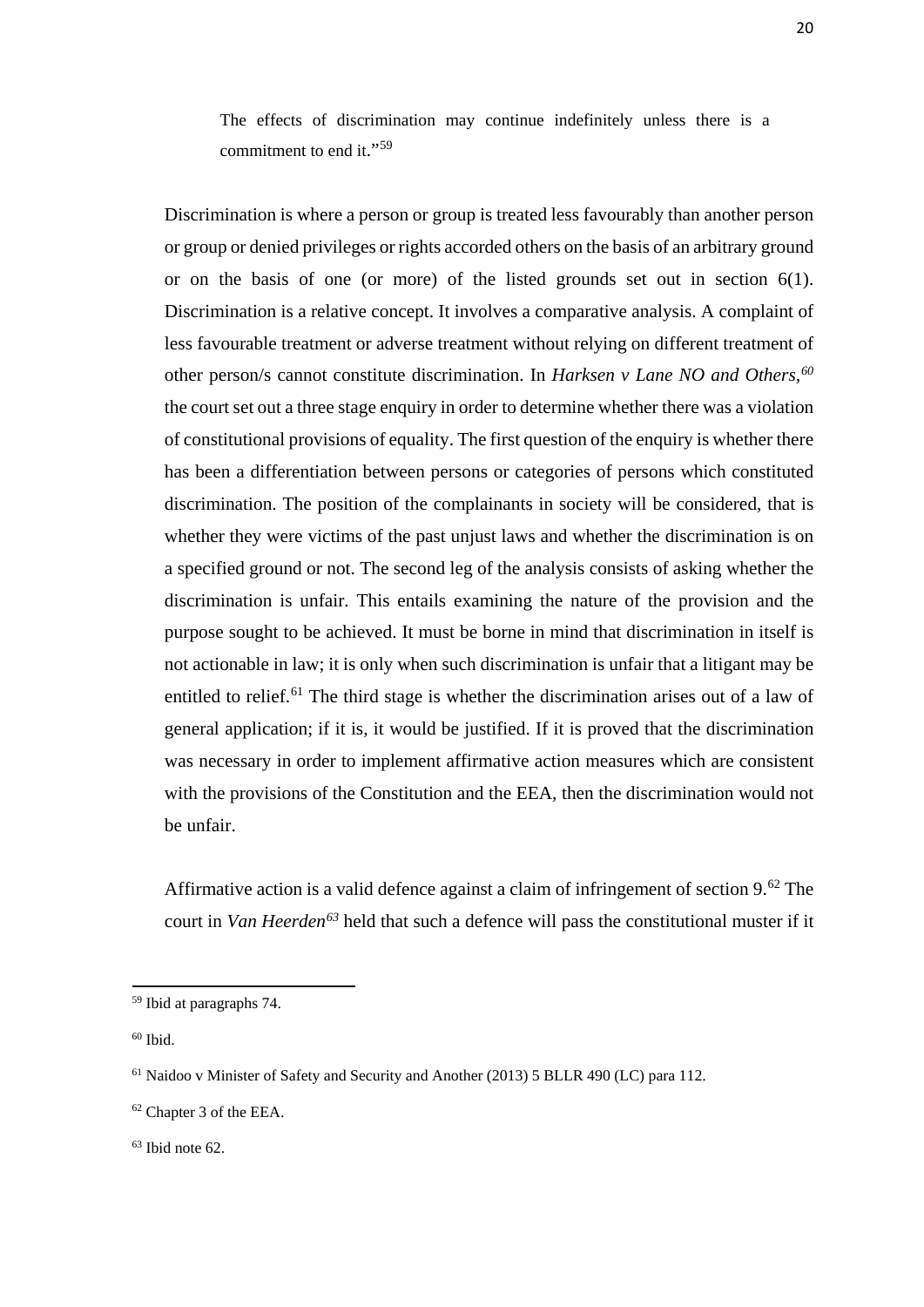satisfies the following conditions: firstly, the measure must favour persons who have been victims of unfair discrimination; secondly, the measure must be designed to protect or advance those classes of persons, and thirdly, the measure must promote the achievement of equality.<sup>64</sup>

Moseneke J, went on to say, referring to the affirmative action measures and the Constitution, that:

> "Legislative and other measures that properly fall within the requirements of section 9 (2) are not presumptively unfair. Remedial measures are not derogation from, but a substantive and composite part of, the equality protection envisaged by the provisions of section 9 and of the Constitution as a whole. Their primary object is to promote the achievement of equality. To that end, differentiation aimed at protecting or advancing persons disadvantaged by unfair discrimination is warranted provided the measures are shown to conform to the internal test set by section 9(2). When a measure is challenged as violating the equality provision, its defender may meet the claim by showing that the measure is contemplated by section 9 (2) in that it promotes the achievement of equality and is designed to protect and advance persons disadvantaged by unfair discrimination. It seems to me that to determine whether a measure falls within section 9(2) the enquiry is threefold. The first yardstick relates to whether a measure targets persons or categories of persons who have been disadvantaged by unfair discrimination; the second is whether the measure is designed to protect or advance such persons or categories of persons; and the third requirement is whether the measure promotes the achievement equality."[65](#page-29-1) [underline added]

In summary then, Moseneke held that if the measure properly falls within the ambit of section 9(2) it does not constitute discrimination, even if the measure is based on any of the grounds of discrimination set out in sections 9(3) and 9(4). When a

<span id="page-29-0"></span><sup>&</sup>lt;sup>64</sup> Minister of Finance and Another v Van Heerden [2004] ZACC 3; 2004 (6) SA 121 (CC); at para 37.

<span id="page-29-1"></span><sup>65</sup> *Van Heerden* above n 61 at para 32.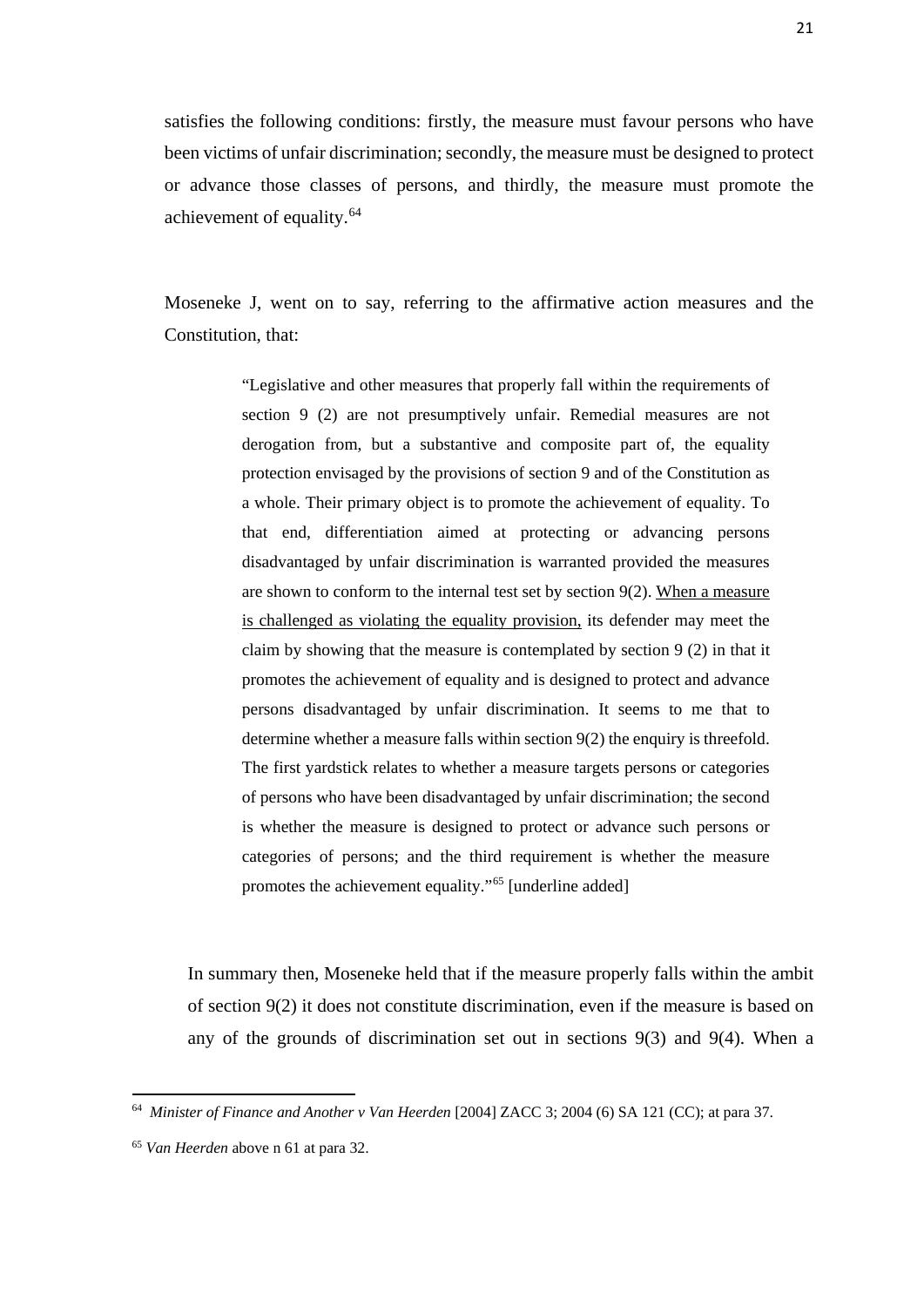measure is challenged as violating the equality provision, its defender may meet the claim by showing that the measure is contemplated by section 9(2) in that it is designed to promote the achievement of equality and advance persons disadvantaged by unfair discrimination.

### **2.6. EQUALITY OF PERSONS FROM THE DESIGNATED GROUP**

Affirmative action has been interpreted in a way that has established a hierarchy amongst the members of the designated group. This is despite the fact that all the three races have been designated as black people and the fair sex has been deemed a designated class despite its race. The earliest case to put this on paper was the case of *Motala and Another vs University of Natal.[66](#page-30-0)* In this case the judge held that it would be to fly in the face of South African history to treat all members of the designated groups as if their suffering under the apartheid regime was the same. A series of cases have followed in the employment sector which have confirmed such an approach.<sup>[67](#page-30-1)</sup>

As much as such an approach is understandable, there is need for caution lest there be a perverse competition amongst the designated group members themselves.[68](#page-30-2) The CC warned that:

"We must be careful that the steps taken to promote substantive equality do not unwittingly infringe the dignity of other individuals – especially those who were themselves previously disadvantaged……… decision that redresses racial disadvantage but grossly aggravates gender disadvantage, for example, might be

<span id="page-30-0"></span><sup>66</sup> 1995 (3) BCLR 374 (D); *Gerhard Koorts v Free State Provincial Adminstration* CCMA FS3915 21 May 1995; *McInnes vs Technikon Nata*l (2000) 21 ILJ 1138 (LC).

<span id="page-30-1"></span> $67$  Ibid.

<span id="page-30-2"></span><sup>68</sup> *Naidoo vs Minister of safety and Security* 2013 (7) BLLR 490 (LC) para 158.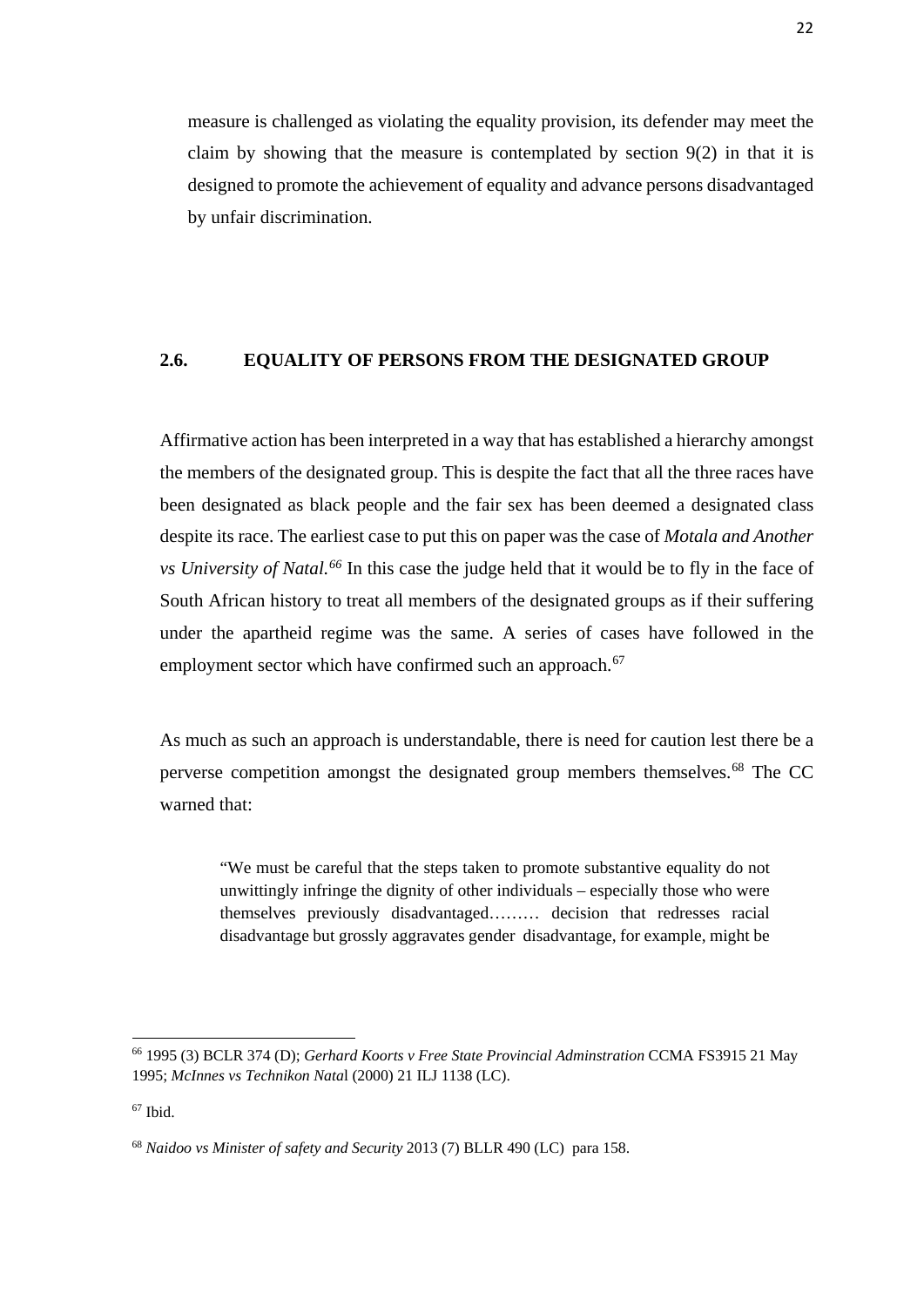impermissible, as might a decision that advances only one disadvantaged racial group while limiting the others. "[69](#page-31-0)

Instead of basing an exclusion on elusive grounds such as degree of disadvantage, Darcy du Toit propounds that representivity would work better in determining how to allocate posts.[70](#page-31-1) However, as chapter 3 will show that the way representivity has been applied it has not been without its own flaws.

Designated employees do not have a right to be affirmed.[71](#page-31-2) The court in *Dudley vs City of Cape Town,[72](#page-31-3)* held that an employee aggrieved cannot approach the court on the basis that an employer has failed to follow an EEP until all the section 50 enforcement procedures have been exhausted. Not only does this argument augur abuse by employers of the restorative policy, such an approach frustrates certain members of the designated group. Whitcher AJ described it as leaving the designated members on a "wing and prayer".[73](#page-31-4)

### **2.7. DIGNITY**

Equality entails upholding the human dignity of all its citizens. It means that society cannot accept legislative distinctions that would treat certain people disadvantageously or demean them, or 'offend fundamental human dignity'[74.](#page-31-5) Dignity has been regarded by many academics, practitioners and judges as the 'central equality value'.[75](#page-31-6)

 $\overline{\phantom{a}}$ 

<span id="page-31-4"></span> $73$  Ibid.

<span id="page-31-0"></span><sup>69</sup> Moseneke J paragrapgh 31 of the Barnard CC Case.

<span id="page-31-1"></span><sup>70</sup> Camron J para 80 Barnard CC case.

<span id="page-31-2"></span><sup>71</sup> *Dudley v City of Cape Town & another,* [\[2008\] 12 BLLR 1155](http://butterworths.ukzn.ac.za/nxt/gateway.dll/cc/c4ic/f4ic/lp16a/hbxfb/jbxfb#g0) (LAC).

<span id="page-31-3"></span> $72$  Ibid.

<span id="page-31-5"></span><sup>74</sup> Supra note 24; Law v Canada (1999) 1 SCR 497 (51).

<span id="page-31-6"></span> $75$  Supra note 24 at p19.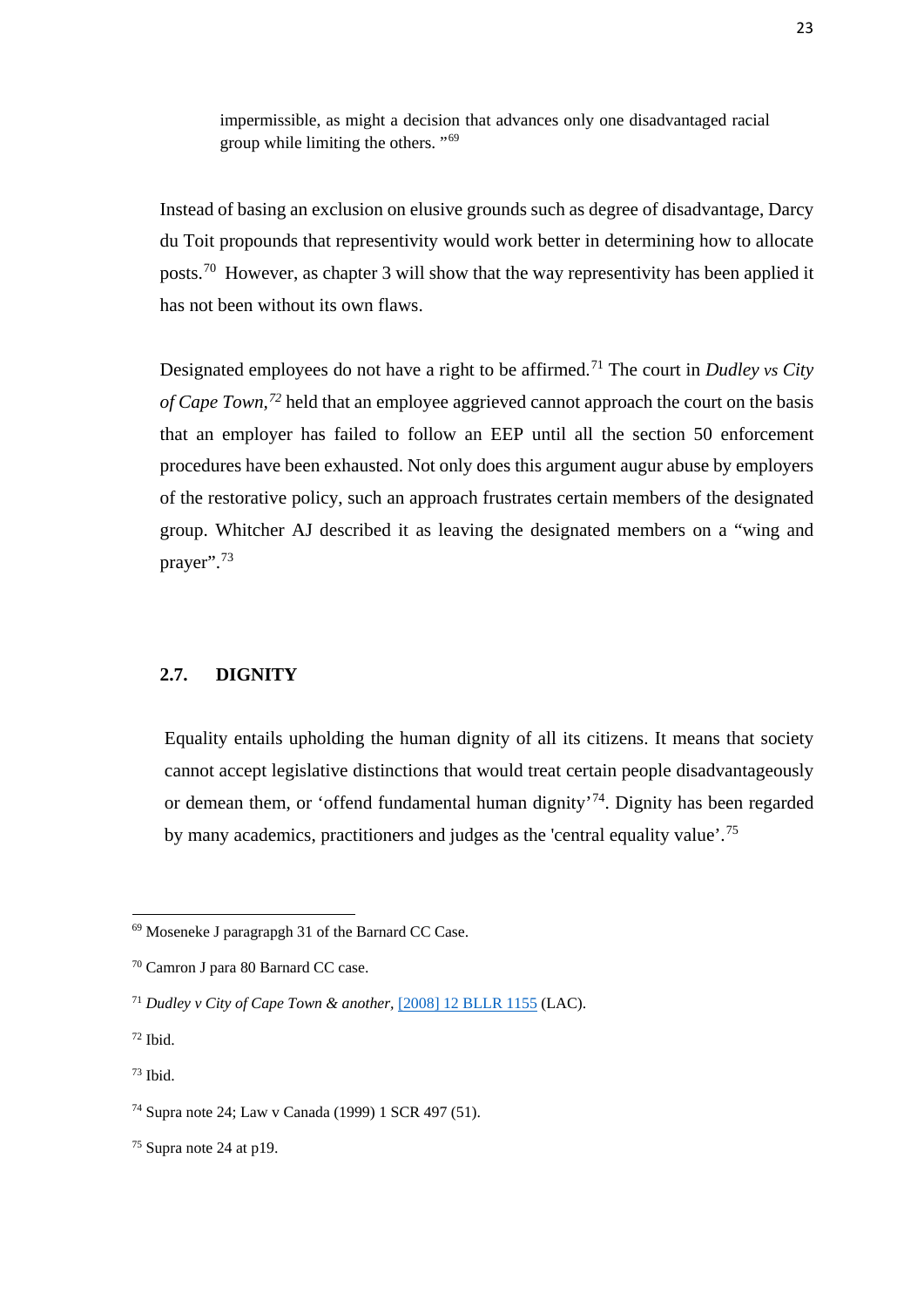The concept of dignity has not been clearly defined. This has been partly so because of its ability to fit into the understanding of other rights and that preference is given to relatively more specific rights when resolving disputes. The Kantian moral philosophy states that dignity is what gives an individual his intrinsic worth.<sup>[76](#page-32-0)</sup> Hence the Constitution in section 10 demands that everyone has the right to have their dignity protected.<sup>[77](#page-32-1)</sup> The Constitution goes further from acknowledging the equal worth of people to sanctioning pro-active measures for the protection of this right to dignity.<sup>[78](#page-32-2)</sup> The court in *National Coalition for Gay and Lesbian Equality Vs Minister of Justice*  found that anything that builds insecurity and vulnerability into an individual on the basis of an immutable trait, violates that individual's dignity.[79](#page-32-3) Although dignity has not been clearly defined, one can find understanding of it in the way it informs other rights and how it is enforced and protected. It was stated in *Munsamy[80](#page-32-4)* that the role of dignity as a substantive test should be relevant.

Whilst dignity plays a central role in achieving equality, it does have its complications. A claimant in an equality dispute claim would be required to prove not only that he has been disadvantaged, but also that the impugned measure signifies a lack of respect for him as a person, or has fundamentally impaired his or her rights of dignity or sense of equal worth. [81](#page-32-5) The position has been borne out in the *President of the Republic of South Africa and Another v Hugo*<sup>[82](#page-32-6)</sup>, where the claimant based his claim on the grounds of gender, but could not prove that his rights of dignity were impaired. The claimant challenged the pardon issued by President Mandela to all women prisoners who were mothers of young children. The pardon was challenged by a male prisoner, the sole carer of his young child, on the basis that it discriminated on the grounds of gender. The court

 $\overline{\phantom{a}}$ 

<span id="page-32-0"></span><sup>&</sup>lt;sup>76</sup> I Currie and J De Waal *The Bill Of Rights Handbook* 6<sup>th</sup> ed 2013 pg 251.

<span id="page-32-1"></span><sup>77</sup> Ibid at p 252.

<span id="page-32-2"></span><sup>78</sup> *National Coalition For Gay And Lesbian Equality Vs Minister Of Justice* 1999 (1) SA 6(CC).

<span id="page-32-3"></span><sup>79</sup> Ibid at p 28.

<span id="page-32-4"></span><sup>80</sup> *Munsany v Minister of Safety and Security and Ano* 2013 (7) BLLR 695 LC.

<span id="page-32-5"></span> $81$  Ibid at p20.

<span id="page-32-6"></span><sup>82</sup> 1997 (4) SA 1 (CC); SACR 1997 (1) 567 (CC).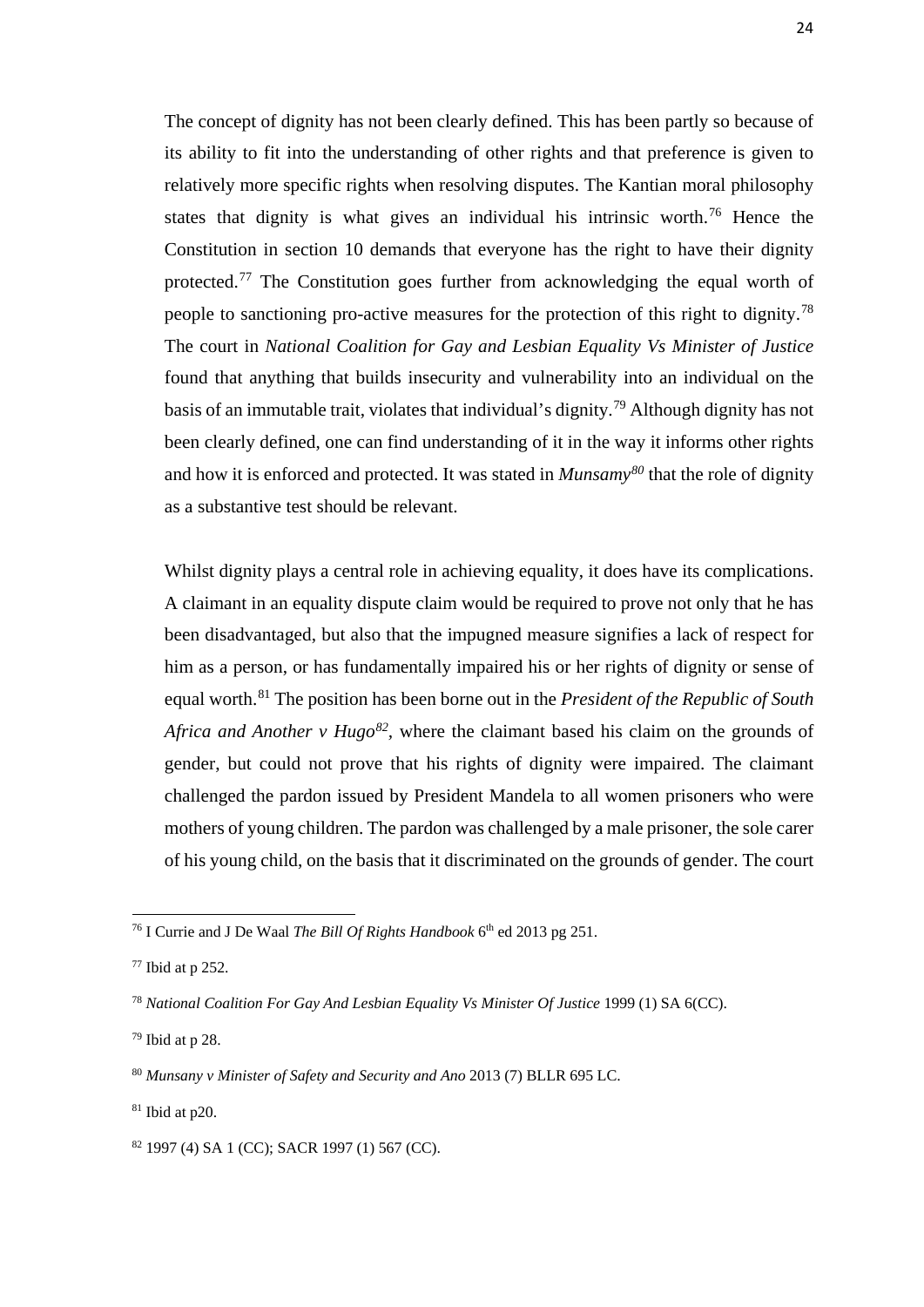rejected the claim. Judge Goldstone, in the majority judgement found that "The Presidential Act might have denied fathers an opportunity it had for the mothers, but it could not be said to have fundamentally impaired their rights of dignity or sense of equal worth."[83](#page-33-0) However Kriegler J, in his dissenting opinion stated:

"One of the ways in which one accords equal dignity and respect for persons is by seeking to protect the basic choices they make about their own identities. Reliance on the generalisation that women are the primary caregivers is harmful in its tendency to cramp and stunt the efforts of both men and women to form the identities freely."[84](#page-33-1)

The difficulties relating to dignity are considerable, however what is important is that dignity is an element of equality which relates to basic humanity where individuals should not be humiliated or degraded on the grounds of race, gender, disability, age or other status-based or socio-economic disadvantage.[85](#page-33-2) Thus, all people should be treated as individuals with worth and value.

One may ask what the link is between affirmative action and the right to dignity. It often occurs that the implementation of affirmative action gives the impression of punishing certain group members for the atrocities of their forebears.<sup>[86](#page-33-3)</sup> To address this grey area, the CC held that such a shortcoming should be viewed in light of the policy that the affirmative action seeks to achieve. $87$  The judge cautioned that such justification should not totally sacrifice the dignity of members of non-designated groups who are considered better off. All restorative measures need to be carried out within the precincts of the Constitution.[88](#page-33-5)

**.** 

<span id="page-33-5"></span> $88$  Ibid.

<span id="page-33-0"></span><sup>83</sup> Ibid at 47.

<span id="page-33-1"></span><sup>84</sup> Ibid at 80.

<span id="page-33-2"></span><sup>85</sup> Supra note 24 at page 22; S Fredman *Facing the Future: Substantive Equality under the Spotlight* (July 28,2010).

<span id="page-33-3"></span><sup>86</sup> J Grogan *"Unequal race From swords to running shoes";* Moseneke ACJ *in Barnard's CC Case para 30; VAN DER WESTHUIZEN J in Barnard's CC case* para 126.

<span id="page-33-4"></span><sup>87</sup> Moseneke J in Barnards CC case para 30; para 118.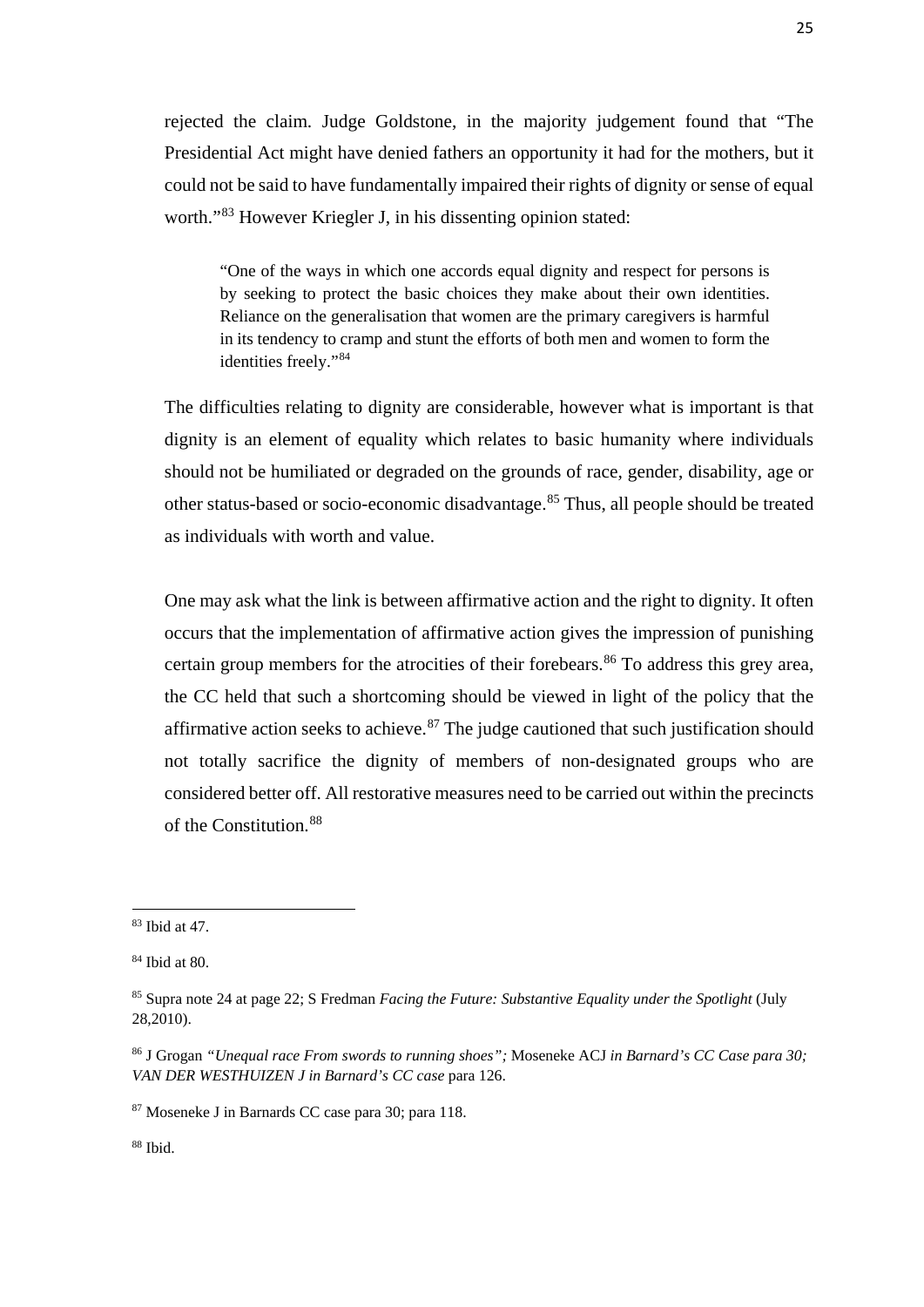Thus in cases where it appears that individual dignity has been infringed for the benefit of a class of persons, such should be scrutinized under the light of the need to remedy the imbalances in the present society.

"We are not islands unto ourselves…….. Dignity contains individualistic as well as collective impulses. Its collectivist attributes, including that we are "social beings whose humanity is expressed through . . . relationships with others",… find resonance in the South African idea of *Ubuntu*, which foregrounds "interdependence of the members of a community."[89](#page-34-0)

In trying to harmonise these conflicting interests, it has become apparent that some values may need to yield to others at a point in time. Thus the court held that:

"In other words, it is not necessarily an injury to dignity to view a person only through the lens of one ground listed in section 9(3), provided the reason for doing so is to redress historical inequality. But this becomes dissonant if we ascribe only one identity at the cost of seeing the multitudes that make up each individual. The courts should give deference where decisions are made in a way that balances the mandate to achieve representivity with a full appreciation of the individual."[90](#page-34-1)

This does not mean that restorative measures are beyond judicial scrutiny. The implementation of restorative measures shall be scrutinised using rationality and fairness as a standard for Constitutional validity.<sup>[91](#page-34-2)</sup> This is meant to safe guard the use of restorative measures in the workplace and does not leave some groups without legal protection.

<span id="page-34-0"></span><sup>89</sup> Paras 186 and 187 of Barnard's Constitutional case.

<span id="page-34-1"></span><sup>&</sup>lt;sup>90</sup>Barnard's CC case Paras 117 and 118.

<span id="page-34-2"></span><sup>91</sup> Barnard's Constitutional Case.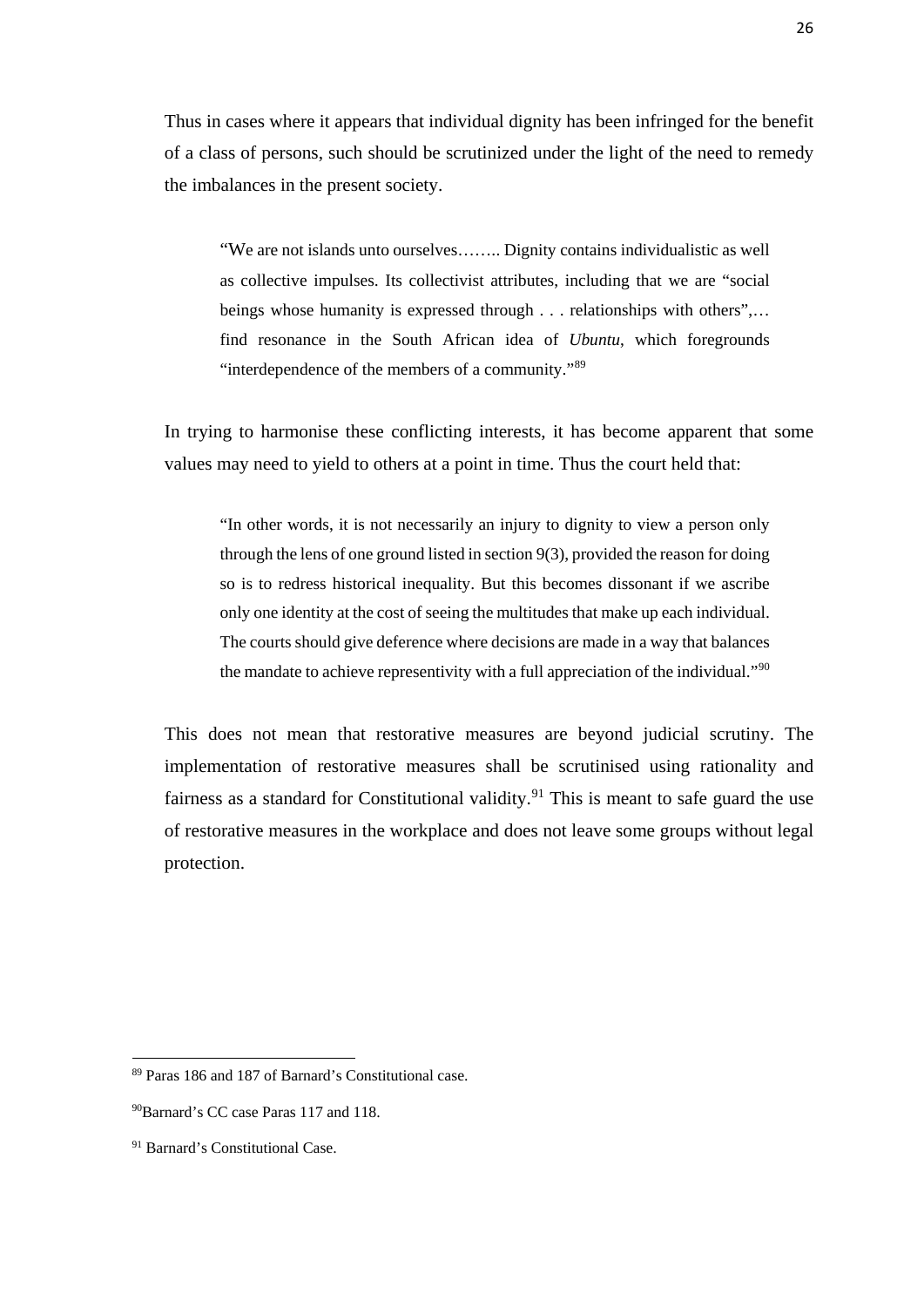### **2.8. DESIGNATED GROUPS**

Clearly the affirmative action measures must favour persons or a group of persons who have been victims of the past discriminatory laws. It therefore becomes important at this point in time to look at who are the beneficiaries of affirmative action and understand the reasoning behind their designation.

Section 9(2) of the Constitution provides that the beneficiaries of affirmative action are persons, or categories of persons, disadvantaged by unfair discrimination. The EEA refers to the beneficiaries of affirmative action as the designated group.<sup>[92](#page-35-0)</sup> The relevant section defines the designated group as black people, women and people with disabilities. On the other hand, black people are defined as Africans, Coloureds and Indians. Thus the beneficiaries of affirmative action are referred to as the designated group. It is noteworthy that the categorization of beneficiaries of affirmative action is based on the same classification that was used during apartheid, especially race.

The paragraph above indicates that the Constitution provides that beneficiaries of affirmative action are those persons who suffered historical discrimination because it is adversely retrogressive and difficult to determine the extent of an individual's disadvantage.<sup>[93](#page-35-1)</sup> The EEA makes a blanket assumption that everyone in the designated group was disadvantaged. Thus, for example, even an African person who was educated up to tertiary level overseas during apartheid remains eligible for affirmative action. Both the Constitution and the EEA do not explicitly set out the kind of disadvantage that needs to be remedied or that qualifies a person to be deemed disadvantaged by the past. Reference is only made to persons who were discriminated in the past.

There has been much debate on the issue of whether affirmative action programmes are designed to benefit only those persons who were actually disadvantaged by the past

**.** 

<span id="page-35-0"></span><sup>&</sup>lt;sup>92</sup> Section 1 of the EEA.

<span id="page-35-1"></span><sup>93</sup> M Solomon "*REGULATION OF AFFIRMATIVE ACTION BY THE EMPLOYMENT EQUITY ACT 55 of 1998"* (1999) 11 SA Merc LJ ,pg 1425; Rycroft "Obstacles to Employment Equity?: The Role of Judges and Arbitrators in the Interpretation and Implementation of Affirmative Action Policies" 1999 ILJ 1411 1423..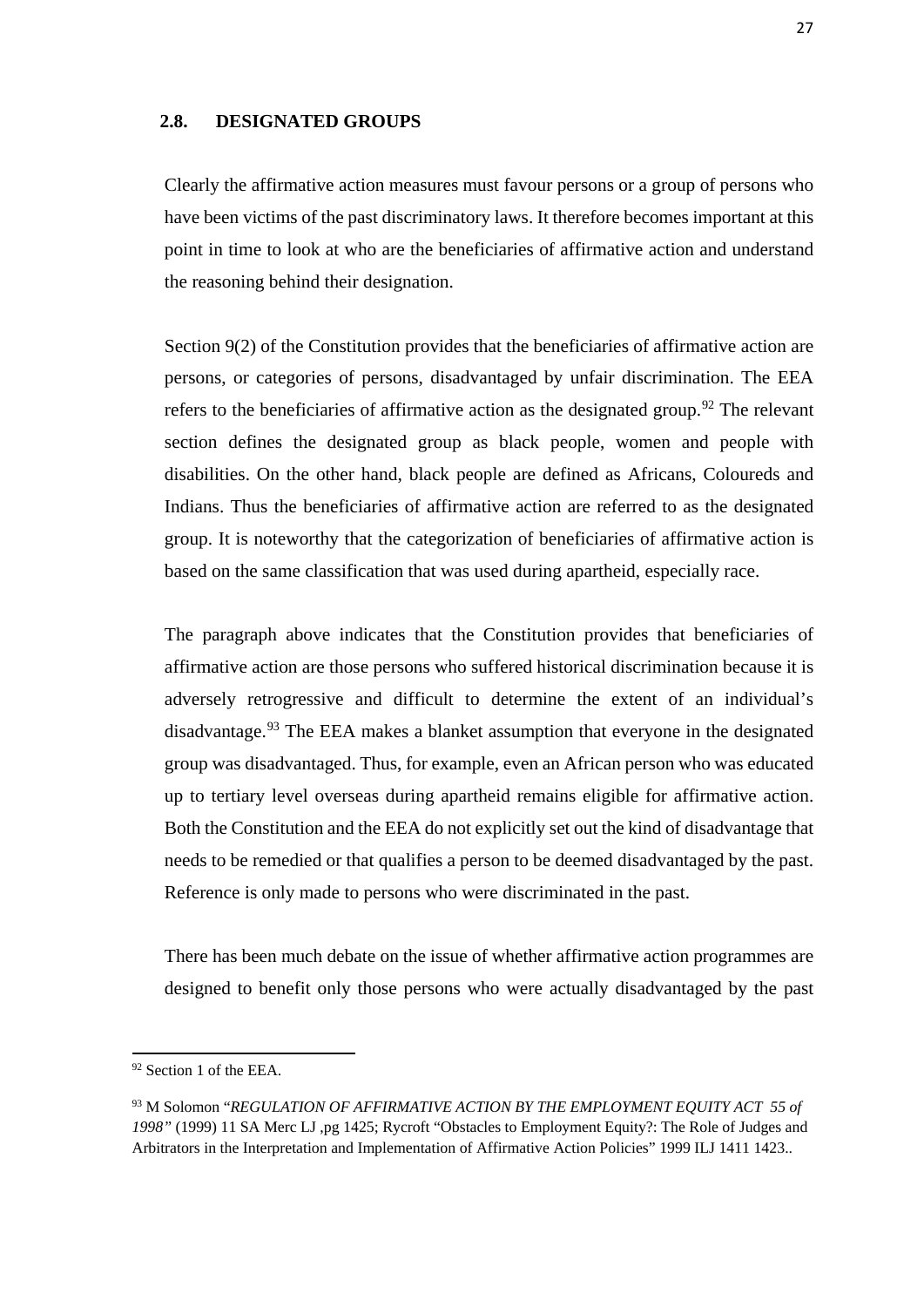unjust discrimination or whether such measures should also include those persons who were not actually disadvantaged but belonged to a designated group (a group which suffered unfair discrimination).<sup>[94](#page-36-0)</sup> In *Durban City Council (Electricity Department)*,<sup>[95](#page-36-1)</sup> "an arbitrator interpreted the terms of the applicable affirmative action policy to require that, in order to qualify for preferential treatment, a person must establish that he or she is the actual victim of disadvantage." In this case he found that an Indian applicant failed to provide any evidence of exclusion or disadvantage based on race.<sup>[96](#page-36-2)</sup>

In *George v Liberty Life Association of South Africa*, [97](#page-36-3) Landman J, stated that the Constitution recognises the fact that even within a disadvantaged racial group "there may be and indeed are persons who have had opportunities and who have not been, or not be disadvantaged to the extent of their fellows." In his view affirmative action in a South African context is not primarily intended for their benefit.<sup>[98](#page-36-4)</sup>

However the wording of section 9 (2) of the Constitution makes provision for both individual and group based on affirmative action measures. The reference to 'persons or categories of persons, disadvantaged by unfair discrimination' clearly favours individuals themselves who have been disadvantaged, as well as individuals who themselves may not have been victims of unfair discrimination, but who belong to a category which has been disadvantaged.[99](#page-36-5)In *Stoman v Minister of Safety and Security and Others,[100](#page-36-6)* Van Der Westhuizen J , held that the emphasis of affirmative action is on a group work category of persons who have been disadvantaged by unfair discrimination. The aim is not to reward individuals but to advance the category of

<span id="page-36-0"></span><sup>94</sup> Pretorius JL, *Labour Law, Employment Equity Law* July 2012 Par 9.3.1. Gibson *op cit* 308; Sloot *Positieve discriminatie: Maatschappelijke: Ongelijkheid en Rechtsontwikkeling in de Verenigde Staaten en in Nederland* (1986) 220.

<span id="page-36-1"></span><sup>95</sup> (1995) 4 ARB 6.9.5 (www.irnetwork.co.za).

<span id="page-36-2"></span><sup>96</sup> Ibid at note 45.

<span id="page-36-3"></span><sup>97</sup> (1996) 8 BLLR 985 (IC).

<span id="page-36-4"></span><sup>98</sup> Ibid at 1005.

<span id="page-36-5"></span><sup>&</sup>lt;sup>99</sup> Ibid at note 45.

<span id="page-36-6"></span><sup>100</sup> 2002 (3) SA 468 at 484C-E.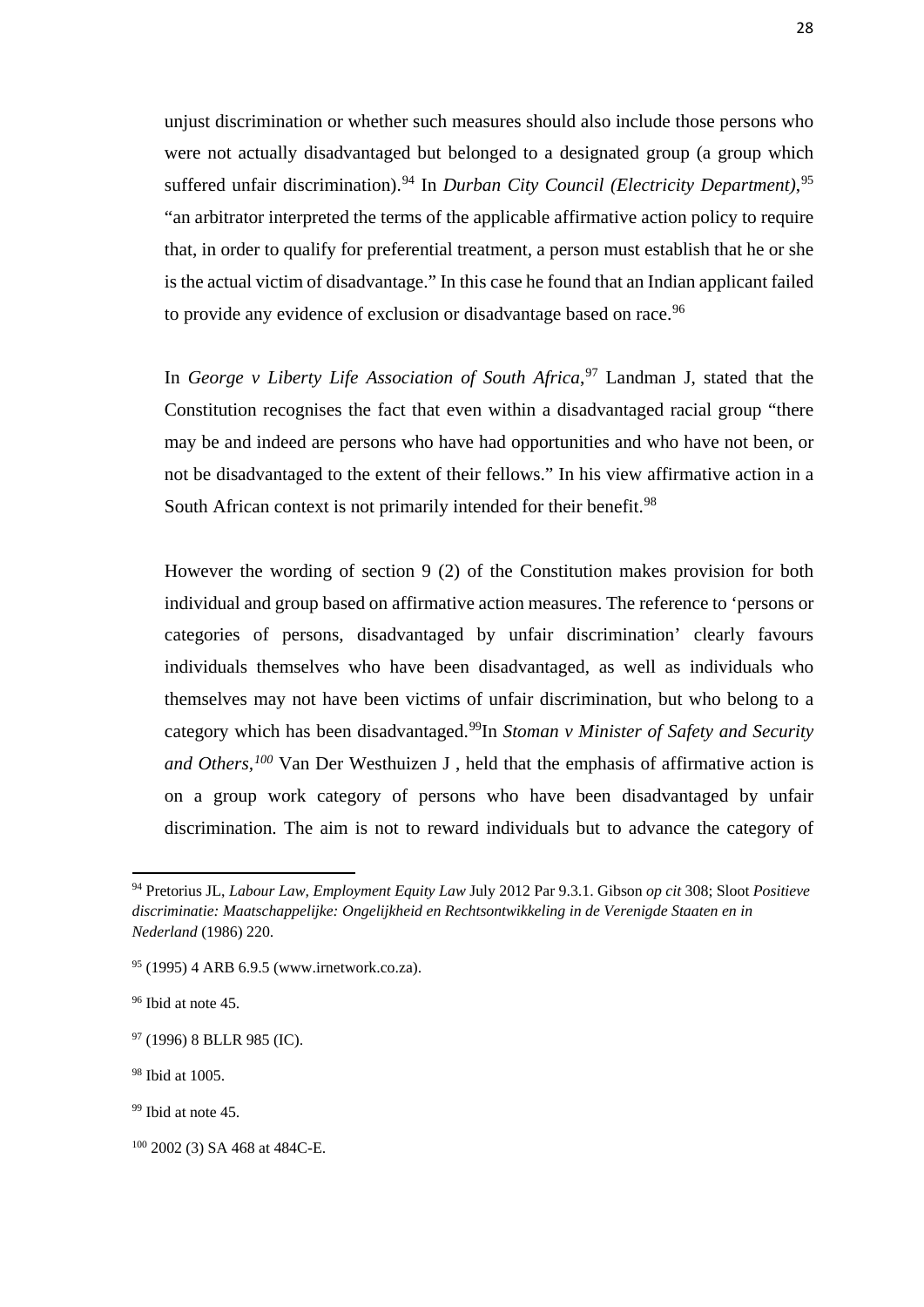persons to which the individual belongs and to achieve substantive equality in South African society. In his view, the aim is not to punish or otherwise prejudice the complainant as an individual but to diminish the over-representation which his group has been enjoying as a result of previous unfair discrimination.<sup>[101](#page-37-0)</sup>

Our courts have appreciated the complications that arise in fulfilling the constitutional aspiration of achieving equality. In *Bato Star Fishing (Pty) Ltd v Minister of Environmental Affairs and Others,*[102](#page-37-1) the court stated that:

"There are profound difficulties that will be confronted in giving effect to the constitutional commitment of achieving equality. We must not underestimate them. The measures that bring about transformation will inevitably affect some members of the society adversely, particularly those coming from the previously advantaged communities. It may well be that other considerations may have to yield in favour of achieving the goal we fashioned for ourselves in the Constitution. What is required, though, is that the process of transformation must be carried out in accordance with the Constitution. As was recognised in *Bel Porto School Governing Body and Others v Premier of the Province, Western*  Cape, and Another:"<sup>[103](#page-37-2)</sup>

"The difficulties confronting us as a nation in giving effect to these commitments are profound and must not be underestimated. The process of transformation must be carried out in accordance with the provisions of the Constitution and its Bill of Rights. Yet, in order to achieve the goals set in the Constitution, what has to be done in the process of transformation will at times inevitably weigh more heavily on some members of the community than others."<sup>[104](#page-37-3)</sup>

What is clear from the jurisprudence on affirmative action is that the implementation of affirmative action gets complicated when it involves a person who suffers multiple discrimination, for example an Indian woman. The way some courts have resolved such dilemmas

<span id="page-37-0"></span><sup>101</sup> Ibid.

<span id="page-37-1"></span><sup>102</sup> 2004 (4) SA (CC) 490.

<span id="page-37-2"></span><sup>103</sup> 2002 (3) SA 265 (CC); [2002 \(9\) BCLR 891](http://www.mylexisnexis.co.za/nxt/gateway.dll/cc/s1ic/u1ic/31ic/cfj/3zj#g0) (CC).

<span id="page-37-3"></span> $104$  Ibid at para 7.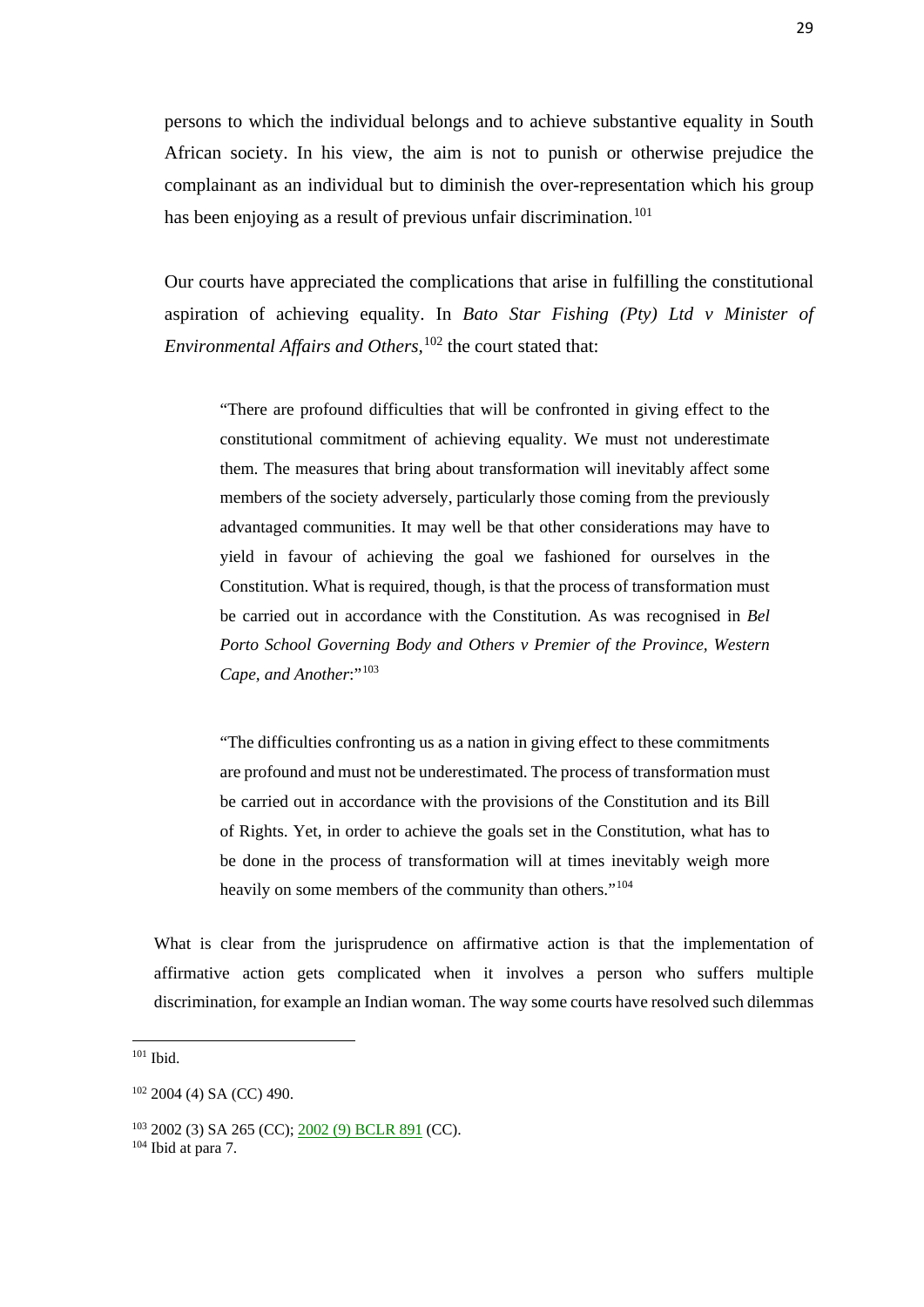and the way some employers have implemented employment equity plans have made affirmative action a subject of much criticism. The next chapter examines the implementation of affirmative action as provided for by the EEA.

### **2.9. CONCLUSION**

This chapter has been an exposition of the elements, assumptions and general law underlying affirmative action. It has been established that it is the pursuit of substantive equality that saw affirmative action being given Constitutional recognition. The chapter has also clarified that within every group and every individual in the group, lies worthiness (dignity) which needs to be acknowledged, respected and protected. The need to redress the society has come with casualties of infringement of rights. Both the legislature have reacted to the fiasco and laid down principles and measures to ensure that affirmative action does not run contrary to the intended purpose of attaining an egalitarian state. The next chapter explores how this has been effected and weighs the constitutionality of the same.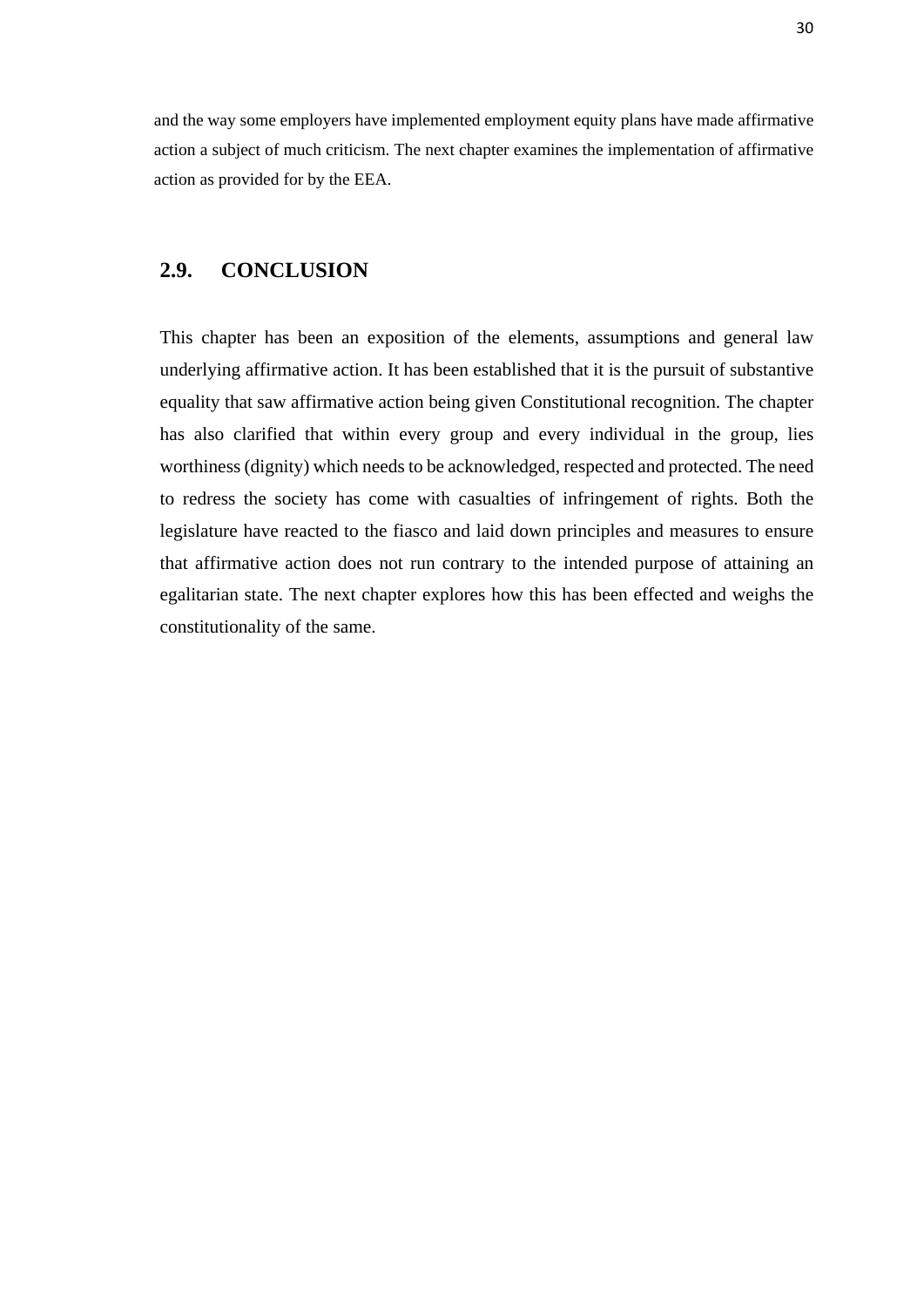# **3. CHAPTER 3: IMPLEMENTATION OF AFFIRMATIVE ACTION MEASURES**

## **3.1. INTRODUCTION**

Having examined the meaning and objectives of affirmative action measures, it must be borne in mind that the implementation of these measures has a profound effect on both the designated groups as well as the non-designated groups. One must be careful that in implementing affirmative action measures, the other fundamental constitutional rights of others are not unjustifiably infringed. In *Barnard*, Moseneke ACJ, pointed out that:

"We must be careful that the steps taken to promote substantive equality do not unwittingly infringe the dignity of other individuals - especially those who were themselves previously disadvantaged' he went further to state that whilst the remedial measures must be implemented to advance people who have suffered past discrimination, equally 'they must not unduly invade the human dignity of those affected by them, if we are truly to achieve a non-racial, non-sexist and socially inclusive society."<sup>[105](#page-39-0)</sup>

This chapter provides an analysis of the legislation that governs the implementation of affirmative action measures as well as the approach by the courts in ensuring lawful application of the policy.

<span id="page-39-0"></span> $105$  Ibid at para 32.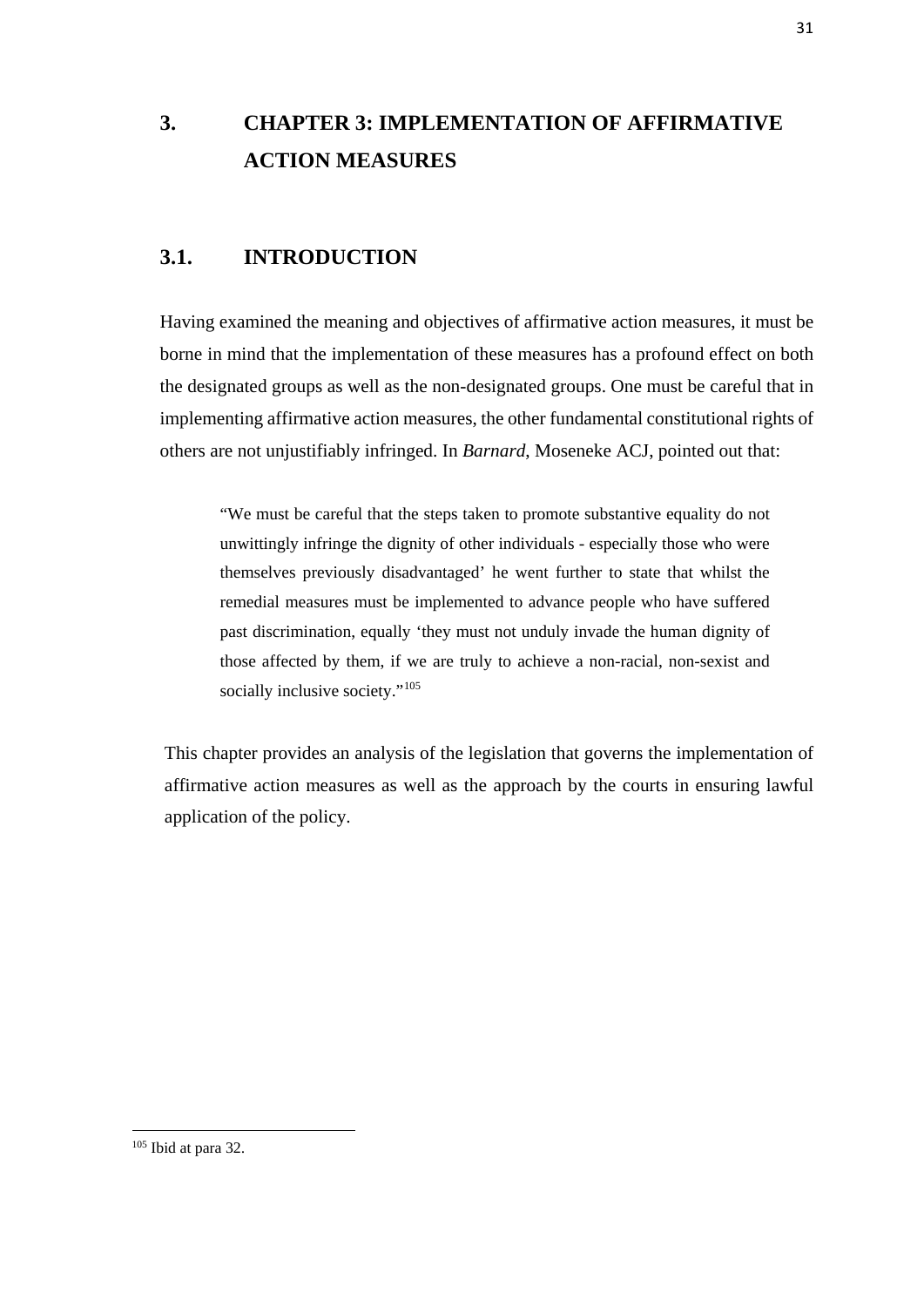The primary objectives of the  $EEA<sup>106</sup>$  $EEA<sup>106</sup>$  $EEA<sup>106</sup>$  are to give effect to the constitutional guarantees of equality and elimination of unfair discrimination in the workplace.<sup>[107](#page-40-1)</sup> The EEA therefore aims to ensure "the implementation of employment equity to redress the effects of past discrimination in order to achieve a diverse workforce representative of our people."[108](#page-40-2) The court in *Bato Star Fishing v Minister of Environmental Affairs and Tourism and Others[109](#page-40-3)* pointed out that affirmative action measures must be implemented within the confines of the Constitution. Section 13 of the EEA obliges designated employers to implement affirmative action measures. According to section 15 of the Act affirmative action measures are measures designed to ensure that suitably qualified people from designated groups have equal opportunities and are equitably represented across all occupational categories and levels in the workforce of a designated employer. In terms of section 15 (3) of the Act, legitimate affirmative action measures include preferential treatment and numerical goals, but exclude quotas. Sections 16 to 20, 42 and a gazetted Code regulate the drafting of employment equity plans. These sections are specific on how plans must be drafted, what must be taken into consideration and who must be consulted in the drafting process. In determining the compliance of affirmative action measures, section 42 of the EEA sets out the factors to be considered, namely:

> "(a) The extent to which suitably qualified people from amongst the different designated groups are equitably represented within each occupational category and level in that employer's workforce in relation to the- (i) demographic profile of the national and regional economically

<span id="page-40-0"></span><sup>&</sup>lt;sup>106</sup> Employment Equity Act 55 of 1998. The preamble sets out the objective of the EEA, as being to 'promote the constitutional right of equality and the exercise of true democracy'; to 'eliminate unfair discrimination in employment'; to 'ensure the implementation of an employment equity to redress the effects of discrimination'; to 'achieve a diverse workforce broadly representative of our people'; to 'promote economic development and efficiency in the workforce'; and to 'give effect to the obligations of the Republic as a member of the International Labour Organisation'.

<span id="page-40-1"></span><sup>107</sup> Sections 5 and 6 of the EEA.

<span id="page-40-2"></span><sup>108</sup> *Barnard, supra,* at para 40.

<span id="page-40-3"></span><sup>109</sup> Supra at paras 97and 99.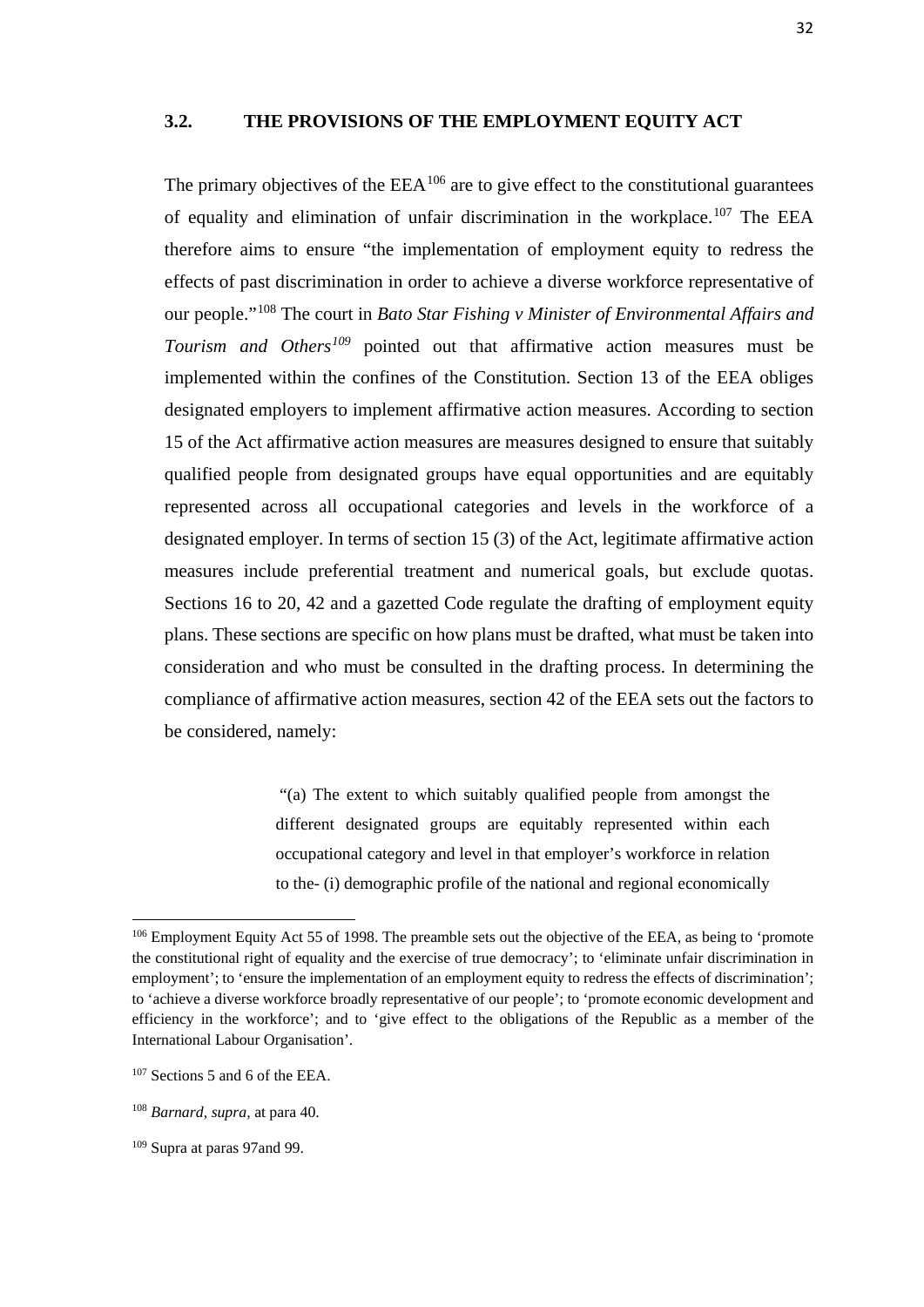active population; (ii) pool of suitably qualified people from designated groups from which the employee may reasonably be expected to promote or appoint employees; (iii) economic and financial factors relevant to the sector in which the employer operates; (iv) present an anticipated economic and financial circumstances of the employer; and (v) the number of present and planned vacancies that exist in the various categories and levels, and the employer's labour turnover; (b) progress made in implementing employment equity by other designated employers operating under comparable circumstances within the same sector; (c) reasonable efforts made by a designated employer to implement it EEP;  $(d)$  the extent to which the designated employer has made progress in eliminating employment barriers that at adversely affect people from designated groups; and (e) any other prescribed factor."

In considering the implementation of affirmative action measures Moseneke J in *Minister of Finance and Another v Van Heerden, [110](#page-41-0)* pointed out that apart from 'uneven race, class and gender attributes of our society, there are other levels and forms of social difference relation and systematic under-privilege which still persist'. The courts are therefore required to scrutinise in each equality claim "the situation of the complainant in society; their history and vulnerability; the history, nature and purpose of the discriminatory practice and whether it ameliorates or adds to group disadvantage in real life context."<sup>111</sup> He pointed out further that in the assessment of fairness, a flexible but "situation-sensitive"[112](#page-41-2) approach is indispensable because of the "shifting patterns of hurtful discrimination and stereotypical response in our evolving democratic society."<sup>[113](#page-41-3)</sup>

<span id="page-41-0"></span> $110$  (2004) 12 BLLR (CC).

<span id="page-41-1"></span><sup>111</sup> Ibid at paragraph 27.

<span id="page-41-2"></span><sup>112</sup> *National Coalition for Gay and Lesbian Equality and Another v Minister of Justice and Others* 1999 (1) SA 6 (CC); 1998 (12) BCLR 1517 (CC) at para 126.

<span id="page-41-3"></span><sup>113</sup> *Van Heerden*, supra, at para 27.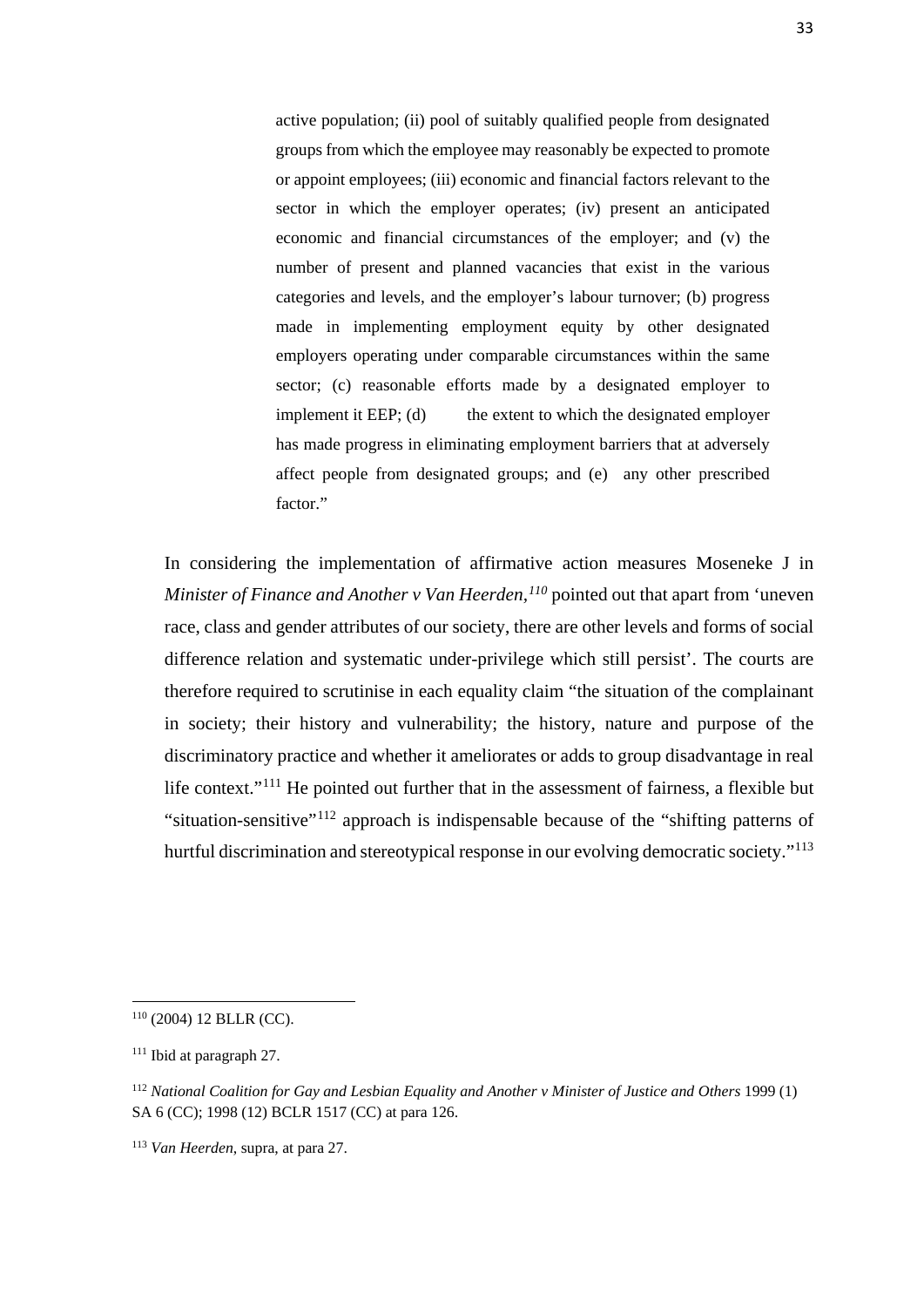#### **3.3. EMPLOYMENT EQUITY PLANS**

As previously indicated affirmative action is a valid defence against a claim of unfair discrimination.[114](#page-42-0) Like all government policies, affirmative action is subject to the rule of law.[115](#page-42-1) Therefore, it is not enough that an employer accused of unfairly discriminating an employee/s raise affirmative action as a defence and end there. "The employer must rely on standards that have been developed for that purpose; those standards must not exceed the adequate protection and advancement of the favoured groups or categories of persons."[116](#page-42-2) Failure to have a plan which Hiemstra dubbed "standards" in implementing affirmative action, takes away the validity of affirmative action as a defence against unfair discrimination.

The legislature was particular as to the way in which affirmative action should be implemented. It is a must for every designated employer to have employment equity plans in place.<sup>[117](#page-42-3)</sup> It has been held that the term "designed" in section 15 (1) of the EEA means that there should be a plan through which restitutionary measures are to be carried out.[118](#page-42-4) The Supreme Court of Appeal in *Gordon v Department of Health: KwaZulu-Natal*,<sup>*[119](#page-42-5)*</sup> considered whether an employer may merely point to the need to advance persons from a designated group, as a defence to an allegation of unfair discrimination. The court held that:

<span id="page-42-0"></span><sup>114</sup> *Naidoo vs Minister of Safety and Security and another* 2013 (7) BLLR 490 (LC) , para 113; Section 13 and 6 (2)(a) of the Employment Equity Act, 1998.

<span id="page-42-1"></span><sup>115</sup> J Grogan "*Affirming the EEA"* Employment Law Journal.

<span id="page-42-2"></span><sup>116</sup> *Public Servants' Association of South Africa & another v Minister of Justice & others* (1997) 18 *ILJ* 241 (T).

<span id="page-42-3"></span><sup>117</sup> *Naidoo vs Minister of Safety and Security and another* 2013 (7) BLLR 490 (LC) , para 119. Designated employer in terms of the EEA means an employer who employs more than 50 employees or if the employees are less than 50, an employer whose annual turnover is above that determined by schedule 4 to the EEA. It also means an organ of state, municipality or one deemed as such by a collective agreement.

<span id="page-42-4"></span><sup>118</sup> *Public Servants Association v Minister of Justice* 1997 (5) BCLR at 640; M Solomon "*Regulation Of Affirmative Action By The Employment Equity Act 55 Of 1998"* (1999) 11 SA Merc LJ ,pg 1420 .

<span id="page-42-5"></span><sup>119</sup> [2008] 11 BLLR 1023 (SCA).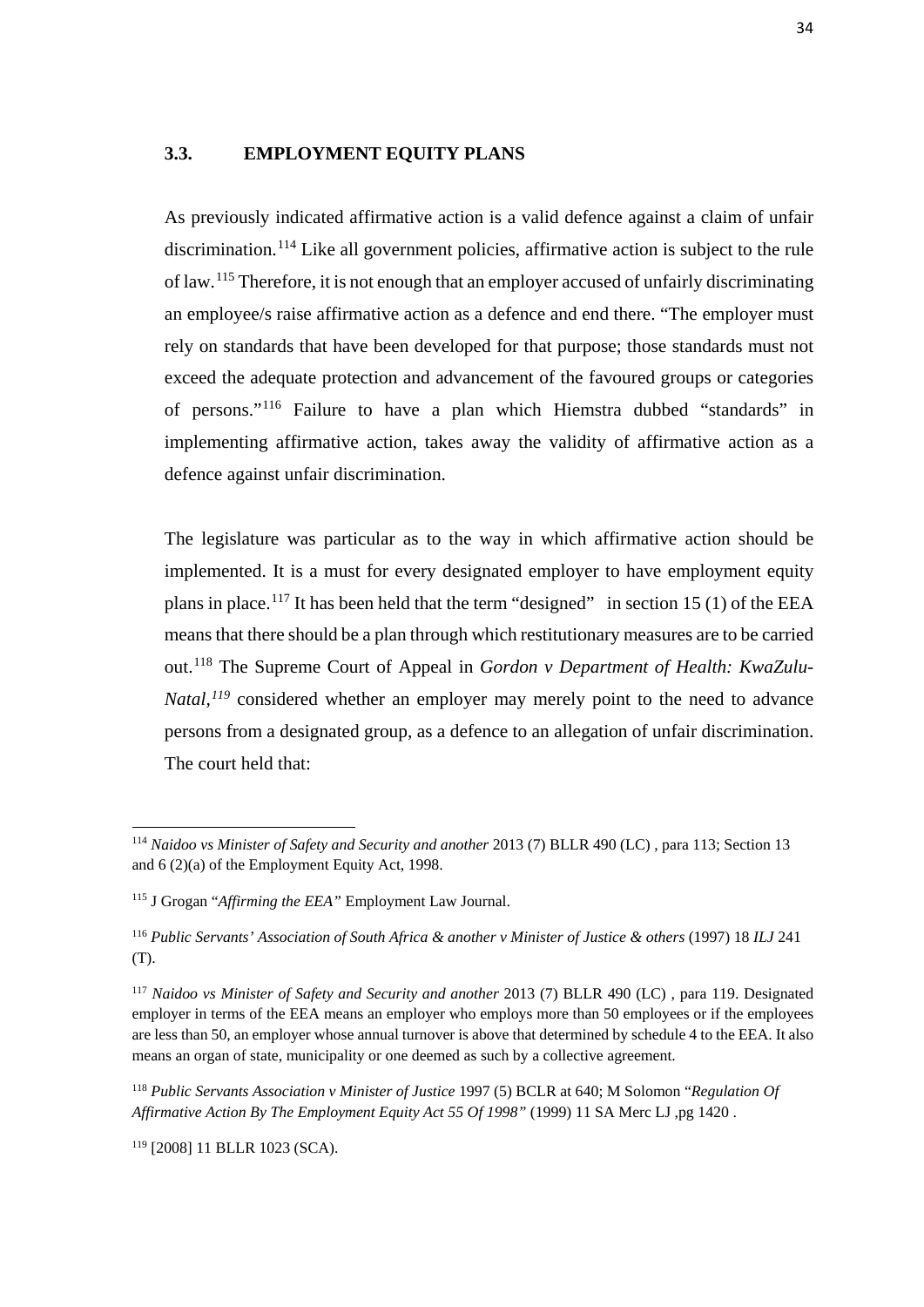"It is not sufficient that the purpose of the measures in question is to redress past discrimination - the means selected to effect that purpose must be reasonably capable of doing so. …. to ensure that affirmative action programmes are carefully constructed in ways which are best able to accomplish what they set out to achieve."<sup>[120](#page-43-0)</sup>

Failure to comply with this requirement would result in a haphazard implementation of affirmative action which is not only chaotic but impermissible.

The Act requires that there should be consultations amongst employers and employees.<sup>[121](#page-43-1)</sup> The consultation is meant to ensure that interests of all employees are represented.[122](#page-43-2) The absence of consultation can give an impression that the employer has an untrammeled discretion to earmark posts for a certain racial group.<sup>[123](#page-43-3)</sup> Out of such consultations, a plan should be drafted and registered with the labour department before implementation.<sup>[124](#page-43-4)</sup> The plan must be drawn from both regional and national demographics and identify gaps in representivity that need to be addressed.<sup>[125](#page-43-5)</sup> A proper implementation of the plan ought to show how the workplace will become more representative.[126](#page-43-6) According to the SCA in *Gordon v Department of Health, KwaZulu-Natal[127](#page-43-7)* and the Labour Court in *IMATU v Greater Louis Trichardt Transitional Local* 

 $\overline{a}$ 

<span id="page-43-0"></span><sup>120</sup> *Gordon v Department of Health: KwaZulu-Natal* (2008) 11 BLLR 1023 (SCA),para 22

<span id="page-43-1"></span> $121$  Section 13, 16 and 17 of the EEA.

<span id="page-43-2"></span><sup>122</sup> Section 16.

<span id="page-43-3"></span><sup>123</sup> M Solomon "*Regulation Of Affirmative Action By The Employment Equity Act 55 Of 1998"* (1999) 11 SA Merc LJ ,pg1422*.*

<span id="page-43-4"></span> $124$  Section 20 (1) of the EEA.

<span id="page-43-5"></span><sup>&</sup>lt;sup>125</sup> Solidarity and Others v Department of Correctional Services and Others [2013] ZALCCT 38 (18 October 2013), para 37 and 38. .

<span id="page-43-6"></span><sup>&</sup>lt;sup>126</sup> In other words the plan should increase the representation of people from designated groups in each occupational category and level in the employer's workforce, where under-representation has been identified and to make the workforce reflective of the relevant demographics.

<span id="page-43-7"></span><sup>127</sup> *Gordon v Department of Health, KwaZulu-Natal* (2008) 29 *ILJ* 2535 (SCA).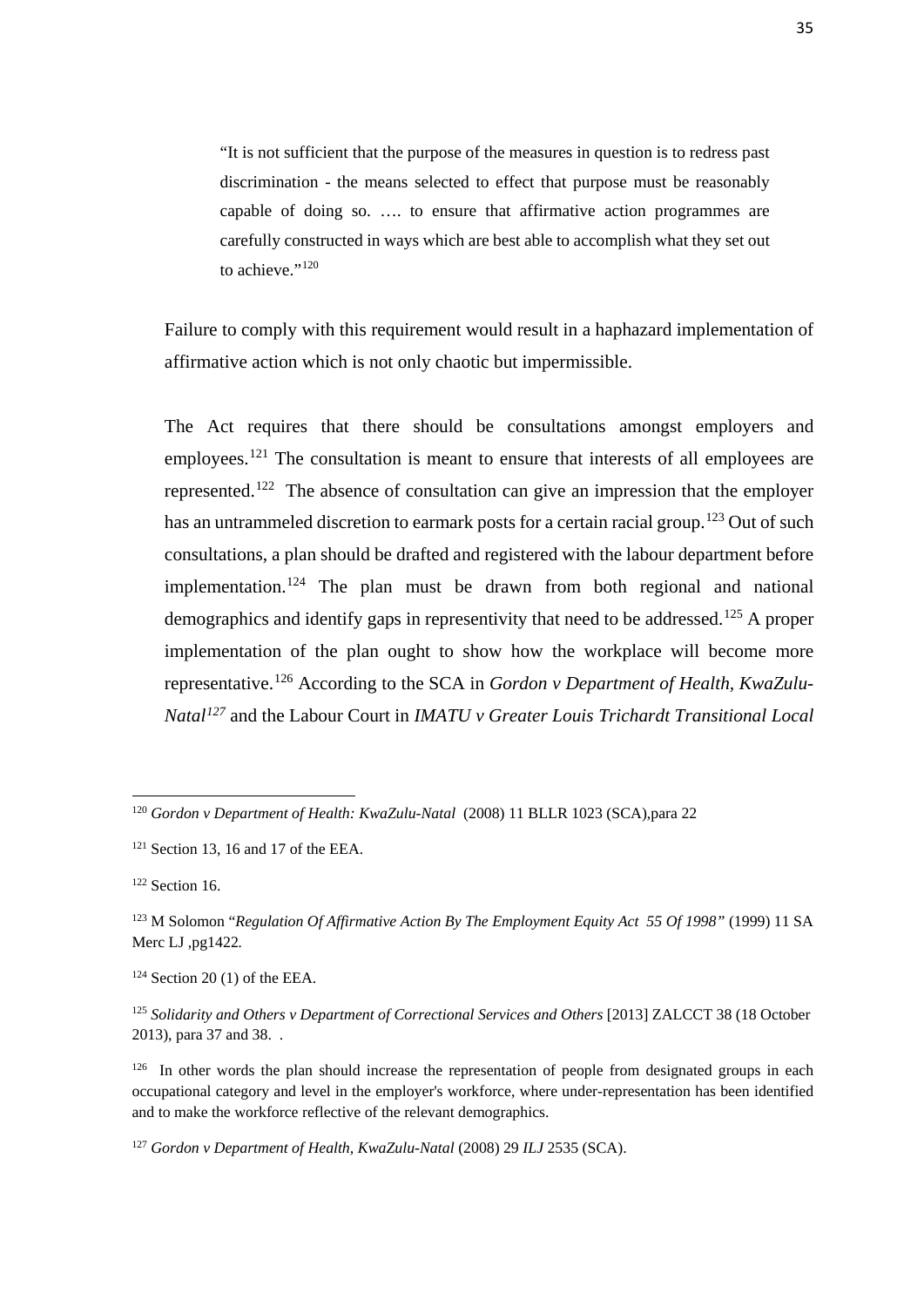*Council*,<sup>[128](#page-44-0)</sup> this requirement ensures that there are clear known standards against which the implementation of affirmative action is measured or tested and ensure full participation in the establishment of the programme.

#### **3.4. RATIONALITY**

The Act requires that the plan meant for giving effect to affirmative action must be rational.<sup>[129](#page-44-1)</sup> An appointment of a person simply because he/she is black is irrational.<sup>[130](#page-44-2)</sup>

"An employer cannot not prefer one group of designated employees over another group of designated employees who are supposedly over-represented in the absence of proper proof of such representativeness and a valid EEP which permits the action of the employer."[131](#page-44-3)

The requirement for rationality is meant to ensure that an equity plan provides a basis upon which it can be measured as to whether restitutionary measures meet the constitutional objective. The constitutional objective is the attainment of substantive equality. $132$ 

Rationality and proportionality concern standards of judicial scrutiny. Rationality is a non-exacting standard that allows a significant measure of latitude to the decision maker. It is not the function of the court's to second guess the decision maker: the enquiry is whether there is a rational connection between the premise and the conclusion or the logical relation of a measure to its objectivity. It is about whether the decision is rationally justifiable in relation to the reasons given for it and the purpose of the measure

 $\overline{a}$ 

<span id="page-44-0"></span><sup>128</sup> (2000) 21 *ILJ* 1119 (LC) at paras 19 to 25.

<span id="page-44-1"></span><sup>129</sup> *Munsamy vs Minister of Safety and Security and another* 2013 (7) BLLR 695 (LC).

<span id="page-44-2"></span><sup>&</sup>lt;sup>130</sup> Gordon v Department of Health: KwaZulu-Natal (2008) 11 BLLR 1023 (SCA).

<span id="page-44-3"></span><sup>131</sup> *Munsamy,* supra*,* para 18.

<span id="page-44-4"></span><sup>132</sup> *Stoman v Minister of Safety and Security and Others* 2002 (3) SA 468 (T) at 480B – D.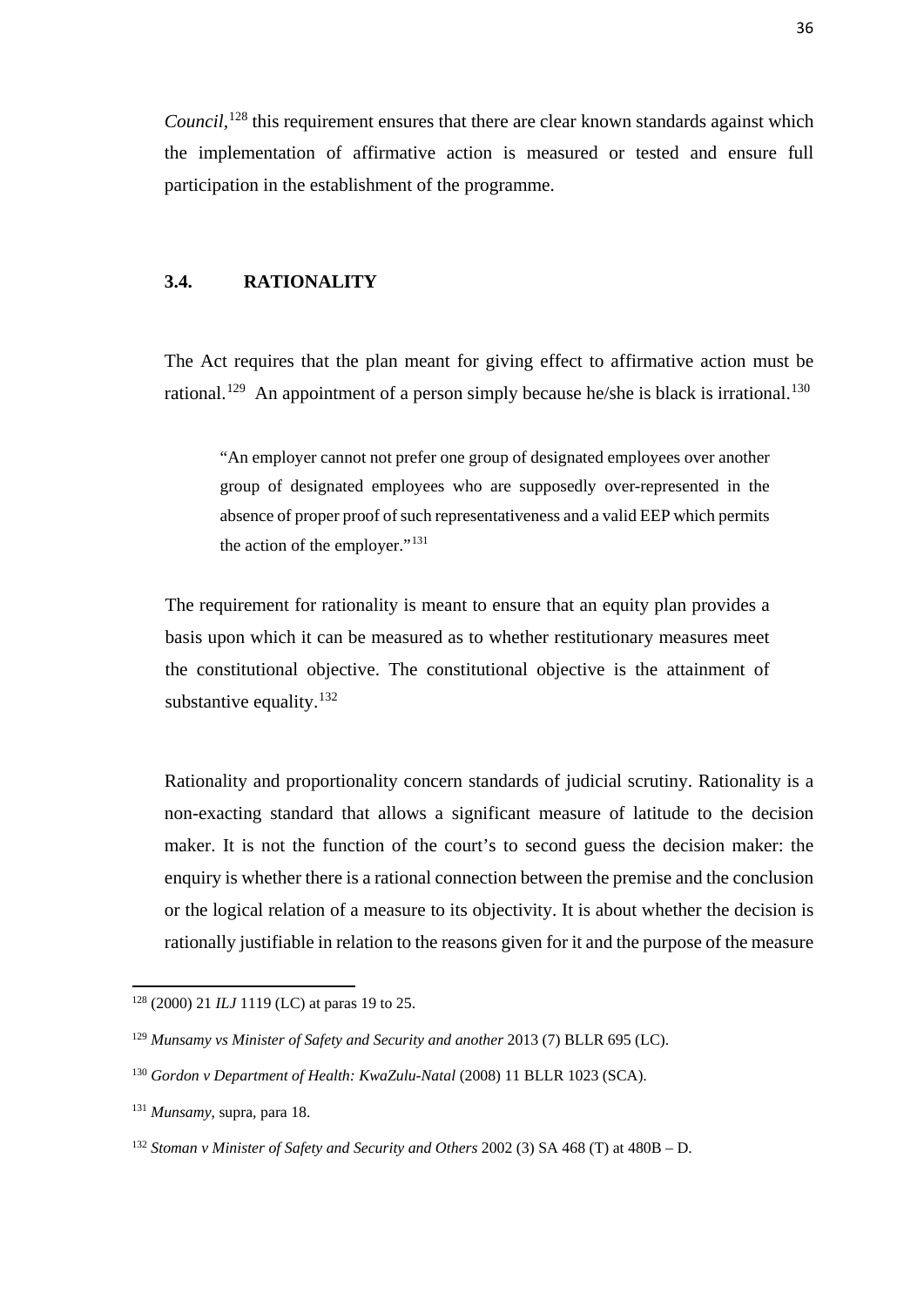in question. The court does not have the power to consider less onerous alternatives to deal with a legal problem.<sup>133</sup> It shall be contended later that the rationality test suggested for affirmative action by the CC is derived from a narrow interpretation of the provisions of section 9(2) of the Constitution. This merely requires that the measure taken in line with affirmative action must be intended to balance representation in the workplace and secondly must be capable of doing so.

### **3.5. PROPORTIONALITY**

Proportionality refers to a standard of judicial scrutiny that involves the balancing of contending values and interests. The standard is used by decision makers to determine whether a measure has exceeded the requirements for attaining a legitimate goal. This usually involves a cost benefit analysis. It has been contended that this standard of review will not defeat the remedial goal because the enquiry does not end with the consideration of the impact of affirmative action on a complainant. Proportionality goes on to balance contended interests taking into account all relevant factors. The cumulative effect of these factors determines which side weighs more than the other.<sup>[134](#page-45-1)</sup> The provision of section  $6(2)$  and  $9(2)$  and section 13 of the EEA ensures that the redress goal is given its due weight. In this enquiry, given the particular circumstances and context it may be appropriate to give more weight to redress than other interests or rights. It is a context sensitive approach.

It has also been contended that a program designed to discriminate against certain people on the basis of race and gender and to thus exclude these people from socio-economic benefits should be scrutinised using the criteria of proportionality. Proportionality is

<span id="page-45-0"></span><sup>133</sup> *Merafong v President of the Republic of South Africa* 2008 (5) SA 171 (CC) at para 63.

<span id="page-45-1"></span><sup>134</sup> Pretorius JL, *Labour Law, Employment Equity Law* July 2012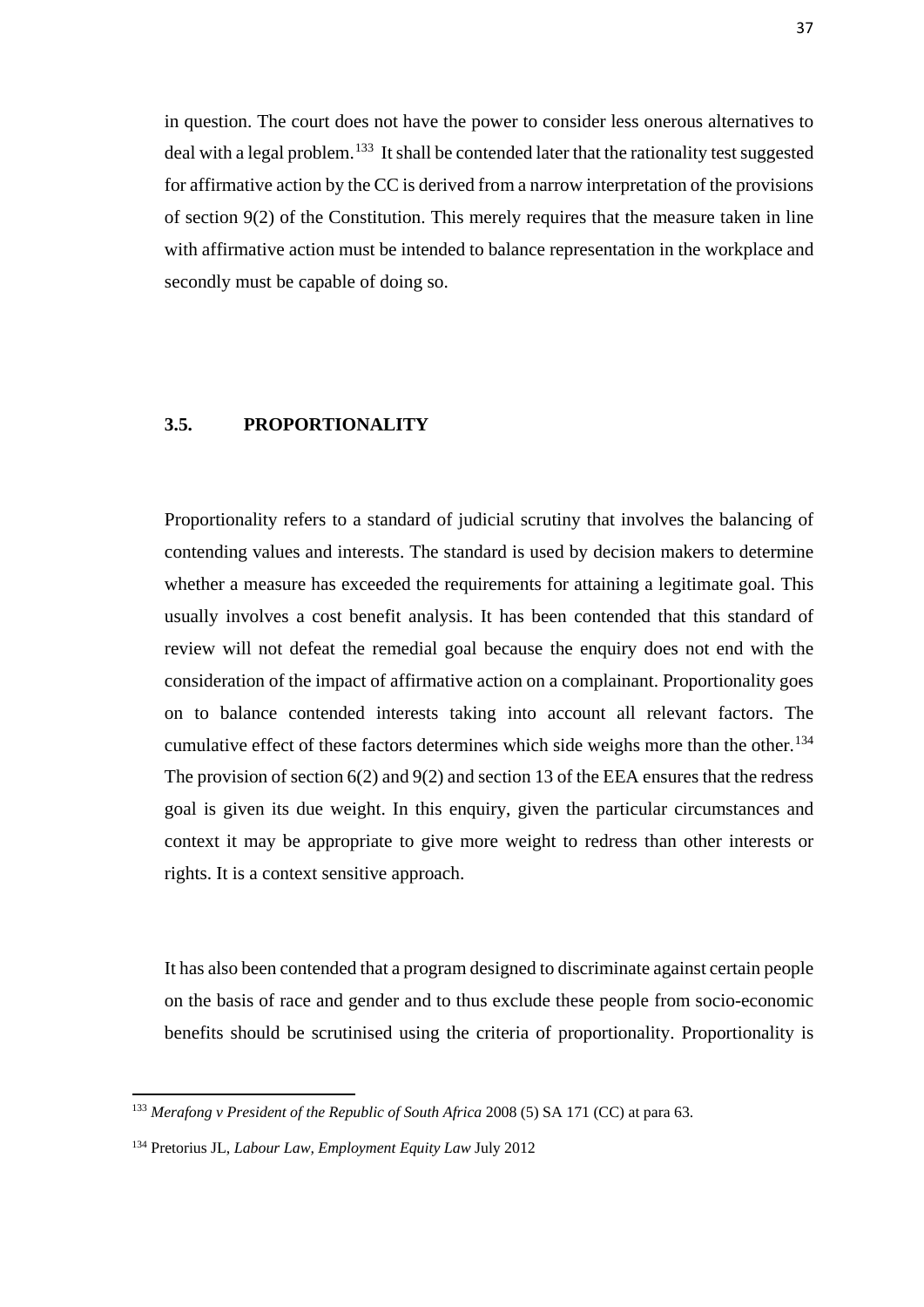preferable because of its ability to account for the duty to redress imbalances and at the same time cater for individual rights. Proportionality is more compatible with the attainment of an egalitarian state because it is cognisant of competing interests and strikes an optimal reasonable balance in accommodating them.<sup>135</sup>

This dissertation contends that where a measure on the basis of race excludes workers from benefits in the workplace, especially those from the designated group, as a matter of social policy, we require that its justification rise to a particularly high standard. This is so even though our racial history may be invoked in order to justify such measures.

It will also be contended that the use of rationality as a standard of scrutiny for affirmative action fails to integrate conflicting interests and rights. Rationality is an inquiry into the logical relation of a measure to its objective. The test requires that the measure be causally linked to its objective. The standard of rationality precludes a court from enquiring into whether the measure taken could have been done in a less onerous way.

It is contended that the absence of fairness undermines the dignity of those not considered as beneficiaries or as less deserving beneficiaries.

#### **3.6. QUOTAS**

<u>.</u>

Under-representation refers to the statistical disparity between the representation of designated groups in the workplace compared to their representation in the labour

<span id="page-46-0"></span><sup>135</sup> Pretorius JL, *Labour Law, Employment Equity Law* July 2012.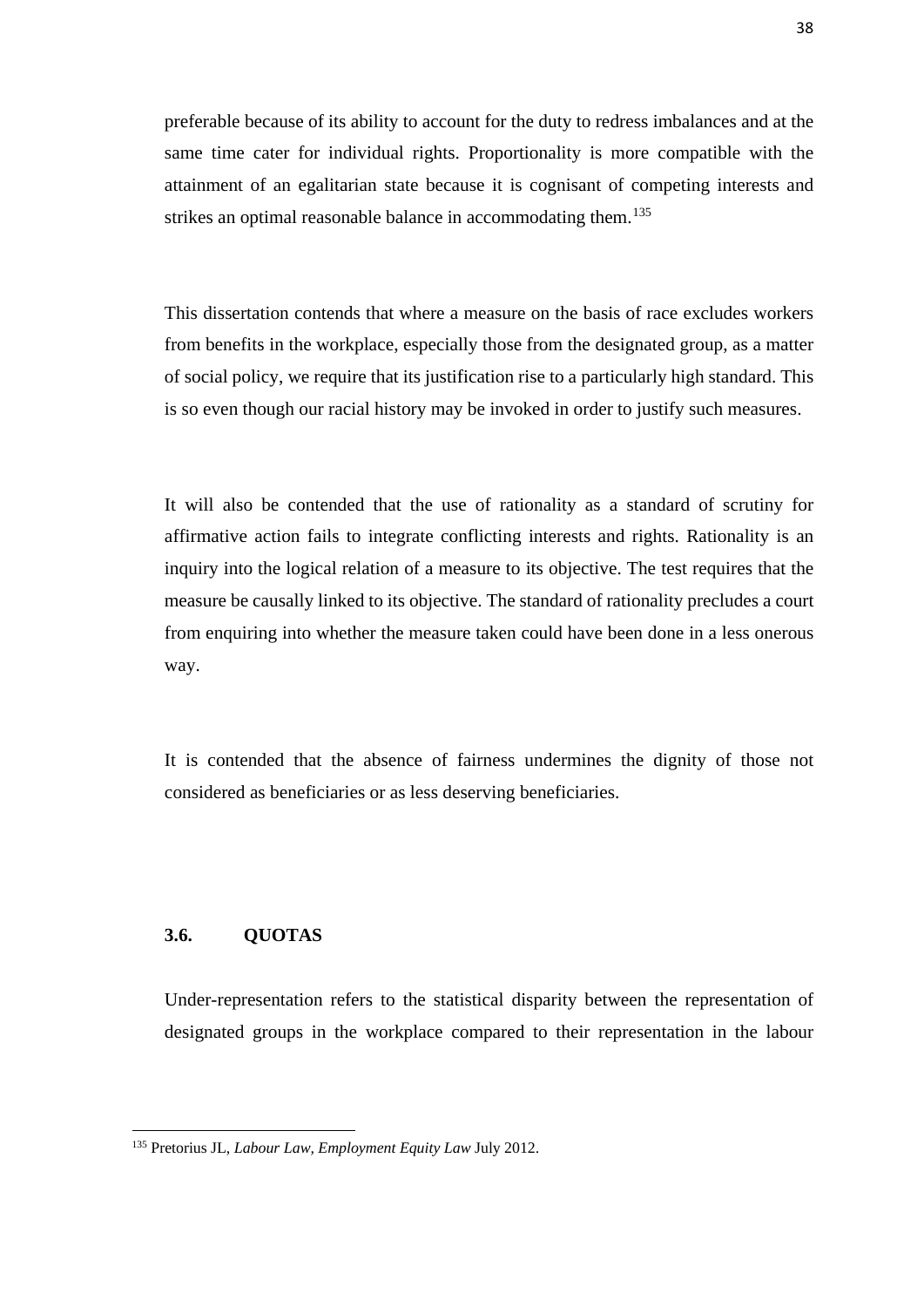market.<sup>[136](#page-47-0)</sup> This may indicate the likelihood of barriers in recruitment, promotion, training and development.<sup>[137](#page-47-1)</sup> To ameliorate under-representation, section 15(3) provides for the creation of numerical goals but prohibits the imposition of quotas. Quotas refer to all preferential treatments that have the effect of reserving any portion of opportunities for a designated group.

There is a desperate attempt to distinguish quotas from numerical goals but courts have persistently failed to keep the line of distinction. In the case of *Munsamy,* it was held:

"The imposition of a strict quota is a rigid measure requiring a certain fixed proportion or percentage to be included whereas preferential treatment and goals is more flexible allowing the achievement of objectives over a period of time".<sup>[138](#page-47-2)</sup>

What this submission holds is that the difference between the two is that a quota's envisaged result is sought after regardless of the circumstances of the matter (more like a reserve). "One aims at a goal but one is not required to attain it even if one retains the goal."[139](#page-47-3) However, the case of *Barnard* shows that courts only draw the distinction between the two on paper but when it comes to application, the difference is lost. The court condoned the act of not promoting Barnard even though she was both from a designated group and there was no one else to promote. The court did not agree that Barnard should have been promoted when no other eligible candidate could be found. The court looked at whether such an act would immediately achieve equal representivity. This clearly shows that the assertion that goals are achieved 'over a

<span id="page-47-0"></span><sup>&</sup>lt;sup>136</sup> Code Of Good Practice On The Integration Of Employment Equity Into Human Resource Policies And Practices (GenN 1358 in GG 27866 of 4 August 2005).

<span id="page-47-1"></span><sup>&</sup>lt;sup>137</sup> Solidarity and Others v Department of Correctional Services and Others [2013] ZALCCT 38 (18 October 2013),para 42.

<span id="page-47-2"></span><sup>138</sup> Para 18; this was identical to the US judgement in *In Local 28, Sheet Metal Workers' International Association v EEOC,* where O'Connor J, drew the distinction between quotas and goals by holding that 'A quota would impose a fixed number or percentage which must be attained, or which cannot be exceeded, and would do so regardless of the number of potential applicants who would meet necessary qualifications ...... By contrast, a goal is a numerical objective, fixed realistically in terms of the number of vacancies expected, and the number of qualified applicants are available in the relevant job'

<span id="page-47-3"></span><sup>139</sup> D Benatar *"Justice, Diversity And Racial Preference: A Critique Of Affirmative Action"* (125)SALJ pg 280.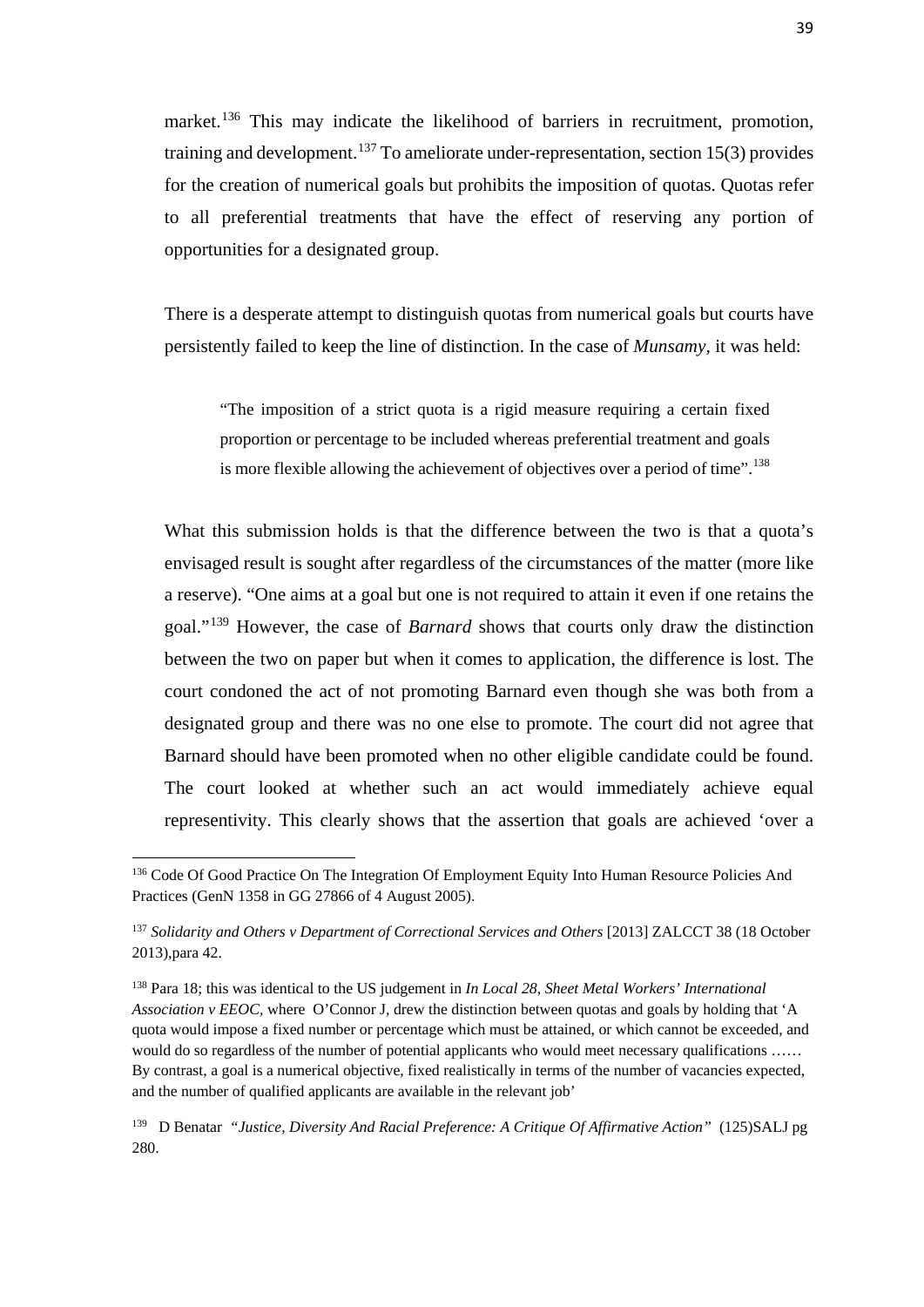period of time' was not followed, the court obsessed over immediate results. In *Coetzer v Minister of Safety and Security[140](#page-48-0)* Landman J, found that the employment target of 70:30 in favour of designated groups in the South African Police Service did not in itself constitute a quota; but to the extent that it reserved posts for designated or non-designated groups status, it clearly the functions a quota.<sup>[141](#page-48-1)</sup> Athough the quota system is prohibited, the improper application of numerical targets creates an illusory right to many.

One of the factors that an employer who drafts an equity plan is obliged to take into consideration is "the pool of suitably qualified people from designated groups from which the employer may reasonably be expected to promote or appoint employees."<sup>[142](#page-48-2)</sup> It would be reasonable to presume that this factor reflects that a numerical goal cannot be pursued even when there is no candidate from the targeted group. This was the reasoning of the Labour Court in the case of *Barnard.* The EEA provides that implementation of affirmative action should be done after a proper workforce profile analysis. Failure to do so would create an absolute barrier.

It is appalling that the CC ruled that an employer may decide to leave a post vacant without running the risk of unfairly discriminating certain categories of people. The majority judgment held that as long as there is a rational connection between the purpose and the decision, such a decision passes constitutional muster.<sup>[143](#page-48-3)</sup> The minority judgment argued that such a deferential approach would leave the defence of affirmative action in unfettered control of those in positions of designated employers.

#### In support of this argument Whitcher AJ rightfully held that:

"The absence of material prejudice does not detract from a finding of unfair discrimination because, while prejudice is highly relevant, the main mischief

 $\overline{a}$ 

<span id="page-48-0"></span><sup>140</sup> (2003) 2 BLLR 173 (LC), (2002) 11 LC 6.9.2.

<span id="page-48-1"></span><sup>141</sup> Ibid at Para 23.

<span id="page-48-2"></span><sup>&</sup>lt;sup>142</sup> Guideline 8.4.2 of the Code gazzeted to regulate the implementation of employment equity plans.

<span id="page-48-3"></span><sup>143</sup> *Minister of Finance v Van Heerden* (2004) 13 CC at par 36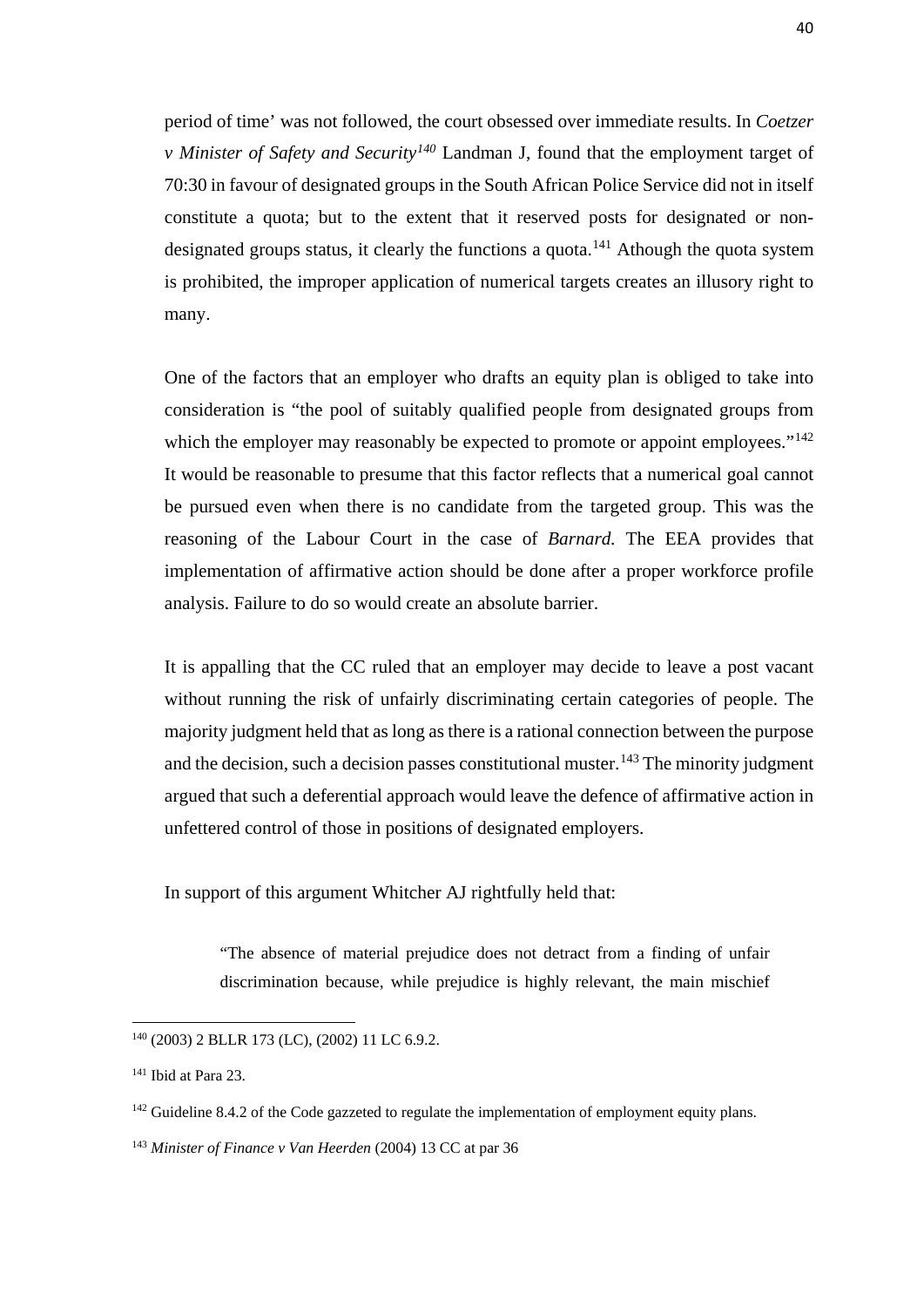guarded against in the right not to be unfairly discriminated and *solatium* awarded in unfair discrimination cases is the infringement of the right to dignity."[144](#page-49-0)

Although the CC held that an employer is not obliged to appoint when an affirmative action candidate of their choice cannot be found, the Labour Court found that this decision would constitute unfair discrimination in certain circumstances. Steenkamp J in *Solidarity obo Van der Walt and others v SAPS and others[145](#page-49-1)* noted the holding of the LAC in para 47 in *Barnard* but also noted that the LAC had not considered the question of an absolute barrier to promotion. On the other hand, his brother Lagrange J in *Solidarity v Department of Correctional Services[146](#page-49-2)* stated in para 24:

"In terms of section  $15(2)(d)$  of the EEA, measures to ensure equal opportunities for suitably qualified individuals from designated groups and to achieve equitable representation in the workplace may include numerical targets and preferential treatment, but may not adopt quotas. What appears to have happened in this instance is that even when no suitably qualified person from a designated category was available, the [employee] could not be appointed. Thus, even when the EEP could not achieve the objectives of appointing a suitably qualified person from a designated group, the employee's race was an insuperable obstacle to his appointment. It would seem on this basis that the [employee] might well have been discriminated against solely on the basis of his race and not for the purpose of advancing a suitably qualified person from a designated group pursuant to the legitimate aims of an employment equity plan."

On this basis Steenkamp found that unfair discrimination had been established, namely that affirmative action had not been used for a legitimate equity purpose "…the [employee] might well have been discriminated against solely on the basis of his race and not for the purpose of advancing a suitably qualified person from a designated group pursuant to the legitimate aims of an EEP."[147](#page-49-3) So it is quite questionable that one of the

<span id="page-49-0"></span><sup>144</sup> *Munsamy*, supra.

<span id="page-49-1"></span><sup>145</sup> (2013) 34 *ILJ* 2943 (LC).

<span id="page-49-2"></span><sup>146</sup> (2012) 11 *BLLR* 1163 (LC).

<span id="page-49-3"></span><sup>147</sup> In *Birjalal* the court found that the decision based on affirmative action was irrational and not lawful because the employer was unable to connect the targets and demographic formula relied upon to their equity plan. The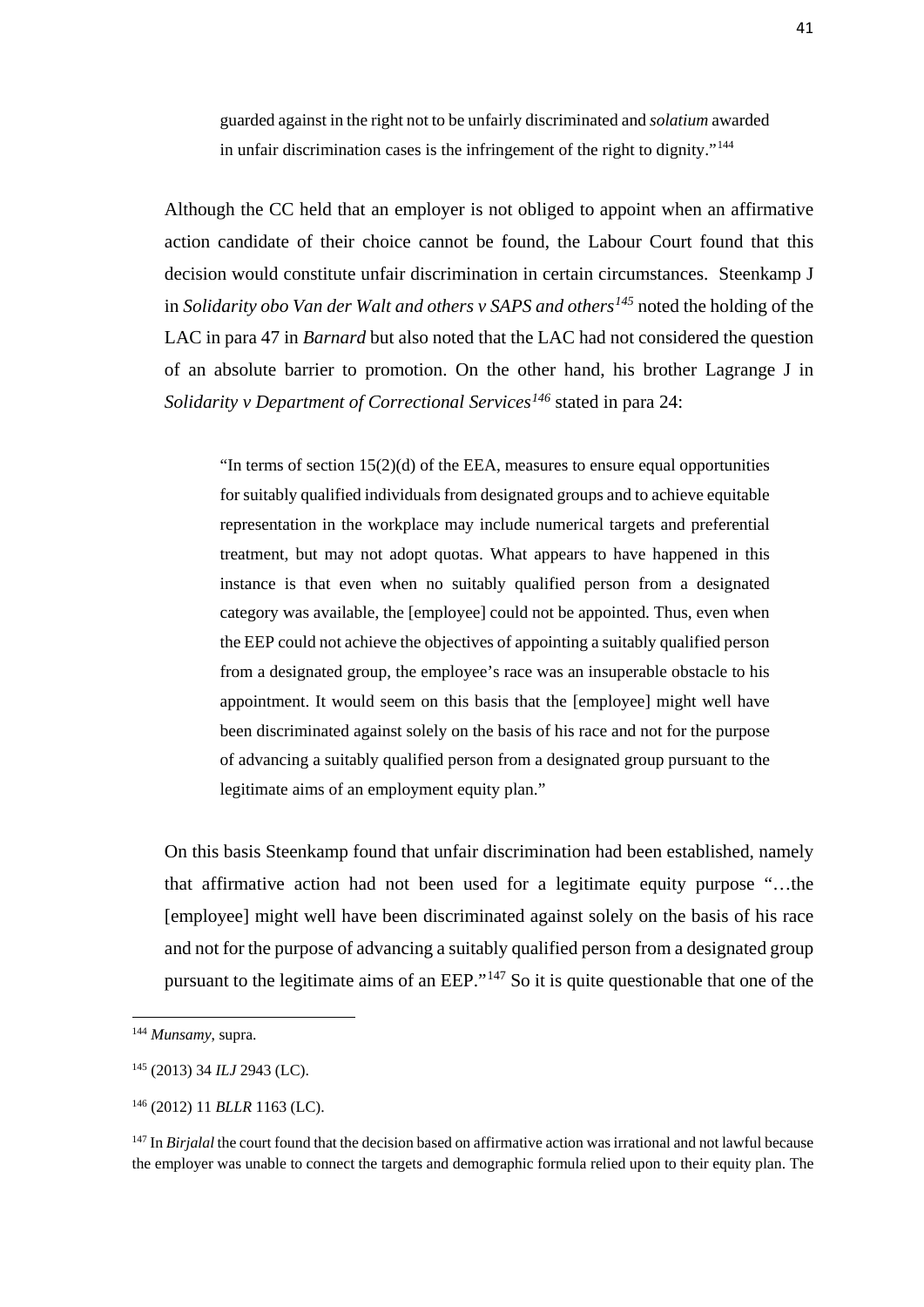reasons the CC did not find in favour of Barnard was the absence of prejudice. It can however, be reasonably concluded that the dignity of Barnard was infringed.

There has been a considerable debate as to which demographics should be used in the workforce profile analysis. The main concern was that different racial groups are not evenly distributed and if equity plans were to be based on national demographics, certain groups would be prejudiced even though they belong to the designated group. For example, it is common knowledge that there is a high concentration of the Indians in KwaZulu Natal than anywhere else in the country and a high concentration of Coloureds in the Cape. So if the national demographics were to be applied, members of those races would be prejudiced and be overlooked. The same subject came under the spotlight in the case of *Solidarity and Others v Department of Correctional Services and Others*. [148](#page-50-0) The court decided that regional as well as national demographics should be taken into consideration.[149](#page-50-1) The amendments to the EEA confirmed the court's ruling and made provision for regional demographics. This came as a relief to certain members of the designated groups.

#### **3.7. ABSOLUTE BARRIERS**

An absolute barrier refers to an obstruction which impedes the progress or advancement of an employee in his career, regardless of their accomplishments and merits.<sup>[150](#page-50-2)</sup> The EEA is mandated to ensure that all employees are given equal opportunities to make progress in their careers. The Act provides some protection to persons who are not from the designated groups, and permits the employer a degree of latitude, to the extent that

 $\overline{a}$ 

court held that where an employer relies on demographics to make a decision the employer must be able to show a rational connection between a defined standard in an EEP and the demographics relied on. The first respondent's witnesses did not know how and when the figures it had relied on to select the second respondent over the applicant were developed and whether they were still applicable.

<span id="page-50-0"></span><sup>148</sup> (2013) ZALCCT 38 (18 October 2013).

<span id="page-50-1"></span><sup>149</sup> (2013) ZALCCT 38 (18 October 2013), para 45.

<span id="page-50-2"></span><sup>150</sup> *Solidarity and Others v Department of Correctional Services and Others*2013] ZALCCT 38 (18 October 2013).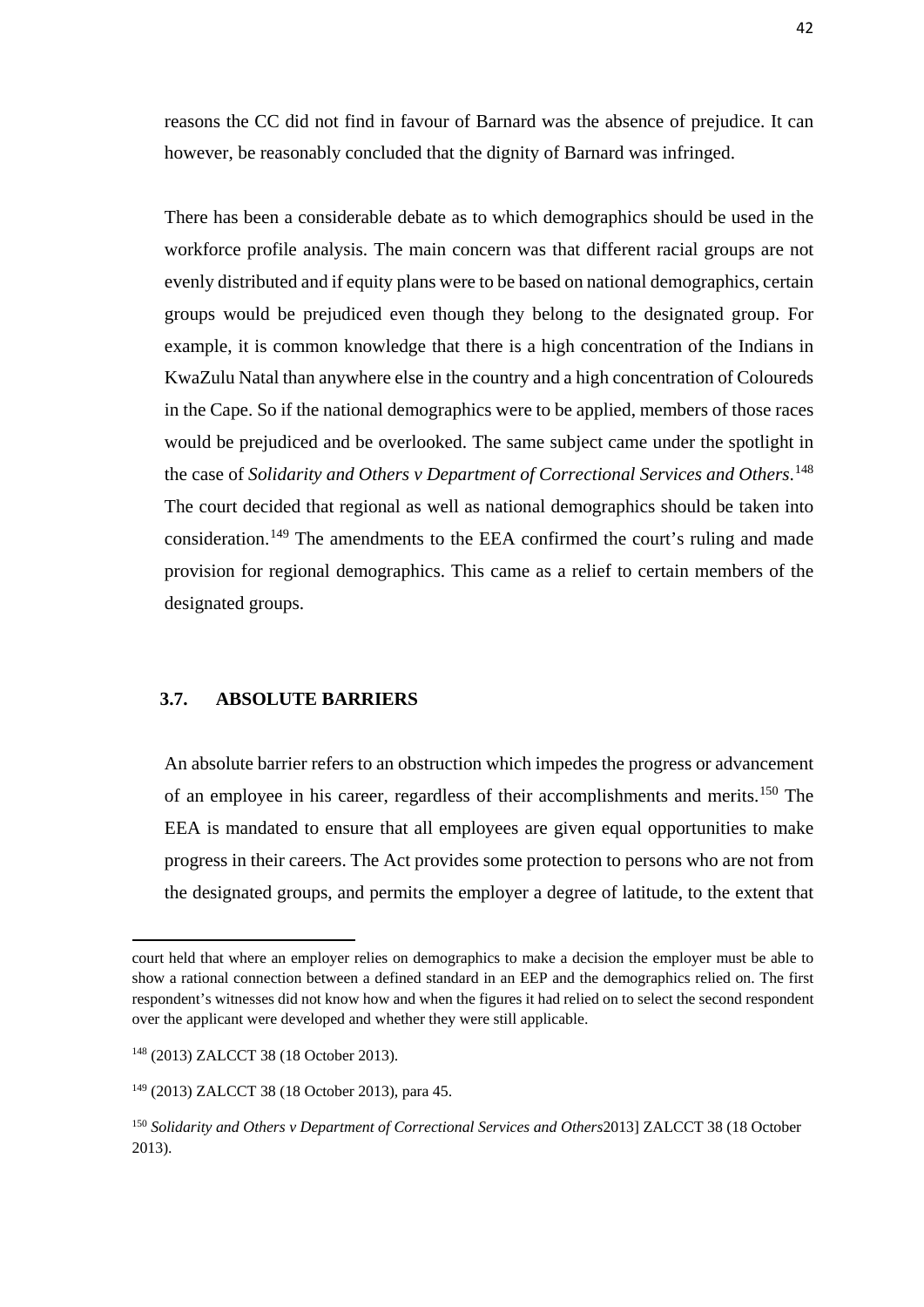section 15 (4) provides that an employer may not implement a practice or policy that "would establish an absolute barrier to the prospective or continued employment or advancement of people who are not from designated groups". Clearly this Section does not permit the employment of affirmative action measures that would create an absolute barrier to the 'employment or advancement' of those not from the designated groups. However this does not militate against preferential treatment for persons deemed to have been prejudiced by historical factors, namely apartheid. This is permitted so that the constitutional objective of an egalitarian state does not ring hollow.[151](#page-51-0)

The fact that the African majority were the most severely impacted group by the policies of apartheid has been abused by many designated employers. This has seen Indians and Coloureds expressing that during apartheid they were not white enough for privilege and after 1994 they are not black enough for privilege. Such dissatisfaction emanates from what has become common practice, namely the hierarchy of privilege. The EEA does not in any way provide for disparate degrees of prejudice of persons in the designated group. It appears that this is a product of adjudication which goes against the notion that holds that it is inimical to the goal of affirmative action that an individual's degree of disadvantage be determined.<sup>[152](#page-51-1)</sup> Pretorius concedes that it is not necessarily true that all persons from the designated group suffered equally but cautions that selection for a job from these people should be done on the basis of demonstrable need, and not on any arbitrary form of hierarchical ranking of the groups.[153](#page-51-2) Surely this dissatisfaction has no room in a democratic society and ought to be rectified. "The Constitution's injunction to heal the divisions of the past cannot contemplate law or conduct which add salt to the wounds caused by the divide and rule policy of by-gone eras…freedom is indivisible."[154](#page-51-3)

<span id="page-51-0"></span><sup>151</sup> *Van Heerdern* [2004] 12 BLLR 1181 (CC), para 35.

<span id="page-51-1"></span><sup>152</sup> C Albertyn

<span id="page-51-2"></span><sup>153</sup> *JL Pretorius " Legal evaluation of affirmative action in South Africa" 2001 Journal for Juridical Science 26(3): pg 24.*

<span id="page-51-3"></span><sup>154</sup> *Solidarity and Others v Department of Correctional Services and Others*2013] ZALCCT 38 (18 October 2013), para 48.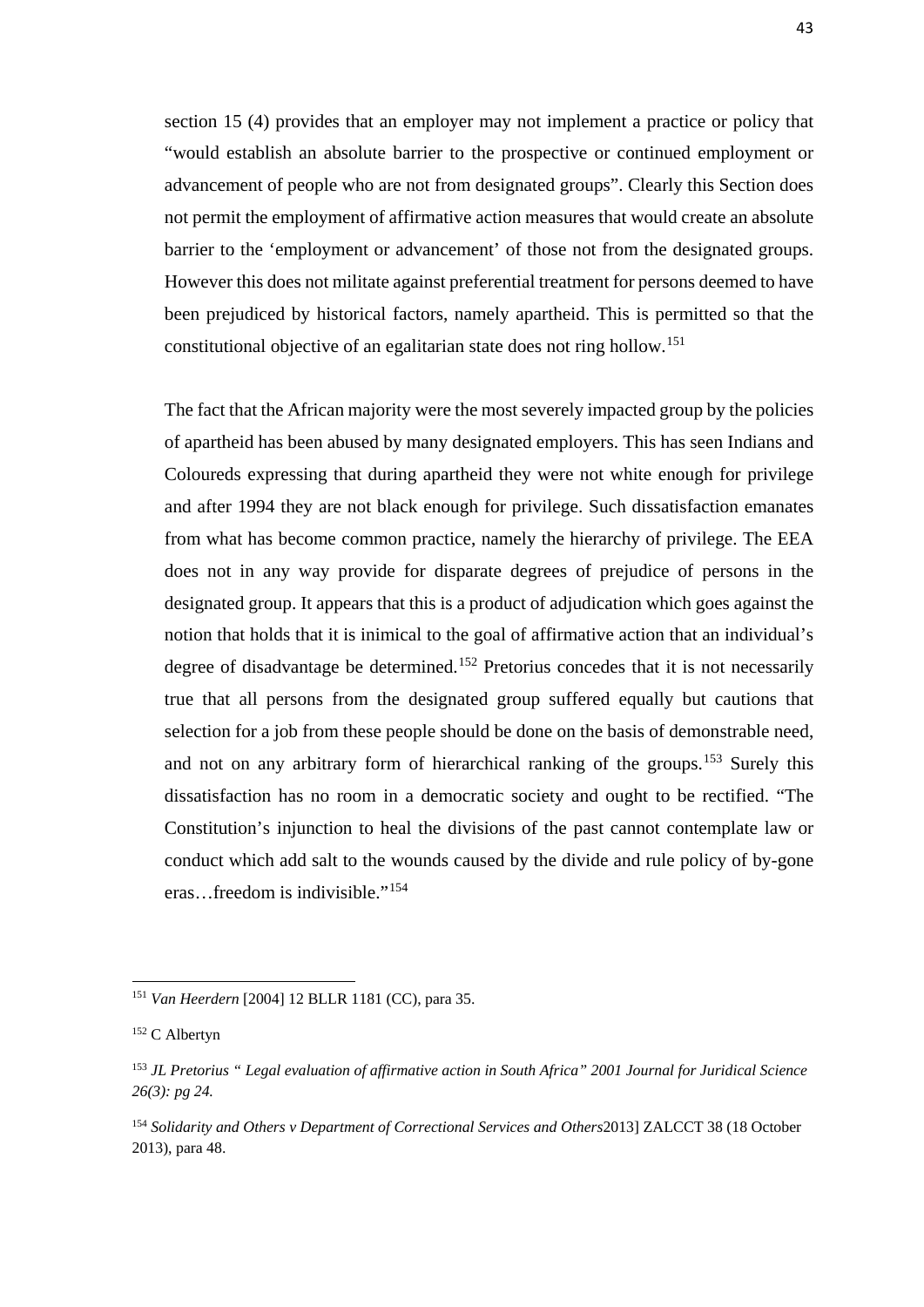Priority ought to be in terms of a group of persons that is under represented. Under representation should therefore be the determining factor when making employment decisions. Workforce profile audits often indicate imbalances in representations. The EEA mandates employers to identify the possible reasons for such imbalances.<sup>[155](#page-52-0)</sup> In *Naidoo v Minister of Safety and Security and Another*, [156](#page-52-1) Shaik AJ, pointed out that:

"The very purpose of an employment equity is to 'redress the effects of past discrimination suffered by members of a designated group. It's purpose is not to create *de facto* barriers to employment. The fact that the barrier is created and results in a person from a designated group suffering from discrimination, both on her grounds of race and gender, is perverse."[157](#page-52-2)

Measures taken to ameliorate such imbalances ought to be progressive and not despotically instant (achieved overnight).<sup>[158](#page-52-3)</sup> This is so because at times, imbalances are caused by the absence of suitably qualified candidates. It can also because the region in question has an over concentration of persons of a designated group. Overemphasis on instant solution to imbalances will lead to the creation of absolute barriers.

#### **3.8. CONCLUSION**

The EEA sets out explicitly what is affirmative action, how it ought to be implemented and what it ought to strive for. However, polarized interpretations of the Act have seen the policy of affirmative action being thrown into disarray. The plight of persons belonging to the designated groups and being overlooked has been duly noted. It is for

<span id="page-52-0"></span><sup>&</sup>lt;sup>155</sup> Section 15(2) of the EEA; Code Of Good Practice On The Integration Of Employment Equity Into Human Resource Policies And Practices (GenN 1358 in GG 27866 of 4 August 2005).

<span id="page-52-1"></span><sup>156</sup> (2013) 5 BLLR 490 (LC).

<span id="page-52-2"></span><sup>157</sup> Ibid at Para 158.

<span id="page-52-3"></span><sup>158</sup> M Solomon "*Regulation Of Affirmative Action By The Employment Equity ACT 55 of 1998"* (1999) 11 SA Merc LJ ,pg238*.*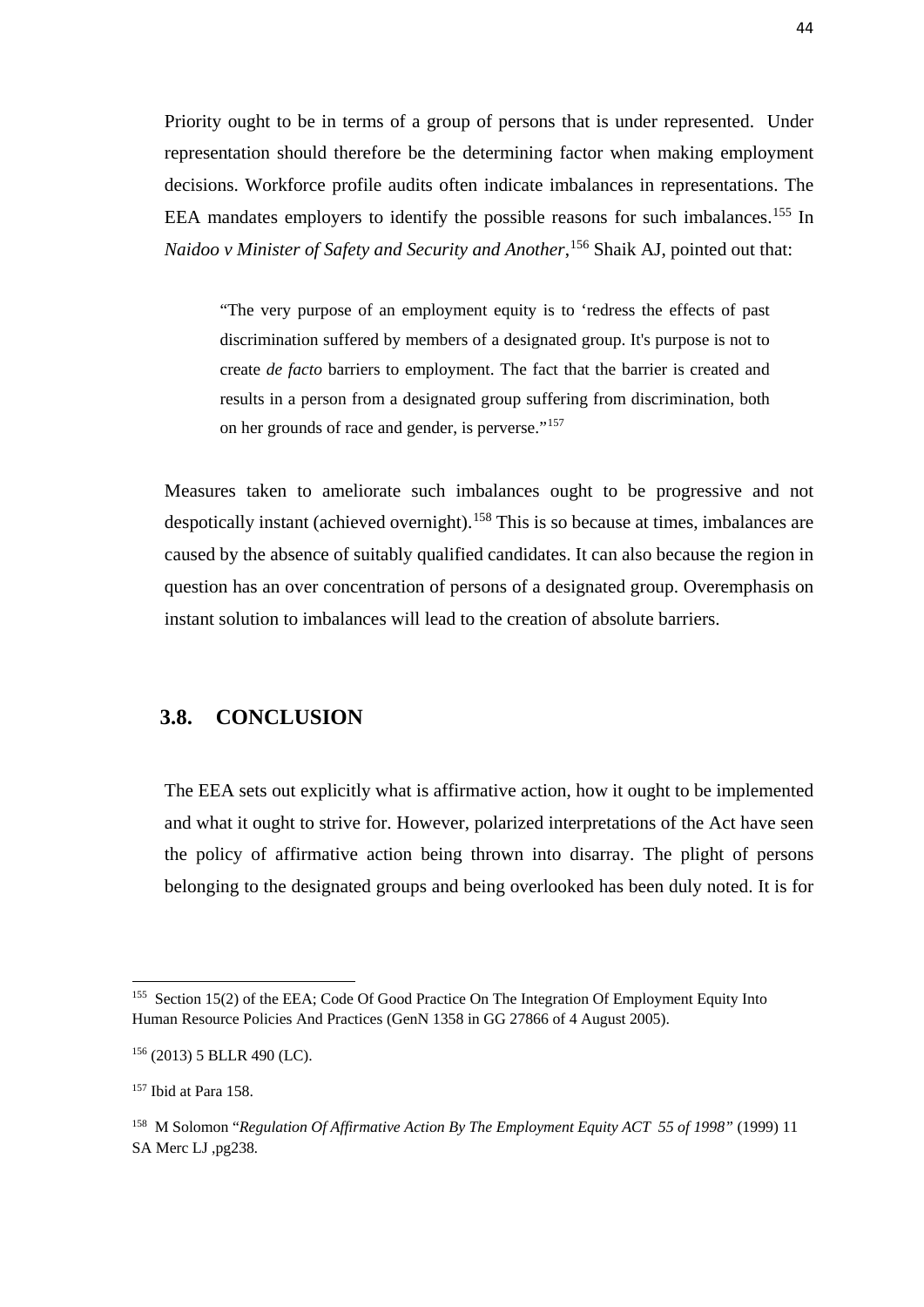this reason that the last of this study shall recommend that Human Resources departments ought to be educated more on the implementation of affirmative action.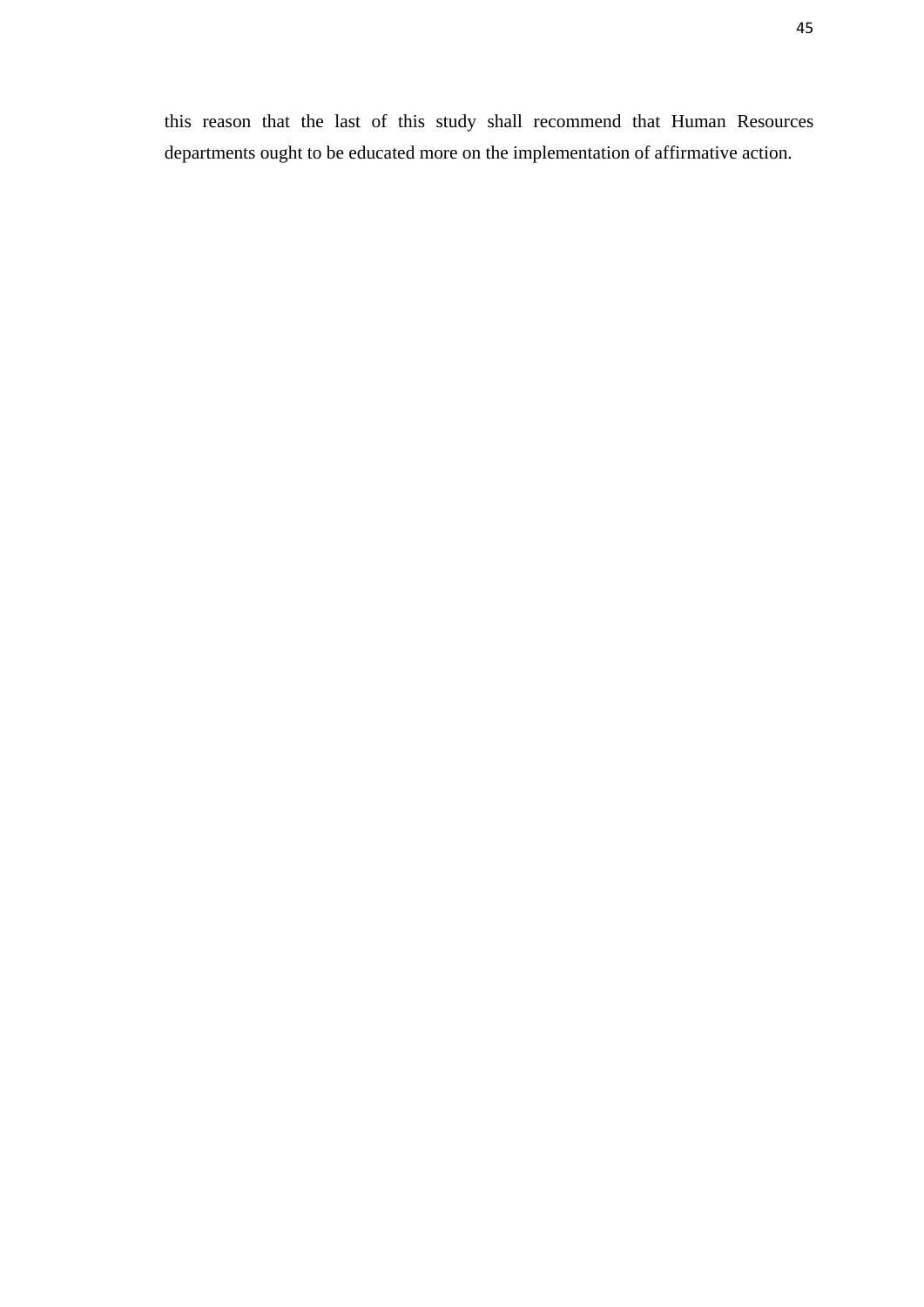#### **4. CHAPTER 4: BARNARD CONSTITUTIONAL COURT CASE**

#### **4.1. INTRODUCTION**

Constitutional protection ought to be for all South Africans.<sup>159</sup> The seven year litigation history of Barnard illuminates the development of jurisprudence on the topic of affirmative action. The case demands a chapter of its own due to its significant contribution to the affirmative action principles. The case confirmed that affirmative action is a proper defence to a charge of discrimination. It further laid down the test for lawfulness of the implementation of affirmative action. What becomes clear at the end of the case is that the EEA in mandating affirmative action requires the exercise of a discretion that comprehends a balancing of all the factors relevant to the decision. A context-based proportional interrelationship balanced and weighed according to the fundamental constitutional values called into play by the situation.<sup>[160](#page-54-1)</sup>

The purpose of this chapter is to examine this judicial debate and ask whether the CC in *Barnard* has clarified the matter and whether it assists the plight of the designated groups who have become marginalised. The facts of the *Barnard* case will be used to examine this issue since this case has dominated the judicial debate. Other cases will be referred to for critical comparative and analysis purposes.

<span id="page-54-0"></span><sup>&</sup>lt;sup>159</sup> Fourie and Another v Minister of Home Affairs and Others [2004] ZASCA 132 para 9.

<span id="page-54-1"></span><sup>160</sup> Sachs in Van Heerden.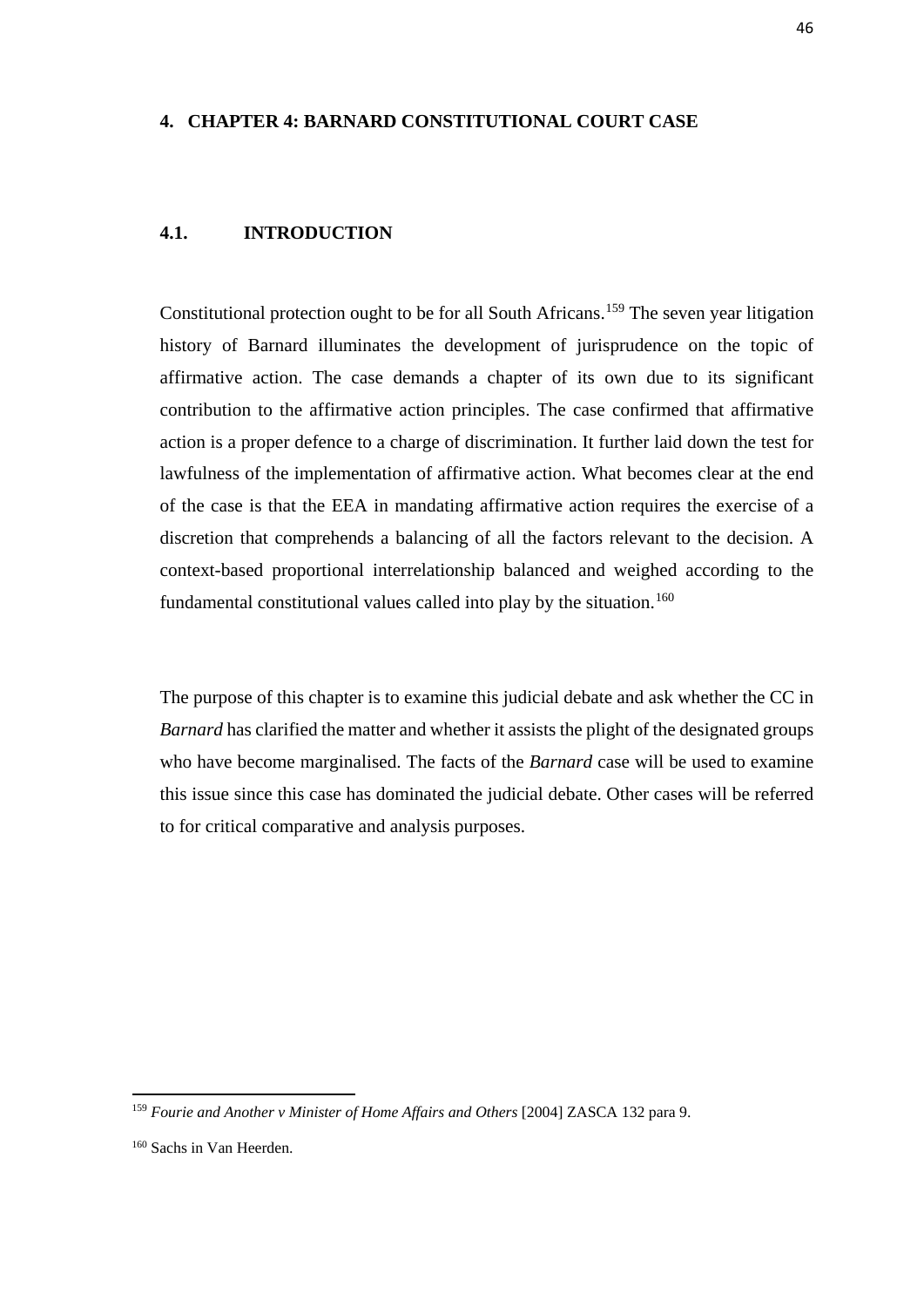#### **4.2. BACKGROUND**

Ms Renate Barnard (Barnard), a white female police officer<sup>161</sup> was denied promotion to a level 9 post of Superintendent, twice; in order to ensure the effective pursuit of the numerical goals for racial representivity set out in the South African Police Services (SAPS) affirmative action policy; even though she had been found to be the most suitable candidate. The appellant  $162$  had justified this decision on the basis that it was in line with efforts to attain equitable representivity in its workforce regime. The officer then challenged the decision on the grounds that it constituted direct discrimination because the only reason she was denied promotion was her racial identity. She alleged that the refusal to appoint her was an infringement of her right to equality as well as an affront to her dignity. What made it worse was that the post was left vacant simply because a suitable candidate could not be found from the designated group. Neither did the commissioner opt to appoint the second best candidates who were black males.

#### **4.3. ISSUES**

The prominent issue in the entire litigation history of Barnard was the question whether she had been unfairly discriminated on the ground of race. [163](#page-55-2) This issue could only be adjudicated upon by determining the lawfulness of the way the SAPS commissioner had implemented the department's EEP. [164](#page-55-3)

<span id="page-55-0"></span><sup>&</sup>lt;sup>161</sup>Ms Barnard Hereinafter referred to as Barnard.

<span id="page-55-1"></span><sup>&</sup>lt;sup>162</sup>The term appellant shall be used to refer to interchangeably as the South African Police Service or the Commissioner throughout.

<span id="page-55-2"></span><sup>163</sup> 82 and 54.

<span id="page-55-3"></span> $164,76.$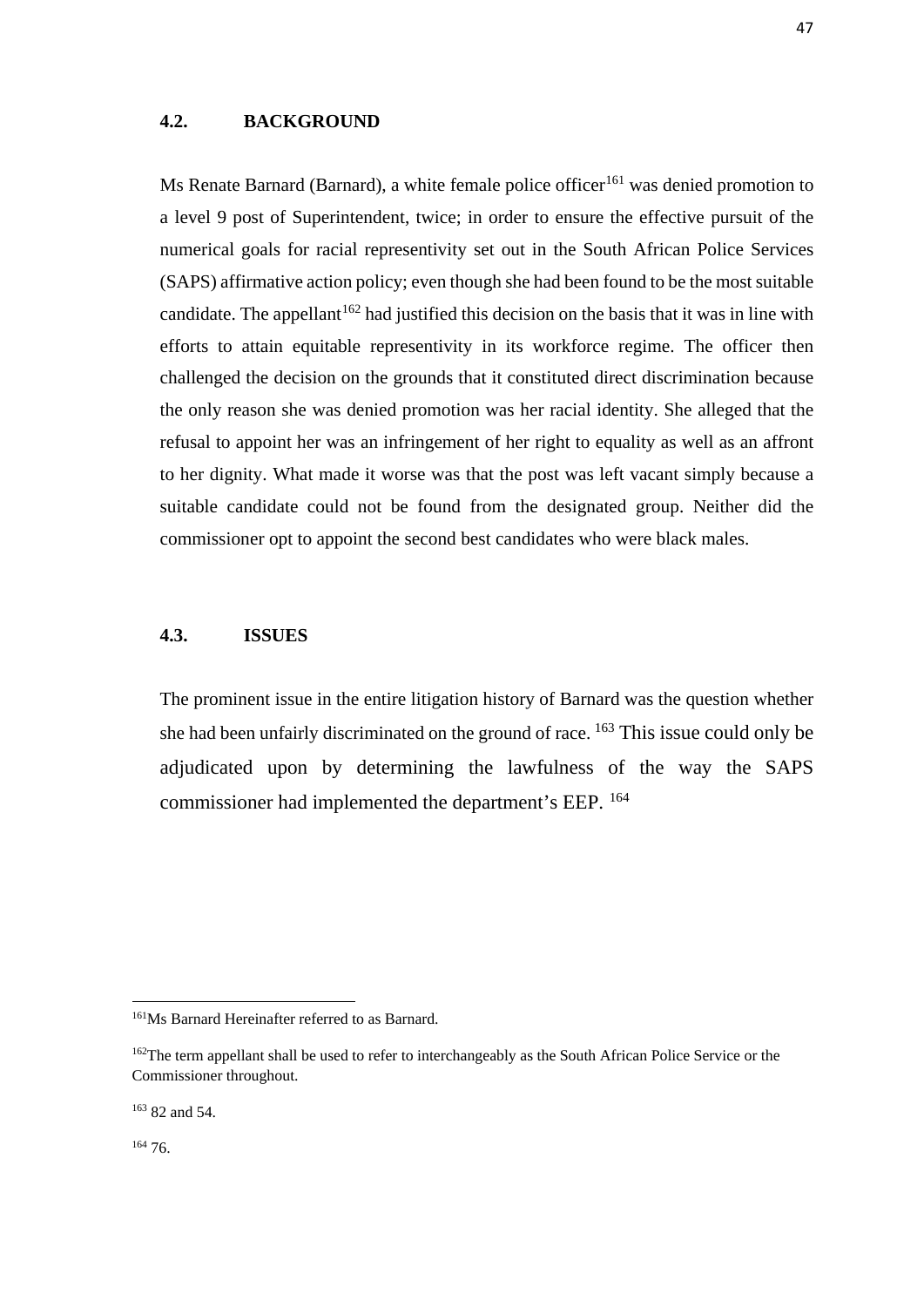#### **4.4. CAUSES OF ACTION AND AFFIRMATIVE ACTION**

The CC in *Barnard* said that courts can scrutinize whether the measure in question is a legitimate restitution measure (AA measure) within the scope of section 9(2) of the Constitution and that the application of a properly adopted  $AA$  measure – i.e. within section  $9(2)$  – may be challenged.

The CC stated that the courts must identify whether the complainant:

- (i) Is challenging the constitutionality of the EEA [the provisions of the Act]
- (ii) Is challenging the constitutionality and/or validity of the measure itself [of the equity plan devised by the employer in question].
- (iii) Has a genuine unfair discrimination claim. The CC required this claim to be linked to a challenge to the constitutionality and validity of the measure itself [of the equity plan devised by the employer in question]. An unfair discrimination claim can only arise where the claimant has successfully challenged the constitutionality or validity of the measure itself.
- (iv) Is challenging the lawfulness of the measure itself [of the provisions of the equity plan devised by the employer in question $]^{165}$
- (v) Is challenging the implementation of a lawfully adopted measure [the manner in which affirmative action measures drafted in accordance with the EEA is implemented]<sup>[166](#page-56-1)</sup>

The CC stressed that courts must identify the real nature of the legal challenge [cause of action] because they are subject to different standards of judicial review. Thus it must be clear whether a law or rule is being challenged or whether conduct is being challenged,

<span id="page-56-0"></span><sup>&</sup>lt;sup>165</sup> Sections 13 to 20 and s42 if the EEA provide for the process to be followed when drafting affirmative action measures [an equity plan]

<span id="page-56-1"></span><sup>&</sup>lt;sup>166</sup> In Barnard, the court said the pleaded issue was only whether the EEP was lawfully implanted.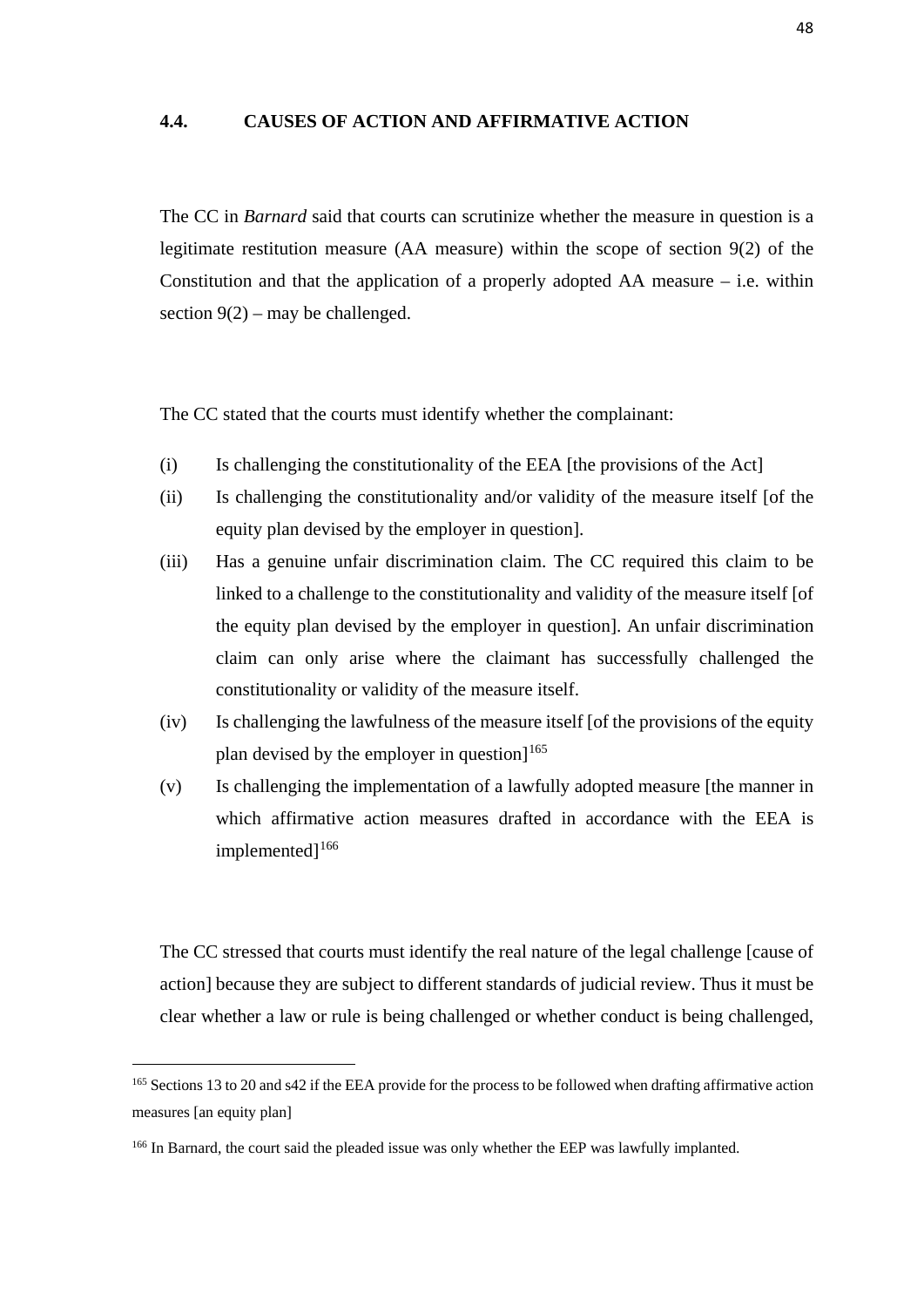i.e. the manner in which legitimate affirmative action measures are being implemented. The relevant standard of judicial review of each of these causes of action is discussed in the next chapter.

A further cause of action not mentioned by the CC involves asserting a failure on the part of the employer to comply with its statutory duties under the EEA [claims based on alleged breaches of obligations by designated employers as set out in Chapter III of the EEA]. However, the LAC held that individuals may not approach the court directly on such causes of action. In *Solidarity & others v Department of Correctional Services & others,[167](#page-57-0)* the judge held at para [18] that the *Dudley* judgment bound her in respect of its *ratio* that claims based on alleged breaches of obligations by designated employers as set out in Chapter III of the EEA may only come before this court after exhaustion of the Chapter V compliance procedures. She ruled that in view of the fact that the applicants had not sought to proceed by means of the enforcement procedure contained in Chapter V of the EEA, read with the affirmative action obligations set out in Chapter 111, she was unable to grant a declarator that the EEP is in breach of the provisions of the EEA. Explanatory extracts from the judgment read as follows:

- The applicants submit that the content of the Department of Correctional Services EEP is not consistent with the EEA as viewed through the prism of the Constitution. Nor they allege is it consistent with the personnel placement practices that ought to be adopted by Department of Correctional Services under the Public Service Act and the Correctional Services Act.
- Chapter III of the EEA deals with 'Affirmative action measures' i.e. the obligations of designated employers in terms of the EEA. Chapter V of the EEA deals with Monitoring, Enforcement and Legal Proceedings. The architecture of the EEA in respect to the administrative compliance route set out in Chapter V read with Chapter 111, as opposed to the Chapter 11 unfair discrimination route

<span id="page-57-0"></span> $167$  (2014) 35 ILJ 504 (LC)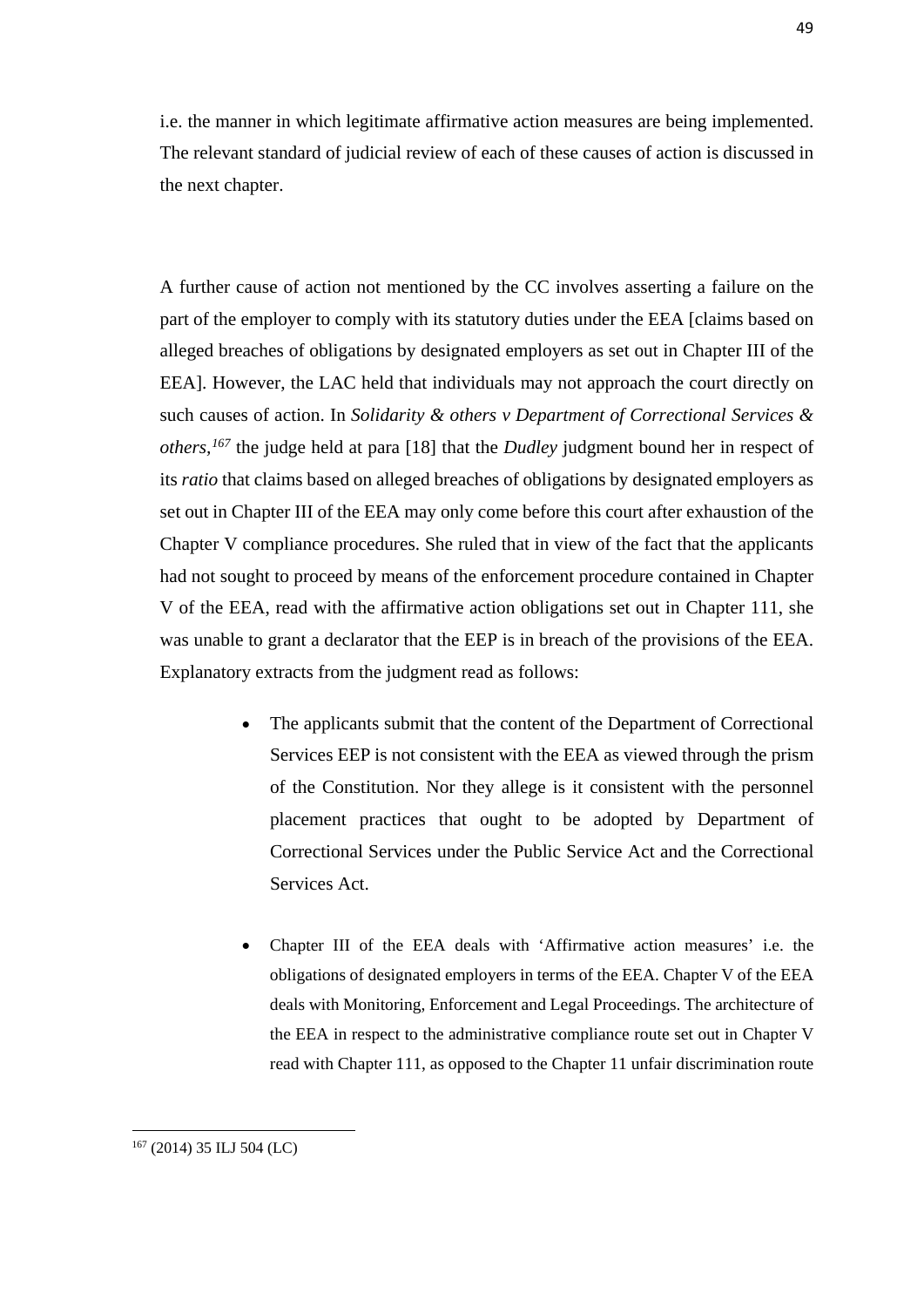to this court, was exhaustively dealt with by the LAC in *Dudley v City of Cape Town.*[168](#page-58-0)

- The genesis of the *Dudley* matter in the court a quo was a case with four components, involving allegations dealing with unfair discrimination, affirmative action, constitutional obligations and an alleged unfair labour practice.[169](#page-58-1) Exceptions were taken to these causes of action.
- The findings of the court, a quo, in relation to two of the claims raised before it were the subject of the appeal to the LAC. In that matter Zondo JP (as he then was) held in respect of the first claim (and the exception thereto) as follows:

"…..the conduct of a designated employer in failure to give a member of the designated group who has applied for employment preference to those candidates who are not members of the designated group in the filling of a post does not on its own constitute unfair discrimination."[170](#page-58-2) 

In respect of the second claim (and the exception thereto) the LAC held that-

"it is not competent to institute proceedings in the Labour Court in respect of an alleged breach of any obligation under chapter III of the EEA, prior to the exhaustion of the enforcement procedure provided for in chapter V of the EEA."[171](#page-58-3)

 $\overline{a}$ 

<span id="page-58-0"></span><sup>168</sup> (2008)29ILJ 2685 (LAC)

<span id="page-58-1"></span><sup>169</sup> *Dudley v City of Cape Town* (2004) 25 ILJ 305 (LC)

<span id="page-58-2"></span><sup>&</sup>lt;sup>170</sup> At paragraph 54.

<span id="page-58-3"></span><sup>&</sup>lt;sup>171</sup> At paragraph 48.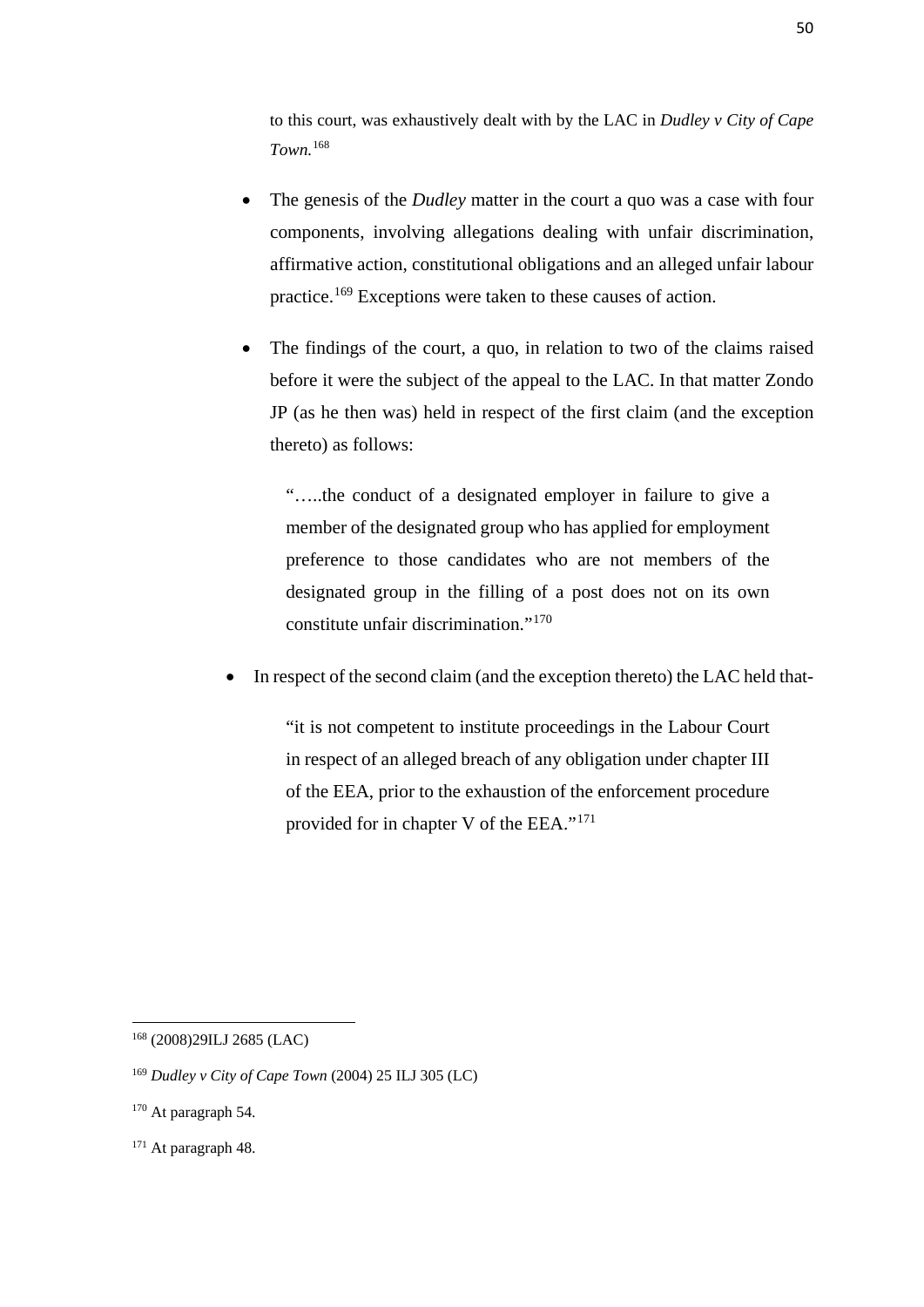# **4.5. CHALLENGING THE CONSTITUTIONALITY OF THE MEASURE ITSELF**

The  $LC^{172}$  $LC^{172}$  $LC^{172}$  concluded that the failure to promote Barnard was a decision based on race and constituted discrimination that was unfair and not in compliance with the provisions of the EEA. It held that the EEP had to be applied in accordance with the constitutional principles of fairness and equality. It found that the strict application of numerical goals was too rigid. It found in favour of Barnard for the reason that the SAPS had failed to discharge the onus of fairness of its prima facie discriminatory decision considering that the reasons given for its decision were scant. The Labour Court decision was influenced by the need to balance interests that are in conflict; the need for representativity had to be weighed up against the individual's rights to equality; a fair decision had to be made.

The SAPS appealed that decision to the LAC. The LAC pointed out that the implementation of restitutionary measures could not be made, subject to an individuals right to equality; it would defeat the very purpose of having restitutionary measures as, the fact that there would be persons from non-designated groups who would be at adversely effected, was a reality. LAC held that no discrimination had occurred because no appointment had been made. It upheld the appeal and set aside the order of the Labour Court. The LAC also based its finding on the absence of a comparator. Whereas a comparator is an important factor when deciding whether there has been discrimination, it cannot on its own deter a finding of discrimination. Discrimination can occur where a person's aspirations have been barricaded on the basis of an immutable character like race.  $173$  An allegation of discrimination requires that it be determined what the impact is on the individual complaining. Thus the finding of the LAC was wanting for the lack of a wholesome approach, it was piecemeal; it cherry-picked only a part that enabled it to get to a desired decision.

<span id="page-59-0"></span><sup>172</sup> 2010 (10) *BCLR* 1094 (LC).

<span id="page-59-1"></span><sup>173</sup> S Fredman '*Providing equality: Substantive equality and the positive duty to provide'* (2005) 21 *SAJHR*  163 at 182–5.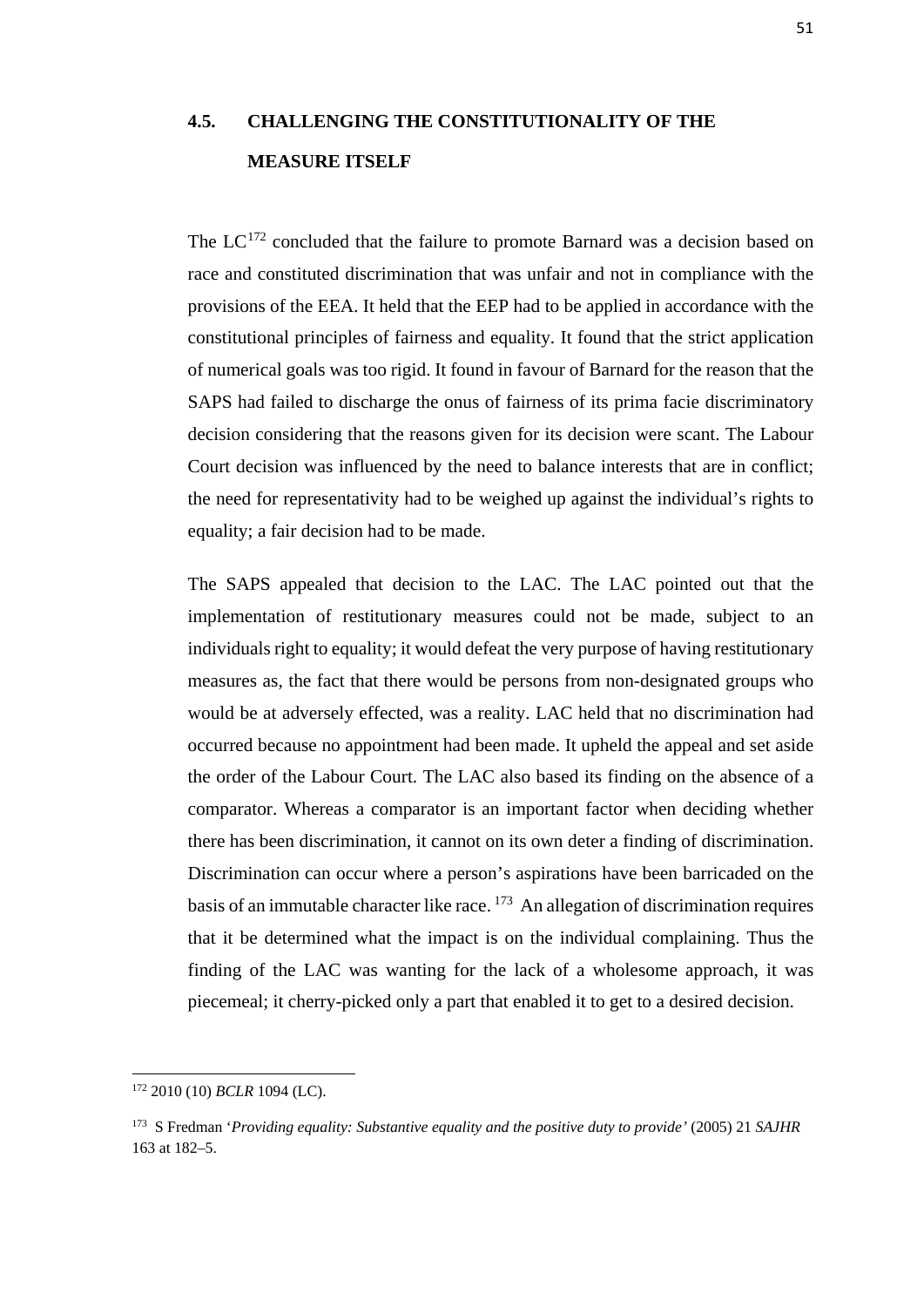Barnard appealed to the SCA. As in the LC, the SCA held that Barnard had been unfairly discriminated when the commissioner failed to promote her. Again like the LC, its decision was based on the insufficiency of the commissioner's reasons for failing to appoint Barnard. The fatal mistake made by the SCA (which was later addressed by the CC) was its reliance on section 9(3) of the Constitution. By relying on this provision it confirmed what the LAC had incorrectly held, namely that the LC had made affirmative action subject to the individual right to equality. It reversed the decision of the LAC. The approach of the LC and the SCA reflected that in *PSA and another v Minster of Justice and others*[174](#page-60-0) where the High Court regarded AA programs as an exception to the right to be treated equally and therefore needed to be subject to an exacting scrutiny. The court held that in deciding the appropriateness of an affirmative action measure, the word 'equal' must be taken to denote that the interests of the beneficiaries are not to be considered *in vacuo,* but with due regard to the rights of others, and to the possible disadvantage that the targeted persons or groups might suffer. The court ruled the AA policy of not considering White males and only appointing women and black candidates constituted unfair discrimination.

The SAPS then approached the CC. The CC held that the *Harksen* test<sup>[175](#page-60-1)</sup> would be only applied if Barnard was challenging the equity plan. It further held that it was inappropriate to use the *Harksen* test because it treats affirmative action as 'suspect and unfair'.[176](#page-60-2) It consequently dispelled the SCA's reasoning as based on a wrong principle.[177](#page-60-3) What Moseneke establishes or rather confirms is that it is beyond doubt that affirmative action is a valid defence against the allegation of unfair discrimination. Thus applying the *Harksen* test would be inappropriate because it is an enquiry as to the constitutionality of affirmative action. If one is to challenge

**.** 

<span id="page-60-3"></span><sup>177</sup> Para 53

<span id="page-60-0"></span><sup>174</sup> *PSA v Minster of Justice* (1997) 18 ILJ 241 (T)*.*

<span id="page-60-1"></span><sup>&</sup>lt;sup>175</sup> The Harksen test first asks whether there has been differentiation. If the answer is in the affirmative, the next enquiry would be whether the differentiation is based on a prohibited ground like race. If again the answer is I the affirmative the enquiry proceed to ask if the differentiation on the prohibited ground is fair.

<span id="page-60-2"></span><sup>176</sup> Para 51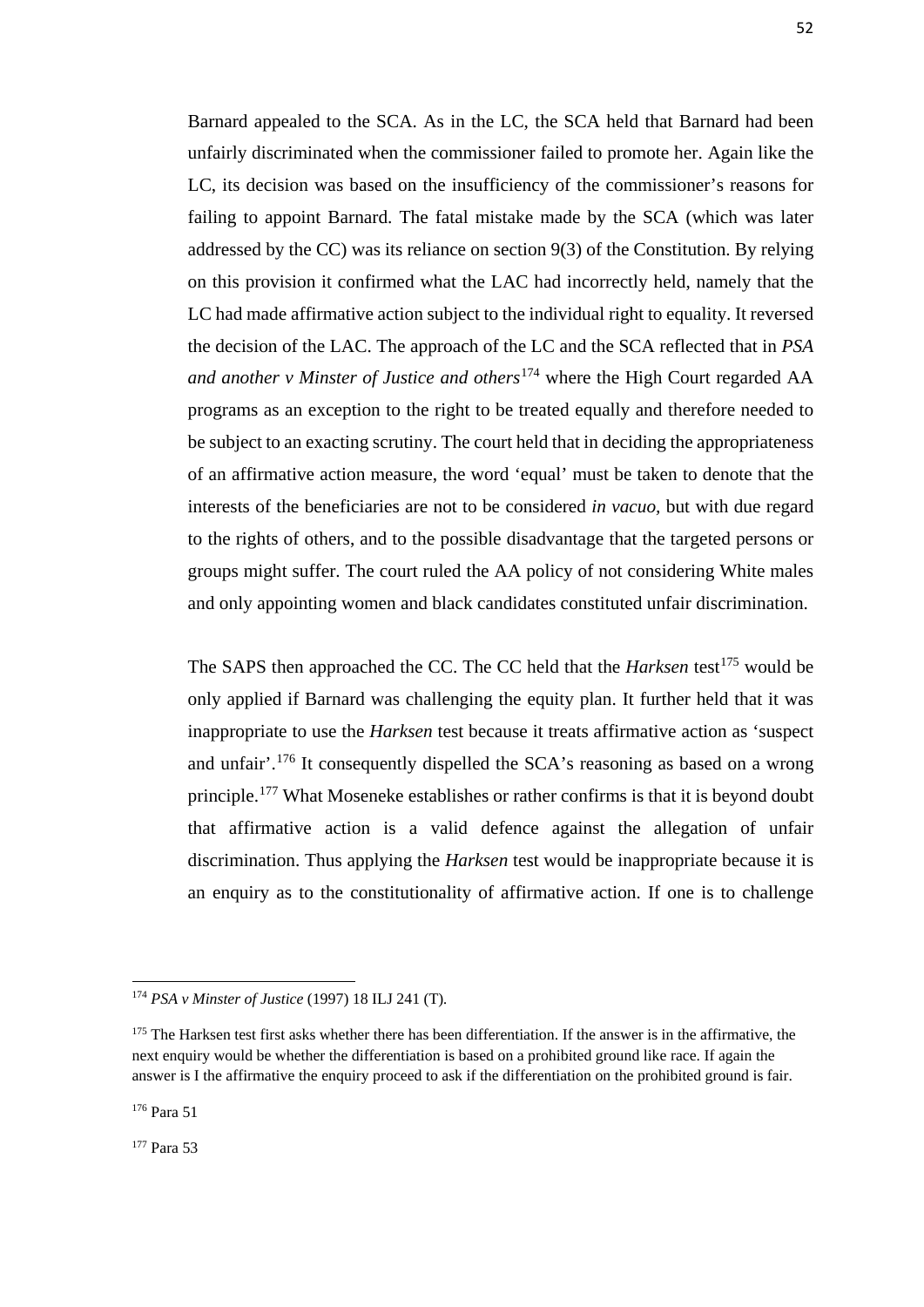affirmative action, the three pronged test laid down in *Van Heerdern [178](#page-61-0)*would be the appropriate test for it. The *Van Heerden* test would serve to check whether what is held as affirmative action is actually affirmative action or not and not whether affirmative action is unfair or not.

The CC confirmed the LAC's holdings that legitimate implementation of restitutionary measures are not subject to an individual's right to equality in terms of section 9(3) of the Constitution. The LAC held that the failure by the SAPS to appoint a recommended white female candidate did not constitute unfair discrimination where the failure to appoint was in line with a rational, coherent EEP intended to redress inequitable representation in the workplace.[179](#page-61-1) Moseneke in *Van Heerden*, however, held that if a measure does not fall within section 9(2), and it constitutes discrimination on a prohibited ground (because, for example, it is race based), it will be necessary to resort to the Harksen test in order to ascertain whether the measure offends the anti-discrimination prohibition in section 9(3).

## **4.6. THE LAWFULNESS OF AFFIRMATIVE ACTION MEASURES [THE PLAN]**

As indicated earlier, the CC in *Van Heerden* and *Barnard* held that if a measure does not pass muster under section 9(2) and the conduct of the employer constitutes discrimination on a prohibited ground (because, for example, it is race based) it may be presumed to be unfair discrimination. It is arguable that the same reasoning can be applied to a plan that does not comply with the EEA. Sections 13 to 20 set out specific requirements for the drafting of affirmative action plans.

<span id="page-61-0"></span><sup>178</sup> 2004 12 BLLR 1181(CC).

<span id="page-61-1"></span><sup>179</sup> *SAPS v Solidarity obo Barnard* (2013) 34 ILJ 590 (LAC) at para 47.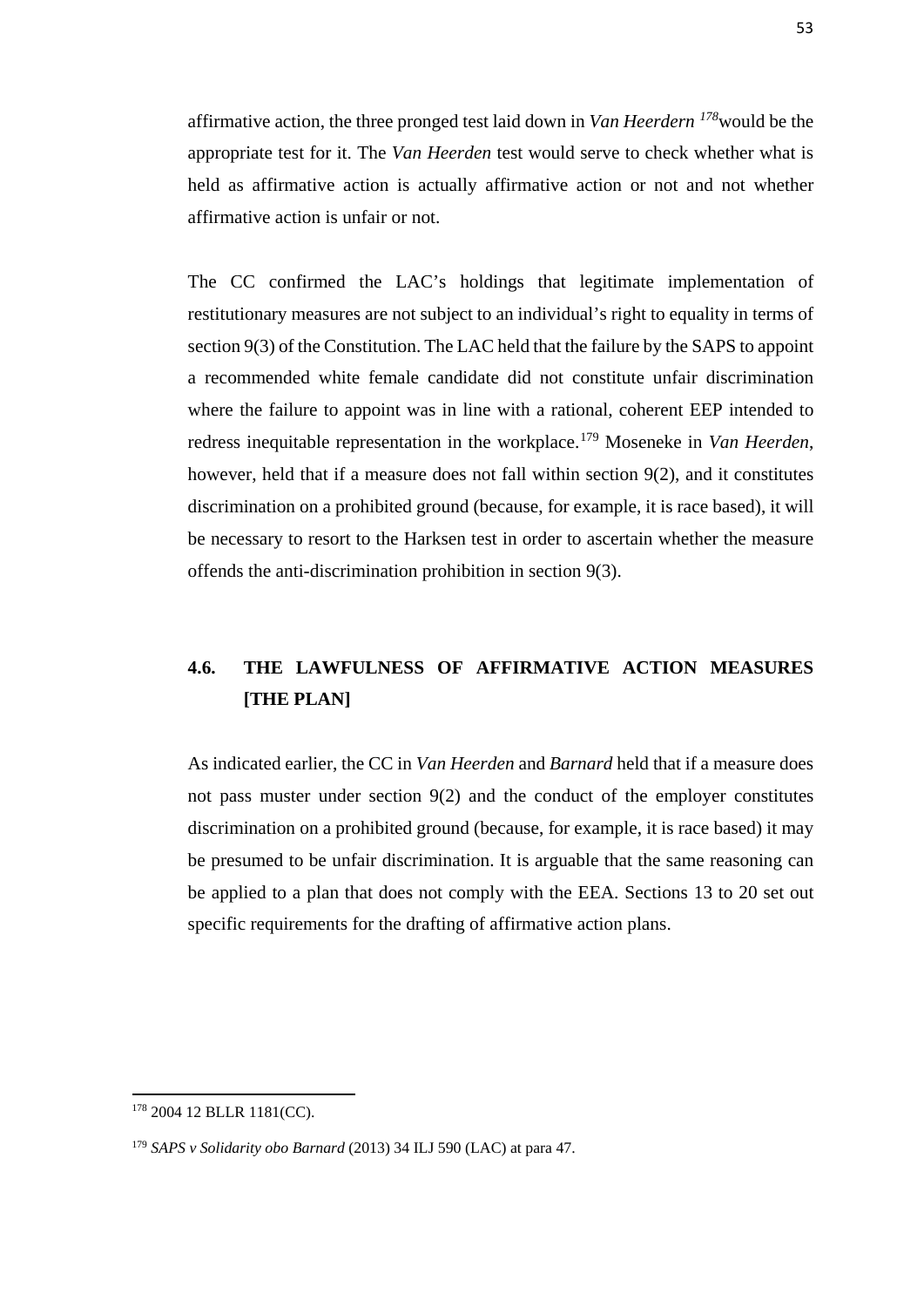The court in *Birjalal v Ethekwini Municipality[180](#page-62-0)* and *Munsamy* held that the term 'designed' entails a properly drafted EEP. [181](#page-62-1) They held that this means that when an employer makes a decision based on affirmative action, for that decision to be upheld as rational and fair discrimination, the employer must show, *inter alia,* that the decision was in terms of a clearly defined plan drafted in accordance with the specifications provided for in chapter 111 of the EEA.

In *Munsamy v Minister of Safety and Security and Another,* the Labour Court found that the EEP *in casu* had not been drafted in accordance with the relevant provisions of the EEA, especially section 20, in that there was no evidence that the plan was the product of a proper consultation process and that the measures used against the complainant had been drafted in accordance with the Act and section 20. On this basis the court found that since the decision against the complainant had been based on a plan inconsistent with the provisions of the EEA, the decision amounted to unfair discrimination.

There is merit in this approach on the basis that the CC in *Van Heerden* held that if a measure does not pass the three – fold test (and thus does not fall within section 9(2)) and it constitutes discrimination on a prohibited ground (because, for example, it is race based), it can be deemed unfair until the contrary is proved by the employer.

The CC confirmed that section 15 prohibits quotas and in this regard stated:

"Let it suffice to observe that the primary distinction between numerical targets and quotas lies in the flexibility of the standard. Quotas amount to job reservation and are properly prohibited by section 15(3) of the Act. The same section endorses numerical goals in pursuit of work place representivity and equity. They serve as a flexible employment guideline to a designated employer."<sup>[182](#page-62-2)</sup>

<span id="page-62-2"></span><sup>182</sup> Para 54.

<span id="page-62-0"></span><sup>180</sup> Unreported, 2014 (Whitcher AJ).

<span id="page-62-1"></span><sup>181</sup> *Gordon v Department of Health, KwaZulu-Natal* (2008) 29 *ILJ* 2535 (SCA); *PSA of SA obo Helberg v Minister of Safety and Security and Another* (2004) 23 *ILJ* 2373 (LC) at para 14.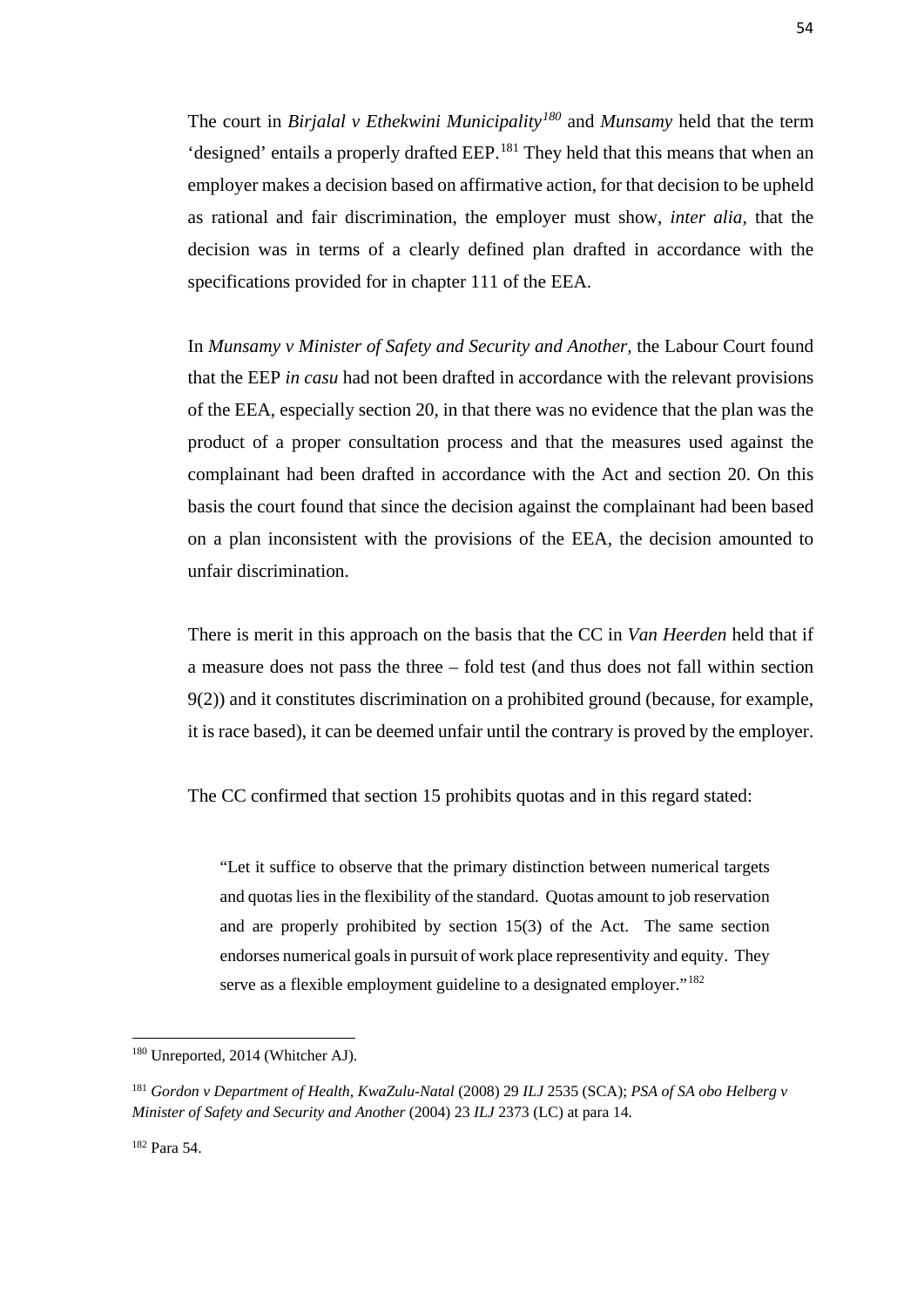In *Solidarity & Others,* the LC found that the EEA, particularly section 42, allows for proportionality, balance and fairness when it requires both national and regional demographics to be taken into account. The court found that the individual applicants who were black employees in terms of the EEA had suffered unfair discrimination in that the EEP used to decide their applications for appointment did not take regional demographics into account.

*Naidoo v Minister of Safety and Security and Another[183](#page-63-0)* and *Munsamy* scrutinised the plans and found that the plans in effect represented a quota and complete barrier to appointment and promotion of Indians and thus fell within the parameter of presumptively unfair discrimination. In *Munsamy* and *Naidoo,* the court found that the since the demographic formulas used by the employer effectively constituted a quota system [the EEA prohibits quotas] and resulted in a complete barrier to the promotion or appointment of Indian employees, the SAPS had unfairly discriminated against the applicant on the grounds of his race.

*Munsamy* essentially held that for decisions based on affirmative action to be considered lawful, the decision must have been in terms of 'a rational coherent EEP*.'* An employer may not prefer one group of designated employees over another group of designated employees who are supposedly over-represented in the absence of proper proof of such representativeness and a valid EEP which permits the action of the employer.

The court in *Munsamy* held that where an employer used affirmative action measures to prefer one designated group over another who were supposedly over-represented, the employer must prove the following to establish that its conduct was rational and in line with a defensible equity plan: (i) that there was an over-representation of the discriminated group and an under-representation of the preferred group in the level of

<span id="page-63-0"></span><sup>183</sup> 2013 (34) ILJ 2279 (LC)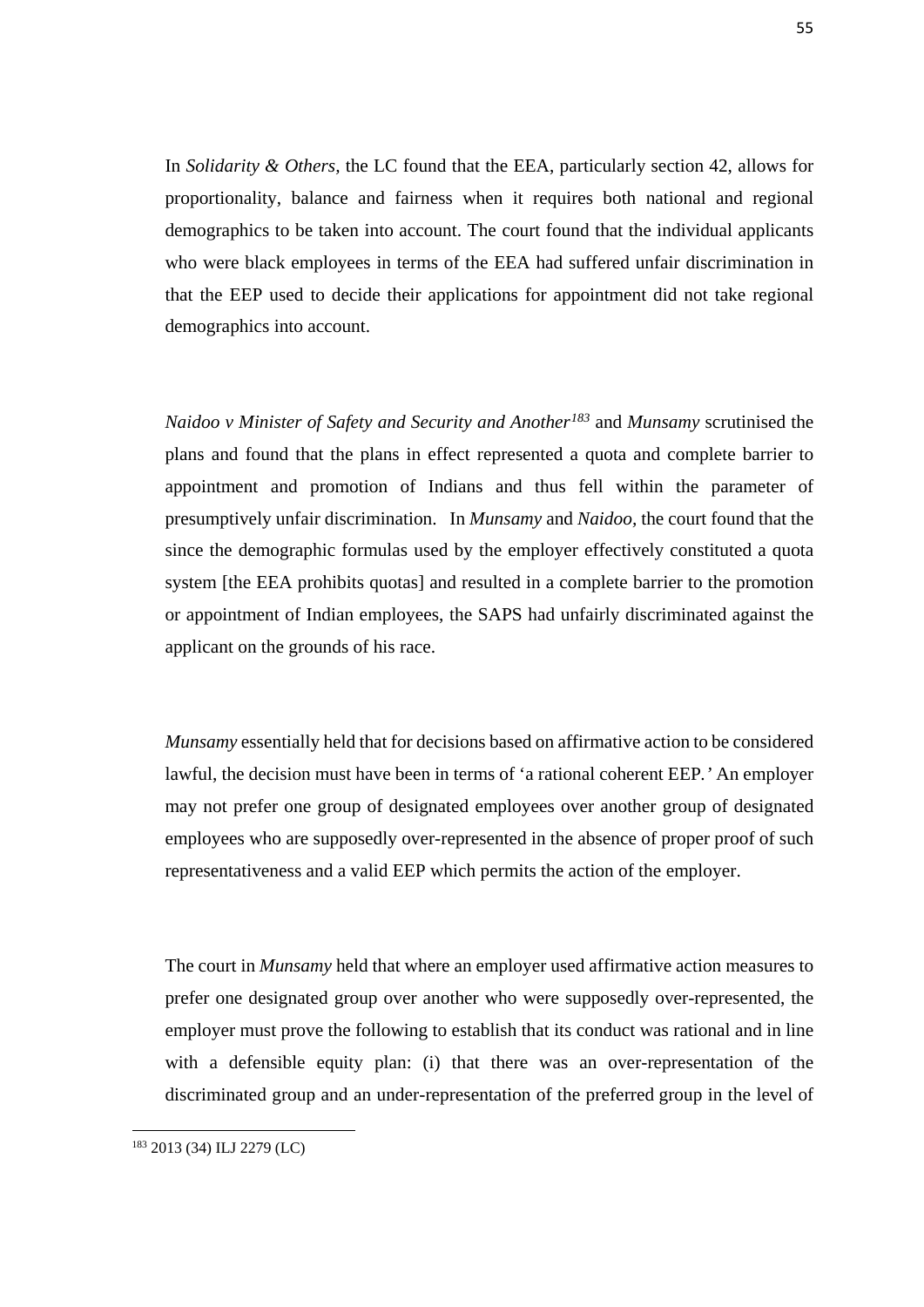the post in question: this requires the conduct of a proper workplace profile audit; (ii) that the measure is sufficiently coherent and not open to arbitrary application or abuse; (iii) that the measure is permitted by the Act; (iv) an equity plan that permits the disputed measure, either expressly or by clear implication; (v) that the measure is intended to correct inequitable representation in the workplace; and, (vi) that the measure arose out of proper consultations, i.e. there had been proper consultation on the particular measure.

## **4.7. CHALLENGING THE MANNER OF IMPLEMENTATION OF A LAWFUL PLAN**

As indicated earlier on, the CC noted that the *Barnard* case was not about the constitutionality or the legal validity of the EEP devised by the police (The validity of the plan was never challenged). The court stated that Bernard's statement of claim contained a narrow case, namely that the National Commissioner of Police acted lawfully when he twice declined to appoint Barnard as superintendent in order to ensure the effective pursuit of the numerical goals for racial representivity set out in the SAPS affirmative action policy. The reasons advanced in support of the narrow case were that the National Commissioner attached undue weight to demographic equity at the expense of her competency and furnished inadequate reasons [his letter reflecting his decision was silent on factors he weighed].

The issue in dispute was thus about the application of a valid plan [valid affirmative action measures].

The CC judges in *Barnard* seemed to differ on the exact standard imposed by the EEA to measure whether a constitutionally valid EEP was implemented lawfully in a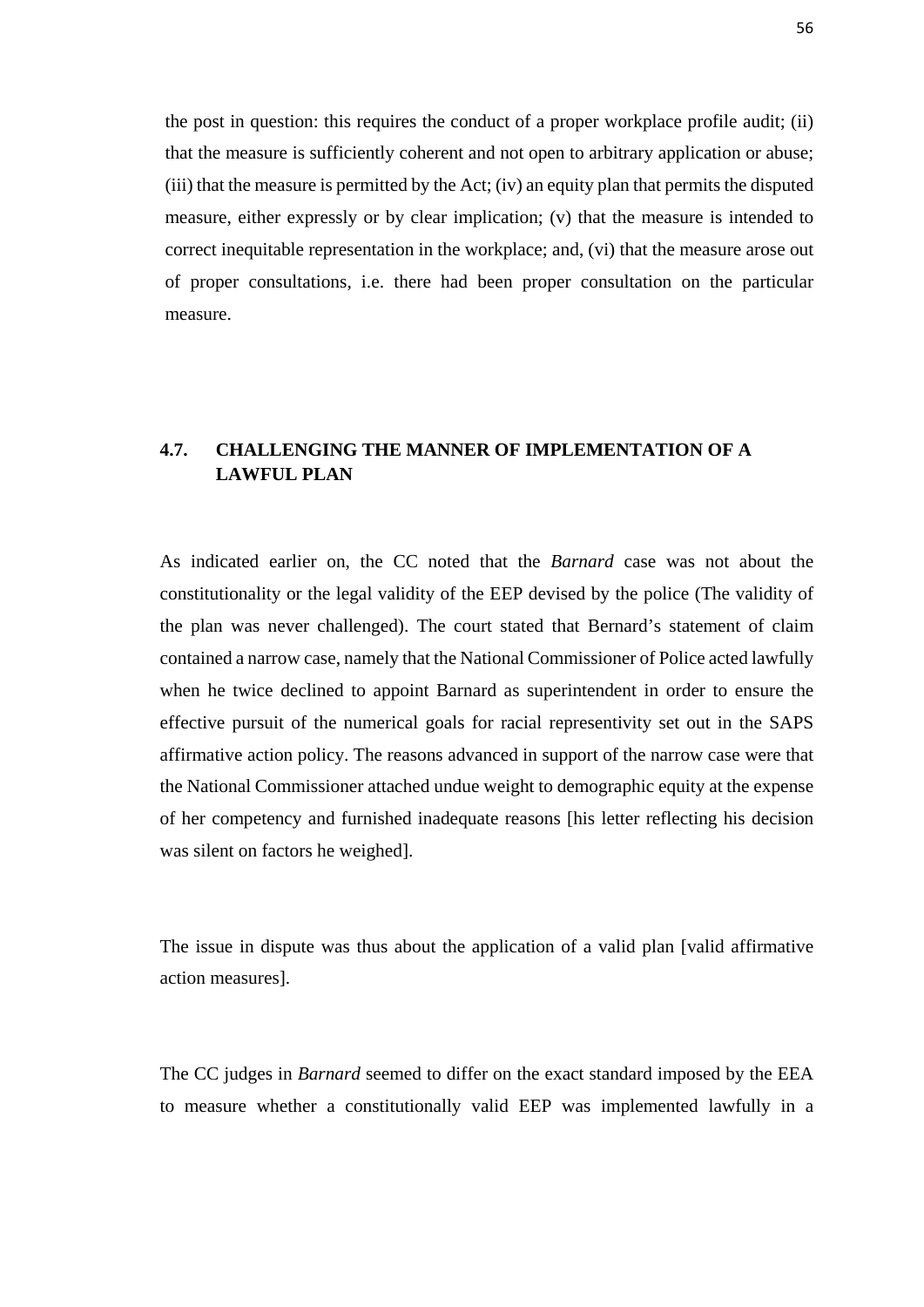particular case [i.e. in cases directed not at unfair discrimination under section 6(1) of the EEA, but at a review of an employer's decision].

In the main judgment, Moseneke did not finally answer this question, but merely held that at bear minimum, implementation must pass a legality test: the principle of legality would require that a legitimate restitutionary measure must be used for an authorised purpose and the decision must be rationally related to the terms and objects of the measure. He held that when an EEP is implemented in a capricious manner or for ulterior or for an impermissible purpose it would be unlawful. Ordinarily, irrational conduct in implementing a lawful project creates an unlawful action. Therefore, implementation of corrective measures must be rational.

Moseneke further suggested that affirmative action decisions which prejudice the efficiency of the workplace, by for example, appointing non-suitable AA candidates would be unlawful and irrational as the decision would be inconsistent with the aims of affirmative action:

"I pause to underline the requirement that beneficiaries of affirmative action must be equal to the task at hand. They must be suitably qualified people in order not to sacrifice efficiency and competence at the altar of remedial employment. The Act sets itself against the hurtful insinuation that affirmative action measures are a refuge for the mediocre or incompetent. Plainly, a core object of equality at the workplace is to embrace and retain people who are also competent and effective in delivering goods and services to the public."

The CC approved the LAC's holding that when applying legitimate affirmative action measures, the employer does not have to take into account an individual's right to equality. The LAC in *SAPS v Solidarity obo Barnard[184](#page-65-0)* held as follows:

<span id="page-65-0"></span><sup>184</sup> 2013 (34) ILJ 590 (LAC).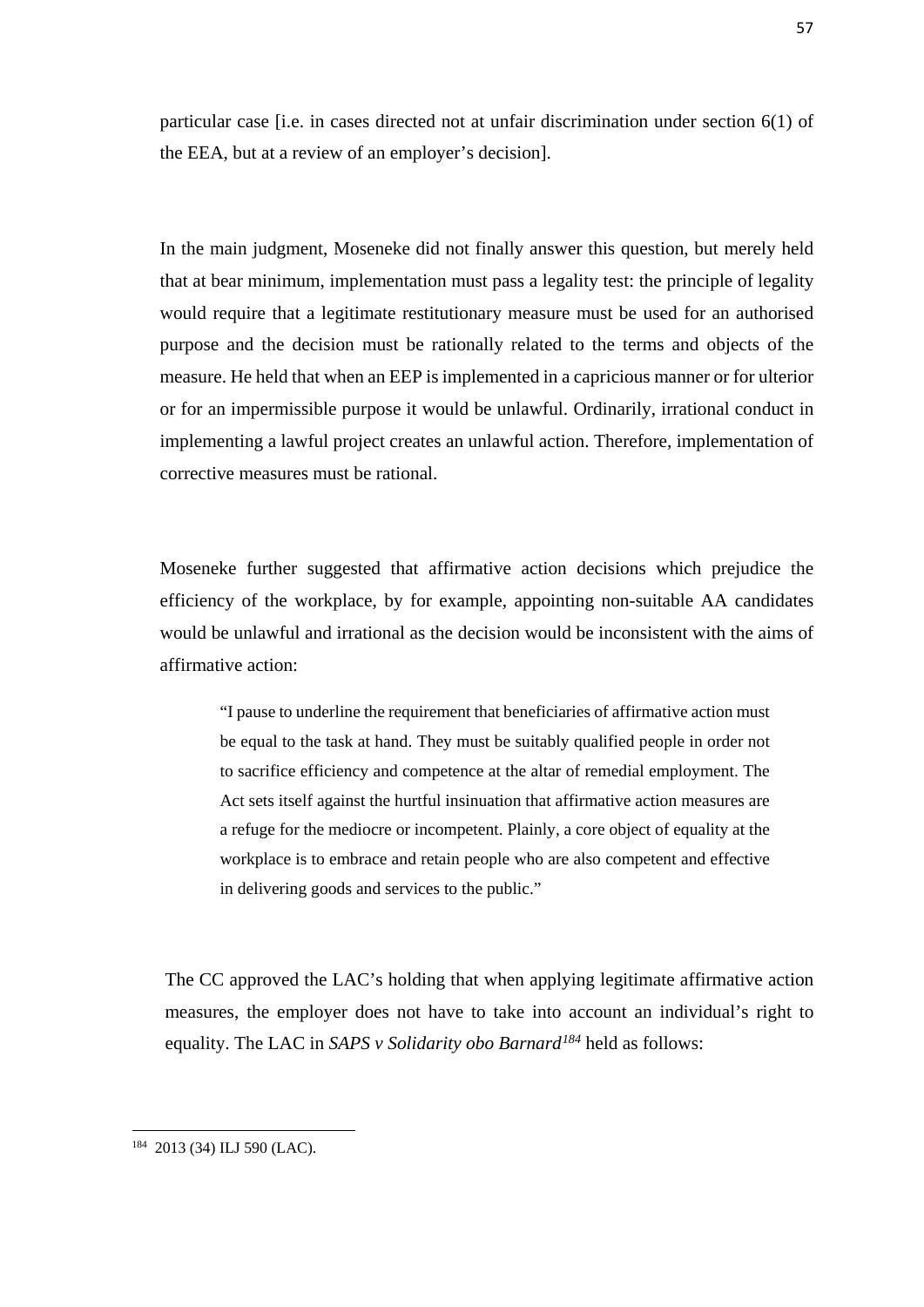"The Labour Court clearly misconstrued the purpose of the employment equity oriented measures by decreeing that their implementation was subject to an individual's right to equality and dignity. This misconception is highlighted in this case where the individual concerned is a white woman, whose group was overrepresented in level 9, and who was clearly advantaged by past unfair discriminatory laws. Importantly, she did not hope to be appointed as there were two appointable black candidates from designated groups. She was also aware that black candidates were targeted for the post for which she applied and which target was within the conscripts [sic] of National Instruction 1 of 2004."[185](#page-66-0)

The LAC held that the failure by the SAPS to appoint a recommended white female candidate did not constitute unfair discrimination where white females were overrepresented in the level of the advertised post and the failure to appoint was in line with a rational, coherent EEP intended to redress inequitable representation in the workplace.

The LAC's approach merely requires that the affirmative action measure must be intended to balance representation in the workplace and as long as it can be shown that there exists an EEP designed in accordance with Chapter 111, any employment decision based on it is beyond judicial scrutiny.

The minority judgments said that fairness should be the test for lawful exercise of an employer's discretion: the decision maker must put up sufficient reasons for implementation to be fair. They found the National Commissioner's reasons were inadequate, but held that there were external factors that rendered his decision fair. This include the fact that there was an overrepresentation of white females at the occupational level in question, which meant that the Commissioner could place more weight on racial targets as opposed to any other considerations he was bound to consider when making his decision. This approach is akin to the proportionality test.

<span id="page-66-0"></span><sup>185</sup> *SAPS v Solidarity obo Barnard* (2013) 34 ILJ 590 (LAC) para 47.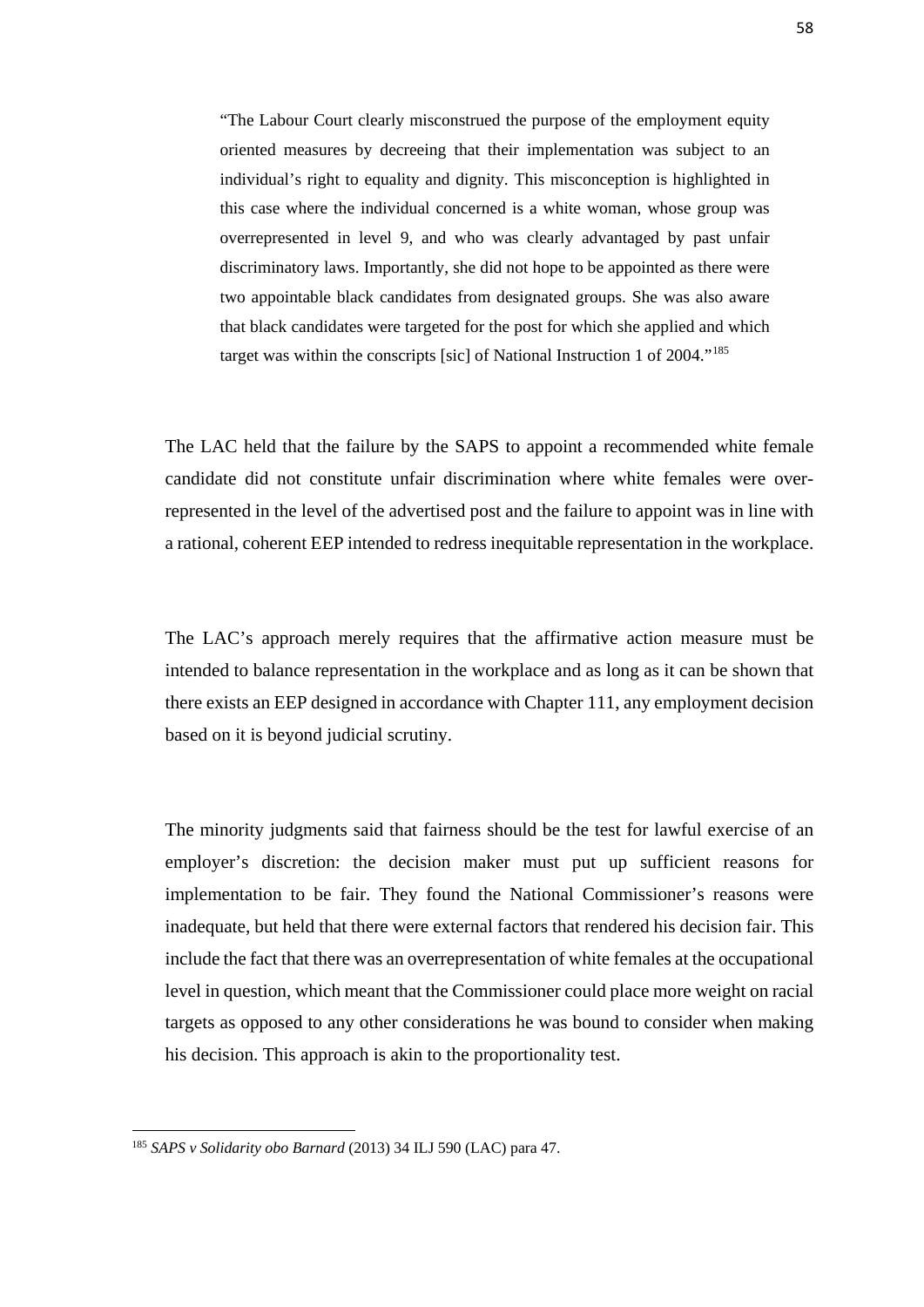In applying the doctrine of legality and the rationality test to the discretion afforded to the National Commissioner as contained in the national instruction, the majority found there was nothing to conclude that in exercising his discretion not to appoint and to withdraw the post, the National Commissioner did so unlawfully. The Court concluded that the exercise of discretion not to appoint was rational and reasonable and in accordance with criteria in National Instruction, in pursuit of employment equity targets envisaged in the EEA. The court's decision was based on the following reasons:

- in addition to existing or potential competence, other relevant criterion is that promotion must heed the EEP of the relevant business unit;
- the National Commissioner was empowered in terms of the EEP to decline to promote candidate because her appointment would worsen representivity at the salary level (9) and the post was not critical for service delivery;<sup>[186](#page-67-0)</sup>
- Ms Barnard's non-appointment did not sacrifice service delivery.
- the National Commissioner was entitled to refuse to fill the vacancy for the reason that it would have negatively affected the numerical targets of the EEP;<sup>187</sup>
- the EEP obliged the National Commissioner to take steps to achieve the targets, provided he acted rationally and with due regard to the criteria in the National Instruction;
- it was his right and duty to achieve targets.

The CC found that the commissioner did not pursue the targets too rigidly to comprise job reservation or quotas for two reasons<sup>188</sup>:

<span id="page-67-0"></span><sup>186</sup> Para 62.

<span id="page-67-1"></span><sup>&</sup>lt;sup>187</sup> Para 65 sets out the question.

<span id="page-67-2"></span><sup>188</sup> Paras 66 and 67.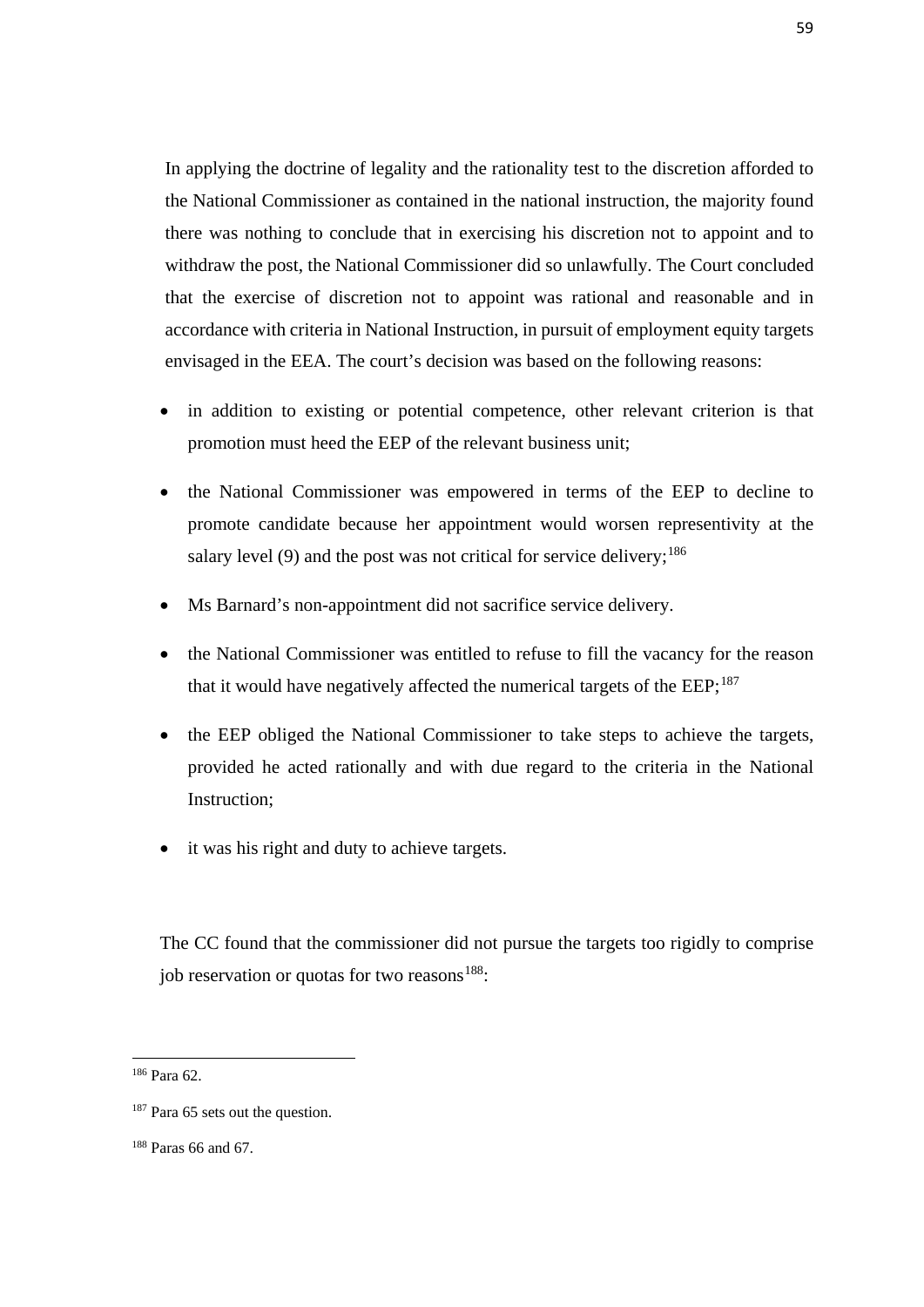- over-representation of white women at salary level 9 was pronounced, which meant SAPS had not pursued racial targets at the expense of other relevant considerations; had appointed white female employees despite equity targets; and the white females retained their posts;
- the decision not to promote her did not bar her from future promotions she was Lieutenant-Colonel at time of hearing before CC; she had been promoted past salary level 9 to 10 or higher; her promotion was not precluded by race as an absolute bar.

The CC also found that Ms Barnard was always aware and accepted that her interview and selection would occur within the strictures imposed by employment equity; she accepted that even if she was the best candidate, that was not the only criterion; she was aware of over-representation of white females at salary level 9; and if Mr Mogadima and Mr Ledwaba had been appointed ahead of her, she would have no grievance<sup>189</sup>.

In summary then, according to the majority, the decision of the commissioner was not irrational because:

- (i) the SAPS EEP was not implemented in an overly rigid fashion;
- (ii) the EEA does not allow strict and rigid quotas to be enforced but does allow an EEP to set targets to be pursued by an employer. Rigid quotas would in effect place an absolute bar on the employment or promotion of a member of a privileged group. The SAPS EEP did not impose such rigid quotas and neither did the manner in which the plan was being implemented. The way in which the SAPS had implemented their plan did not amount to pursuing a rigid quota;

<span id="page-68-0"></span><sup>189</sup> Para 68.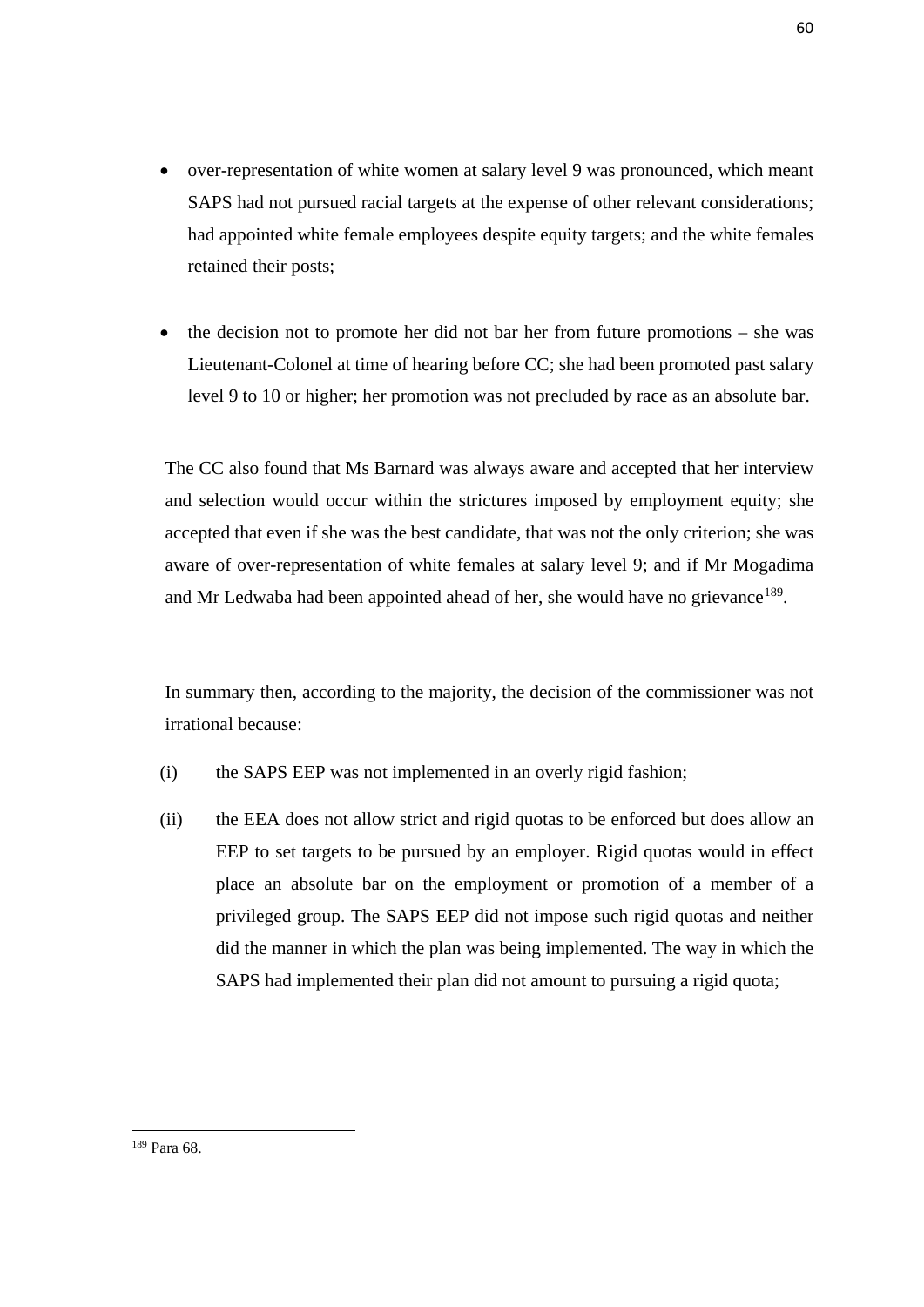- (iii) there was no evidence that the SAPS plan placed an absolute barrier on the appointment of white SAPS members [there was no evidence that the SAPS affirmative action policy prevents the promotion of white applicants];
- (iv) there was a clear need for affirmative action measures in the unit of the SAPS under discussion.

It is contended that, even in terms of the strict rationality set by the CC, there was merit in the SCA's contrary decision: the SCA made quite a lot of the irrationality of the decision not to appoint Barnard in circumstances where qualified and shortlisted candidates were also not appointed. This almost suggested male fides. The CC completely ignored this.

#### **4.8. FAIRNESS**

When the Labour Court held that the commissioner could not have applied the equity plan "without more", it meant that after determining that the defence to an allegation of discrimination is actually affirmative action, the enquiry does not end there. There is more to it. This creates an enquiry as to what exactly should be the appropriate standard that should apply when a litigant challenges the implementation of a constitutionally compliant restitutionary measure.

It is submitted that an EEP ought to be implemented fairly. The Labour Court held that:

"… an Employment Equity Plan must be applied fairly with due regard to the affected individual's right to equality and that representivity must be weighed against that right. It added that it was not appropriate to apply without more numerical goals set out in an Employment Equity Plan."<sup>190</sup>

<span id="page-69-0"></span><sup>190</sup> 2010 (10) BCLR 1094 (LC)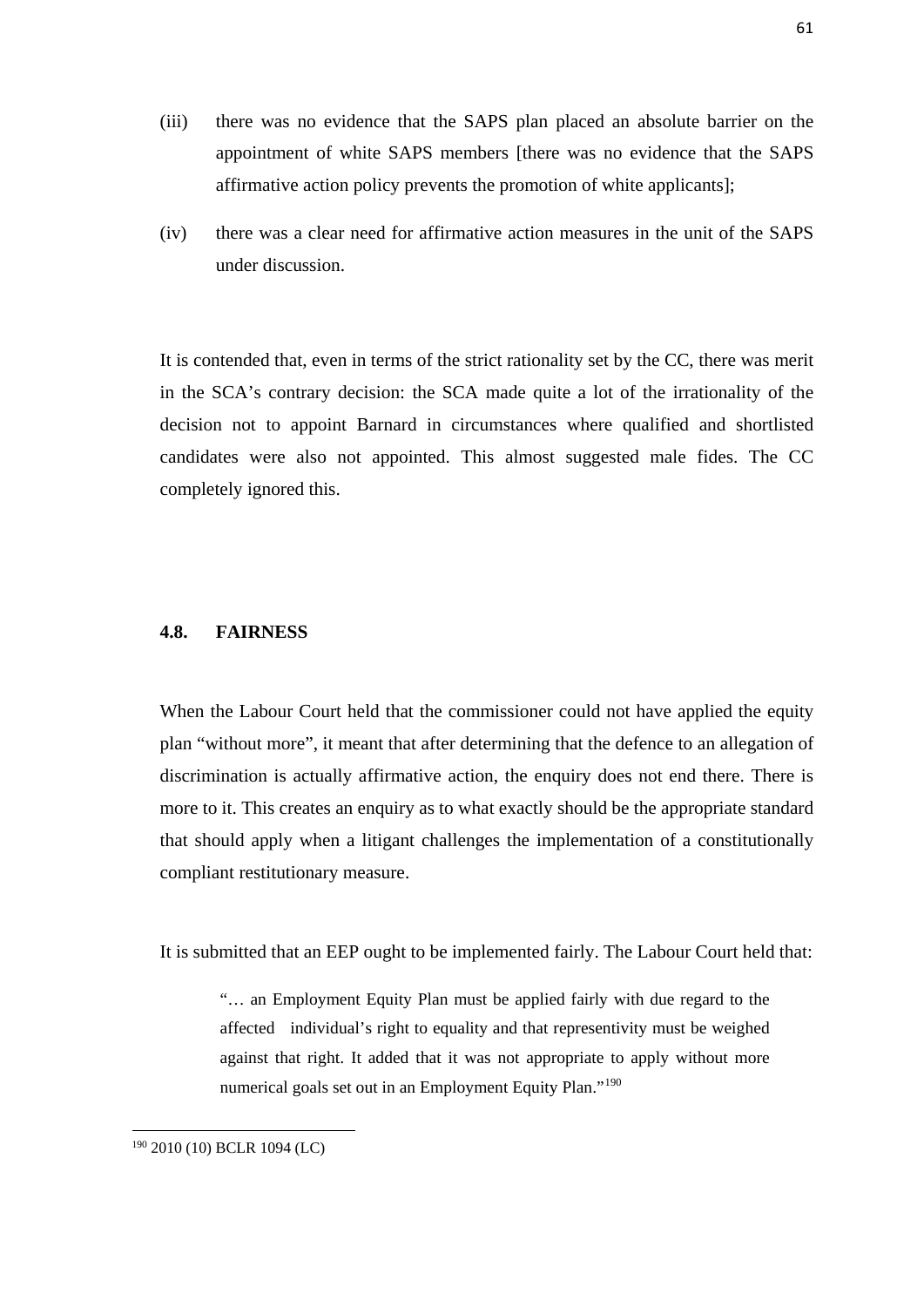Ms Barnard scored very well before the interviewing panel, not once but twice. At all times, her race stood in her way of career progress.

The majority judgment in the CC preferred rationality as the test for the implementation of affirmative action. It averred that once the plan passes the three tier test<sup>[191](#page-70-0)</sup> the restitutionary measure cannot be held to be unfair "because the Constitution says so."[192](#page-70-1) However, Moseneke was quick to add that this however, does not oust the court's power to interrogate whether the measure is a legitimate restitutionary measure within the scope of the empowering section 9(2). He went on to say that the implementation of a legitimate plan can be challenged.<sup>[193](#page-70-2)</sup> He explicitly stated that rationality was a minimum standard. It is, however, surprising and disappointing that did not provide closure as to what the appropriate standard would be. One can safely infer that he was satisfied with rationality as a proper test for scrutinizing the implementation of restitutionary measures.

Van Der Westhuizen J defined the third requirement in the *Van Heerden* three prong test. He managed to identify how fairness as a standard can be deduced from the Van Heerden's three prong test. He held that "The word 'achievement' implies some effect or impact."[194](#page-70-3) Whereas Moseneke was of the opinion that the commissioner's decision was lawful because it was in accordance with his powers,<sup>[195](#page-70-4)</sup> Van Der Westhuizen J disagreed , correctly it is submitted , and held that a "measure might be legitimate in form, but its application may be unlawful."[196](#page-70-5) He thus resonated the finding of the Labour Court that affirmative action measures cannot be implemented "without more".

<span id="page-70-0"></span><sup>191</sup> As was held in *Van Heerden* and which can be paraphrased as checking whether the measure advance designated person and whether such has a possibility of achieving equality.

<span id="page-70-1"></span><sup>192</sup> Para 37.

<span id="page-70-2"></span><sup>193</sup> Par 38

<span id="page-70-3"></span><sup>194</sup> At 143.

<span id="page-70-4"></span><sup>195</sup> Para 62.

<span id="page-70-5"></span><sup>196</sup> Para 145.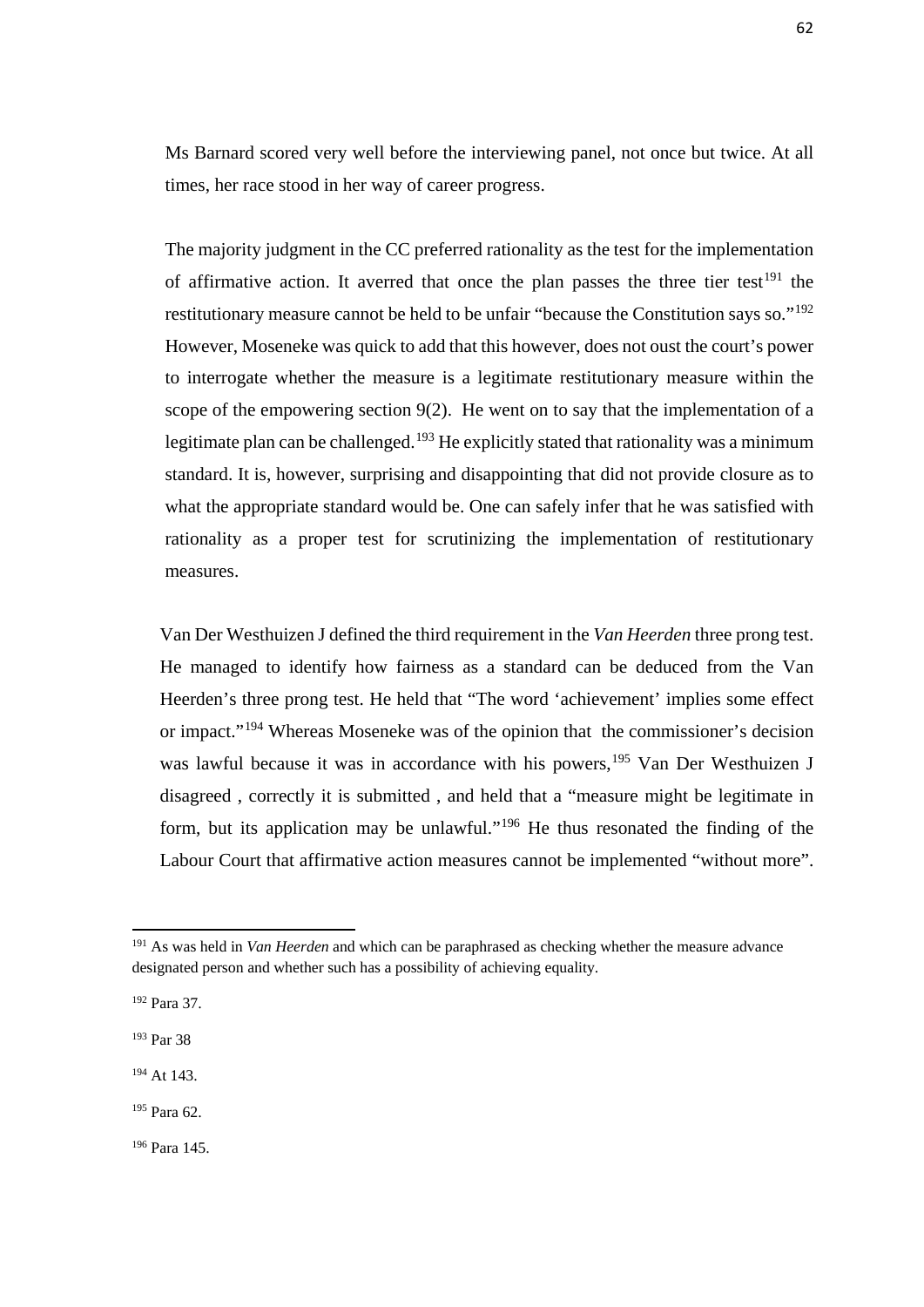It therefore is settled that the effect and implementation of affirmative action need to be evaluated if the conflict of rights involved in restitution is to be settled harmoniously.

#### **4.9. SETTLING CONFLICT OF RIGHTS**

"There will always be tension between fullness and limitation. It is good to work slowly but surely without obsessing about immediate results, to endure adverse situations. It needs to be realized that there will always be tension between reality and ideas. Reality is greater. We are called to action by the realities clarified by reason. We cannot lose alertness to the big picture while busy with details."<sup>[197](#page-71-0)</sup>

The implementation of restitutory measures always encounter conflict of rights. Courts are often at peril of preferring one constitutional imperative over another. This was the mistake both the Labour Court and the subsequent LAC committed. The LAC also reasoned that individual rights are secondary to individual rights because doing so would adversely affect the objective of affirmative action namely restitution. Fortunate enough the CC clarified how best to solve the dichotomy in our law regarding the implementation of affirmative action. Section 9 of the Constitution and section 6 of the EEA prohibit unfair discrimination and yet go on to make permissive a policy that discriminates. The conflict that arises therefrom is the dilemma of having to affirm the disadvantaged and avoid stepping on the dignity of those disfavoured.

The SCA held that the EEA in mandating affirmative action requires the exercise of a discretion that comprehends a balancing of all the factors relevant to the decision.

<span id="page-71-0"></span><sup>&</sup>lt;sup>197</sup> 19 October 2014 Catholic Link Redemptorist Pastoral Publication.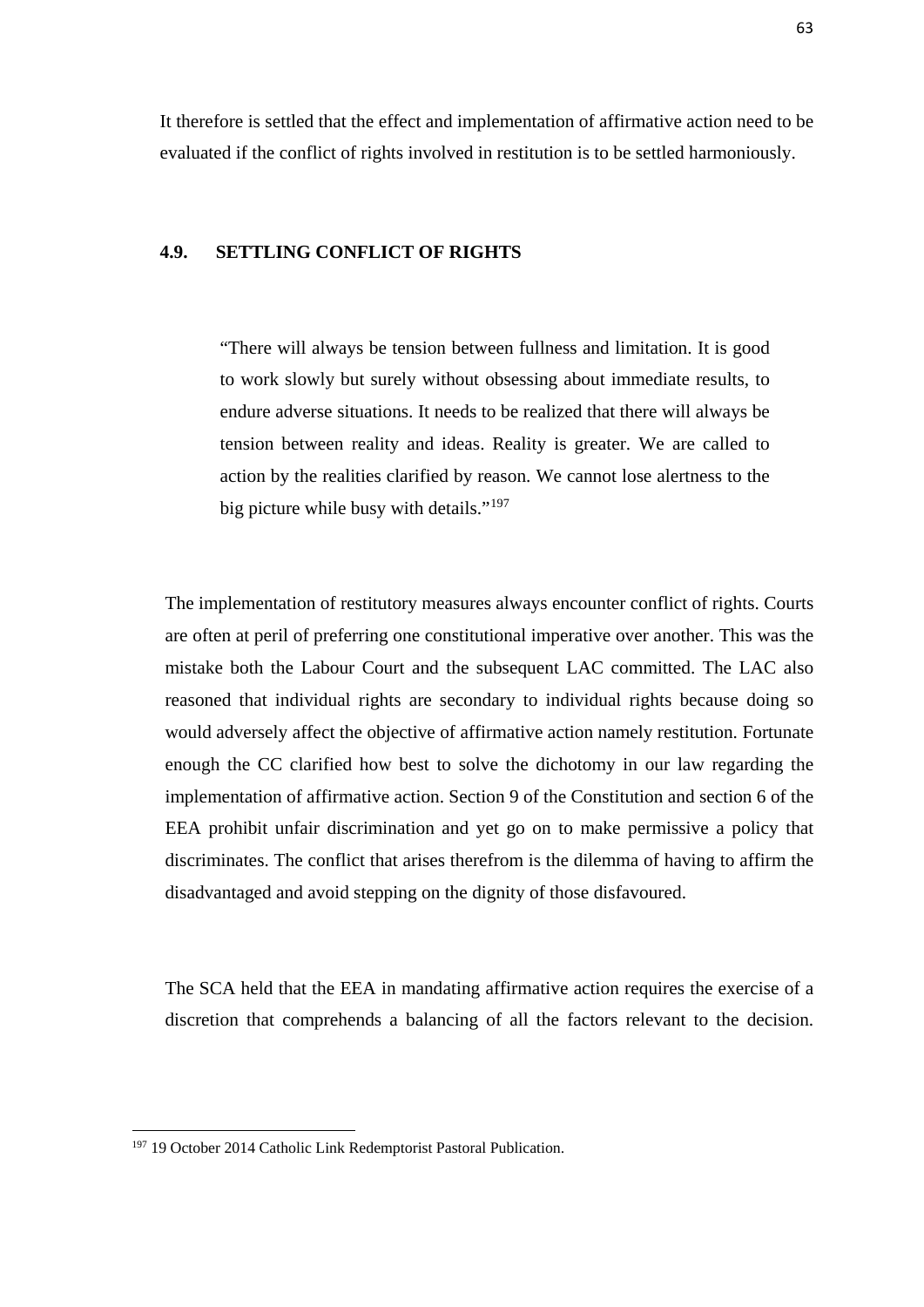Moseneke acknowledged that the adjudication of such matters is quite delicate. He held that:

"Measures that are directed at remedying past discrimination must be formulated with due care not to invade unduly the dignity of all concerned. We must remain vigilant that remedial measures under the Constitution are not an end in themselves. They are not meant to be punitive nor retaliatory. Their ultimate goal is to urge us on towards a more equal and fair society that hopefully is non-racial, non-sexist and socially inclusive.<sup>[198](#page-72-0)</sup> ………….We must be careful that the steps taken to promote substantive equality do not unwittingly infringe the dignity of other individuals".[199](#page-72-1)

It is expected that this acknowledgement of the sensitivity of such matters makes it more onerous on decision makers to be thorough in their reasoning. It also is disappointing to note that Moseneke ended at highlighting the minimum standard of scrutiny after having highlighted the matter before him as volatile.

Cameron whilst writing for the minority was clear on what standard should be used in mediating the dichotomy referred to above. He argued that the test for whether implementation of affirmative action is contrary to the Act and the Constitution is fairness.<sup>[200](#page-72-2)</sup> He reasoned that such should be the criteria so as to "ensure a decisionmaker has carefully evaluated relevant constitutional and statutory imperatives before making a decision that relies predominantly on one of the criteria such as race."<sup>[201](#page-72-3)</sup> He also reasoned that if that were not the case "it would be difficult ever to hold that a decision-maker had impermissibly converted a set of numerical targets into quotas." [202](#page-72-4) He was correct in holding that rationality fails to balance the conflict of rights at play.

<span id="page-72-2"></span><sup>200</sup> 98.

 $\overline{\phantom{a}}$ 

<span id="page-72-3"></span> $201\,96.$ 

<span id="page-72-4"></span> $20296$ 

<span id="page-72-0"></span><sup>198</sup> Para 30.

<span id="page-72-1"></span><sup>199</sup> Para 31.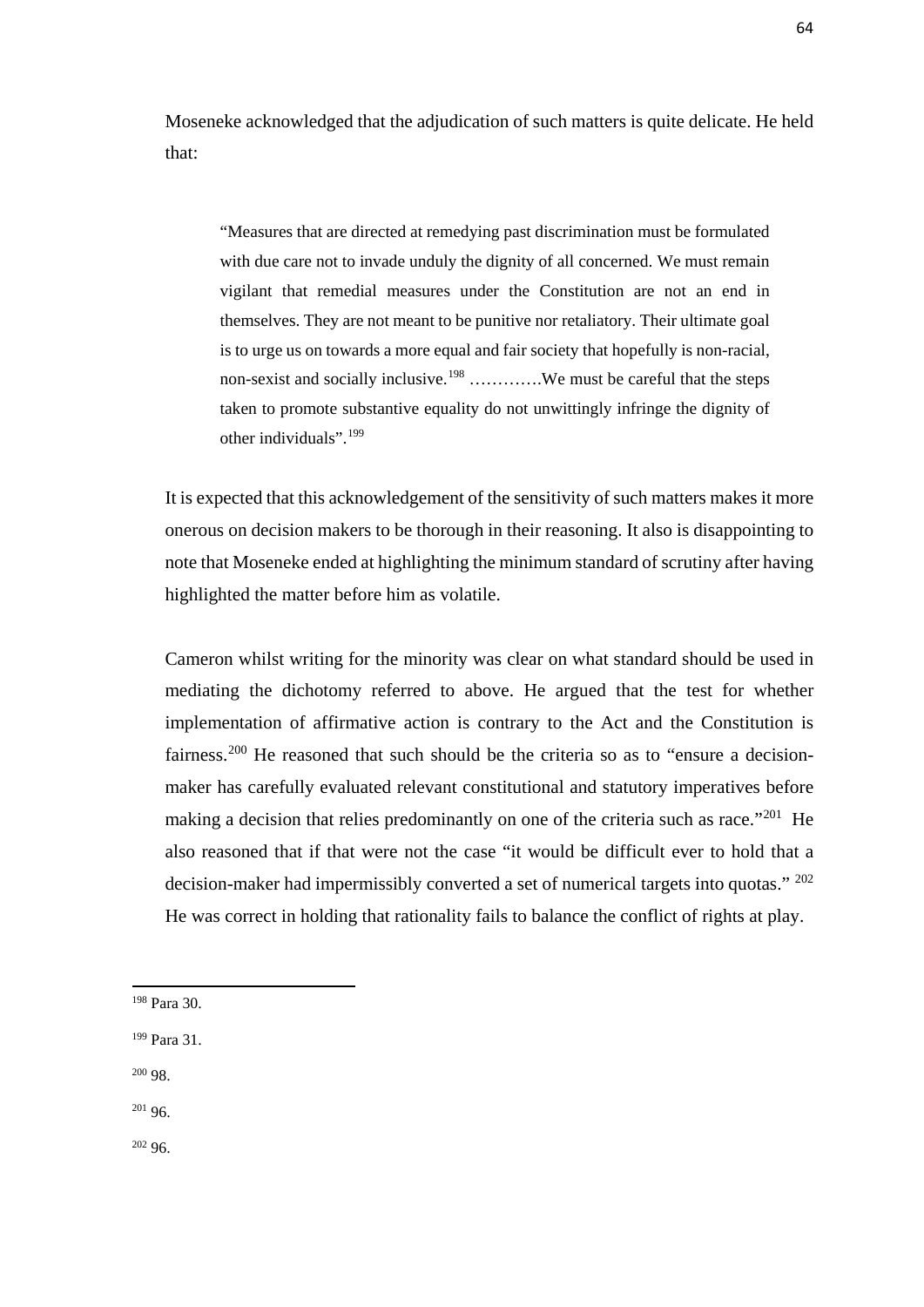Cameron kept an open mind to challenges faced with using fairness as a standard. However he was quick to dissolve any doubts by giving examples of legal concepts which have been clarified through the development of jurisprudence.<sup>[203](#page-73-0)</sup> Cameron elaborated that the standard of fairness enables one to determine whether the implementation has been done in accordance with the purpose of the act and not whether it is constitutional. By so doing he dispelled the misunderstanding that fairness questions whether affirmative action is constitutional or not.

It therefore followed that the reasons given by the commissioner were the subject of enquiry to determine fairness of the implementation. It did not mean that the enquiry transformed into a review application. It was simply relevant to the contention already laid before court by Barnard.

Even though Cameron agreed with the SCA that the commissioner's reasons were not substantial, he was satisfied that they together with external factors pointed to the fact that the commissioner managed to balance the conflicting rights.[204](#page-73-1)

To the concern that Barnard came from a women's group which is also a designated group, the court adequately addressed this concern by reference to statistics which revealed that there was an even split between women and men.<sup>[205](#page-73-2)</sup> However reference to salary levels revealed a huge gap of pay grades between men and women. Cameron recognised the prerogative of the commissioner on condition it was reasoned fairly. He reasoned such deference was necessitated by our historical background. One can note that Cameron seems to have fallen back on rationality against his earlier recommendation of proportionality. He explained his reasoning by adding that the decision maker must also take into account factors making up the person's identity and possible ways in which he could advance the restitutionary goal.<sup>[206](#page-73-3)</sup> The Constitution

 $\overline{\phantom{a}}$ 

<span id="page-73-0"></span> $203$  At para 100.

<span id="page-73-1"></span><sup>204</sup> At para 107.

<span id="page-73-2"></span> $205$  At para 115.

<span id="page-73-3"></span><sup>206</sup> 118.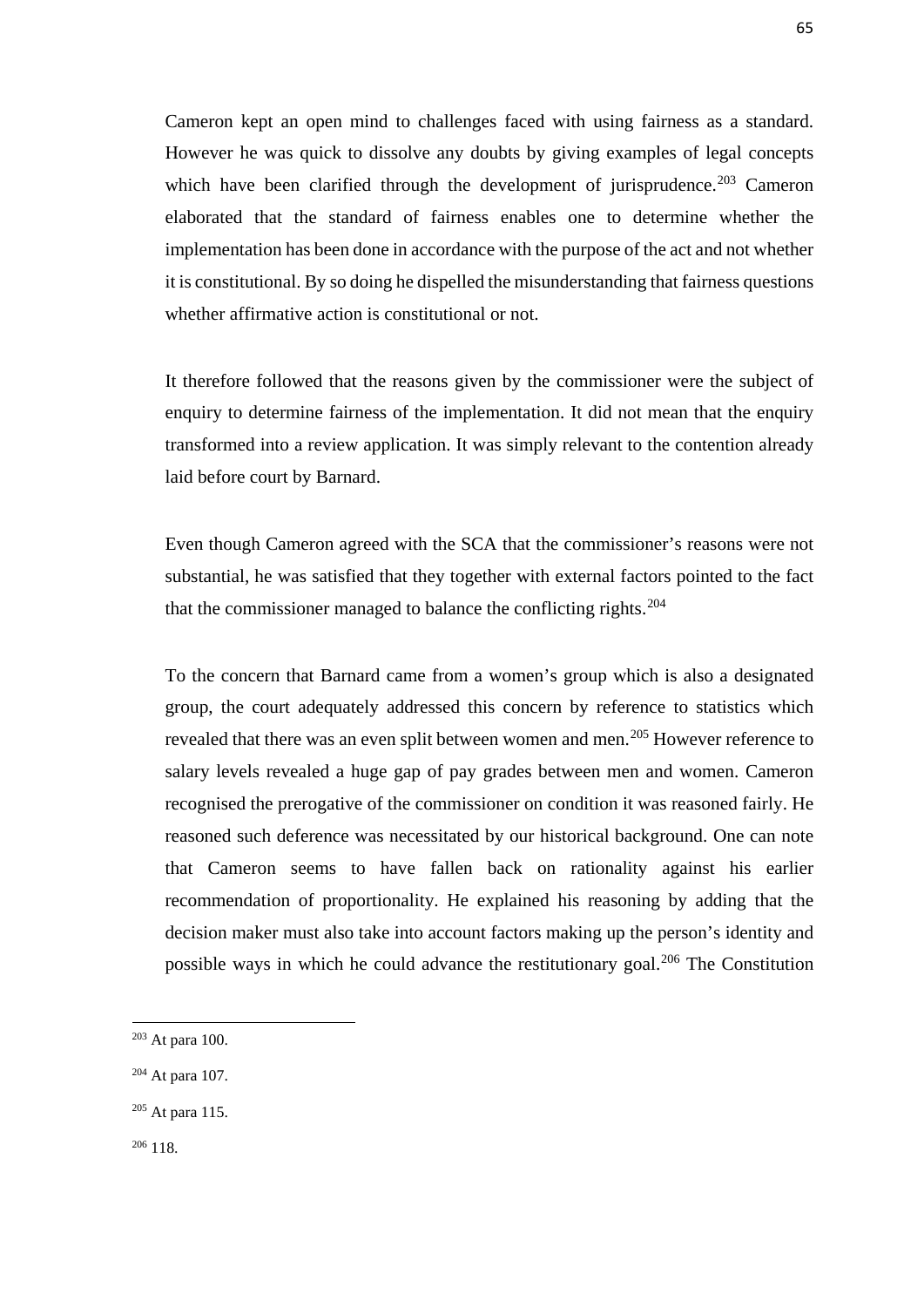and the Act require a holistic approach to the EEP in order to give effect to the Act's objectives.

In the words of Sachs J in Van *Heerden*:

"[W]here different constitutionally protected interests are involved, it is prudent to . . . opt for context-based proportional interrelationships, balanced and weighed according to the fundamental constitutional values called into play by the situation."<sup>[207](#page-74-0)</sup>

This serves to guard against the establishment of absolute barriers.

### **4.10. ABSOLUTE BARRIERS**

Section 15(4) of the EEA provides that:

"Subject to section 42, nothing in this section requires a designated employer to take any decision concerning an employment policy or practice that would establish an absolute barrier to the prospective or continued employment or advancement of people who are not from designated groups."

The above section serves as a safety net against the abuse of restitutionary measures. It is one of the guidelines on how affirmative action ought to be implemented. Thus it provides that even though diversity is the objective, such goal should not be attained in a manner that disregards equal dignity and respect for all people.[208](#page-74-1) This can only be achieved if the approach to restitution measures is flexible. A situation whereby

<span id="page-74-0"></span><sup>207</sup> *Minister of Finance v Van Heerden* (2004) 13 CC 1.11.2 at par 140

<span id="page-74-1"></span><sup>208</sup> Para 42.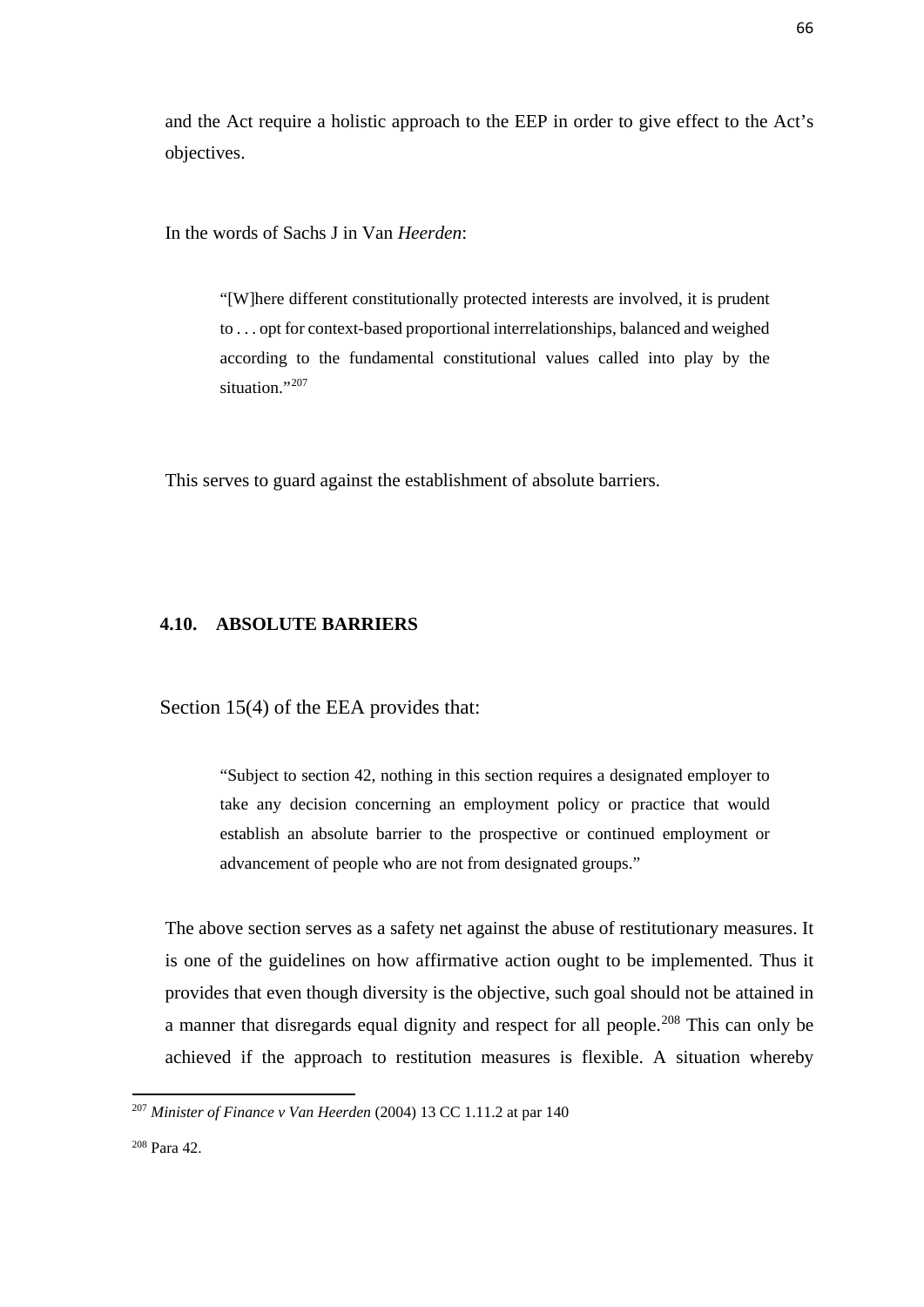designated employers obsess over achieving immediate results can make their approach rigid and consequently unlawful.

The establishment of absolute barriers in the form of quotas is unlawful.<sup>[209](#page-75-0)</sup> Moseneke refrained from defining the term 'quotas' as he reasoned that it was not a matter that was before him. <sup>[210](#page-75-1)</sup> He, however, was courteous enough to give a distinction between quotas and numerical goals. The court held that "…the primary distinction between numerical targets and quotas lies in the flexibility of the standard. Quotas amount to job reservation and are properly prohibited by section 15(3) of the Act."[211](#page-75-2) Numerical goals serve as a 'flexible guideline' to a designated employer.<sup>[212](#page-75-3)</sup>

He concedes that if a valid plan is applied rigidly, it may constitute job reservation. <sup>[213](#page-75-4)</sup> Moseneke rejected the view that the implementation of the plan created quotas for the following reasons: firstly, White females were overly represented; to him that meant White females had been employed despite equity targets;<sup>214</sup> secondly, the commissioner's decision did not bar her future employment or promotion,<sup>[215](#page-75-6)</sup> and thirdly, she was aware of the equity targets envisaged in the department. The question to be asked is does this refute the finding of quotas? The commissioner had chosen to create an opportunity to enhance employment equity goals by not appointing her. Moseneke found that the decision was reasonable because it was rational.<sup>[216](#page-75-7)</sup>

Cameron provided a better way of balancing the conflict of rights. He held that "We should also be careful not to allow race to become the only decisive factor in

<span id="page-75-1"></span><sup>210</sup> At 42.

 $\overline{\phantom{a}}$ 

<span id="page-75-2"></span><sup>211</sup> Para 54.

<span id="page-75-3"></span><sup>212</sup> Ibid.

<span id="page-75-4"></span><sup>213</sup> Para 66.

<span id="page-75-5"></span> $214\,66.$ 

<span id="page-75-6"></span> $215\,67$ 

<span id="page-75-7"></span> $^{216}$  70

<span id="page-75-0"></span> $209$  Section 15 (3) of the EEA.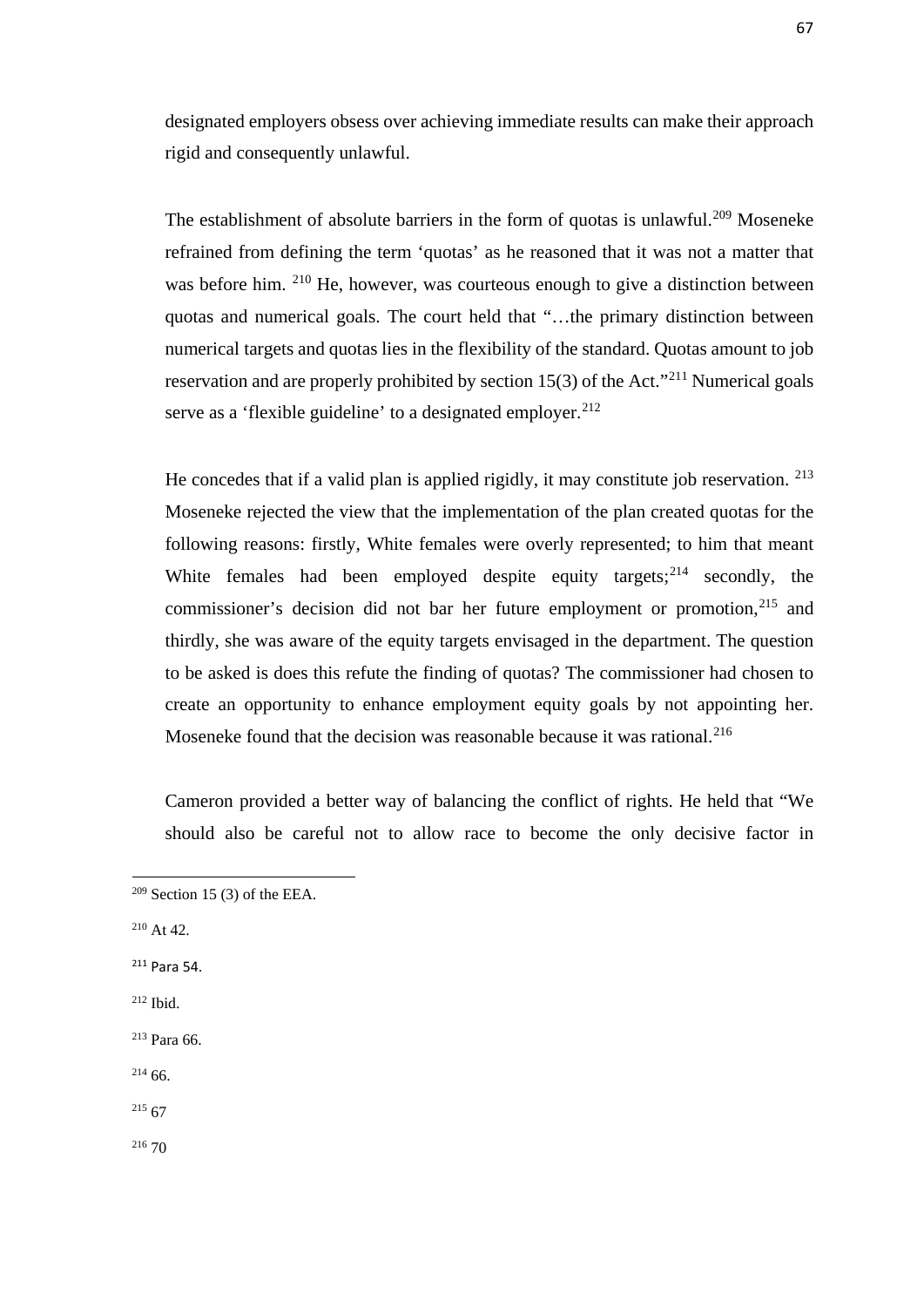employment decisions." <sup>[217](#page-76-0)</sup> He advocated that caution be taken not to over emphasise race to such an extent that we become blind to the plight of other members of society.

"The Act does not countenance employment decisions "that would establish an absolute barrier" to the employment or advancement of those not from designated groups.[218](#page-76-1) Employers "must" implement affirmative action measures that benefit people from all designated groups. So no affirmative action decision is consistent with the purpose of the Act unless it considers the advancement of each of the different categories of persons designated by the Act. A decision that redresses racial disadvantage but grossly aggravates gender disadvantage, for example, might be impermissible, as might a decision that advances only one disadvantaged racial group while limiting the others".

Cameron reasoned that the need to be cautious arises from the similarity that affirmative action has with the medium of oppression used under apartheid. Cameron held that even though the plan's employability of Indian women was 0.4, it would be absurd to insist that they not be employed. He thus stressed the need for flexibility.

Cameron also disagreed with Moseneke's finding that there was no question of absolute barriers with regards to the implementation of the equity plan.<sup>[219](#page-76-2)</sup> He argued that this question was clear from the Barnad's papers and went on to quote it verbatim.

### **4.11. CRITICAL ANALYSIS**

The court in *Munsamy* however appeared to support a strict *rationality* test, rather than a test based on fairness. It held that:

<span id="page-76-0"></span> $217$  At para 80.

<span id="page-76-1"></span><sup>218</sup> At para 87.

<span id="page-76-2"></span><sup>219</sup> At para 91.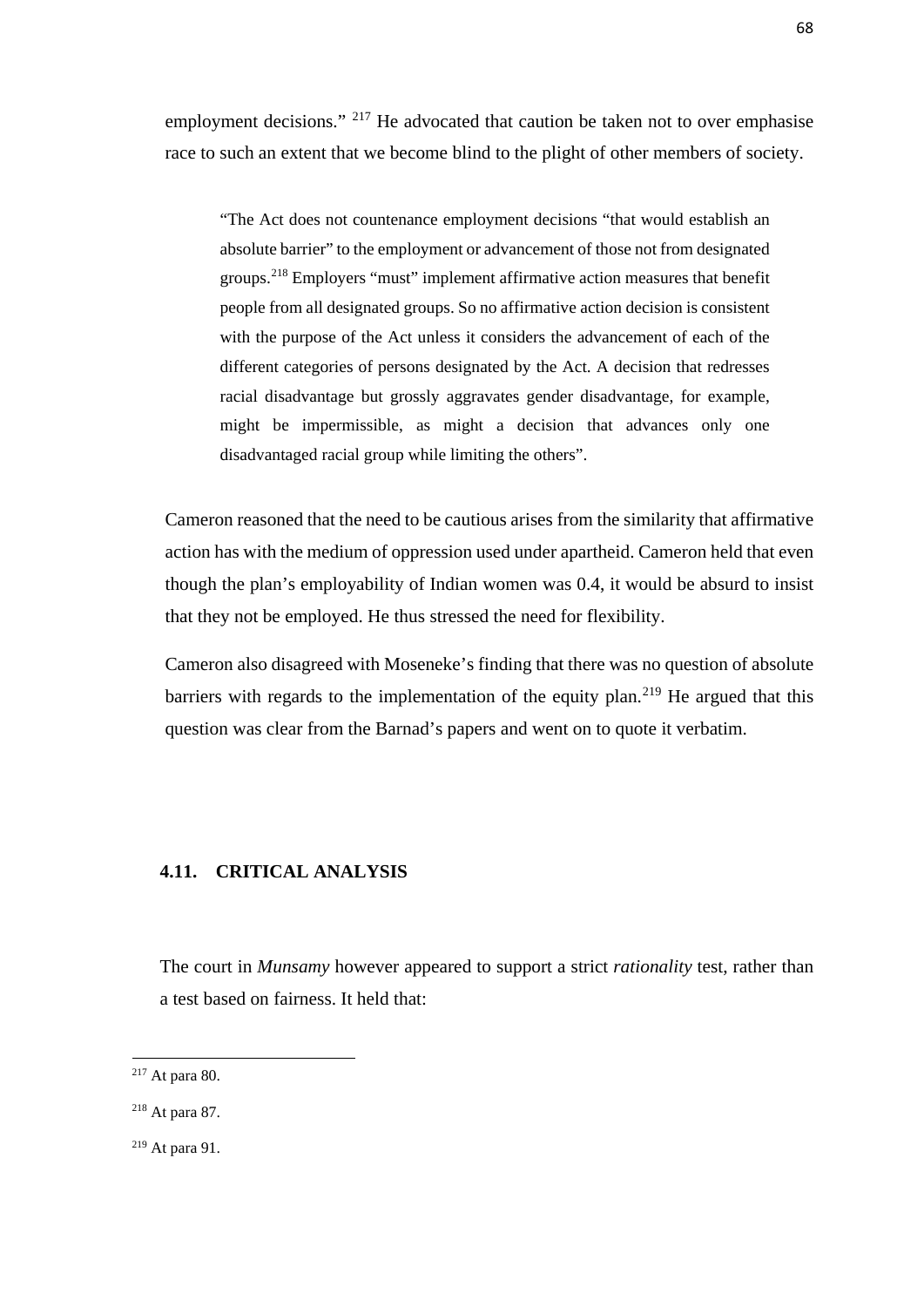"whether a court may be called upon to adjudicate the fairness, in the wide sense of the word, of 'measures', especially where they have been the subject of proper consultation and agreement between management and labour in the consultative forum and where the aggrieved parties have the right to advance their interests through political and industrial action, is debatable." <sup>[220](#page-77-0)</sup>

It was only prepared to set aside the employer's decision on the ground that the demographic formula used amounted to a quota system and a complete barrier to further promotion for Indian employees.

The LAC held that a plan must be crafted in terms of section 20 of the EEA.<sup>[221](#page-77-1)</sup> The LAC found that the plan was crafted with due regard to the SAPS's workplace dynamics and identifies the gaps requiring attention as well as providing for a programme of action that is time bound regarding the closing of gaps. $222$  It cannot be argued that the plan seeks the appointment of only blacks irrespective of other criteria. One of the criteria set out in the plan is the suitability of candidates. The LAC held that the Labour Court clearly misconstrued the purpose of affirmative action measures by decreeing that their implementation was subject to an individual's right to equality. It noted that this misconception is highlighted in this case, where the individual concerned is a white woman whose group is overrepresented in the relevant occupational level.

The EEA provides for a process to be followed when drafting an equity plan. The central principle adopted by the LAC and CC in *Bernard* is that once an equity plan has been drafted in accordance with the EEA and properly adopted it is beyond scrutiny, i.e. its implementation was rational and not reviewable. Both courts held that a decision to overlook a dedicated and excellent white female candidate had been made in terms of a properly drafted EEP and therefore justified. It was held that the plan was rational because it identified gaps and set timed measures to address such disparities and that it

<span id="page-77-0"></span><sup>220</sup> Munsamy, supra at para 30.

<span id="page-77-1"></span> $221$  At para 32.

<span id="page-77-2"></span> $222$  At para 44.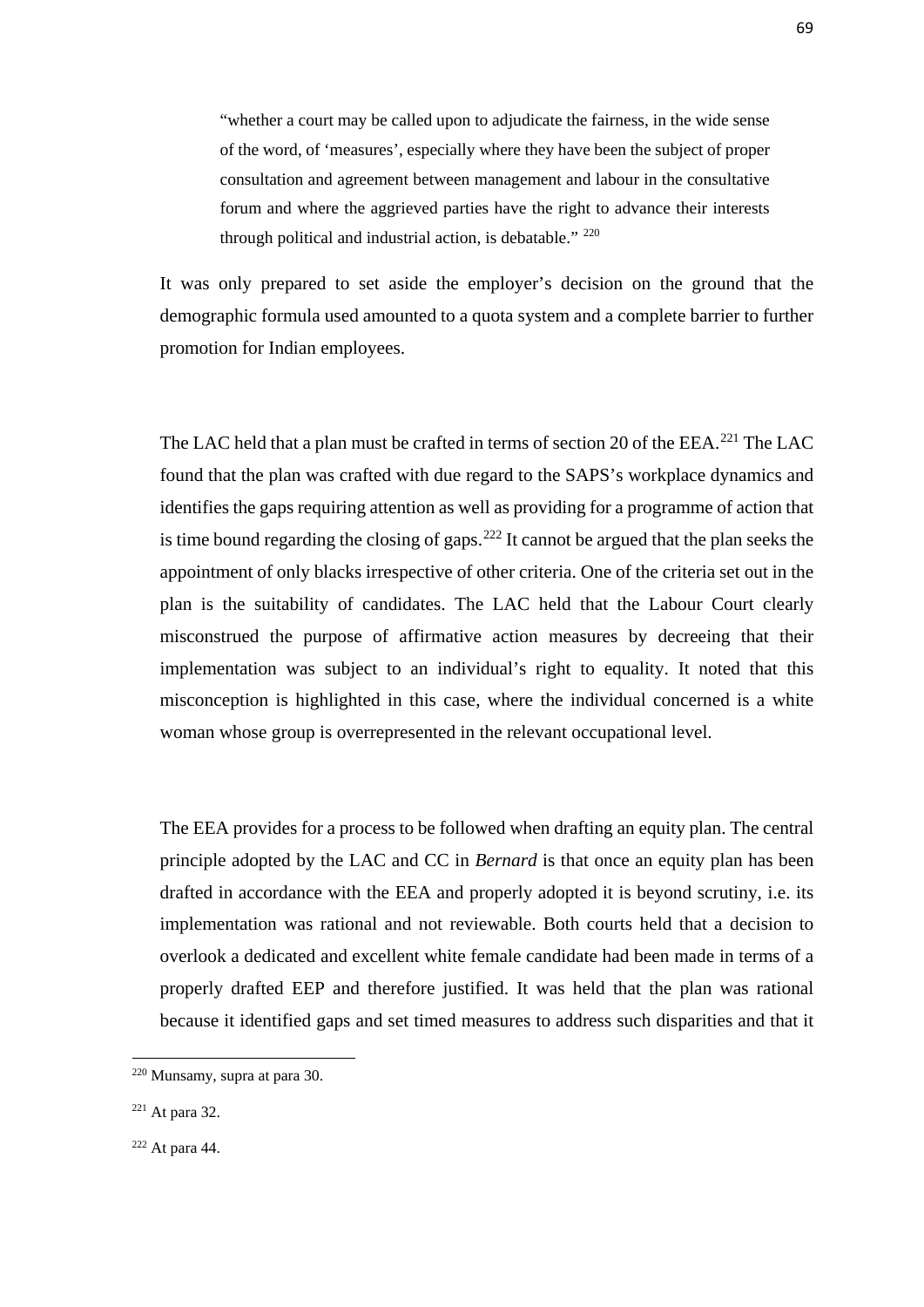did not just seek appointment of blacks but of suitably qualified blacks. It further held that regard to individual rights would defeat the constitutional purpose of redress because affirmative action would always have an adverse effect on the rejected candidates.

In a nutshell, the approach of the LAC and CC merely requires that the AA measure must be intended to balance representation in the workplace and as long as it can be shown that there exists an EEP designed in accordance with Chapter 111, any employment decision based on it is beyond judicial scrutiny. But is this correct considering that the EEA defines the employer's obligation in terms such as achieving 'equitable representation' which is defined to mean "fair and reasonable" in the dictionary?

The LAC, the SCA and the minority in *Barnard* appeared to insert a proportionality test: a balancing of interests and the weight of the balance will be determined by the specific context and facts of each case. They suggest that in certain situations, more weight should be placed on other facts as opposed to racial targets and more weight should only be placed on racial targets when there was a major underrepresentation. The majority, as long as there is underrepresentation, irrespective of the extent and other factors.

## **4.12. CONCLUSION**

It is submitted that if the implementation of affirmative action is to be evaluated in the way the majority reasoned, the benefits of affirmative action will be an illusionary right to some persons of the designated groups.

The judgment by Cameron presents a more witful judgment. Despite identifying flaws, he found in favour of the applicant. The judgment is more informed and canvasses every question that was left wanting by the majority judgment. Unlike the main judgment it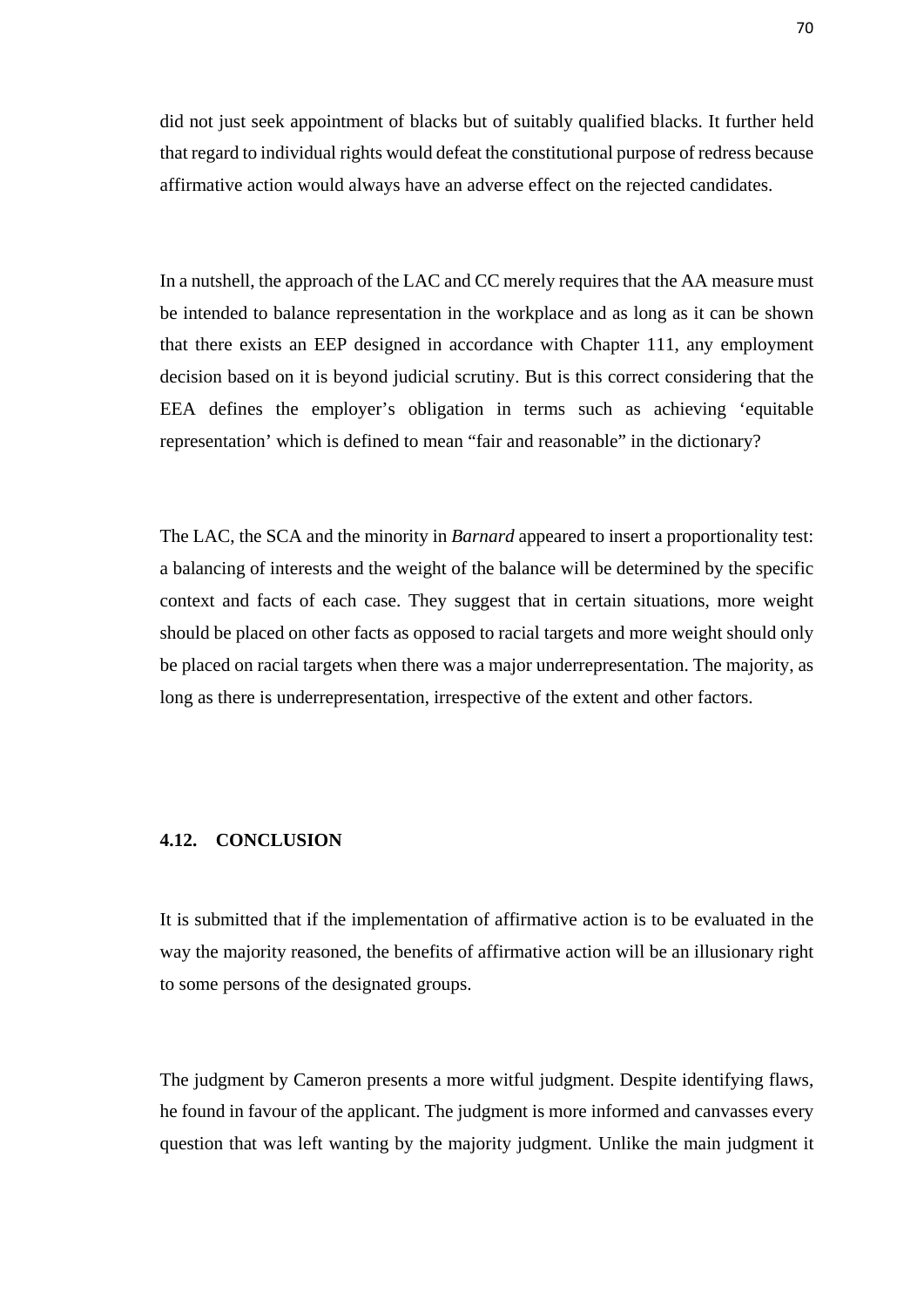did not attempt to evade pertinent issues on technical grounds but faced them and immaculately answered them. Now that was justice served. Although it did not find in favour of Barnard, it is most probable that she went satisfied.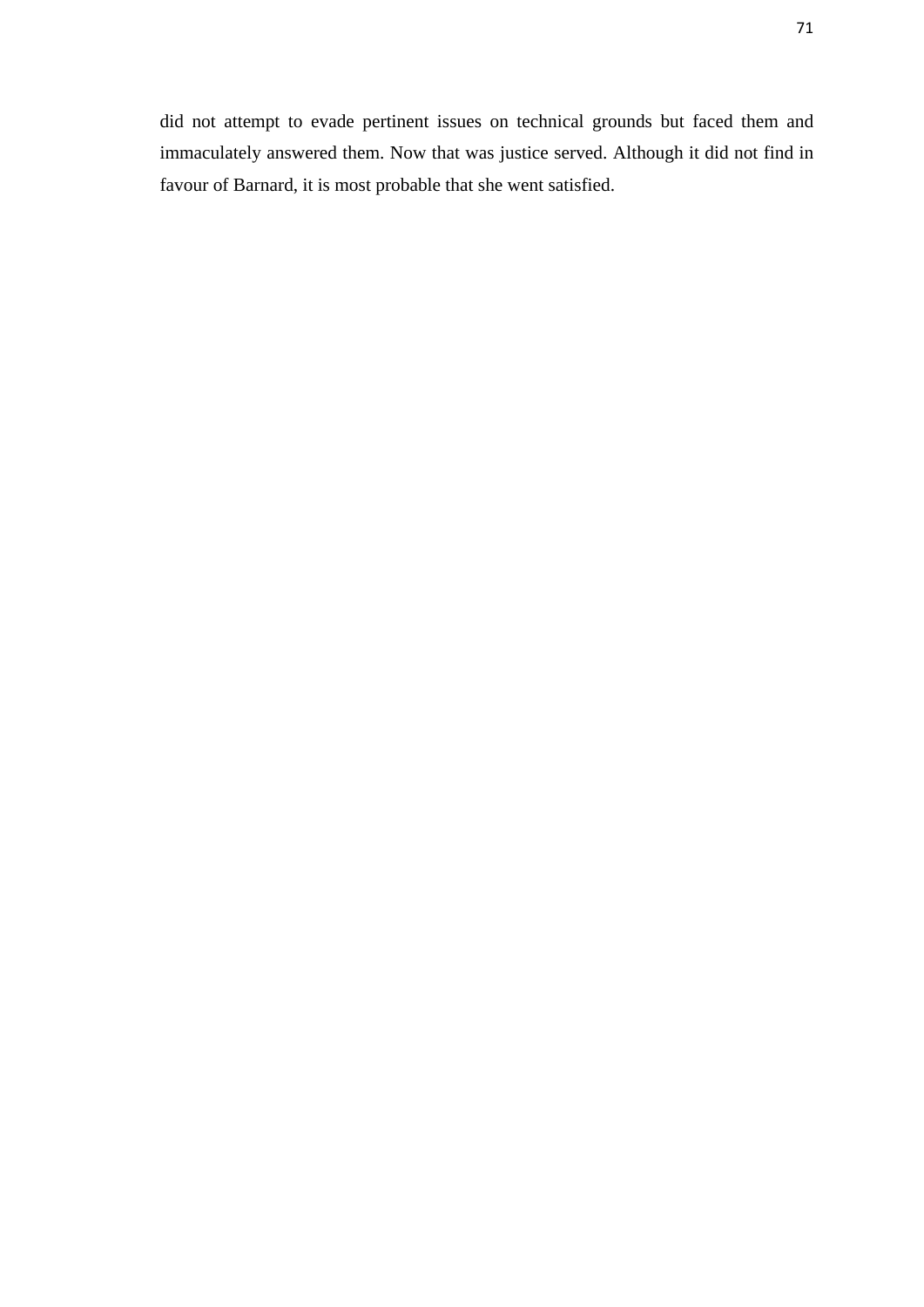# **5. CHAPTER 5: RECOMMENDATIONS**

### **5.1. INTRODUCTION**

The previous chapters have made it crystal clear that even though the EEA provides for specific ways in which affirmative action should be implemented; a number of abuses have been witnessed and tainted the policy of affirmative action. This chapter draws from the court's interpretation of how the occlusion in the implementation of affirmative action can best be cleared.

## **5.2. FLEXIBILITY**

The purpose of equity plans is to ensure a diverse workforce. The EEA places the burden of giving effect to such purpose on the employer.<sup>[223](#page-80-0)</sup> This study recommends that it is good to work slowly but surely without obsessing about immediate results. Hence the CC held that the achievement of Equity goals should be attained via a flexible approach.[224](#page-80-1) Cameron held that where an equity plan suggests that Indians who are employable are 0.4, it does not imply that no Indians should be employed.<sup>225</sup> Such an application would create barriers and would fly in the face of human dignity.

<span id="page-80-0"></span><sup>223</sup> Section 20 of the EEA.

<span id="page-80-1"></span> $224$  Cameron at 119.

<span id="page-80-2"></span> $225$  Cameron at 119.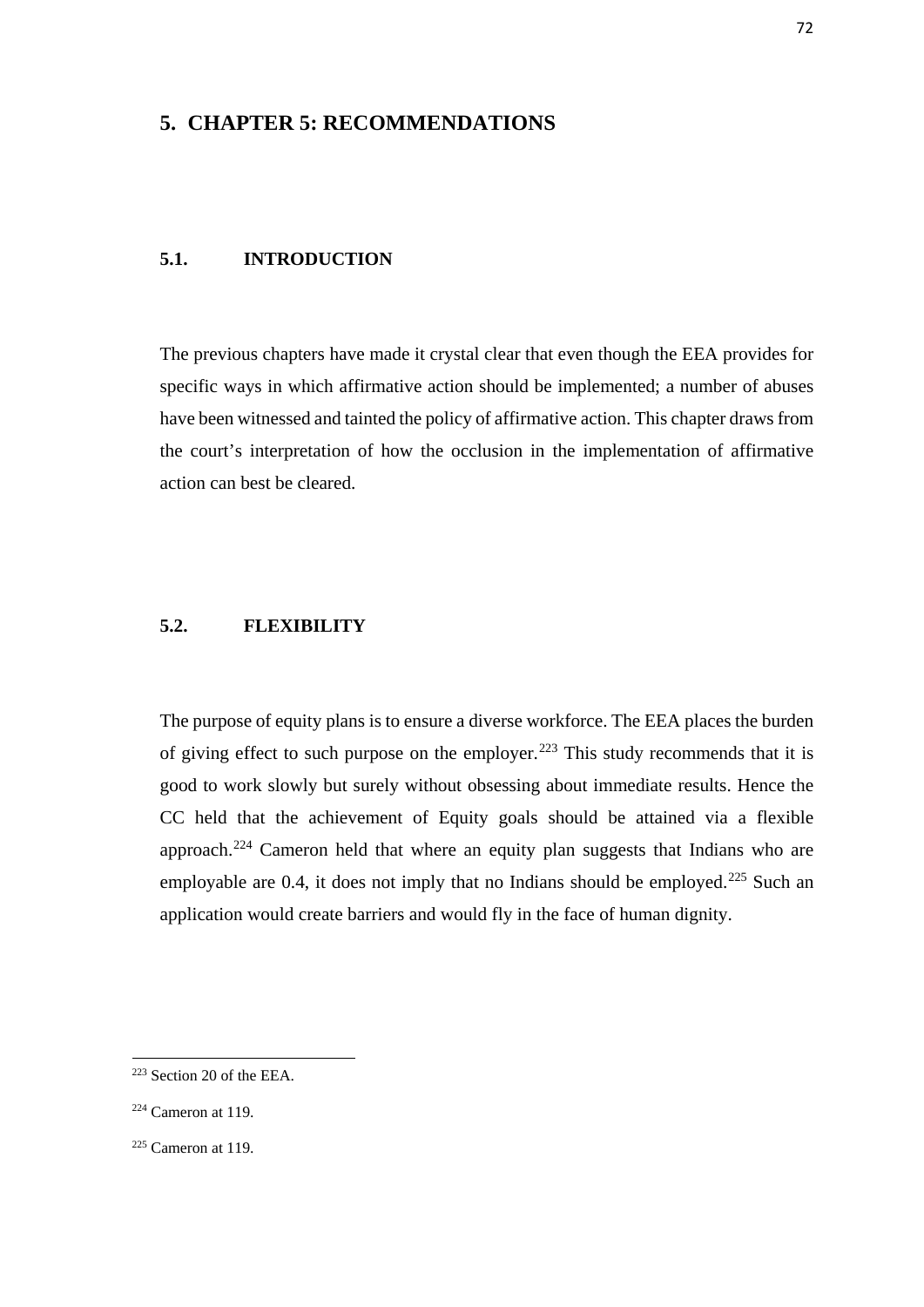The call to have employment equity plans implemented in accordance with considerable flexibility is in line with the acknowledgement that affirmative action involves measures that adversely affect certain members of the society. The courts have also held that over rigidity in the application of numerical targets would constitute quotas.<sup>[226](#page-81-0)</sup>

## **5.3. FURNISHING REASONS**

One of the lessons learnt from the jurisprudence developed in the *Barnard* case is that there is need to furnish reasons to a person adversely affected by an employment equity decision.<sup>[227](#page-81-1)</sup> Anyone who has his or her rights affected is entitled to an explanation in the form of written reasons.<sup>[228](#page-81-2)</sup> This is important in that a person can evaluate whether the limitation imposed on their rights is justified.<sup>[229](#page-81-3)</sup> It is also important that such adverse decision be explained because doing so ensures public confidence in the system.<sup>[230](#page-81-4)</sup> In sum, the requirement that every employment equity decision must be backed by written reasons boils down to the need to curb against abuse and arbitrariness. If the impression that affirmative action has become an illusion for other members of the designated group is to be curtailed, the need to furnish reasons should be statutorily provided for in the EEA.

**.** 

<span id="page-81-0"></span><sup>226</sup> *Munsamy v Minister of Safety and Security and Others* 2013 7 BLLR 695 LC at para21; *Barnard* para 119.

<span id="page-81-1"></span><sup>227</sup> *South African Police Services v Solidarity obo Barnard and Others* 2014 (10) BLLR 1195 (CC) at paras 106,107, 113,114, 121, 122, 152,191 to 193 and 212.

<span id="page-81-2"></span><sup>228</sup> In line with the right to a fair and just administrative action.

<span id="page-81-3"></span><sup>229</sup> *Bell Porto School Governing Body v Premier, Western Cape 2002 (3) SA 265 (CC) at para 159.*

<span id="page-81-4"></span><sup>230</sup> *Judicial Services Commission v Cape Bar Council2013 (1) SA 170 SCA Case No (2012) ZA SCA 115 at para 46 .*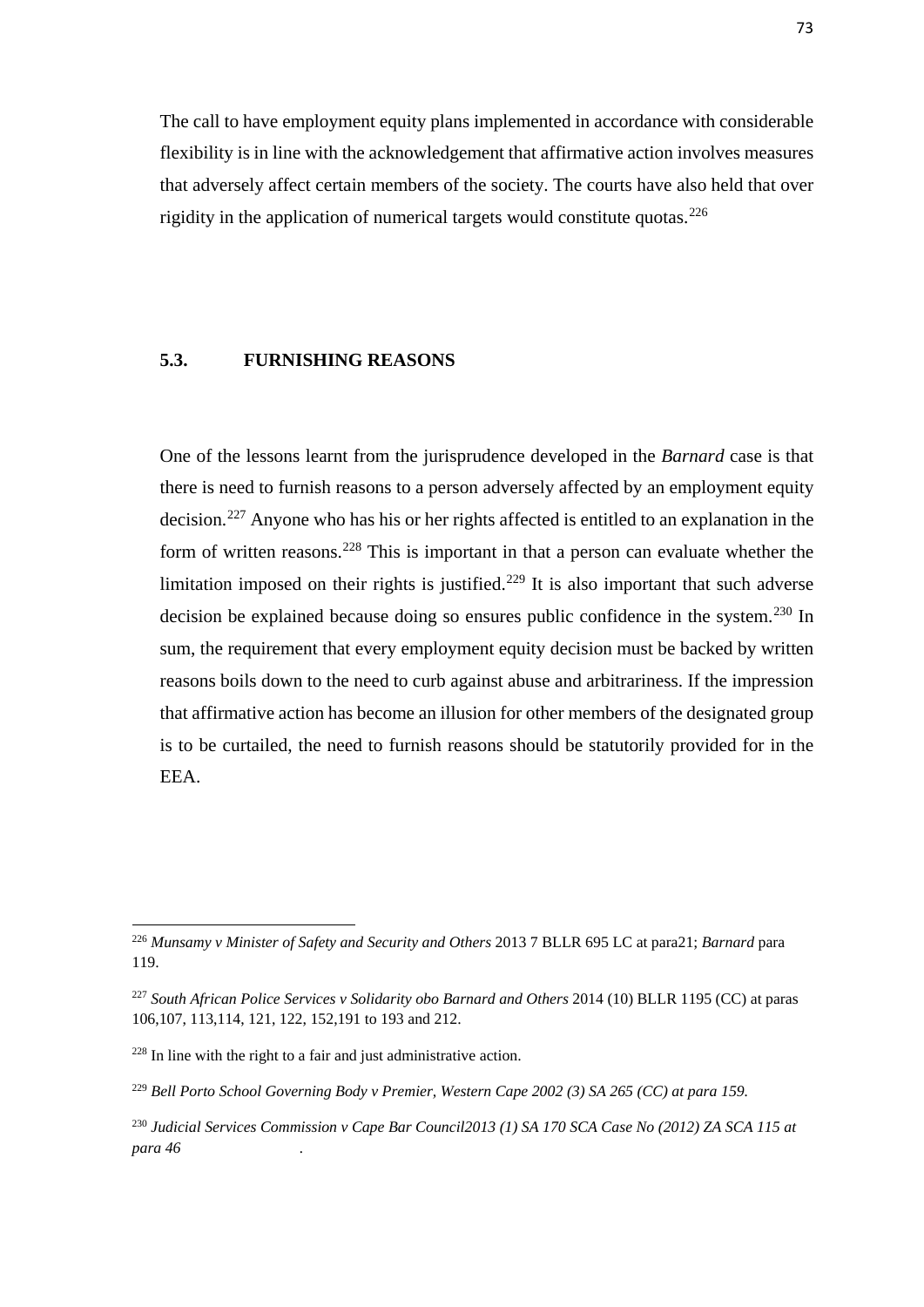## **5.4. REGIONAL DEMOGRAPHICS**

It has been conceded in numerous cases that different races are concentrated in different districts.[231](#page-82-0) This has seen Coloureds being prejudiced in the Western Cape and Indians in KwaZulu Natal. Thus this study submits that regional demographics should rank higher than national demographics. Failure to do so would strengthen the impression that affirmative action is for African persons mostly despite the fact that Indians and Coloureds are part of the designated group.

Courts have failed to address the issue of hierarchy of disadvantage. It has been accepted that different races suffered differently; the EEA does not provide for different degrees of disadvantage among the designated groups. This study recommends that legislature should do away with hierarchy of disadvantage. This is so because when Africans, Coloureds and Indians were deemed black, it was implicitly acknowledged that all these races suffered under apartheid. The legislature and courts acknowledged that determining actual prejudice would be inimical to the goal of attaining an egalitarian state.<sup>[232](#page-82-1)</sup> It is quite surprising that the implementation of equity plans has been done as if it is possible to ascertain the extent of prejudice of an affirmative action candidate. It is recommended therefore that when determining the beneficiary of affirmative action measures, preference should be given to the degree of representativity (regional demographics) rather than the degree of disadvantage.

<span id="page-82-0"></span><sup>231</sup> *Solidarity and Others v Department of Correctional Services and others 2013 (7) BLLR 695 (LC).* 

<span id="page-82-1"></span><sup>232</sup> *Minister of Finance & another v Van Heerden* [2004] 12 BLLR 1181 (CC) para 84.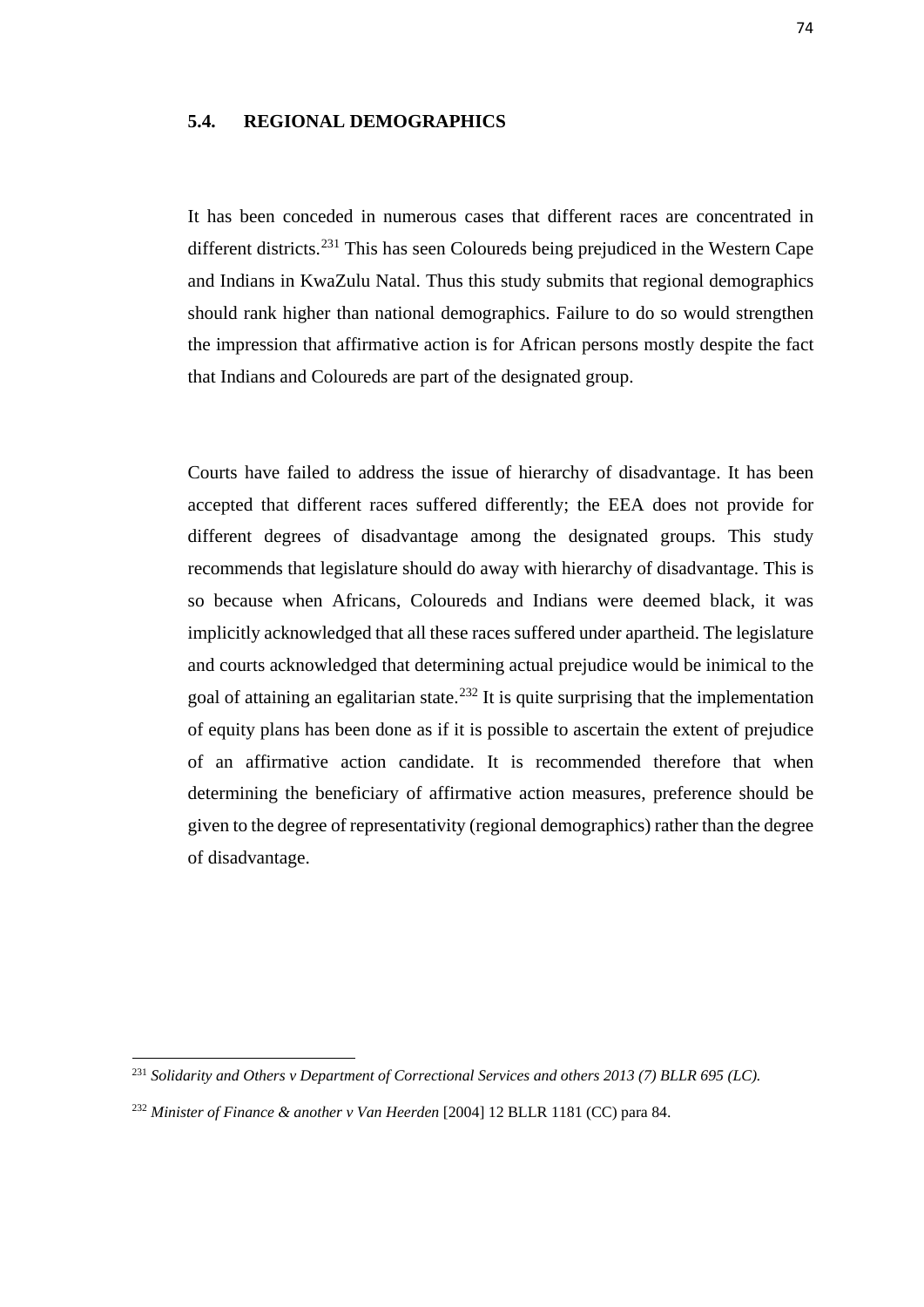## **5.5. COMPULSORY TRAINING**

It has become necessary that all human resources departments for designated employers be trained on how to implement affirmative action measures. The preceding chapters have demonstrated how employers have abused affirmative action measures. This has emanated both from ill intentions as well as ignorance of the policy. It is recommended that the legislature should make it a policy that all human resources departments of designated employers undergo specific training on how to implement equity plans.

Although equity plans are approved by the labour department first, one cannot help but notice that even those who are approving the problematic equity plans need training too. The implementation of equity plans seems easy on the face of it but the numerous challenges to the plan itself demonstrated that even the department requires guidance on this aspect. A properly drafted, rational and coherent plan would guard against animosity and despair that may result in those adversely affected by the implementation of the measures; it could also curb a haphazard application of the affirmative action measure.

### **5.6. CONCLUSION**

Affirmative action involves emotive issues which have raised tension amongst races. The above recommendations drew from the jurisprudence that has been developed in affirmative action litigation. The pursuit of an egalitarian state demands that people move forward from the injustices of the past. It is therefore imperative that measures devised to facilitate such transition do not do more harm than good. Thus, this study recommends that all restitution measures must be fair and rational.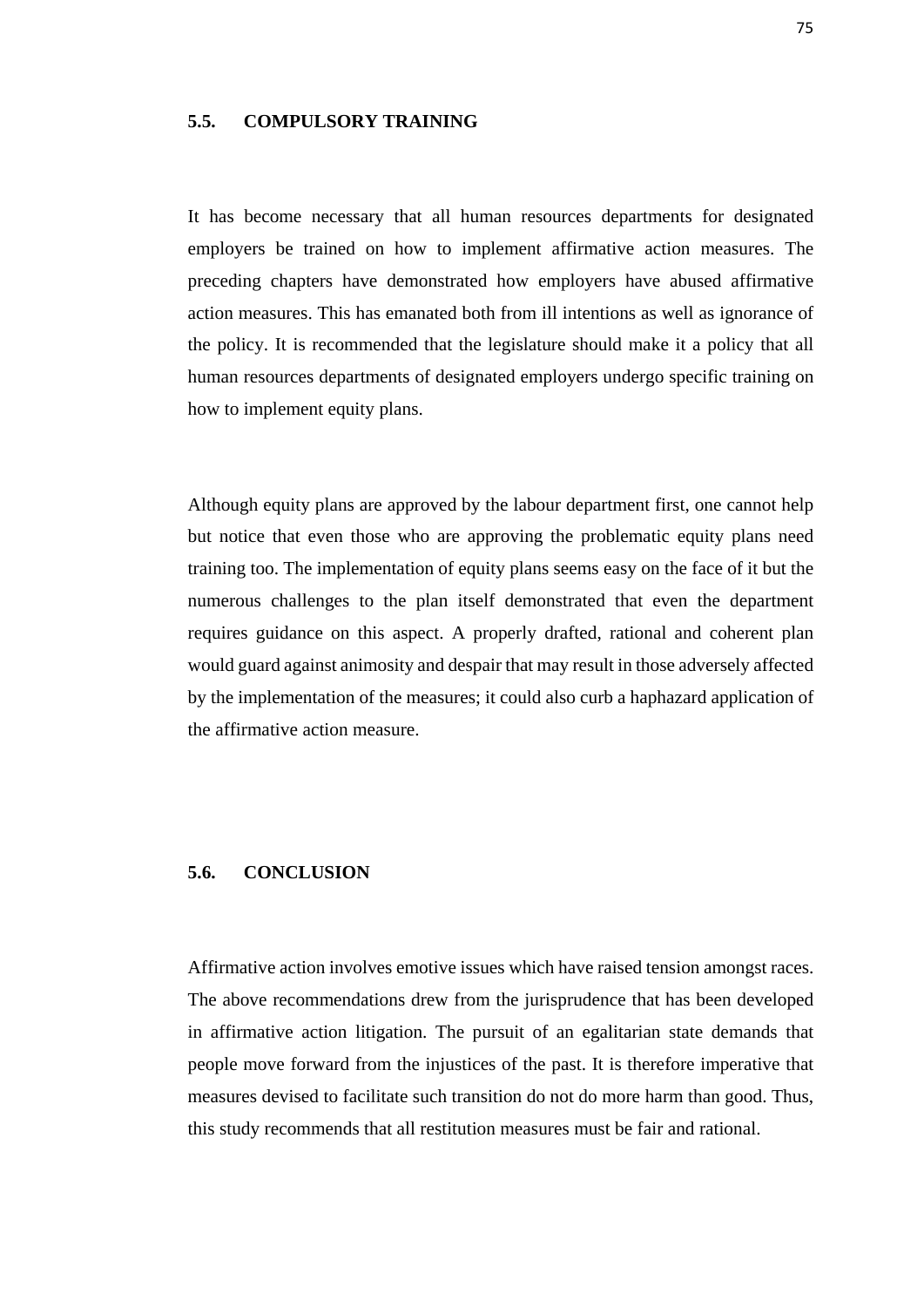# **6. CHAPTER 6: CONCLUSION**

The understanding of affirmative action is founded on its purpose, namely to redress the effects of apartheid. This understanding has also informed the ways in which the policy of affirmative action is implemented. The policy is not to be implemented leaving those assumed to be privileged in limbo. There ought to be regard for everyone affected by the policy. Of course the policy confused many in its early developmental stages but as the jurisprudence developed, clear guidelines were set and left to employers to follow and the courts to enforce.

Chapter one of the study outlined the parameters of the study, its background, objective, review of literature as well as the point of departure. It was made clear that affirmative action is a product of history and a current solution to a problem.

Chapter two of the study explored the understanding and objectives of affirmative action measures and the court's interpretation of the constitutional principles underlying the policy of affirmative action. The chapter went further to show how the constitutional law is brought into the employment fold. The most important point that was brought to bear was that within each individual is a recognised right to dignity. This right/principle serves to conscientize policy makers of the effects of their acts.

The gist of chapter three was the criticism of the ways in which affirmative action has been implemented. Chapter three highlighted different instances in which the implementation of affirmative action has been misconstrued to an extent that it appeared as if it was only meant for Africans. The discussion of the provisions of the EEA providing for affirmative action served to show what the law says on affirmative action. What it says on how it ought to be implemented.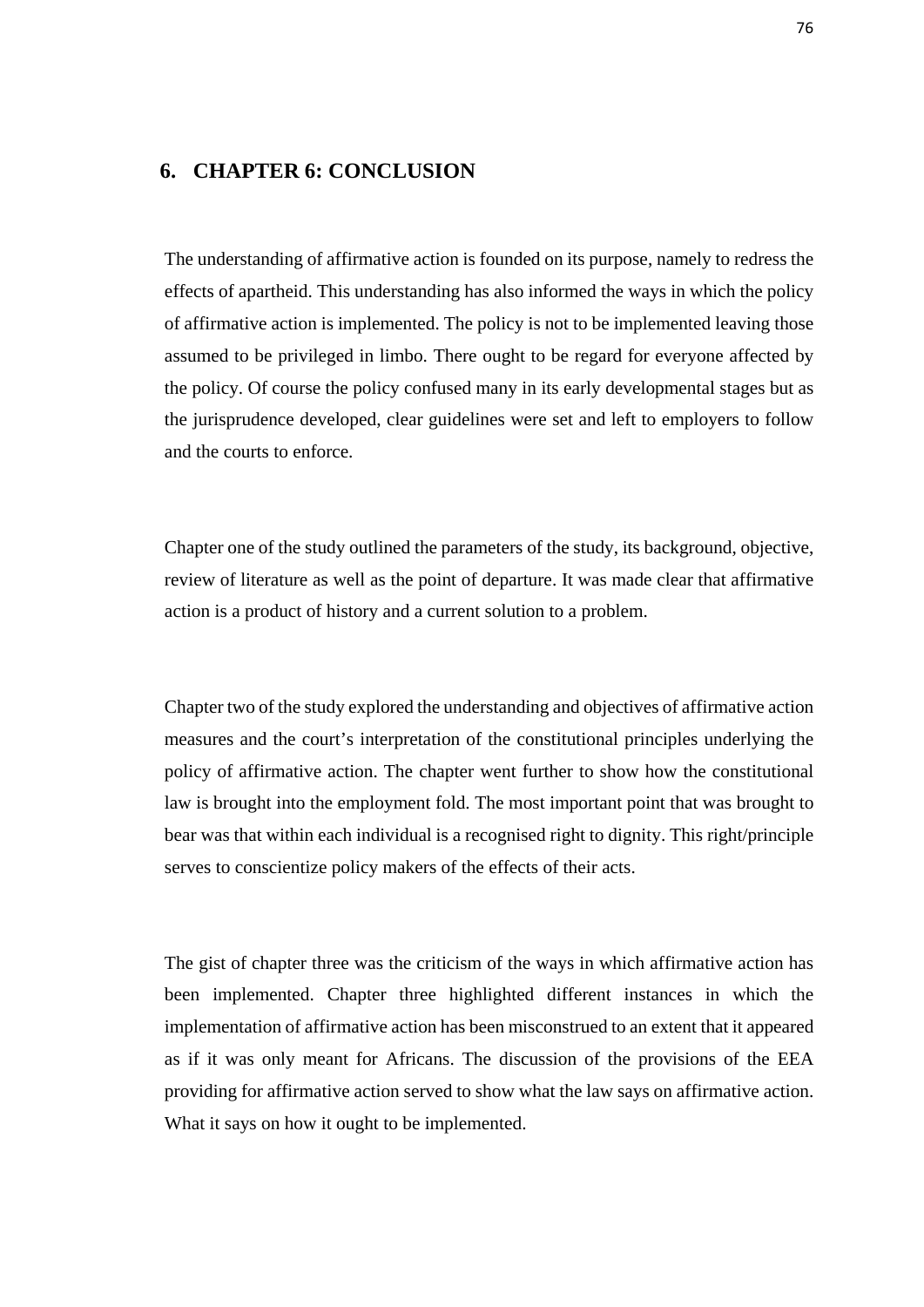As the study went into chapter four it became clear that there was need to critique the case of *Barnard*. This is a very important case which addresses virtually every aspect of affirmative action. The chapter was made in the form of a case note which criticises whether and how the CC has put to rest questions that created confusion in the lower courts pertaining to affirmative action.

Recommendations were proposed in chapter five of the study. The recommendations centred on what could be done to make affirmative action effective as well as to guard against the improper implementation of the policy. The recommendation drew mostly from the errors of lower courts as well as employers' mistakes in interpreting the policy. If these recommendations are carried out, the success of affirmative action would be bolstered, the legality of the policy would be kept in check and there would be a better understanding and acceptance of affirmative action measures by all interested parties.

In essence, the study has demonstrated that there is need for proper administration of the policy of affirmative action. The policy was promulgated for the benefit of all classes of people who were prejudiced by apartheid. The establishment of hierarchies amongst the designated group itself has no legal basis. It is from this development that the study emphasised the need to adhere to the principles of administrative justice and legality. It has been argued that if too much is left to the discretion of individuals, arbitrariness and unlawfulness is likely to reign. The selection of beneficiaries of affirmative action ought to be in accordance with demonstrable need and disparity in representivity. It is for this reason that the law demands that there be an equity plan before affirmative action can be implemented.

The law is clear on how affirmative action ought to be implemented. It has been promulgated with sound reasoning and all fairness. If carried out properly, affirmative action will contribute to the attainment of an egalitarian society. An egalitarian state in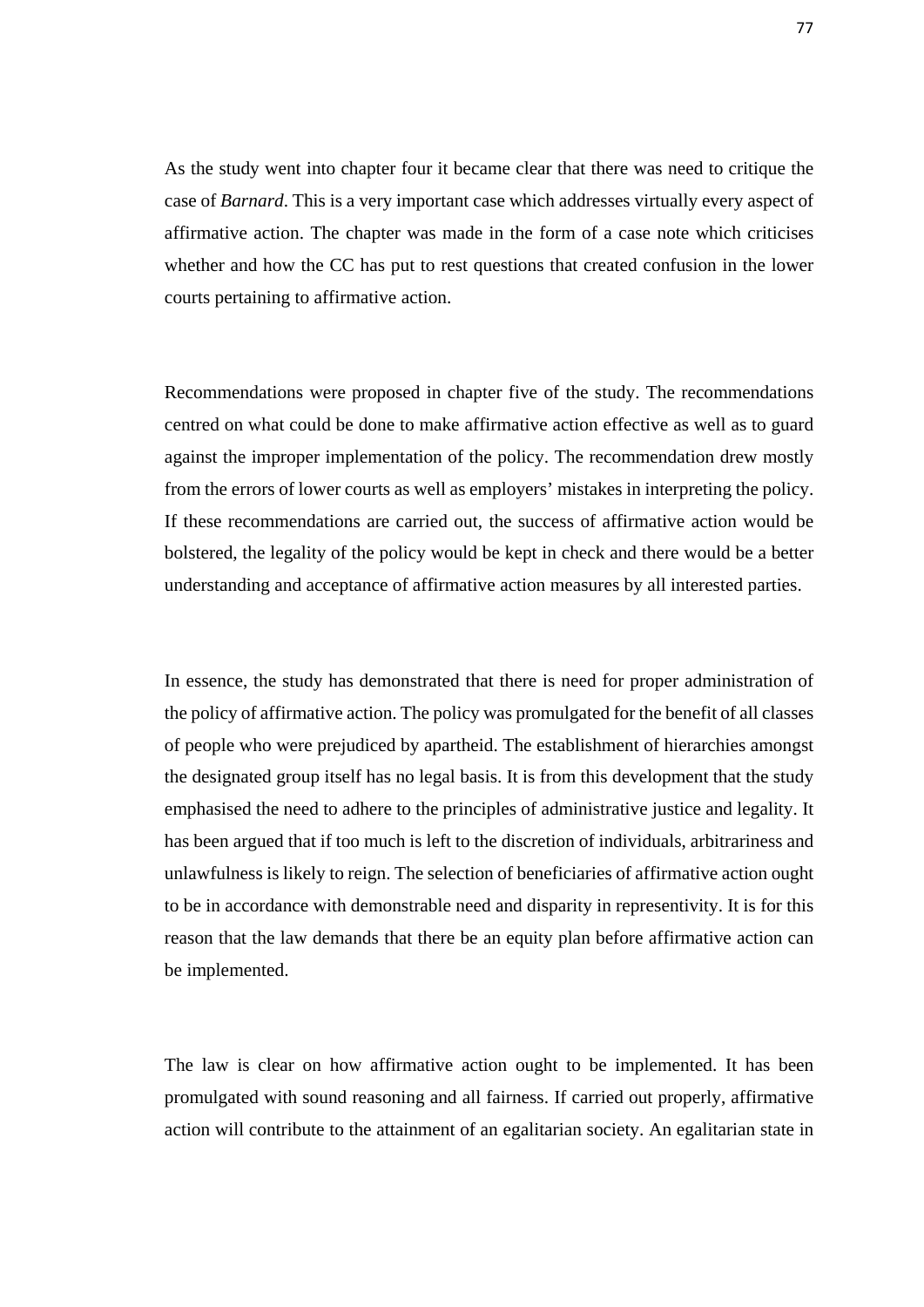the context of labour law does not refer to an equal distribution of resources but rather to full participation and inclusion in the society's major institutions.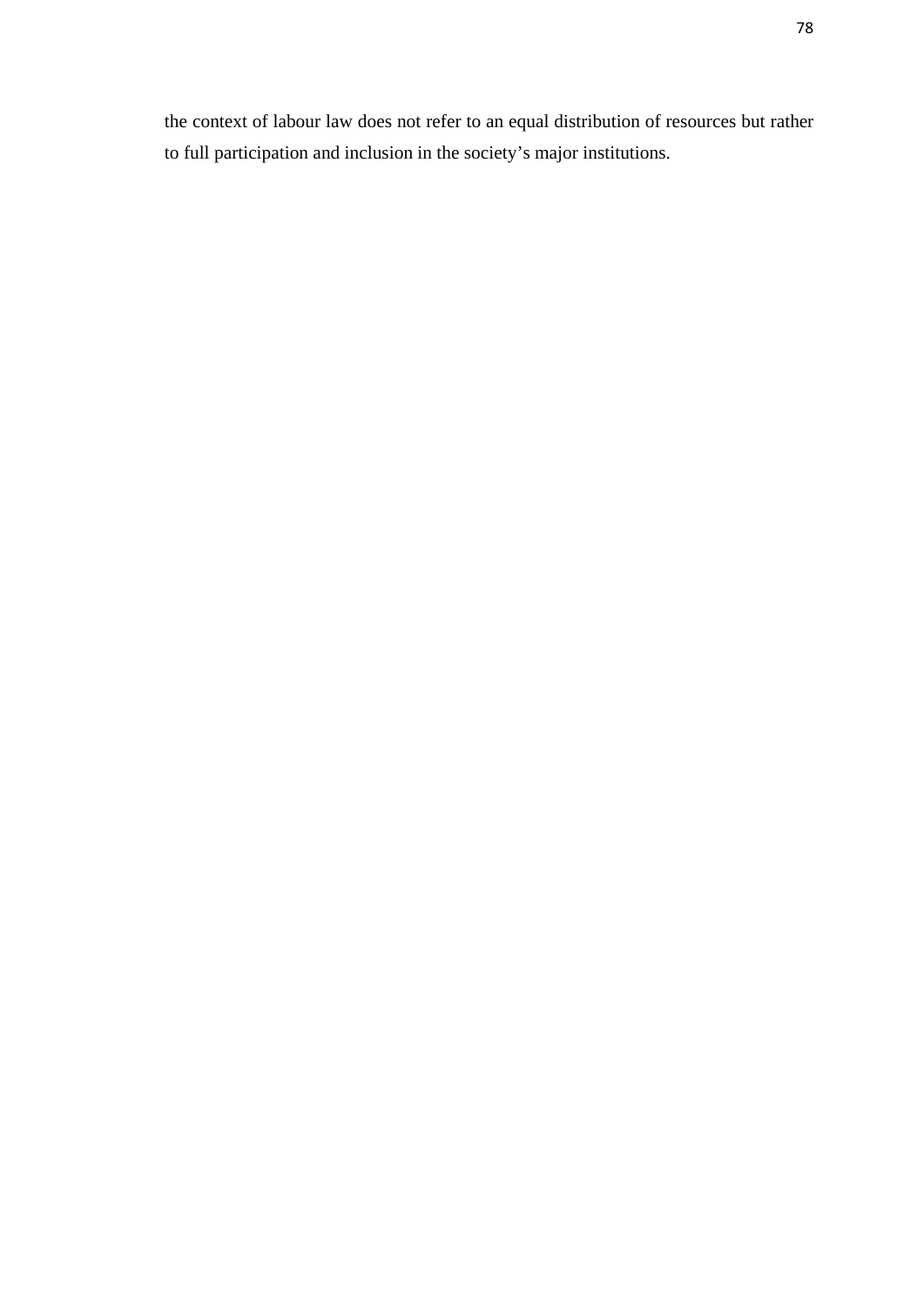#### **BIBLIOGRAPHY**

# **1. STATUTES**

- 1.1 The Constitution of the Republic of South Africa Act 108 of 1996
- 1.2 The Constitution of the Republic of South Africa Act 200 of 1993
- 1.3 The Employment Equity Act 55 of 1998
- 1.4 Basic Conditions of Employment Act
- 1.5 The Indian Constitution of 1949

# **2. LITERATURE**

- 2.1 . O Dupper and C Garbers (Eds), "Equality in the Workplace: Reflections from South Africa and Beyond", Juta (2009).
- 2.2 . O C Dupper, C Garbers, A A Landman, M Christianson, A C Basson and E Strydom, "Essential Employment Discrimination Law", Juta (2012).
- 2.3 . I Currie and J De Waal The Bill Of Rights Handbook 6<sup>th</sup> Edition
- 2.4 . UKZN Exemption from Ethics Review Application Form: 2014.
- 2.5 . O Dupper and C Garbers, "The prohibition of unfair discrimination and the pursuit of affirmative action on the South African workplace".
- 2.6 . Shamima Gabie, "Employment Equity and Anti-Discrimination law: the Employment Equity Act 12 years on", 2011 32 Industrial Law Journal 19.
- 2.7 . The Free Dictionary, '(Sociology) the provision of special opportunities in employment, training except for a disadvantaged group, such as women,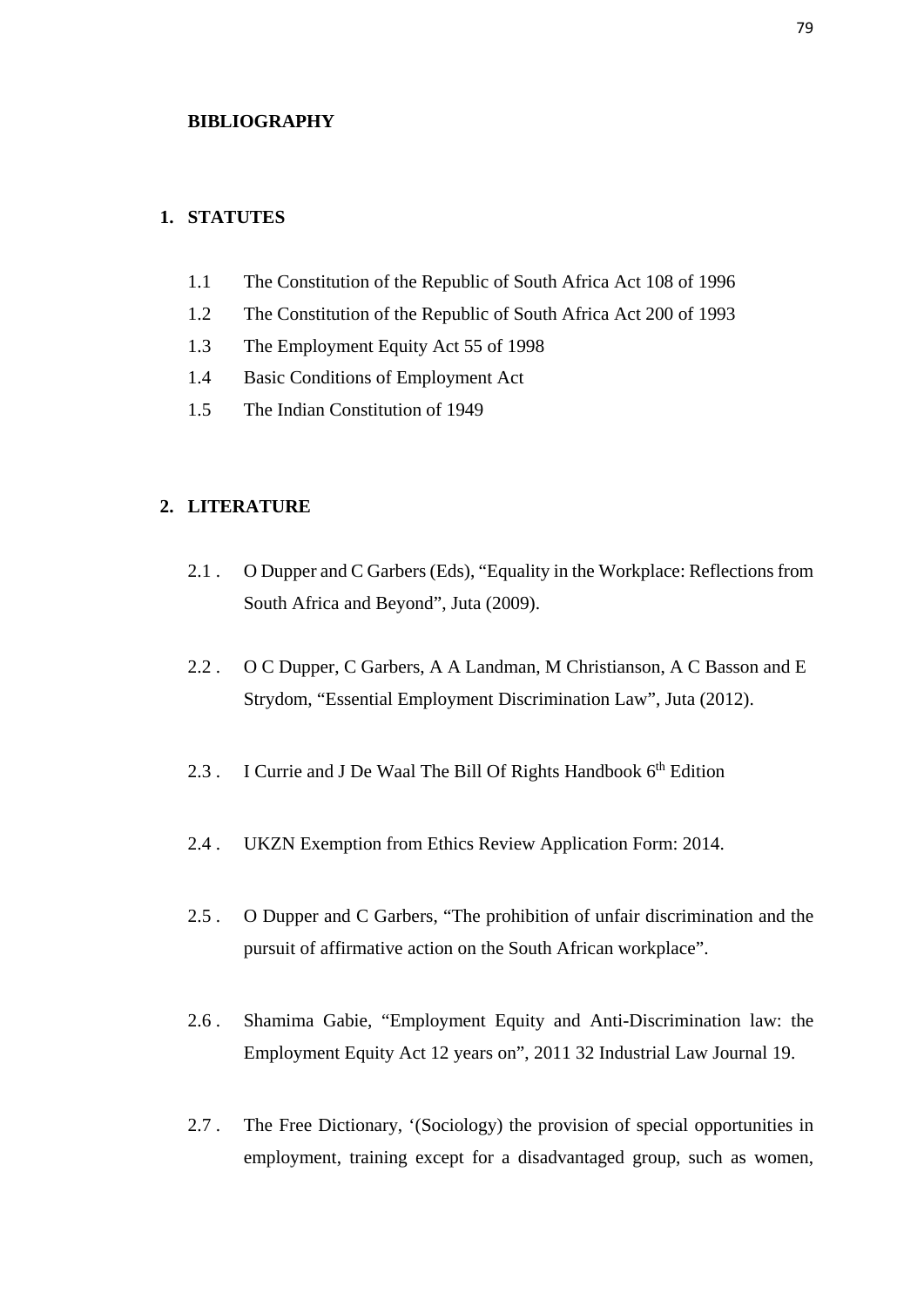ethnic minorities, etc. US equivalent: affirmative action', Retrieved 13 February 2014.

- 2.8 . Nicholas Smith, "Affirmative Action: Its Origin and Point" 1992 SAJHR 234.
- 2.9 . Kende Constitutional Rights in Two Worlds: South Africa and the United States (Cambridge University Press, New York, 2009).
- 2.10 LR Langston "Affirmative Action, a look at South Africa and the United States: a question of pigmentation or leveling the playing field?" Volume 13 1997 American University International Law Review 334.
- 2.11 J L Pretorius, "Accountability, contextualization and the standard of Judicial review of Affirmative Action: Solidarity obo Barnard v South African Police Services " 2013 SALJ 31.
- 2.12 South African Law Commission Working Paper 25 Project 58 (1989).
- 2.13 South African Law Commission Project 58 Group and Human Rights Interim Report (1991) art 36.
- 2.14 Basu, Durga Dass Introduction to the Constitution of India (2008) LexisNexis Butterworths.
- 2.15 Twisha, The Economist July  $2^{nd}$  2013, 09.23 [www.economist.com/bligs/banyan/2013/06/affirmative-action, accessed 15](http://www.economist.com/bligs/banyan/2013/06/affirmative-action,%20accessed%2015) October 2014.
- 2.16 Nicholas Smith, Affirmative Action: Its Origin and Point 1992 SAJHR 234.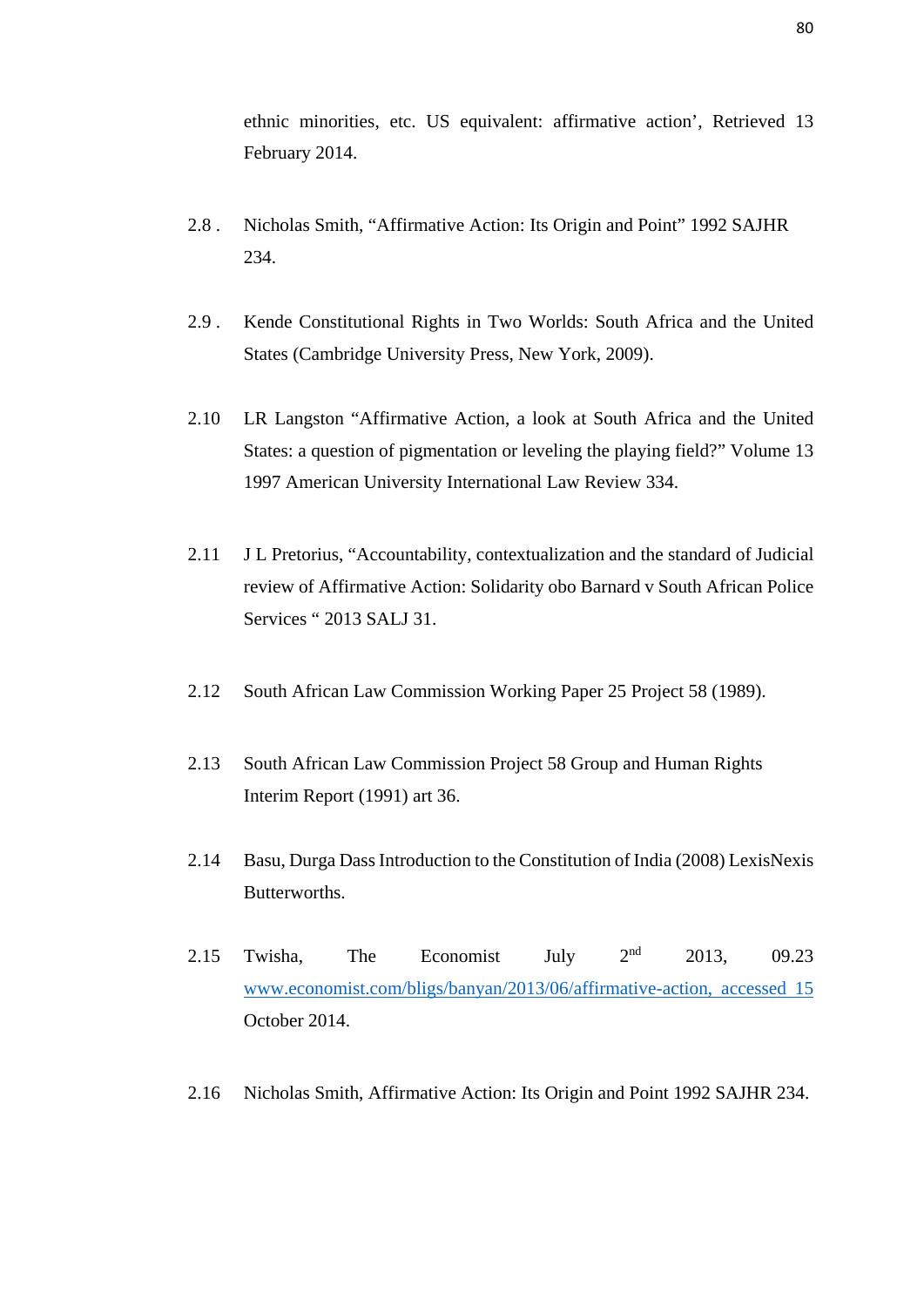- 2.17 Fredman, Discrimination Law (2002).
- 2.18 S Fredman, Facing the Future: Substantive Equality under the Spotlight (July 28, 2010).
- 2.19 J Grogan "Unequal race from swords to running shoes".
- 2.20 M Solomon "Regulation of Affirmative action by the Employment Equity Act 55 of 1998" (1999) 11 SA Merc LJ.
- 2.21 Rycroft A, "Obstacles to Employment Equity: The Role of Judges and Arbitrators in the Interpretation and Implementation of Affirmative Action Policies" 1999 ILJ 1411- 1423.
- 2.22 Pretorius JL, Labour Law, Employment Equity Law July 2012 Par 9.3.1. Gibson op cit 308; Sloot Positieve discriminatie: Maatschappelijke: Ongelijkheid en Rechtsontwikkeling in de Verenigde Staaten en in Nederland (1986) 220.
- 2.23 J Grogan "Affirming the EEA", Employment Law Journal.
- 2.24 Solomon "Regulation of Affirmative Action by the Employment Equity Act 55 of 1998" (1999) 11 SA Merc LJ. Page 1422.
- 2.25 Code Of Good Practice On The Integration Of Employment Equity Into Human Resource Policies And Practices (GenN 1358 in Government gazette 27866 of 4 August 2005).
- 2.26 D Benatar "Justice, Diversity And Racial Preference: A Critique Of Affirmative Action" (125) SALJ pg 280.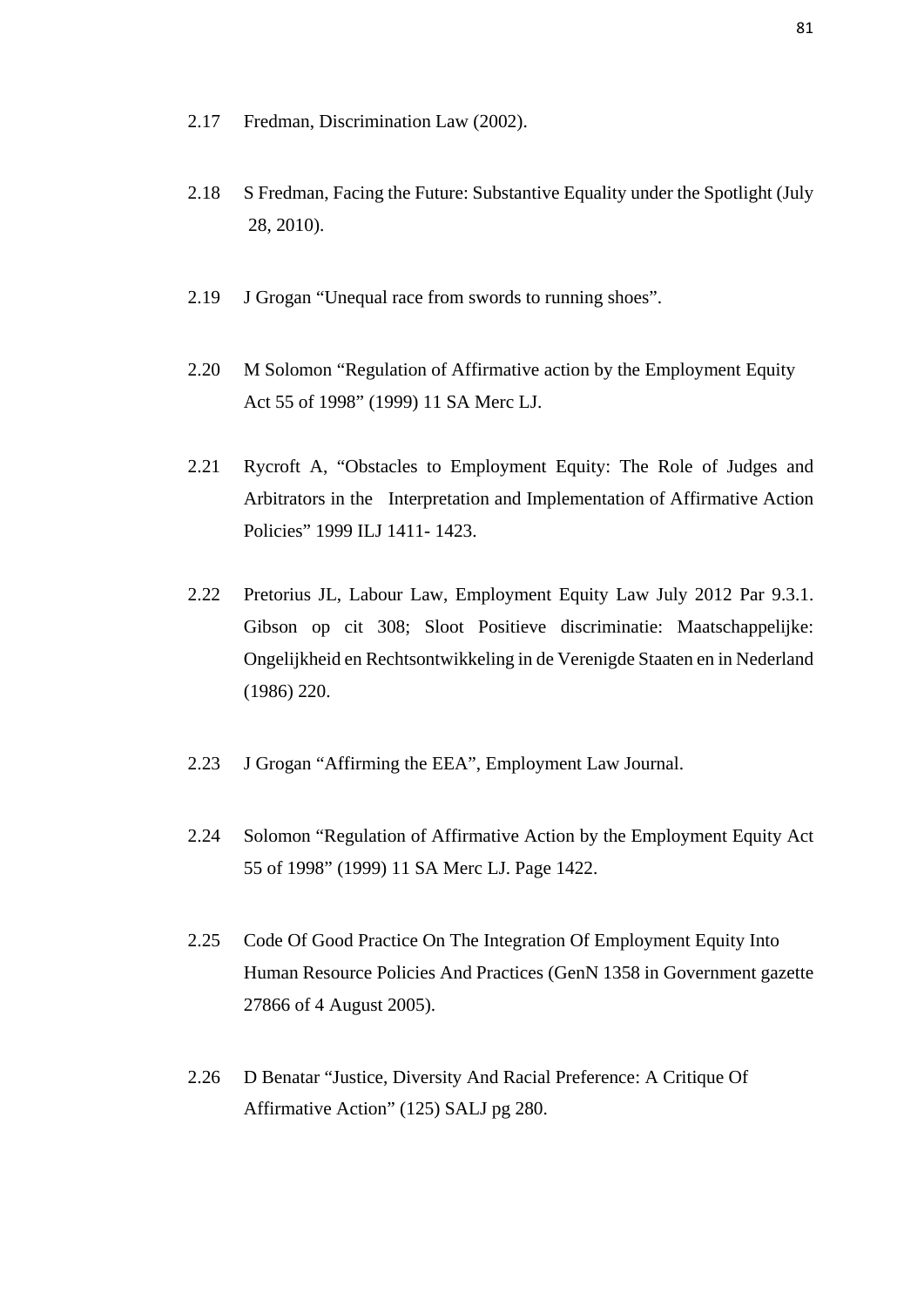- 2.27 Olegogeng Molatlhwa, "Black mark for BEE", The Times, published 01 October 2014.
- 2.28 Philani Nombembe, "Black academics at UCT cry racism", The Times, published 26 September 2014.
- 2.29 Katharine Child, "Apartheid university comes under fire", The Times, published 26 September 2014.
- 2.30 Deon Visagie and SW Burger, "Affirmative Action: the (missing) link between benefit and disadvantage" The Times, published 10 October 2014.
- 2.31 Rich Mkhondo, "Affirmative action must help fix centuries of prejudice", Business Report, published 10 September 2014.
- 2.32 Wiseman Khuzwayo, "Far too many white women in top jobs", Business Report, 10 April 2014.
- 2.33 Readers Forum, "Affirmative Action must be applied appropriately", Business Report, published 15 September 2014.
- 2.34 Solidarity's contempt of court application dismissed, [http://www.news24.com,](http://www.news24.com/) accessed 22 October 2014.
- 2.35 Advocate NH Maenetje SC, SAPS/ Solidarity obo Ms Barnard, Constitutional Court Judgment, 02 September 2004, seminar delivered at SASLAW KZN Seminar, 13<sup>th</sup> October 2014.
- 2.36 Tanya Laubscher and Monique Jefferson, Employment Law update: Affirmative Action, De Rebus, September 2013.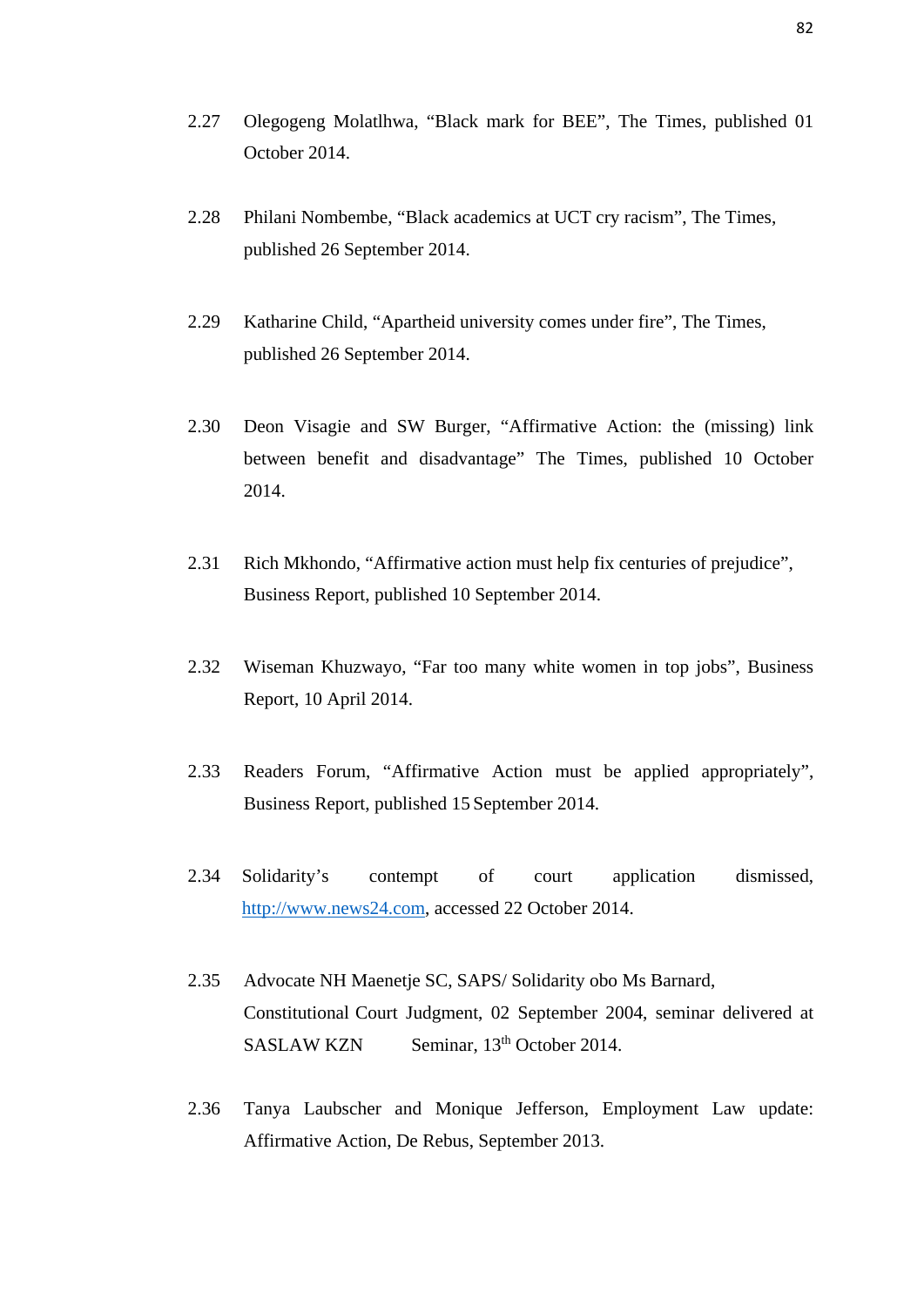2.37 Chris Barron, "BEE stifles young blacks prospects", The Times, published 21 September 2014.

## **3. CASE LAW**

- 3.1 *Naidoo v Minister of Safety and Security and Another* (2013) 5 BLLR 490 (LC).
- 3.2 *Minister of Finance and Another v Van Heerden* 2004 (6) SA 121 (CC).
- 3.3 *Gerhard Koorts v Free State Provincial Adminstration* CCMA FS3915 21 May 1995.
- 3.4 *McInnes vs Technikon Natal* (2000) 21 ILJ 1138 (LC).
- 3.5 *Naidoo vs Minister of safety and Security* 2013 (7) BLLR 490 (LC).
- 3.6 *Dudley v City of Cape Town & Another,* [\[2008\] 12 BLLR 1155](http://butterworths.ukzn.ac.za/nxt/gateway.dll/cc/c4ic/f4ic/lp16a/hbxfb/jbxfb#g0) (LAC).
- 3.7 *Law v Canada* (1999) 1 SCR 497 (51).
- 3.8 *National Coalition For Gay And Lesbian Equality Vs Minister Of Justice* 1999 (1) SA 6(CC).
- 3.9 *George v Liberty Life Association of South Africa* (1996) 8 BLLR 985 (IC).
- 3.10 *Stoman v Minister of Safety and Security and Others* 2002 (3) SA 468 at 484C-E.